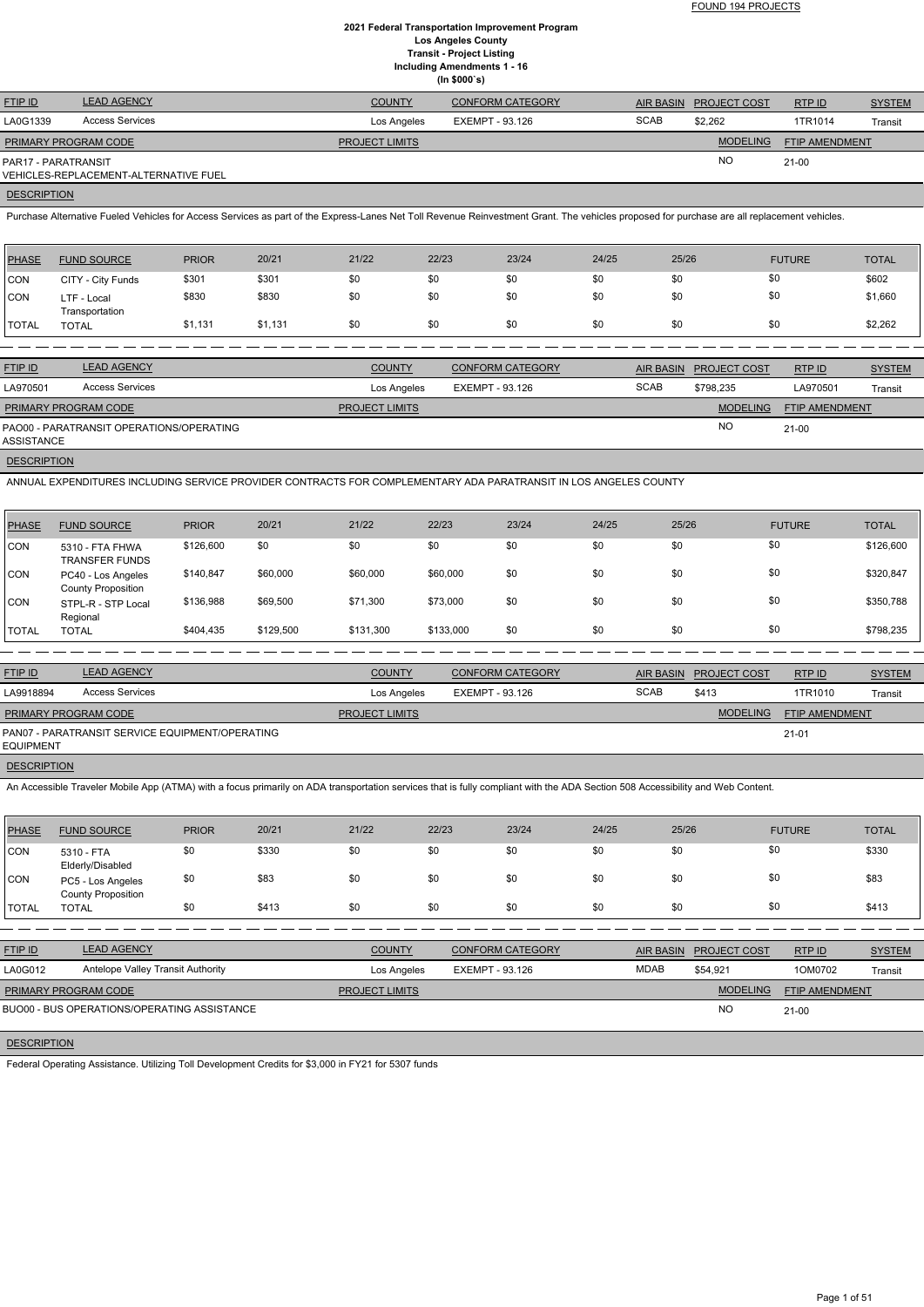## **2021 Federal Transportation Improvement Program Los Angeles County**

**Transit - Project Listing**

**Including Amendments 1 - 16**

|  |              | ng Amenuments |
|--|--------------|---------------|
|  | (ln \$000's) |               |

|              |                                           |              |         |       | $\cdots$ + $\cdots$ $\cdots$ |       |       |       |               |              |
|--------------|-------------------------------------------|--------------|---------|-------|------------------------------|-------|-------|-------|---------------|--------------|
| <b>PHASE</b> | <b>FUND SOURCE</b>                        | <b>PRIOR</b> | 20/21   | 21/22 | 22/23                        | 23/24 | 24/25 | 25/26 | <b>FUTURE</b> | <b>TOTAL</b> |
| <b>CON</b>   | 5307 - FTA LA/LB UZA                      | \$7,111      | \$0     | \$0   | \$0                          | \$0   | \$0   | \$0   | \$0           | \$7,111      |
| CON          | 5307 - FTA LAN/PALM<br><b>UZA</b>         | \$29,718     | \$6,000 | \$0   | \$0                          | \$0   | \$0   | \$0   | \$0           | \$35,718     |
| <b>CON</b>   | 5337-SGR - STATE OF<br><b>GOOD REPAIR</b> | \$3,156      | \$0     | \$0   | \$0                          | \$0   | \$0   | \$0   | \$0           | \$3,156      |
| <b>CON</b>   | 5339 -<br>Lancaster-Palmdale              | \$2,855      | \$0     | \$0   | \$0                          | \$0   | \$0   | \$0   | \$0           | \$2,855      |
| <b>CON</b>   | LTF - Local<br>Transportation             | \$1,480      | \$0     | \$0   | \$0                          | \$0   | \$0   | \$0   | \$0           | \$1,480      |
| <b>CON</b>   | <b>PROPALR - Los</b><br>Angeles County    | \$4,601      | \$0     | \$0   | \$0                          | \$0   | \$0   | \$0   | \$0           | \$4,601      |
| <b>TOTAL</b> | <b>TOTAL</b>                              | \$48,921     | \$6,000 | \$0   | \$0                          | \$0   | \$0   | \$0   | \$0           | \$54,921     |

Vehicle Replacements Battery Electric - Commuter - twenty four (24) in FY2022. No TDC's will be used. These vehicles have been delayed since 2018. We cancelled original contract and went with new provider - need additional funds programmed. We anticipate delivery before the end of calendar 2021

| <b>FTIP ID</b>       | <b>LEAD AGENCY</b>                         | <b>COUNTY</b>         | <b>CONFORM CATEGORY</b> |             | AIR BASIN PROJECT COST | RTPID                 | <b>SYSTEM</b> |
|----------------------|--------------------------------------------|-----------------------|-------------------------|-------------|------------------------|-----------------------|---------------|
| LA0G062              | <b>Antelope Valley Transit Authority</b>   | Los Angeles           | EXEMPT - 93.126         | <b>MDAB</b> | \$43.204               | 1TL104                | Transit       |
| PRIMARY PROGRAM CODE |                                            | <b>PROJECT LIMITS</b> |                         |             | <b>MODELING</b>        | <b>FTIP AMENDMENT</b> |               |
|                      | BUR17 - BUSES-REPLACEMENT-ALTERNATIVE FUEL |                       |                         |             | <b>NC</b>              | $21 - 13$             |               |

# **DESCRIPTION**

| <b>PHASE</b> | <b>FUND SOURCE</b>                                   | <b>PRIOR</b> | 20/21    | 21/22   | 22/23 | 23/24 | 24/25 | 25/26 | <b>FUTURE</b> | <b>TOTAL</b> |
|--------------|------------------------------------------------------|--------------|----------|---------|-------|-------|-------|-------|---------------|--------------|
| CON          | 5307 - FTA LA/LB UZA                                 | \$1,607      | \$3,029  | \$3,100 | \$0   | \$0   | \$0   | \$0   | \$0           | \$7,736      |
| <b>CON</b>   | 5307 - FTA LAN/PALM<br><b>UZA</b>                    | \$8,639      | \$10,300 | \$4,530 | \$0   | \$0   | \$0   | \$0   | \$0           | \$23,469     |
| CON          | 5339C-LOW OR NO<br><b>EMISSION VEHICLE</b>           | \$705        | \$0      | \$0     | \$0   | \$0   | \$0   | \$0   | \$0           | \$705        |
| CON          | GEN - General Funds -<br>Locally Generated           | \$1,742      | \$2,900  | \$0     | \$0   | \$0   | \$0   | \$0   | \$0           | \$4,642      |
| <b>CON</b>   | LTF - Local<br>Transportation                        | \$2,727      | \$0      | \$0     | \$0   | \$0   | \$0   | \$0   | \$0           | \$2,727      |
| CON          | PTMISEA - Public Trans<br>Moderinazation Imp &       | \$157        | \$0      | \$0     | \$0   | \$0   | \$0   | \$0   | \$0           | \$157        |
| CON          | <b>Transit And Intercity Rail</b><br>Capital Program | \$0          | \$3,768  | \$0     | \$0   | \$0   | \$0   | \$0   | \$0           | \$3,768      |
| <b>TOTAL</b> | <b>TOTAL</b>                                         | \$15,577     | \$19,997 | \$7,630 | \$0   | \$0   | \$0   | \$0   | \$0           | \$43,204     |

| <b>FTIP ID</b>                                | <b>LEAD AGENCY</b> | <b>COUNTY</b>                  | <b>CONFORM CATEGORY</b> |         | AIR BASIN PROJECT COST | RTPID                 | <b>SYSTEM</b> |
|-----------------------------------------------|--------------------|--------------------------------|-------------------------|---------|------------------------|-----------------------|---------------|
| Antelope Valley Transit Authority<br>LA0G1306 |                    | EXEMPT - 93.126<br>Los Angeles |                         | Various | \$29.876               | 1TR1010               | Transit       |
| <b>PRIMARY PROGRAM CODE</b>                   |                    | <b>PROJECT LIMITS</b>          |                         |         | <b>MODELING</b>        | <b>FTIP AMENDMENT</b> |               |
| BUR17 - BUSES-REPLACEMENT-ALTERNATIVE FUEL    |                    |                                |                         |         | <b>NO</b>              | $21 - 00$             |               |

## **DESCRIPTION**

Bus Replacement - Thirteen (13) 60ft. articulated electric buses and sixteen (16) 45ft. commuter electric buses. No TDC's will be used

| <b>PHASE</b>                                  | <b>FUND SOURCE</b>                                   | <b>PRIOR</b> | 20/21    | 21/22         | 22/23                  | 23/24                   | 24/25 | 25/26            |                     | <b>FUTURE</b>  | <b>TOTAL</b>  |
|-----------------------------------------------|------------------------------------------------------|--------------|----------|---------------|------------------------|-------------------------|-------|------------------|---------------------|----------------|---------------|
| <b>CON</b>                                    | 5307 - FTA LAN/PALM<br><b>UZA</b>                    | \$0          | \$1,500  | \$0           | \$0                    | \$0                     | \$0   | \$0              |                     | \$0            | \$1,500       |
| <b>CON</b>                                    | 5337-SGR - STATE OF<br><b>GOOD REPAIR</b>            | \$0          | \$6,730  | \$0           | \$0                    | \$0                     | \$0   | \$0              |                     | \$0            | \$6,730       |
| <b>CON</b>                                    | $5339 -$<br>Lancaster-Palmdale                       | \$0          | \$772    | \$0           | \$0                    | \$0                     | \$0   | \$0              |                     | \$0            | \$772         |
| <b>CON</b>                                    | FTA5339 - Santa Clarita<br>Urbanized Area - BFG      | \$0          | \$2,116  | \$0           | \$0                    | \$0                     | \$0   | \$0              |                     | \$0            | \$2,116       |
| <b>CON</b>                                    | GEN - General Funds -<br>Locally Generated           | \$0          | \$753    | \$0           | \$0                    | \$0                     | \$0   | \$0              |                     | \$0            | \$753         |
| <b>CON</b>                                    | LTF - Local<br>Transportation                        | \$0          | \$3,200  | \$0           | \$0                    | \$0                     | \$0   | \$0              |                     | \$0            | \$3,200       |
| <b>CON</b>                                    | PTMISEA - Public Trans<br>Moderinazation Imp &       | \$0          | \$215    | \$0           | \$0                    | \$0                     | \$0   | \$0              |                     | \$0            | \$215         |
| <b>CON</b>                                    | <b>Transit And Intercity Rail</b><br>Capital Program | \$0          | \$14,590 | \$0           | \$0                    | \$0                     | \$0   | \$0              |                     | \$0            | \$14,590      |
| <b>TOTAL</b>                                  | <b>TOTAL</b>                                         | \$0          | \$29,876 | \$0           | \$0                    | \$0                     | \$0   | \$0              |                     | \$0            | \$29,876      |
|                                               |                                                      |              |          |               |                        |                         |       |                  |                     |                |               |
| FTIP ID                                       | <b>LEAD AGENCY</b>                                   |              |          | <b>COUNTY</b> |                        | <b>CONFORM CATEGORY</b> |       | <b>AIR BASIN</b> | <b>PROJECT COST</b> | RTP ID         | <b>SYSTEM</b> |
| LA0G1312                                      | Antelope Valley Transit Authority                    |              |          | Los Angeles   | <b>EXEMPT - 93.126</b> |                         |       | <b>MDAB</b>      | \$4,452             | 7120002        | Transit       |
| PRIMARY PROGRAM CODE<br><b>PROJECT LIMITS</b> |                                                      |              |          |               |                        |                         |       |                  | <b>MODELING</b>     | FTIP AMENDMENT |               |
|                                               | TRN06 - ADMINISTRATIVE EQUIPMENT-NEW                 |              |          |               |                        |                         |       |                  | <b>NO</b>           | $21 - 15$      |               |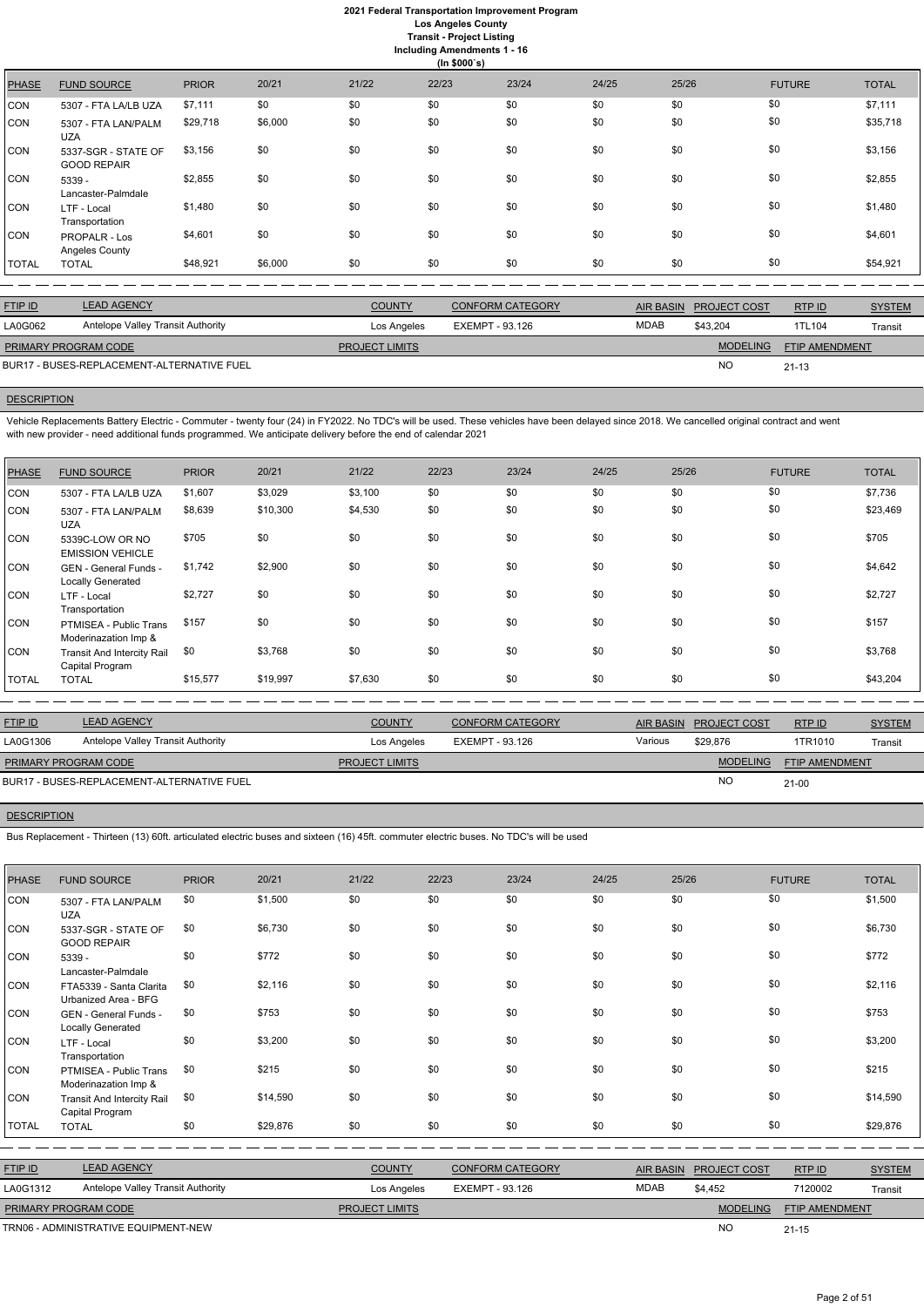## **DESCRIPTION**

Maintenance & Administrative Equipment. Utilizing TDC of \$5 in FY21/22 to match FTA 5307.

| PHASE      | <b>FUND SOURCE</b>                        | <b>PRIOR</b> | 20/21   | 21/22 | 22/23 | 23/24 | 24/25 | 25/26 | <b>FUTURE</b> | <b>TOTAL</b> |
|------------|-------------------------------------------|--------------|---------|-------|-------|-------|-------|-------|---------------|--------------|
| <b>CON</b> | 5307 - FTA LA/LB UZA                      | \$327        | \$0     | \$0   | \$0   | \$0   | \$0   | \$0   | \$0           | \$327        |
| CON        | 5307 - FTA LAN/PALM<br><b>UZA</b>         | \$2,600      | \$500   | \$25  | \$0   | \$0   | \$0   | \$0   | \$0           | \$3,125      |
| CON        | 5337-SGR - STATE OF<br><b>GOOD REPAIR</b> | \$0          | \$500   | \$0   | \$0   | \$0   | \$0   | \$0   | \$0           | \$500        |
| ICON.      | 5339 -<br>Lancaster-Palmdale              | \$0          | \$500   | \$0   | \$0   | \$0   | \$0   | \$0   | \$0           | \$500        |
| I TOTAL    | <b>TOTAL</b>                              | \$2,927      | \$1,500 | \$25  | \$0   | \$0   | \$0   | \$0   | \$0           | \$4,452      |

| <b>FTIP ID</b>                           | <b>LEAD AGENCY</b>                | <b>COUNTY</b>         | <b>CONFORM CATEGORY</b> |             | AIR BASIN PROJECT COST | RTP ID                | <b>SYSTEM</b> |
|------------------------------------------|-----------------------------------|-----------------------|-------------------------|-------------|------------------------|-----------------------|---------------|
| LA0G1579                                 | Antelope Valley Transit Authority | Los Angeles           | NON-EXEMPT              | <b>MDAB</b> | \$1.671                | 1200T002              | Transit       |
| <b>PRIMARY PROGRAM CODE</b>              |                                   | <b>PROJECT LIMITS</b> |                         |             | <b>MODELING</b>        | <b>FTIP AMENDMENT</b> |               |
| BUN94 - BUSES-EXPANSION-ALTERNATIVE FUEL |                                   |                       |                         |             | <b>YES</b>             | $21 - 00$             |               |

# **DESCRIPTION**

Two (2) Expansion Buses - New Route to Plant 42 - Project will not use TDC's

| PHASE        | <b>FUND SOURCE</b>                                         | <b>PRIOR</b> | 20/21   | 21/22 | 22/23 | 23/24 | 24/25 | 25/26 | <b>FUTURE</b> | <b>TOTAL</b> |
|--------------|------------------------------------------------------------|--------------|---------|-------|-------|-------|-------|-------|---------------|--------------|
| ICON         | <b>Build Transportation</b><br><b>Discretionary Grants</b> | \$0          | \$1,055 | \$0   | \$0   | \$0   | \$0   | \$0   | \$0           | \$1,055      |
| ICON         | GEN - General Funds -<br>Locally Generated                 | \$0          | \$264   | \$0   | \$0   | \$0   | \$0   | \$0   | \$0           | \$264        |
| ICON         | Hybrid-Zero-Emission<br>Truck and Bus IP                   | \$0          | \$352   | \$0   | \$0   | \$0   | \$0   | \$0   | \$0           | \$352        |
| <b>TOTAL</b> | <b>TOTAL</b>                                               | \$0          | \$1,671 | \$0   | \$0   | \$0   | \$0   | \$0   | \$0           | \$1,671      |

| <b>FTIP ID</b>                           | <b>LEAD AGENCY</b>                | <b>COUNTY</b>                            | <b>CONFORM CATEGORY</b> | AIR BASIN | <b>PROJECT COST</b> | RTP ID                | <b>SYSTEM</b> |
|------------------------------------------|-----------------------------------|------------------------------------------|-------------------------|-----------|---------------------|-----------------------|---------------|
| LA0G1580                                 | Antelope Valley Transit Authority | <b>MDAB</b><br>NON-EXEMPT<br>Los Angeles |                         | \$4,886   | 1TR1010             | Transit               |               |
| <b>PRIMARY PROGRAM CODE</b>              |                                   | <b>PROJECT LIMITS</b>                    |                         |           | <b>MODELING</b>     | <b>FTIP AMENDMENT</b> |               |
| BUN94 - BUSES-EXPANSION-ALTERNATIVE FUEL |                                   |                                          |                         |           | <b>YES</b>          | $21 - 01$             |               |

## **DESCRIPTION**

Four (4) Expansion Transit Buses - new route to Edwards Air Force Base. No TDC's will be used for this project.

| <b>PHASE</b> | <b>FUND SOURCE</b>                                         | <b>PRIOR</b> | 20/21   | 21/22 | 22/23 | 23/24 | 24/25 | 25/26 | <b>FUTURE</b> | <b>TOTAL</b> |
|--------------|------------------------------------------------------------|--------------|---------|-------|-------|-------|-------|-------|---------------|--------------|
| <b>CON</b>   | 5337-SGR - STATE OF<br><b>GOOD REPAIR</b>                  | \$0          | \$1,055 | \$0   | \$0   | \$0   | \$0   | \$0   | \$0           | \$1,055      |
| <b>CON</b>   | AGENCY - Agency                                            | \$724        | \$528   | \$0   | \$0   | \$0   | \$0   | \$0   | \$0           | \$1,252      |
| <b>CON</b>   | <b>Build Transportation</b><br><b>Discretionary Grants</b> | \$0          | \$1,055 | \$0   | \$0   | \$0   | \$0   | \$0   | \$0           | \$1,055      |
| <b>CON</b>   | GEN - General Funds -<br><b>Locally Generated</b>          | \$420        | \$0     | \$0   | \$0   | \$0   | \$0   | \$0   | \$0           | \$420        |
| <b>CON</b>   | Hybrid-Zero-Emission<br>Truck and Bus IP                   | \$0          | \$704   | \$0   | \$0   | \$0   | \$0   | \$0   | \$0           | \$704        |
| <b>CON</b>   | <b>Transit And Intercity Rail</b><br>Capital Program       | \$400        | \$0     | \$0   | \$0   | \$0   | \$0   | \$0   | \$0           | \$400        |
| <b>TOTAL</b> | <b>TOTAL</b>                                               | \$1,544      | \$3,342 | \$0   | \$0   | \$0   | \$0   | \$0   | \$0           | \$4,886      |

| <b>FTIP ID</b>              | <b>LEAD AGENCY</b>                       | <b>COUNTY</b>         | <b>CONFORM CATEGORY</b> | AIR BASIN | <b>PROJECT COST</b> | RTP ID                | <b>SYSTEM</b> |
|-----------------------------|------------------------------------------|-----------------------|-------------------------|-----------|---------------------|-----------------------|---------------|
| LA0G1581                    | Antelope Valley Transit Authority        | Los Angeles           | NON-EXEMPT              | Various   | \$3.342             | 1200T003              | Transit       |
| <b>PRIMARY PROGRAM CODE</b> |                                          | <b>PROJECT LIMITS</b> |                         |           | <b>MODELING</b>     | <b>FTIP AMENDMENT</b> |               |
|                             | BUN94 - BUSES-EXPANSION-ALTERNATIVE FUEL |                       |                         |           | <b>YES</b>          | $21 - 00$             |               |

# **DESCRIPTION**

Four (4) Expansion Buses - new route to Mojave Air and Spaceport. No TDC's will be used on this project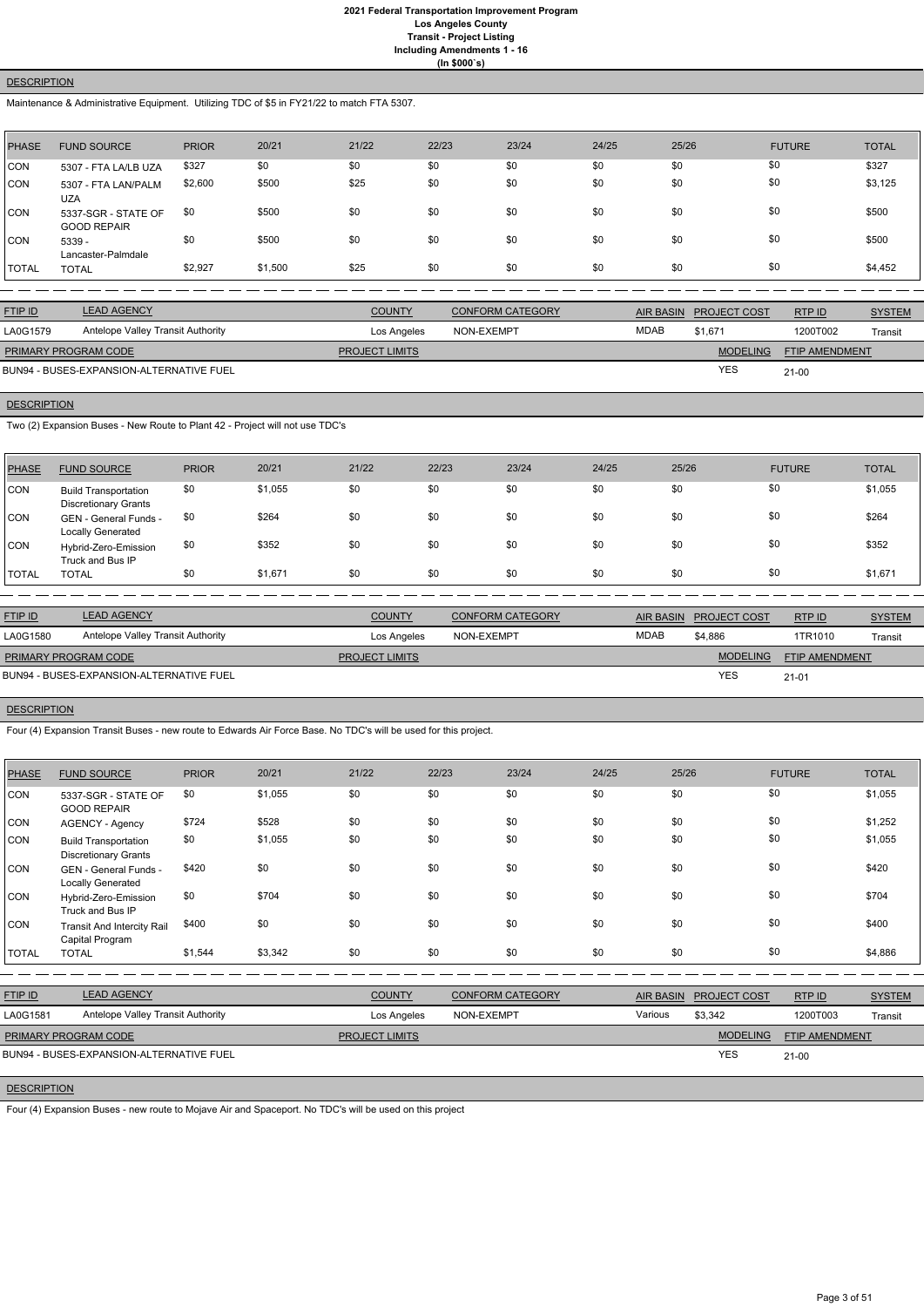# **2021 Federal Transportation Improvement Program Los Angeles County**

**Transit - Project Listing**

| Including Amendments 1 - 16 |  |  |
|-----------------------------|--|--|
| (ln \$000's)                |  |  |

|              | $(III$ $\psi$                                              |              |         |       |       |       |       |       |               |              |
|--------------|------------------------------------------------------------|--------------|---------|-------|-------|-------|-------|-------|---------------|--------------|
| <b>PHASE</b> | <b>FUND SOURCE</b>                                         | <b>PRIOR</b> | 20/21   | 21/22 | 22/23 | 23/24 | 24/25 | 25/26 | <b>FUTURE</b> | <b>TOTAL</b> |
| <b>CON</b>   | 5337-SGR - STATE OF<br><b>GOOD REPAIR</b>                  | \$0          | \$1,055 | \$0   | \$0   | \$0   | \$0   | \$0   | \$0           | \$1,055      |
| <b>CON</b>   | <b>Build Transportation</b><br><b>Discretionary Grants</b> | \$0          | \$1,055 | \$0   | \$0   | \$0   | \$0   | \$0   | \$0           | \$1,055      |
| <b>CON</b>   | GEN - General Funds -<br>Locally Generated                 | \$0          | \$528   | \$0   | \$0   | \$0   | \$0   | \$0   | \$0           | \$528        |
| <b>CON</b>   | Hybrid-Zero-Emission<br>Truck and Bus IP                   | \$0          | \$704   | \$0   | \$0   | \$0   | \$0   | \$0   | \$0           | \$704        |
| <b>TOTAL</b> | <b>TOTAL</b>                                               | \$0          | \$3,342 | \$0   | \$0   | \$0   | \$0   | \$0   | \$0           | \$3,342      |

| <b>FTIP ID</b>              | <b>LEAD AGENCY</b>                                | <b>COUNTY</b>         | <b>CONFORM CATEGORY</b> |             | AIR BASIN PROJECT COST | RTP ID                | <b>SYSTEM</b> |
|-----------------------------|---------------------------------------------------|-----------------------|-------------------------|-------------|------------------------|-----------------------|---------------|
| LA0G1599                    | <b>Antelope Valley Transit Authority</b>          | Los Angeles           | EXEMPT - 93.126         | <b>MDAB</b> | \$130                  | 7120002               | Transit       |
| <b>PRIMARY PROGRAM CODE</b> |                                                   | <b>PROJECT LIMITS</b> |                         |             | <b>MODELING</b>        | <b>FTIP AMENDMENT</b> |               |
|                             | VEN03 - VEHICLES-ADM/MAIN/SER/SEC-(ALT. FUEL)-NEW |                       |                         |             |                        | $21 - 00$             |               |

# **DESCRIPTION**

Purchase two (2) Service Trucks. Using Transit Development Credits in FY21 for \$26.

| <b>PHASE</b>   | <b>FUND SOURCE</b>                | <b>PRIOR</b> | 20/21 | 21/22         | 22/23 | 23/24                   | 24/25 | 25/26     | <b>FUTURE</b>                 | <b>TOTAL</b>  |
|----------------|-----------------------------------|--------------|-------|---------------|-------|-------------------------|-------|-----------|-------------------------------|---------------|
| <b>CON</b>     | 5307 - FTA LAN/PALM<br><b>UZA</b> | \$0          | \$130 | \$0           | \$0   | \$0                     | \$0   | \$0       | \$0                           | \$130         |
| <b>TOTAL</b>   | <b>TOTAL</b>                      | \$0          | \$130 | \$0           | \$0   | \$0                     | \$0   | \$0       | \$0                           | \$130         |
|                |                                   |              |       |               |       |                         |       |           |                               |               |
| <b>FTIP ID</b> | <b>LEAD AGENCY</b>                |              |       | <b>COUNTY</b> |       | <b>CONFORM CATEGORY</b> |       | AIR BASIN | RTP ID<br><b>PROJECT COST</b> | <b>SYSTEM</b> |
|                | .                                 |              |       |               |       |                         |       | .         |                               |               |

| LA0G1725                    | Antelope Valley Transit Authority | Los Angeles           | EXEMPT - 93.126 | Various | \$7,500         | 1TR1010               | Transit |
|-----------------------------|-----------------------------------|-----------------------|-----------------|---------|-----------------|-----------------------|---------|
| <b>PRIMARY PROGRAM CODE</b> |                                   | <b>PROJECT LIMITS</b> |                 |         | <b>MODELING</b> | <b>FTIP AMENDMENT</b> |         |
|                             | NCR28 - PASSENGER LOADING AREAS   |                       |                 |         |                 | $21 - 01$             |         |

# **DESCRIPTION**

Regional Bus Stop Improvements - including amenities such as shelters, benches, trashcans, ADA improvements, lighting, and security. \$1200 of TDC will be used in FY21

| PHASE      | <b>FUND SOURCE</b>                        | <b>PRIOR</b> | 20/21   | 21/22 | 22/23 | 23/24 | 24/25 | 25/26 | <b>FUTURE</b> | <b>TOTAL</b> |
|------------|-------------------------------------------|--------------|---------|-------|-------|-------|-------|-------|---------------|--------------|
| CON        | 5307 - FTA LA/LB UZA                      | \$1,500      | \$1,500 | \$0   | \$0   | \$0   | \$0   | \$0   | \$0           | \$3,000      |
| <b>CON</b> | 5307 - FTA LAN/PALM<br><b>UZA</b>         | \$0          | \$1,500 | \$0   | \$0   | \$0   | \$0   | \$0   | \$0           | \$1,500      |
| <b>CON</b> | 5337-SGR - STATE OF<br><b>GOOD REPAIR</b> | \$0          | \$1,500 | \$0   | \$0   | \$0   | \$0   | \$0   | \$0           | \$1,500      |
| CON        | 5339 -<br>Lancaster-Palmdale              | \$0          | \$1,500 | \$0   | \$0   | \$0   | \$0   | \$0   | \$0           | \$1,500      |
| TOTAL      | <b>TOTAL</b>                              | \$1,500      | \$6,000 | \$0   | \$0   | \$0   | \$0   | \$0   | \$0           | \$7,500      |

| <b>FTIP ID</b>              | <b>LEAD AGENCY</b>                           | <b>COUNTY</b>         | <b>CONFORM CATEGORY</b> | <b>AIR BASIN</b> | <b>PROJECT COST</b> | RTP ID                | <b>SYSTEM</b> |
|-----------------------------|----------------------------------------------|-----------------------|-------------------------|------------------|---------------------|-----------------------|---------------|
| LA0G588                     | <b>Antelope Valley Transit Authority</b>     | Los Angeles           | EXEMPT - 93.126         | Various          | \$4,019             | 1TL104                | Transit       |
| <b>PRIMARY PROGRAM CODE</b> |                                              | <b>PROJECT LIMITS</b> |                         |                  | <b>MODELING</b>     | <b>FTIP AMENDMENT</b> |               |
| <b>BUR04 -</b>              | BUSES-REHABILITATION/IMPROVEMENTS-GAS/DIESEL |                       |                         |                  | <b>NO</b>           | $21 - 12$             |               |
|                             |                                              |                       |                         |                  |                     |                       |               |

**DESCRIPTION** 

Major Bus Components. Project using \$433K of TDC's to match for 5307 funds in FY21/22.

| <b>PHASE</b>   | <b>FUND SOURCE</b>                            | <b>PRIOR</b> | 20/21 | 21/22                 | 22/23                  | 23/24                   | 24/25            | 25/26               | <b>FUTURE</b>  | <b>TOTAL</b>  |
|----------------|-----------------------------------------------|--------------|-------|-----------------------|------------------------|-------------------------|------------------|---------------------|----------------|---------------|
| CON            | 5307 - FTA LA/LB UZA                          | \$75         | \$0   | \$0                   | \$0                    | \$0                     | \$0              | \$0                 | \$0            | \$75          |
| CON            | 5307 - FTA LAN/PALM<br><b>UZA</b>             | \$1,045      | \$675 | \$2,164               | \$0                    | \$0                     | \$0              | \$0                 | \$0            | \$3,884       |
| <b>CON</b>     | PROPA - Los Angeles<br>County Proposition "A" | \$60         | \$0   | \$0                   | \$0                    | \$0                     | \$0              | \$0                 | \$0            | \$60          |
| <b>TOTAL</b>   | <b>TOTAL</b>                                  | \$1,180      | \$675 | \$2,164               | \$0                    | \$0                     | \$0              | \$0                 | \$0            | \$4,019       |
|                |                                               |              |       |                       |                        |                         |                  |                     |                |               |
| <b>FTIP ID</b> | <b>LEAD AGENCY</b>                            |              |       | <b>COUNTY</b>         |                        | <b>CONFORM CATEGORY</b> | <b>AIR BASIN</b> | <b>PROJECT COST</b> | RTP ID         | <b>SYSTEM</b> |
| LA0G589        | Antelope Valley Transit Authority             |              |       | Los Angeles           | <b>EXEMPT - 93.126</b> |                         | Various          | \$1,495             | 1TL104         | Transit       |
|                | PRIMARY PROGRAM CODE                          |              |       | <b>PROJECT LIMITS</b> |                        |                         |                  | <b>MODELING</b>     | FTIP AMENDMENT |               |
|                | TRN07 - MAINTENANCE EQUIPMENT-NEW             |              |       |                       |                        |                         |                  | <b>NO</b>           | $21 - 12$      |               |

## **DESCRIPTION**

Major Facility/Shop Equipment. Project using \$100K of TDC's to match for 5307 funds in FY22.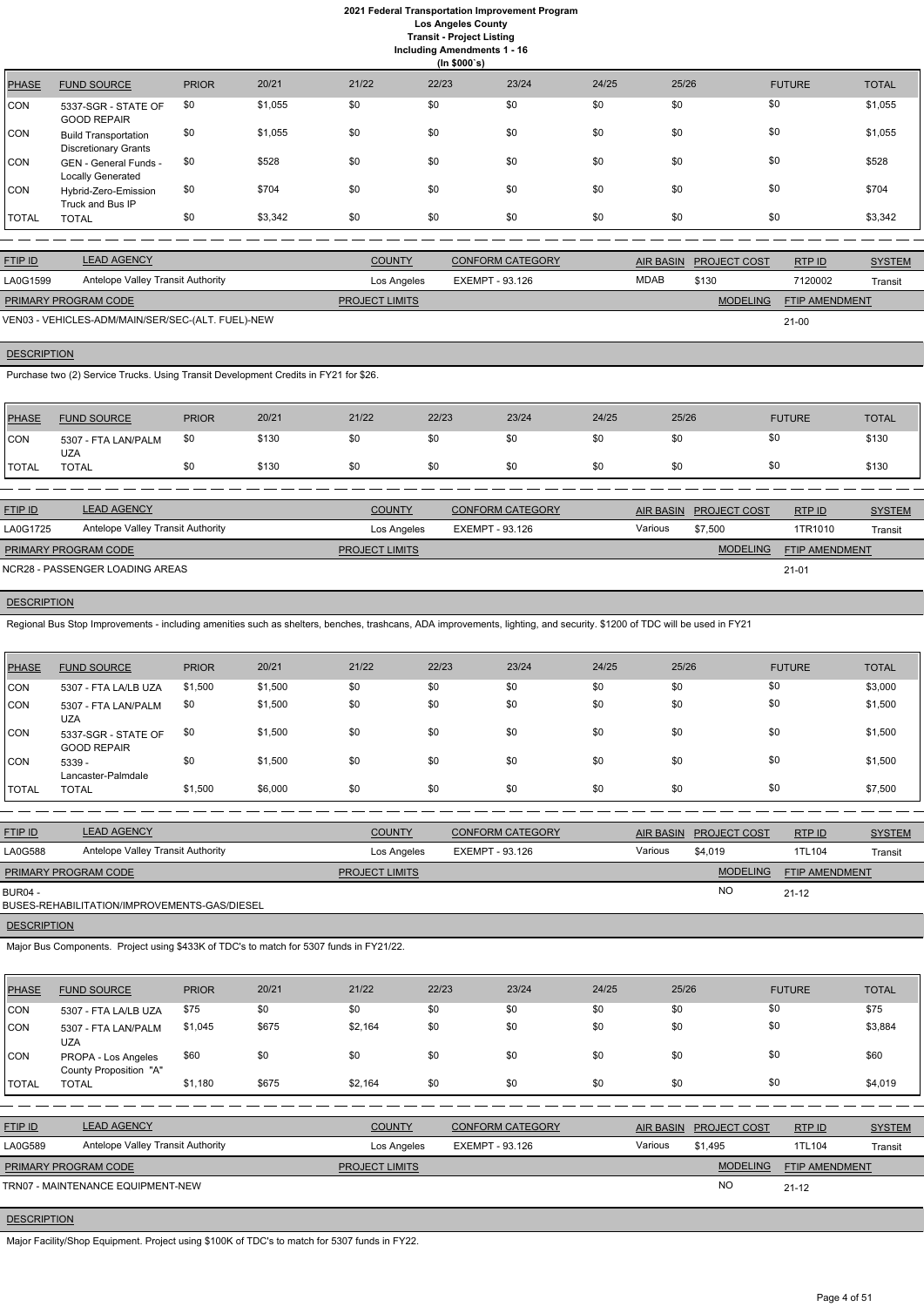| PHASE              | <b>FUND SOURCE</b>                                                                                                       | <b>PRIOR</b> | 20/21   | 21/22                 | 22/23 |                        | 23/24                   | 24/25 | 25/26            |                     | <b>FUTURE</b>         | <b>TOTAL</b>  |
|--------------------|--------------------------------------------------------------------------------------------------------------------------|--------------|---------|-----------------------|-------|------------------------|-------------------------|-------|------------------|---------------------|-----------------------|---------------|
| CON                | 5307 - FTA LAN/PALM                                                                                                      | \$895        | \$100   | \$500                 | \$0   |                        | \$0                     | \$0   | \$0              |                     | \$0                   | \$1,495       |
| <b>TOTAL</b>       | <b>UZA</b><br><b>TOTAL</b>                                                                                               | \$895        | \$100   | \$500                 | \$0   |                        | \$0                     | \$0   | \$0              |                     | \$0                   | \$1,495       |
|                    |                                                                                                                          |              |         |                       |       |                        |                         |       |                  |                     |                       |               |
| <b>FTIP ID</b>     | <b>LEAD AGENCY</b>                                                                                                       |              |         | <b>COUNTY</b>         |       |                        | <b>CONFORM CATEGORY</b> |       | AIR BASIN        | PROJECT COST        | RTP ID                | <b>SYSTEM</b> |
| LA0G590            | Antelope Valley Transit Authority                                                                                        |              |         | Los Angeles           |       | <b>EXEMPT - 93.126</b> |                         |       | <b>MDAB</b>      | \$1,582             | 1TL104                | Transit       |
|                    | PRIMARY PROGRAM CODE                                                                                                     |              |         | <b>PROJECT LIMITS</b> |       |                        |                         |       |                  | <b>MODELING</b>     | FTIP AMENDMENT        |               |
|                    | TRR06 - ADMINISTRATIVE<br>EQUIPMENT-UPGRADE/REHABILITATE                                                                 |              |         |                       |       |                        |                         |       |                  | <b>NO</b>           | $21-00$               |               |
| <b>DESCRIPTION</b> |                                                                                                                          |              |         |                       |       |                        |                         |       |                  |                     |                       |               |
|                    | Communication System Upgrade. Utilizing \$200 in TDC to match FTA 5307 FY21.                                             |              |         |                       |       |                        |                         |       |                  |                     |                       |               |
| <b>PHASE</b>       | <b>FUND SOURCE</b>                                                                                                       | <b>PRIOR</b> | 20/21   | 21/22                 | 22/23 |                        | 23/24                   | 24/25 | 25/26            |                     | <b>FUTURE</b>         | <b>TOTAL</b>  |
| CON                | 5307 - FTA LAN/PALM                                                                                                      | \$572        | \$1,000 | \$0                   | \$0   |                        | \$0                     | \$0   | \$0              |                     | \$0                   | \$1,572       |
| CON                | <b>UZA</b><br>PROPALR - Los<br>Angeles County                                                                            | \$10         | \$0     | \$0                   | \$0   |                        | \$0                     | \$0   | \$0              |                     | \$0                   | \$10          |
| <b>TOTAL</b>       | <b>TOTAL</b>                                                                                                             | \$582        | \$1,000 | \$0                   | \$0   |                        | \$0                     | \$0   | \$0              |                     | \$0                   | \$1,582       |
|                    |                                                                                                                          |              |         |                       |       |                        |                         |       |                  |                     |                       |               |
| FTIP ID            | <b>LEAD AGENCY</b>                                                                                                       |              |         | <b>COUNTY</b>         |       |                        | <b>CONFORM CATEGORY</b> |       | <b>AIR BASIN</b> | PROJECT COST        | RTP ID                | <b>SYSTEM</b> |
| LA0G591            | Antelope Valley Transit Authority                                                                                        |              |         | Los Angeles           |       | <b>EXEMPT - 93.126</b> |                         |       | Various          | \$982               | 1TL204                | Transit       |
|                    | PRIMARY PROGRAM CODE                                                                                                     |              |         | PROJECT LIMITS        |       |                        |                         |       |                  | <b>MODELING</b>     | FTIP AMENDMENT        |               |
|                    | TRR06 - ADMINISTRATIVE<br>EQUIPMENT-UPGRADE/REHABILITATE                                                                 |              |         |                       |       |                        |                         |       |                  | <b>NO</b>           | $21 - 13$             |               |
| <b>DESCRIPTION</b> |                                                                                                                          |              |         |                       |       |                        |                         |       |                  |                     |                       |               |
|                    | ADP Software Modifications. Project using TDC of \$20K in FY20/21 and \$36K in FY 21/22 to match 5307 funds.             |              |         |                       |       |                        |                         |       |                  |                     |                       |               |
| <b>PHASE</b>       | <b>FUND SOURCE</b>                                                                                                       | <b>PRIOR</b> | 20/21   | 21/22                 | 22/23 |                        | 23/24                   | 24/25 | 25/26            |                     | <b>FUTURE</b>         | <b>TOTAL</b>  |
| <b>CON</b>         | 5307 - FTA LAN/PALM<br><b>UZA</b>                                                                                        | \$705        | \$100   | \$177                 | \$0   |                        | \$0                     | \$0   | \$0              |                     | \$0                   | \$982         |
| <b>TOTAL</b>       | <b>TOTAL</b>                                                                                                             | \$705        | \$100   | \$177                 | \$0   |                        | \$0                     | \$0   | \$0              |                     | \$0                   | \$982         |
|                    |                                                                                                                          |              |         |                       |       |                        |                         |       |                  |                     |                       |               |
| FTIP ID            | <b>LEAD AGENCY</b>                                                                                                       |              |         | <b>COUNTY</b>         |       |                        | <b>CONFORM CATEGORY</b> |       | <b>AIR BASIN</b> | <b>PROJECT COST</b> | RTP ID                | <b>SYSTEM</b> |
| LA0G959            | Antelope Valley Transit Authority                                                                                        |              |         | Los Angeles           |       | <b>EXEMPT - 93.126</b> |                         |       | Various          | \$1,760             | 7120002               | Transit       |
|                    | PRIMARY PROGRAM CODE                                                                                                     |              |         | <b>PROJECT LIMITS</b> |       |                        |                         |       |                  | <b>MODELING</b>     | <b>FTIP AMENDMENT</b> |               |
|                    | VEN02 - VEHICLES-ADM/MAIN/SER/SEC-(GAS/DIESEL)-NEW                                                                       |              |         |                       |       |                        |                         |       |                  | <b>NO</b>           | 21-09                 |               |
| <b>DESCRIPTION</b> |                                                                                                                          |              |         |                       |       |                        |                         |       |                  |                     |                       |               |
|                    | Replacement Support/Drivers Relief Vehicles. Utilizing Toll Credits (TDC): \$20 for FY20/21 to match FTA - 5307 for CON. |              |         |                       |       |                        |                         |       |                  |                     |                       |               |
|                    |                                                                                                                          |              |         |                       |       |                        |                         |       |                  |                     |                       |               |

| PHASE          | <b>FUND SOURCE</b>                | <b>PRIOR</b> | 20/21 | 21/22 | 22/23 | 23/24 | 24/25 | 25/26 | <b>FUTURE</b> | <b>TOTAL</b> |
|----------------|-----------------------------------|--------------|-------|-------|-------|-------|-------|-------|---------------|--------------|
| CON            | 5307 - FTA LA/LB UZA              | \$240        | \$0   | \$0   | \$0   | \$0   | \$0   | \$0   | \$0           | \$240        |
| CON            | 5307 - FTA LAN/PALM<br><b>UZA</b> | \$1,420      | \$100 | \$0   | \$0   | \$0   | \$0   | \$0   | \$0           | \$1,520      |
| <b>I</b> TOTAL | TOTAL                             | \$1,660      | \$100 | \$0   | \$0   | \$0   | \$0   | \$0   | \$0           | \$1,760      |

RTP ID

| <b>FTIP ID</b>              | <b>LEAD AGENCY</b>                          | <b>COUNTY</b>         | <b>CONFORM CATEGORY</b> | AIR BASIN | <b>PROJECT COST</b> | RTPID                 | <b>SYSTEM</b> |
|-----------------------------|---------------------------------------------|-----------------------|-------------------------|-----------|---------------------|-----------------------|---------------|
| LA50200                     | Antelope Valley Transit Authority           | Los Angeles           | EXEMPT - 93.126         | Various   | \$57.437            | LA50200               | Transit       |
| <b>PRIMARY PROGRAM CODE</b> |                                             | <b>PROJECT LIMITS</b> |                         |           | <b>MODELING</b>     | <b>FTIP AMENDMENT</b> |               |
|                             | BUO00 - BUS OPERATIONS/OPERATING ASSISTANCE |                       |                         |           |                     | 21-00                 |               |

## **DESCRIPTION**

PREVENTIVE MAINTENANCE (LANCASTER/PALMDALE UZA). Added TDC as follows: \$3,300 in FY21 to match FTA 5307 for CON.

| <b>PHASE</b> | <b>FUND SOURCE</b>                | <b>PRIOR</b> | 20/21   | 21/22 | 22/23 | 23/24 | 24/25 | 25/26 | <b>FUTURE</b> | <b>TOTAL</b> |
|--------------|-----------------------------------|--------------|---------|-------|-------|-------|-------|-------|---------------|--------------|
| CON          | 5307 - FTA LA/LB UZA              | \$8,510      | \$1,500 | \$0   | \$0   | \$0   | \$0   | \$0   | \$0           | \$10,010     |
| <b>CON</b>   | 5307 - FTA LAN/PALM<br><b>UZA</b> | \$40,300     | \$5,000 | \$0   | \$0   | \$0   | \$0   | \$0   | \$0           | \$45,300     |
| <b>CON</b>   | <b>FARE - Fares</b>               | \$2,127      | \$0     | \$0   | \$0   | \$0   | \$0   | \$0   | \$0           | \$2,127      |
| TOTAL        | <b>TOTAL</b>                      | \$50,937     | \$6,500 | \$0   | \$0   | \$0   | \$0   | \$0   | \$0           | \$57,437     |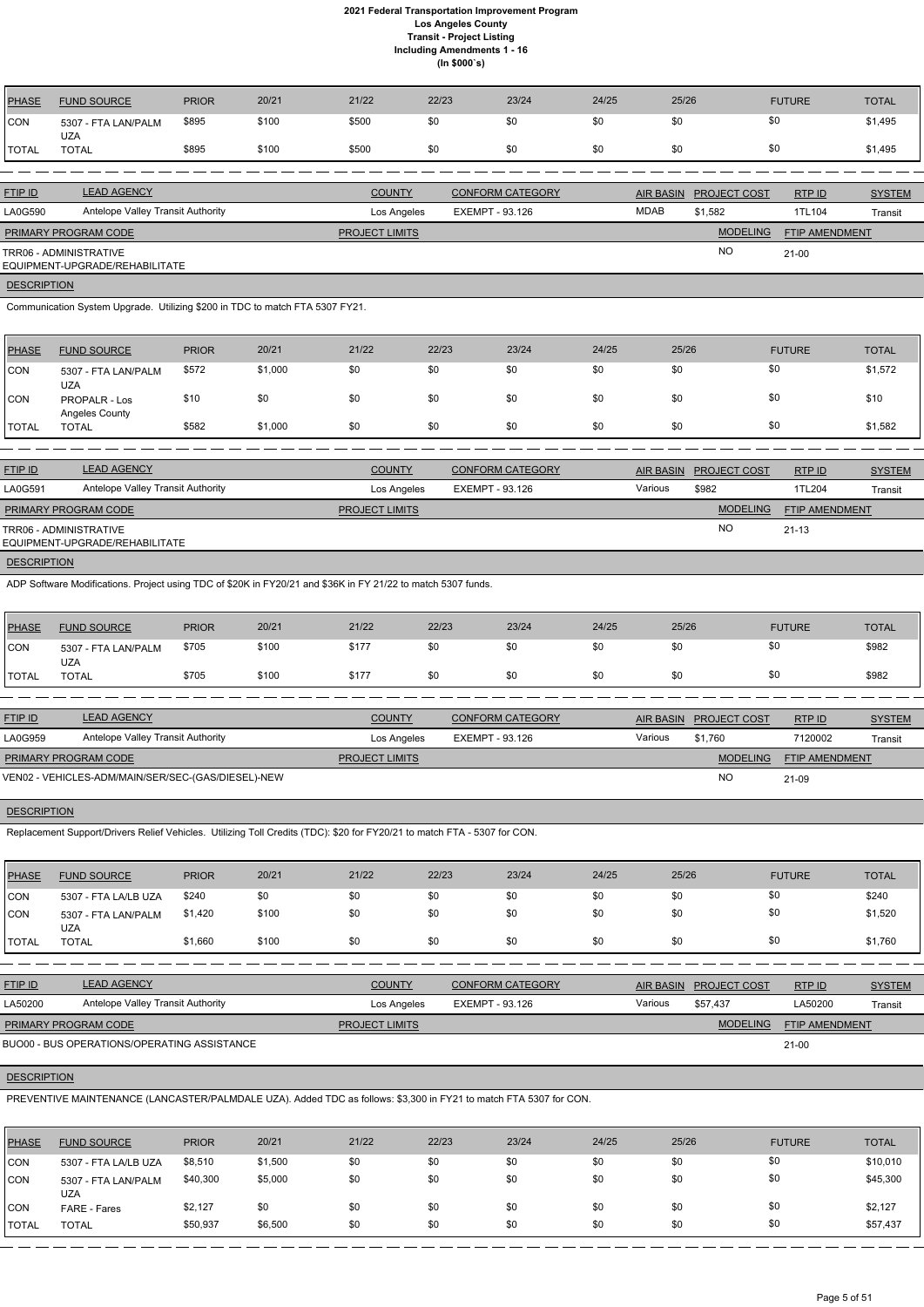**Including Amendments 1 - 16**

|  | moldanig Amolianionto i To<br>(ln \$000's) |
|--|--------------------------------------------|
|  |                                            |

| <b>FTIP ID</b>              | <b>LEAD AGENCY</b>                          | <b>COUNTY</b>         | CONFORM CATEGORY |         | AIR BASIN PROJECT COST | RTPID          | <b>SYSTEM</b> |
|-----------------------------|---------------------------------------------|-----------------------|------------------|---------|------------------------|----------------|---------------|
| LA9918783                   | Antelope Valley Transit Authority           | Los Angeles           | EXEMPT - 93.126  | Various | \$750                  | 1TL104         | Transit       |
| <b>PRIMARY PROGRAM CODE</b> |                                             | <b>PROJECT LIMITS</b> |                  |         | <b>MODELING</b>        | FTIP AMENDMENT |               |
|                             | BUO00 - BUS OPERATIONS/OPERATING ASSISTANCE |                       |                  |         |                        | $21 - 00$      |               |

## **DESCRIPTION**

Maintenance of TRANSporter bus bridge transportation services that received funding under the former Section 5316 program. Using TDC's in FY20/21 for \$188.

| PHASE        | <b>FUND SOURCE</b>                | <b>PRIOR</b> | 20/21 | 21/22 | 22/23 | 23/24 | 24/25 | 25/26 | <b>FUTURE</b> | <b>TOTAL</b> |
|--------------|-----------------------------------|--------------|-------|-------|-------|-------|-------|-------|---------------|--------------|
| <b>CON</b>   | 5307 - FTA LA/LB UZA              | -\$0         | \$375 | \$0   | \$0   | \$0   | \$0   | \$0   | \$0           | \$375        |
| <b>CON</b>   | 5307 - FTA LAN/PALM<br><b>UZA</b> | \$375        | \$0   | \$0   | \$0   | \$0   | \$0   | \$0   | \$0           | \$375        |
| <b>TOTAL</b> | TOTAL                             | \$375        | \$375 | \$0   | \$0   | \$0   | \$0   | \$0   | \$0           | \$750        |

| <b>FTIP ID</b>              | <b>LEAD AGENCY</b>                  | <b>COUNTY</b>         | <b>CONFORM CATEGORY</b> |         | AIR BASIN PROJECT COST | RTP ID                | <b>SYSTEM</b> |
|-----------------------------|-------------------------------------|-----------------------|-------------------------|---------|------------------------|-----------------------|---------------|
| LA9918784                   | Antelope Valley Transit Authority   | Los Angeles           | EXEMPT - 93.126         | Various | \$7,000                | 1TL104                | Transit       |
| <b>PRIMARY PROGRAM CODE</b> |                                     | <b>PROJECT LIMITS</b> |                         |         | <b>MODELING</b>        | <b>FTIP AMENDMENT</b> |               |
| ADR55 - ADMINISTRATIVE      | OFFICE(S)/FACILITY-REHAB/IMPROVEMNT |                       |                         |         |                        | 21-06                 |               |
| <b>DESCRIPTION</b>          |                                     |                       |                         |         |                        |                       |               |

Maintenance and Administration Facility upgrade, addition, renovation and office modernization. Using TDC's in FY20/21 in construction for \$1500

| <b>PHASE</b> | <b>FUND SOURCE</b>                        | <b>PRIOR</b> | 20/21   | 21/22 | 22/23 | 23/24 | 24/25 | 25/26 | <b>FUTURE</b> | <b>TOTAL</b> |
|--------------|-------------------------------------------|--------------|---------|-------|-------|-------|-------|-------|---------------|--------------|
| <b>CON</b>   | 5307 - FTA LAN/PALM<br><b>UZA</b>         | \$0          | \$6,000 | \$0   | \$0   | \$0   | \$0   | \$0   | \$0           | \$6,000      |
| <b>CON</b>   | 5337-SGR - STATE OF<br><b>GOOD REPAIR</b> | \$0          | \$1,000 | \$0   | \$0   | \$0   | \$0   | \$0   | \$0           | \$1,000      |
| <b>TOTAL</b> | <b>TOTAL</b>                              | \$0          | \$7,000 | \$0   | \$0   | \$0   | \$0   | \$0   | \$0           | \$7,000      |

| <b>FTIP ID</b>              | <b>LEAD AGENCY</b>                                | <b>COUNTY</b>         | <b>CONFORM CATEGORY</b> |         | AIR BASIN PROJECT COST | RTPID                 | <b>SYSTEM</b> |
|-----------------------------|---------------------------------------------------|-----------------------|-------------------------|---------|------------------------|-----------------------|---------------|
| LA9918785                   | Antelope Valley Transit Authority                 | Los Angeles           | EXEMPT - 93.126         | Various | \$1.325                | 1TL104                | Transit       |
| <b>PRIMARY PROGRAM CODE</b> |                                                   | <b>PROJECT LIMITS</b> |                         |         | <b>MODELING</b>        | <b>FTIP AMENDMENT</b> |               |
|                             | BUN07 - BUS SERVICE EQUIPMENT/OPERATING EQUIPMENT |                       |                         |         |                        | 21-07                 |               |

## **DESCRIPTION**

Charging equipment for electric buses. Will use TDC's \$265 in FY21

| PHASE        | <b>FUND SOURCE</b>         | <b>PRIOR</b> | 20/21   | 21/22 | 22/23 | 23/24 | 24/25 | 25/26 | <b>FUTURE</b> | TOTAL   |
|--------------|----------------------------|--------------|---------|-------|-------|-------|-------|-------|---------------|---------|
| <b>CON</b>   | 5307 - FTA LAN/PALM<br>UZA | \$0          | \$1,325 | \$0   |       | \$0   | \$0   | \$0   | \$0           | \$1,325 |
| <b>TOTAL</b> | TOTAL                      |              | \$1,325 |       |       | \$0   | \$0   | \$0   | \$0           | \$1,325 |

| <b>FTIP ID</b>              | <b>LEAD AGENCY</b>                        | <b>COUNTY</b>         | <b>CONFORM CATEGORY</b> |         | AIR BASIN PROJECT COST | RTPID                 | <b>SYSTEM</b> |
|-----------------------------|-------------------------------------------|-----------------------|-------------------------|---------|------------------------|-----------------------|---------------|
| LA9918787                   | Antelope Valley Transit Authority         | Los Angeles           | <b>TCM Committed</b>    | Various | \$2,000                | 1TL104                | Transit       |
| <b>PRIMARY PROGRAM CODE</b> |                                           | <b>PROJECT LIMITS</b> |                         |         | <b>MODELING</b>        | <b>FTIP AMENDMENT</b> |               |
|                             | TRNH6 - PASSENGER STATIONS/FACILITIES-NEW |                       |                         |         |                        | 21-07                 |               |

# **DESCRIPTION**

| <b>PHASE</b> | <b>FUND SOURCE</b>                                   | <b>PRIOR</b> | 20/21   | 21/22 | 22/23 | 23/24 | 24/25 | 25/26 | <b>FUTURE</b> | <b>TOTAL</b> |
|--------------|------------------------------------------------------|--------------|---------|-------|-------|-------|-------|-------|---------------|--------------|
| CON          | 5307 - FTA LAN/PALM<br>UZA                           | \$0          | \$800   | \$0   | \$0   | \$0   | \$0   | \$0   | \$0           | \$800        |
| <b>CON</b>   | <b>Transit And Intercity Rail</b><br>Capital Program | \$0          | \$1,200 | \$0   | \$0   | \$0   | \$0   | \$0   | \$0           | \$1,200      |
| <b>TOTAL</b> | <b>TOTAL</b>                                         | \$0          | \$2,000 | \$0   | \$0   | \$0   | \$0   | \$0   | \$0           | \$2,000      |

| <b>FTIP ID</b>              | <b>LEAD AGENCY</b>                | <b>COUNTY</b>         | <b>CONFORM CATEGORY</b> | <b>AIR BASIN</b> | <b>PROJECT COST</b> | RTP ID                | <b>SYSTEM</b> |
|-----------------------------|-----------------------------------|-----------------------|-------------------------|------------------|---------------------|-----------------------|---------------|
| LA9918829                   | Antelope Valley Transit Authority | Los Angeles           | EXEMPT - 93.127         | Various          | \$450               | 1TL104                | Transit       |
| <b>PRIMARY PROGRAM CODE</b> |                                   | <b>PROJECT LIMITS</b> |                         |                  | <b>MODELING</b>     | <b>FTIP AMENDMENT</b> |               |
| ADM83 - ADMINISTRATION      |                                   |                       |                         |                  |                     | $21 - 12$             |               |

## **DESCRIPTION**

Project Administration - transit center developments throughout the Antelope Valley. Will use \$90 of TDC in FY21.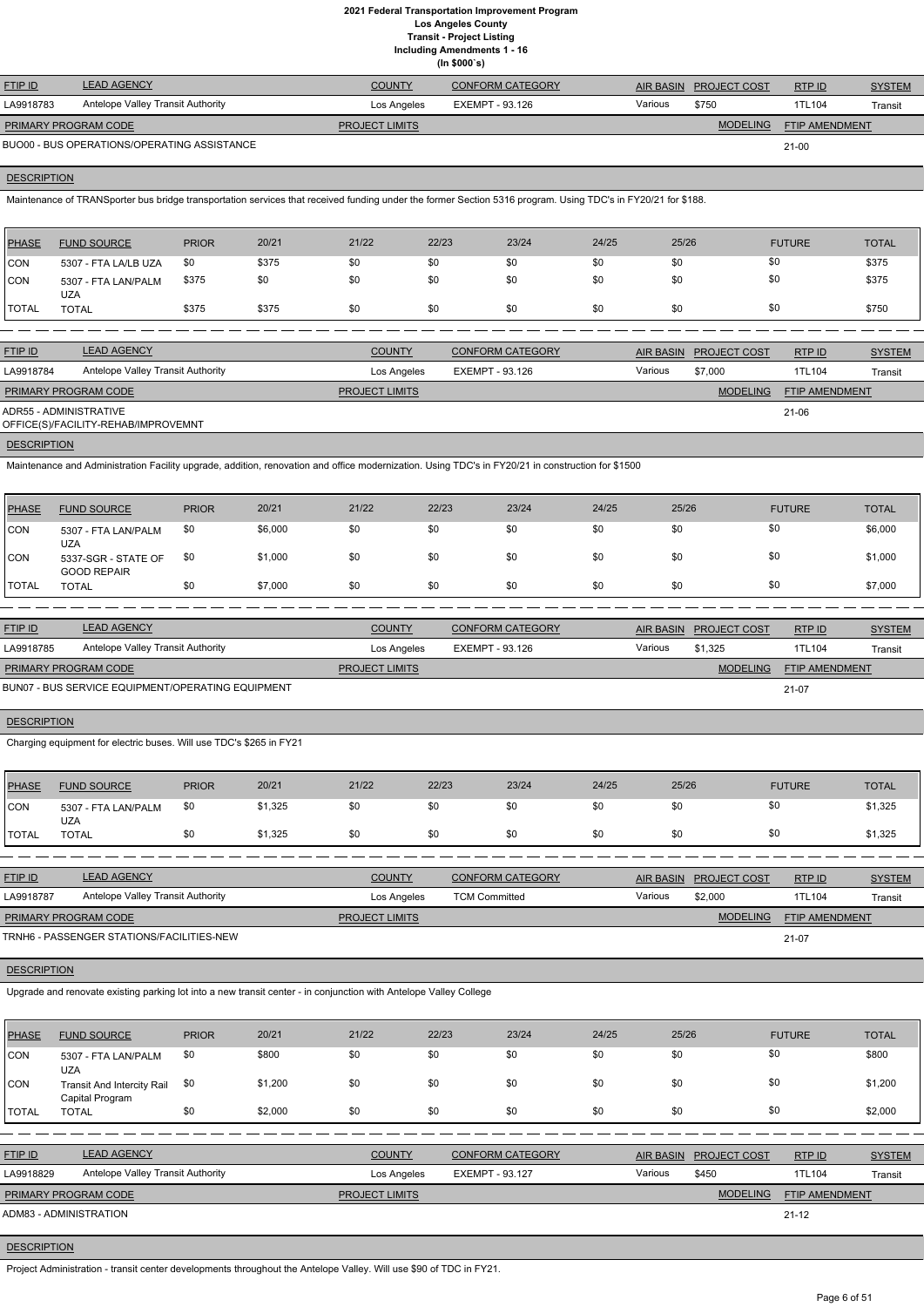| <b>PHASE</b> | <b>FUND SOURCE</b>                | <b>PRIOR</b> | 20/21 | 21/22 | 22/23 | 23/24 | 24/25 | 25/26 | <b>FUTURE</b> | <b>TOTAL</b> |
|--------------|-----------------------------------|--------------|-------|-------|-------|-------|-------|-------|---------------|--------------|
| <b>CON</b>   | 5307 - FTA LAN/PALM<br><b>UZA</b> | \$0          | \$450 | \$0   | \$0   | \$0   | \$0   | \$0   | \$0           | \$450        |
| TOTAL        | <b>TOTAL</b>                      | \$0          | \$450 | \$0   | \$0   | \$0   | \$0   | -\$0  | \$0           | \$450        |
|              |                                   |              |       |       |       |       |       |       |               |              |

| <b>FTIP ID</b>              | <b>LEAD AGENCY</b>                       | <b>COUNTY</b>         | <b>CONFORM CATEGORY</b> |         | AIR BASIN PROJECT COST | RTP ID                | <b>SYSTEM</b> |
|-----------------------------|------------------------------------------|-----------------------|-------------------------|---------|------------------------|-----------------------|---------------|
| LA9918852                   | Antelope Valley Transit Authority        | Los Angeles           | TCM                     | Various | \$12.687               | 1TR0101               | Transit       |
| <b>PRIMARY PROGRAM CODE</b> |                                          | <b>PROJECT LIMITS</b> |                         |         | <b>MODELING</b>        | <b>FTIP AMENDMENT</b> |               |
|                             | BUN94 - BUSES-EXPANSION-ALTERNATIVE FUEL |                       |                         |         |                        | $21 - 06$             |               |

## **DESCRIPTION**

Procure nineteen (19) replacement DAR / microtransit demand vehicles. Existing DAR service to include microtransit on demand services. NO TDC's will be used for project

| <b>PHASE</b> | <b>FUND SOURCE</b>                                         | <b>PRIOR</b> | 20/21    | 21/22 | 22/23 | 23/24 | 24/25 | 25/26 | <b>FUTURE</b> | <b>TOTAL</b> |
|--------------|------------------------------------------------------------|--------------|----------|-------|-------|-------|-------|-------|---------------|--------------|
| CON          | 5307 - FTA LAN/PALM<br><b>UZA</b>                          | \$0          | \$1,000  | \$0   | \$0   | \$0   | \$0   | \$0   | \$0           | \$1,000      |
| <b>CON</b>   | 5339C-LOW OR NO<br><b>EMISSION VEHICLE</b>                 | \$0          | \$1,610  | \$0   | \$0   | \$0   | \$0   | \$0   | \$0           | \$1,610      |
| CON          | AGENCY - Agency                                            | \$0          | \$1,226  | \$0   | \$0   | \$0   | \$0   | \$0   | \$0           | \$1,226      |
| <b>CON</b>   | <b>Build Transportation</b><br><b>Discretionary Grants</b> | \$0          | \$7,241  | \$0   | \$0   | \$0   | \$0   | \$0   | \$0           | \$7,241      |
| <b>CON</b>   | <b>Transit And Intercity Rail</b><br>Capital Program       | \$0          | \$1,610  | \$0   | \$0   | \$0   | \$0   | \$0   | \$0           | \$1,610      |
| <b>TOTAL</b> | <b>TOTAL</b>                                               | \$0          | \$12,687 | \$0   | \$0   | \$0   | \$0   | \$0   | \$0           | \$12,687     |

| <b>FTIP ID</b>              | <b>LEAD AGENCY</b>                       | <b>COUNTY</b>         | <b>CONFORM CATEGORY</b> | <b>AIR BASIN</b> | <b>PROJECT COST</b> | RTPID                 | <b>SYSTEM</b> |
|-----------------------------|------------------------------------------|-----------------------|-------------------------|------------------|---------------------|-----------------------|---------------|
| LA9918864                   | Antelope Valley Transit Authority        | Los Angeles           | NON-EXEMPT/NOT MODELED  | Various          | \$15,703            | 1TR0101               | Transit       |
| <b>PRIMARY PROGRAM CODE</b> |                                          | <b>PROJECT LIMITS</b> |                         |                  | <b>MODELING</b>     | <b>FTIP AMENDMENT</b> |               |
|                             | BUN94 - BUSES-EXPANSION-ALTERNATIVE FUEL |                       |                         |                  |                     | 21-05                 |               |

# **DESCRIPTION**

Five (5) Expansion 60 ft. Articulated Electric Buses - decrease headways to every 15 minutes on Route 12. No TDC's will be used in FY20

| PHASE        | <b>FUND SOURCE</b>                                   | <b>PRIOR</b> | 20/21    | 21/22 | 22/23 | 23/24 | 24/25 | 25/26 | <b>FUTURE</b> | <b>TOTAL</b> |
|--------------|------------------------------------------------------|--------------|----------|-------|-------|-------|-------|-------|---------------|--------------|
| <b>CON</b>   | 5307 - FTA LAN/PALM<br><b>UZA</b>                    | \$0          | \$3,520  | \$0   | \$0   | \$0   | \$0   | \$0   | \$0           | \$3,520      |
| CON          | 5339C-LOW OR NO<br><b>EMISSION VEHICLE</b>           | \$0          | \$4,100  | \$0   | \$0   | \$0   | \$0   | \$0   | \$0           | \$4,100      |
| CON          | AGENCY - Agency                                      | \$0          | \$917    | \$0   | \$0   | \$0   | \$0   | \$0   | \$0           | \$917        |
| <b>CON</b>   | Hybrid-Zero-Emission<br>Truck and Bus IP             | \$0          | \$875    | \$0   | \$0   | \$0   | \$0   | \$0   | \$0           | \$875        |
| CON          | PROPALR - Los<br>Angeles County                      | \$0          | \$268    | \$0   | \$0   | \$0   | \$0   | \$0   | \$0           | \$268        |
| CON          | SB1 STATE OF GOOD<br><b>REPAIR</b>                   | \$0          | \$295    | \$0   | \$0   | \$0   | \$0   | \$0   | \$0           | \$295        |
| CON          | STA - State Transit<br>Assistance                    | \$0          | \$1,634  | \$0   | \$0   | \$0   | \$0   | \$0   | \$0           | \$1,634      |
| <b>CON</b>   | <b>Transit And Intercity Rail</b><br>Capital Program | \$0          | \$4,094  | \$0   | \$0   | \$0   | \$0   | \$0   | \$0           | \$4,094      |
| <b>TOTAL</b> | <b>TOTAL</b>                                         | \$0          | \$15,703 | \$0   | \$0   | \$0   | \$0   | \$0   | \$0           | \$15,703     |

RTP ID

| LA9918877          | Antelope Valley Transit Authority                        |              |         | Los Angeles           |       | EXEMPT - 93.126 |       | Various | \$1,840         | 1TR0101        | Transit      |
|--------------------|----------------------------------------------------------|--------------|---------|-----------------------|-------|-----------------|-------|---------|-----------------|----------------|--------------|
|                    | PRIMARY PROGRAM CODE                                     |              |         | <b>PROJECT LIMITS</b> |       |                 |       |         | <b>MODELING</b> | FTIP AMENDMENT |              |
|                    | BUR17 - BUSES-REPLACEMENT-ALTERNATIVE FUEL               |              |         |                       |       |                 |       |         |                 | $21 - 01$      |              |
| <b>DESCRIPTION</b> |                                                          |              |         |                       |       |                 |       |         |                 |                |              |
|                    | Two (2) Replacement 40 foot zero emission transit buses. |              |         |                       |       |                 |       |         |                 |                |              |
| <b>PHASE</b>       | <b>FUND SOURCE</b>                                       | <b>PRIOR</b> | 20/21   | 21/22                 | 22/23 | 23/24           | 24/25 | 25/26   | <b>FUTURE</b>   |                | <b>TOTAL</b> |
| CON                | 5307 - FTA LAN/PALM<br><b>UZA</b>                        | \$0          | \$1,600 | \$0                   | \$0   | \$0             | \$0   | \$0     | \$0             |                | \$1,600      |
| <b>CON</b>         | <b>AGENCY - Agency</b>                                   | \$0          | \$240   | \$0                   | \$0   | \$0             | \$0   | \$0     | \$0             |                | \$240        |
| <b>TOTAL</b>       | <b>TOTAL</b>                                             | \$0          | \$1,840 | \$0                   | \$0   | \$0             | \$0   | \$0     | \$0             |                | \$1,840      |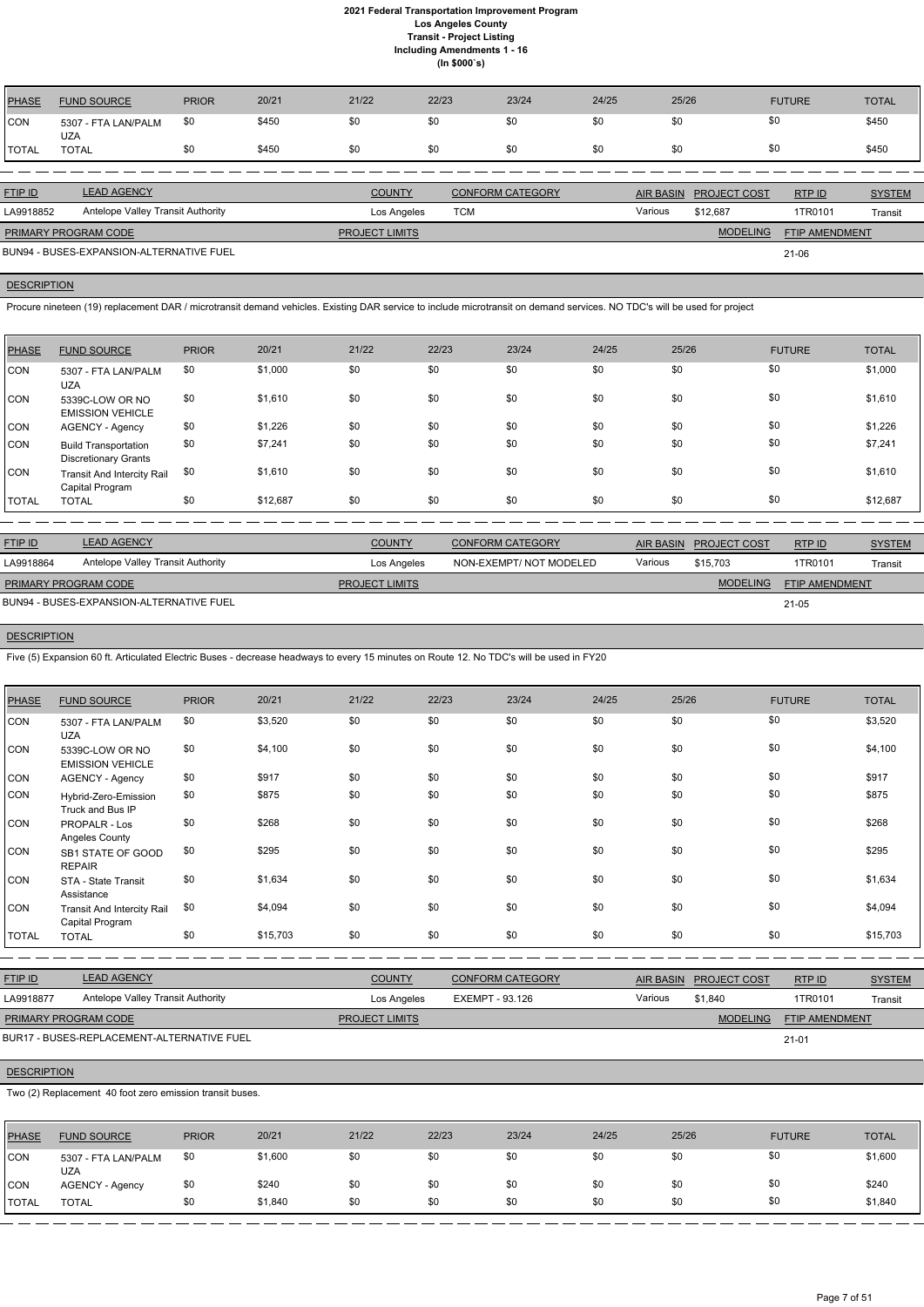**Including Amendments 1 - 16**

| (ln \$000's)         |                                          |                       |                         |         |                        |                |               |  |  |  |
|----------------------|------------------------------------------|-----------------------|-------------------------|---------|------------------------|----------------|---------------|--|--|--|
| <b>FTIP ID</b>       | <b>LEAD AGENCY</b>                       | <b>COUNTY</b>         | <b>CONFORM CATEGORY</b> |         | AIR BASIN PROJECT COST | RTP ID         | <b>SYSTEM</b> |  |  |  |
| LA9918892            | Antelope Valley Transit Authority        | Los Angeles           | <b>TCM Committed</b>    | Various | \$1,960                | 1TDL04         | Transit       |  |  |  |
| PRIMARY PROGRAM CODE |                                          | <b>PROJECT LIMITS</b> |                         |         | <b>MODELING</b>        | FTIP AMENDMENT |               |  |  |  |
|                      | BUN94 - BUSES-EXPANSION-ALTERNATIVE FUEL |                       |                         |         |                        | $21 - 01$      |               |  |  |  |

## **DESCRIPTION**

Acquire four (4) used 35 ft zero emission electric buses. This is for the reduction of headways on existing routes. These are established operational routes.

| <b>PHASE</b> | <b>FUND SOURCE</b>                | <b>PRIOR</b> | 20/21   | 21/22 | 22/23 | 23/24 | 24/25 | 25/26 | <b>FUTURE</b> | <b>TOTAL</b> |
|--------------|-----------------------------------|--------------|---------|-------|-------|-------|-------|-------|---------------|--------------|
| <b>CON</b>   | 5307 - FTA LAN/PALM<br><b>UZA</b> | \$0          | \$1,666 | \$0   | \$0   | \$0   | \$0   | \$0   | \$0           | \$1,666      |
| <b>CON</b>   | <b>AGENCY - Agency</b>            | \$0          | \$294   | \$0   | \$0   | \$0   | \$0   | \$0   | \$0           | \$294        |
| <b>TOTAL</b> | TOTAL                             | \$0          | \$1,960 | \$0   | \$0   | \$0   | \$0   | \$0   | \$0           | \$1,960      |

| <b>FTIP ID</b>              | <b>LEAD AGENCY</b>                       | <b>COUNTY</b>         | CONFORM CATEGORY        |         | AIR BASIN PROJECT COST | RTP ID                | <b>SYSTEM</b> |
|-----------------------------|------------------------------------------|-----------------------|-------------------------|---------|------------------------|-----------------------|---------------|
| LA9918898                   | Antelope Valley Transit Authority        | Los Angeles           | NON-EXEMPT/ NOT MODELED | Various | \$5,378                | 1TL104                | Transit       |
| <b>PRIMARY PROGRAM CODE</b> |                                          | <b>PROJECT LIMITS</b> |                         |         | <b>MODELING</b>        | <b>FTIP AMENDMENT</b> |               |
|                             | BUN94 - BUSES-EXPANSION-ALTERNATIVE FUEL |                       |                         |         |                        | 21-05                 |               |

**DESCRIPTION** 

Five (5) Expansion 60 ft. Articulated Electric Buses - decrease headways to every 15 minutes on existing Route 11

| <b>PHASE</b>   | <b>FUND SOURCE</b>                         | <b>PRIOR</b> | 20/21   | 21/22 | 22/23 | 23/24 | 24/25 | 25/26 | <b>FUTURE</b> | <b>TOTAL</b> |
|----------------|--------------------------------------------|--------------|---------|-------|-------|-------|-------|-------|---------------|--------------|
| <b>CON</b>     | 5339C-LOW OR NO<br><b>EMISSION VEHICLE</b> | \$0          | \$4,100 | \$0   | \$0   | \$0   | \$0   |       | \$0           | \$4,100      |
| <b>CON</b>     | <b>AGENCY - Agency</b>                     | \$0          | \$1,278 | \$0   | \$0   | \$0   | \$0   |       | \$0           | \$1,278      |
| <b>I</b> TOTAL | <b>TOTAL</b>                               | \$0          | \$5,378 | \$0   | \$0   | \$0   | \$0   | \$0   | \$0           | \$5,378      |

| <b>FTIP ID</b>                                    | <b>LEAD AGENCY</b>                | <b>COUNTY</b>         | <b>CONFORM CATEGORY</b> |         | AIR BASIN PROJECT COST | RTP ID                | <b>SYSTEM</b> |
|---------------------------------------------------|-----------------------------------|-----------------------|-------------------------|---------|------------------------|-----------------------|---------------|
| LA9919086                                         | Antelope Valley Transit Authority | Los Angeles           | EXEMPT - 93.126         | Various | \$3,337                | 7120002               | Transit       |
| <b>PRIMARY PROGRAM CODE</b>                       |                                   | <b>PROJECT LIMITS</b> |                         |         | <b>MODELING</b>        | <b>FTIP AMENDMENT</b> |               |
| BUN07 - BUS SERVICE EQUIPMENT/OPERATING EQUIPMENT |                                   |                       |                         |         |                        | $21 - 12$             |               |

## **DESCRIPTION**

Bus charging Equipment for new MCI buses + WAVE chargers. Using \$667K of TDC's in FY22 to match 5307.

| PHASE        | <b>FUND SOURCE</b>   | <b>PRIOR</b> | 20/21 | 21/22   | 22/23 | 23/24 | 24/25 | 25/26 | <b>FUTURE</b> | <b>TOTAL</b> |
|--------------|----------------------|--------------|-------|---------|-------|-------|-------|-------|---------------|--------------|
| Icon         | 5307 - FTA LA/LB UZA | -\$0         | \$0   | \$3,337 | \$0   | \$0   | \$0   | \$0   | \$0           | \$3,337      |
| <b>TOTAL</b> | TOTAL                |              | \$0   | \$3,337 | \$0   | \$0   | \$0   | \$0   | \$0           | \$3,337      |
|              |                      |              |       |         |       |       |       |       |               |              |

| <b>FTIP ID</b>              | <b>LEAD AGENCY</b>                          | <b>COUNTY</b>         | <b>CONFORM CATEGORY</b> | AIR BASIN   | <b>PROJECT COST</b> | RTP ID                | <b>SYSTEM</b> |
|-----------------------------|---------------------------------------------|-----------------------|-------------------------|-------------|---------------------|-----------------------|---------------|
| LA50300                     | Arcadia, City of                            | Los Angeles           | EXEMPT - 93.126         | <b>SCAB</b> | \$8.022             | LA50300               | Transit       |
| <b>PRIMARY PROGRAM CODE</b> |                                             | <b>PROJECT LIMITS</b> |                         |             | <b>MODELING</b>     | <b>FTIP AMENDMENT</b> |               |
|                             | BUO00 - BUS OPERATIONS/OPERATING ASSISTANCE |                       |                         |             | <b>NO</b>           | 21-06                 |               |

**DESCRIPTION** 

OPERATING ASSISTANCE - FIXED ROUTE TRANSIT OPERATIONS AND DIAL-A -RIDE SERVICE

Page 8 of 51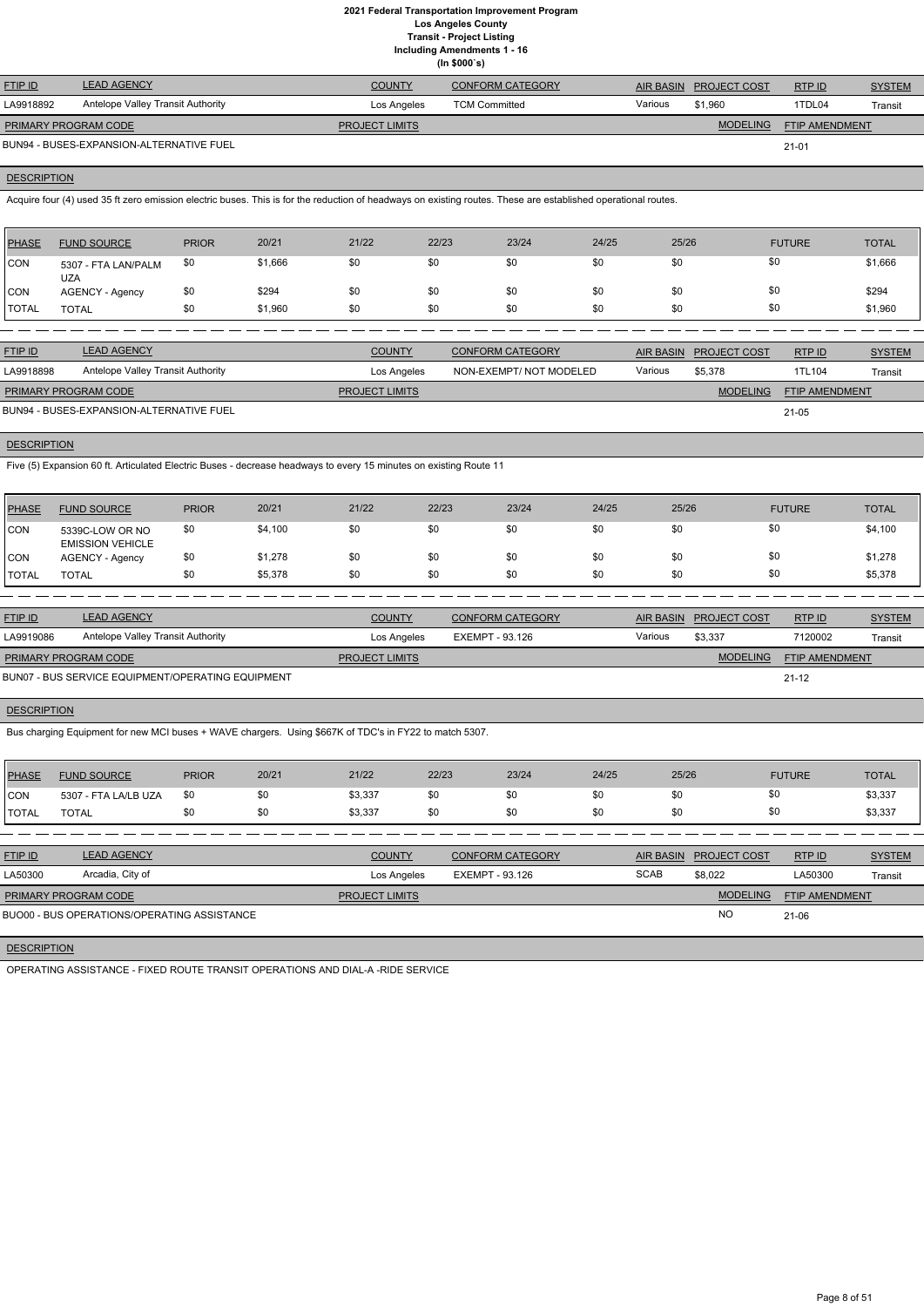## **2021 Federal Transportation Improvement Program Los Angeles County**

**Transit - Project Listing**

**Including Amendments 1 - 16**

|              | (ln \$000's)                                    |              |         |         |       |       |       |       |               |              |  |
|--------------|-------------------------------------------------|--------------|---------|---------|-------|-------|-------|-------|---------------|--------------|--|
| <b>PHASE</b> | <b>FUND SOURCE</b>                              | <b>PRIOR</b> | 20/21   | 21/22   | 22/23 | 23/24 | 24/25 | 25/26 | <b>FUTURE</b> | <b>TOTAL</b> |  |
| CON          | FARE - Fares                                    | \$144        | \$45    | \$4     | \$0   | \$0   | \$0   | \$0   | \$0           | \$193        |  |
| CON          | MR15 - Measure R 15%<br>Local Return            | \$420        | \$480   | \$610   | \$0   | \$0   | \$0   | \$0   | \$0           | \$1,510      |  |
| CON          | MR20B - Measure R<br>20% Bus Operations         | \$216        | \$117   | \$152   | \$0   | \$0   | \$0   | \$0   | \$0           | \$485        |  |
| CON          | Measure M                                       | \$0          | \$115   | \$152   | \$0   | \$0   | \$0   | \$0   | \$0           | \$267        |  |
| CON          | PC40 - Los Angeles<br><b>County Proposition</b> | \$168        | \$101   | \$105   | \$0   | \$0   | \$0   | \$0   | \$0           | \$374        |  |
| CON          | PC5 - Los Angeles<br><b>County Proposition</b>  | \$12         | \$5     | \$6     | \$0   | \$0   | \$0   | \$0   | \$0           | \$23         |  |
| <b>CON</b>   | PROPA - Los Angeles<br>County Proposition "A"   | \$346        | \$238   | \$240   | \$0   | \$0   | \$0   | \$0   | \$0           | \$824        |  |
| CON          | PROPALR - Los<br>Angeles County                 | \$1,300      | \$720   | \$920   | \$0   | \$0   | \$0   | \$0   | \$0           | \$2,940      |  |
| <b>CON</b>   | STA - State Transit<br>Assistance               | \$100        | \$50    | \$32    | \$0   | \$0   | \$0   | \$0   | \$0           | \$182        |  |
| <b>CON</b>   | TDA4 - TDA Article 4                            | \$534        | \$308   | \$382   | \$0   | \$0   | \$0   | \$0   | \$0           | \$1,224      |  |
| <b>TOTAL</b> | <b>TOTAL</b>                                    | \$3,240      | \$2,179 | \$2,603 | \$0   | \$0   | \$0   | \$0   | \$0           | \$8,022      |  |

| <b>FTIP ID</b>       | <b>LEAD AGENCY</b>                    | <b>COUNTY</b>         | <b>CONFORM CATEGORY</b> | <b>AIR BASIN</b> | <b>PROJECT COST</b> | RTP ID                | <b>SYSTEM</b>  |
|----------------------|---------------------------------------|-----------------------|-------------------------|------------------|---------------------|-----------------------|----------------|
| LA9918823            | Arcadia, City of                      | Los Angeles           | EXEMPT - 93.126         | <b>SCAB</b>      | \$1.352             | 1TR1010               | <b>Transit</b> |
| PRIMARY PROGRAM CODE |                                       | <b>PROJECT LIMITS</b> |                         |                  | <b>MODELING</b>     | <b>FTIP AMENDMENT</b> |                |
| PAR17 - PARATRANSIT  | VEHICLES-REPLACEMENT-ALTERNATIVE FUEL |                       |                         |                  |                     | 21-06                 |                |
|                      |                                       |                       |                         |                  |                     |                       |                |

**DESCRIPTION** 

Purchase ten (10) replacement transit vehicles. The replacement vehicles will be cutaway vehicles, CNG powered, and ADA accessible.

| PHASE        | <b>FUND SOURCE</b>                     | <b>PRIOR</b> | 20/21   | 21/22 | 22/23 | 23/24 | 24/25 | 25/26 | <b>FUTURE</b> | <b>TOTAL</b> |
|--------------|----------------------------------------|--------------|---------|-------|-------|-------|-------|-------|---------------|--------------|
| CON          | 5307 - FTA LA/LB UZA                   | \$0          | \$1,095 | \$0   | \$0   | \$0   | \$0   | \$0   | \$0           | \$1,095      |
| CON          | <b>PROPALR - Los</b><br>Angeles County | \$0          | \$257   | \$0   | \$0   | \$0   | \$0   | \$0   | \$0           | \$257        |
| <b>TOTAL</b> | <b>TOTAL</b>                           |              | \$1,352 | \$0   | \$0   | \$0   | \$0   | \$0   | \$0           | \$1,352      |

| <b>FTIP ID</b>              | <b>LEAD AGENCY</b>                        | <b>COUNTY</b>         | CONFORM CATEGORY |             | AIR BASIN PROJECT COST | RTPID                 | <b>SYSTEM</b> |
|-----------------------------|-------------------------------------------|-----------------------|------------------|-------------|------------------------|-----------------------|---------------|
| LA9919016                   | Arcadia, City of                          | Los Angeles           | EXEMPT - 93.126  | <b>SCAB</b> | \$1,600                | 1TL104                | Transit       |
| <b>PRIMARY PROGRAM CODE</b> |                                           | <b>PROJECT LIMITS</b> |                  |             | <b>MODELING</b>        | <b>FTIP AMENDMENT</b> |               |
|                             | FUL52 - FUELING STATIONS-ALTERNATIVE FUEL |                       |                  |             |                        | $21 - 12$             |               |

#### **DESCRIPTION**

Design and install Compressed Natural Gas (CNG) fueling facility at the City's Public Works Services site. Currently, the City uses third-party public CNG fueling stations to fuel the City's transit vehicles. This fueling facility will allow the City to refuel these vehicles onsite so that normal operating activities are not interrupted. The CNG fueling facility will also ensure that City transit vehicles have dedicated access to CNG fuel in the event of an emergency.

| <b>PHASE</b> | <b>FUND SOURCE</b>                  | <b>PRIOR</b> | 20/21 | 21/22   | 22/23 | 23/24 | 24/25 | 25/26 | <b>FUTURE</b> | <b>TOTAL</b> |
|--------------|-------------------------------------|--------------|-------|---------|-------|-------|-------|-------|---------------|--------------|
| PE           | 5307 - FTA LA/LB UZA                | \$0          | \$0   | \$80    | \$0   | \$0   | \$0   | \$0   | \$0           | \$80         |
| PE           | MM16 -Measure M<br>Local Return 16% | \$0          | \$0   | \$20    | \$0   | \$0   | \$0   | \$0   | \$0           | \$20         |
| <b>CON</b>   | 5307 - FTA LA/LB UZA                | \$0          | \$0   | \$1,200 | \$0   | \$0   | \$0   | \$0   | \$0           | \$1,200      |
| CON          | MM16 -Measure M<br>Local Return 16% | \$0          | \$0   | \$300   | \$0   | \$0   | \$0   | \$0   | \$0           | \$300        |
| <b>TOTAL</b> | <b>TOTAL</b>                        | \$0          | \$0   | \$1,600 | \$0   | \$0   | \$0   | \$0   | \$0           | \$1,600      |

| <b>FTIP ID</b>                                              | <b>LEAD AGENCY</b> | <b>COUNTY</b>         | CONFORM CATEGORY                            |             | AIR BASIN PROJECT COST | RTPID                 | <b>SYSTEM</b> |
|-------------------------------------------------------------|--------------------|-----------------------|---------------------------------------------|-------------|------------------------|-----------------------|---------------|
| LA0G1251                                                    | Avalon, City of    | Los Angeles           | EXEMPT - 93.127                             | <b>SCAB</b> | \$12,059               | <b>REG0702</b>        | Transit       |
| <b>PRIMARY PROGRAM CODE</b>                                 |                    | <b>PROJECT LIMITS</b> |                                             |             | <b>MODELING</b>        | <b>FTIP AMENDMENT</b> |               |
| TRRH6 - PASSENGER<br>STATIONS/FACILITIES-REHAB/IMPROVEMENTS |                    |                       | From Pebbly Beach Road to Pebbly Beach Road |             |                        | $21 - 16$             |               |
| <b>DESCRIPTION</b>                                          |                    |                       |                                             |             |                        |                       |               |

Cabrillo Mole Ferry Terminal Project. Located in the City of Avalon/Santa Catalina Island. Project is to replace and expand the Cabrillo Mole Intermodal Ferry Passenger Terminal including floating docks and associated amenities. TDC of \$800K will be used to match Section 5307 CON in FY20/21.

| <b>PHASE</b> | <b>FUND SOURCE</b>                                | <b>PRIOR</b> | 20/21   | 21/22   | 22/23 | 23/24   | 24/25 | 25/26 | <b>FUTURE</b> | <b>TOTAL</b> |
|--------------|---------------------------------------------------|--------------|---------|---------|-------|---------|-------|-------|---------------|--------------|
| <b>CON</b>   | 5307 - FTA LA/LB UZA                              | \$0          | \$4,000 | \$0     | \$0   | \$0     | \$0   | \$0   | \$0           | \$4,000      |
| <b>CON</b>   | FBP - Ferry Boat<br>Formula Program               | \$0          | \$3,231 | \$1,920 | \$0   | \$0     | \$0   | \$0   | \$0           | \$5,151      |
| <b>CON</b>   | GEN - General Funds -<br><b>Locally Generated</b> | \$0          | \$808   | \$480   | \$0   | \$1.620 | \$0   | \$0   | \$0           | \$2,908      |
| <b>TOTAL</b> | <b>TOTAL</b>                                      | \$0          | \$8,039 | \$2,400 | \$0   | \$1,620 | \$0   | \$0   | \$0           | \$12,059     |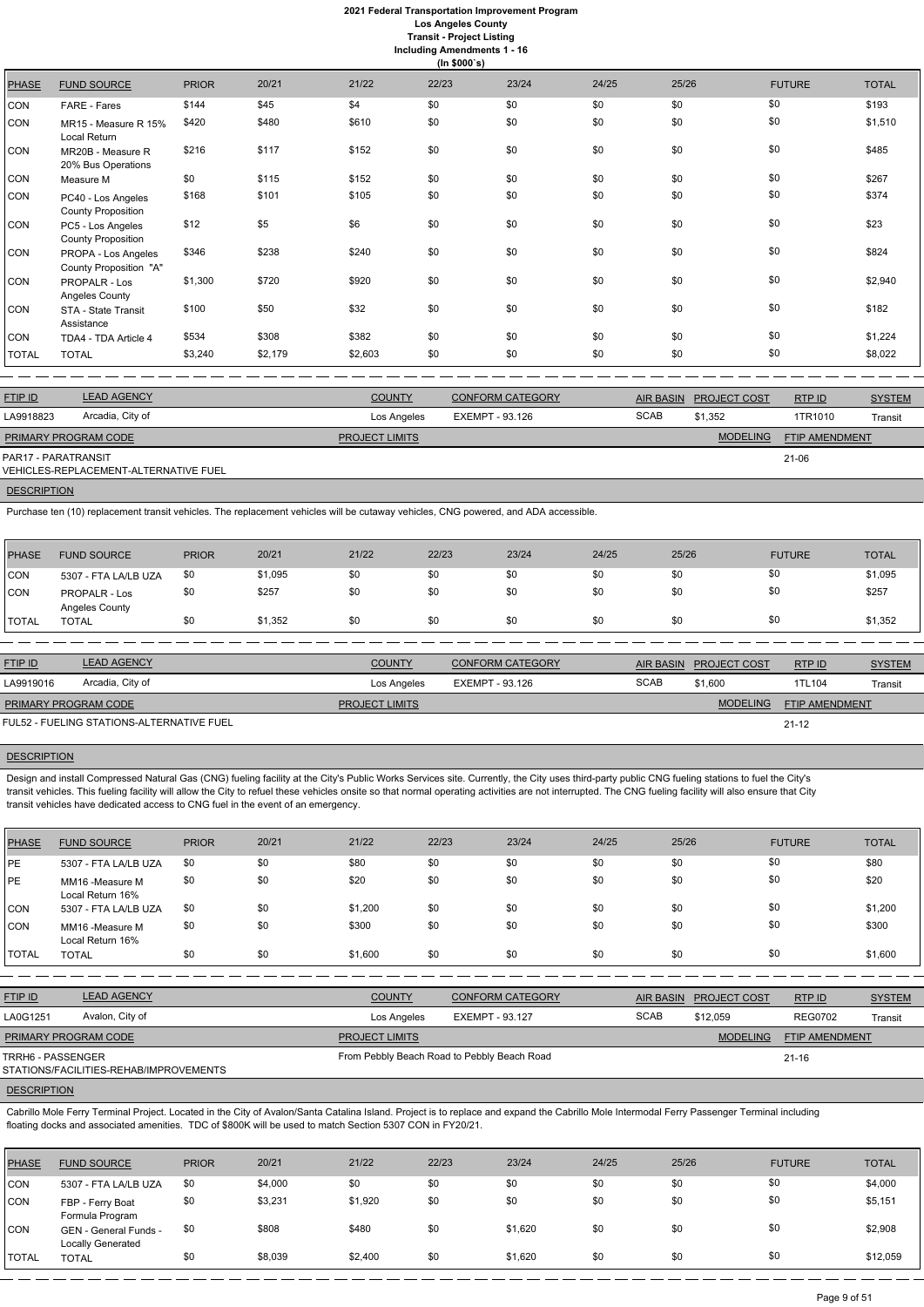**Including Amendments 1 - 16**

|  | (ln \$000's) |  |
|--|--------------|--|
|  |              |  |

| <b>FTIP ID</b>       | <b>LEAD AGENCY</b>                     | <b>COUNTY</b>         | <b>CONFORM CATEGORY</b> |             | AIR BASIN PROJECT COST | RTP ID         | <b>SYSTEM</b> |
|----------------------|----------------------------------------|-----------------------|-------------------------|-------------|------------------------|----------------|---------------|
| LAF3434A             | Azusa, City of                         | Los Angeles           | EXEMPT - 93.127         | <b>SCAB</b> | \$409                  | 100705         | Transit       |
| PRIMARY PROGRAM CODE |                                        | <b>PROJECT LIMITS</b> |                         |             | <b>MODELING</b>        | FTIP AMENDMENT |               |
| TRRH6 - PASSENGER    |                                        |                       |                         |             | <b>NC</b>              | $21-00$        |               |
|                      | STATIONS/FACILITIES-REHAB/IMPROVEMENTS |                       |                         |             |                        |                |               |

## **DESCRIPTION**

Project adds wheel stops to transit center with remaining Earmarked funds from project LAF3434

Second entrance/exit to the Wilshire/Rodeo Purple (D) Line Station. Joint project between Metro and the City of Beverly Hills with a 50/50 cost sharing agreement. The programming information shown below reflects the City's share.

| PHASE        | <b>FUND SOURCE</b>                 | <b>PRIOR</b> | 20/21 | 21/22 | 22/23 | 23/24 | 24/25 | 25/26 | <b>FUTURE</b> | <b>TOTAL</b> |
|--------------|------------------------------------|--------------|-------|-------|-------|-------|-------|-------|---------------|--------------|
| CON          | CITY - City Funds                  | \$0          | \$82  | \$0   | \$0   | \$0   | \$0   | \$0   | \$0           | \$82         |
| <b>CON</b>   | <b>DEMOSTL-</b><br>Demonstration - | \$0          | \$327 | \$0   | \$0   | \$0   | \$0   | \$0   | \$0           | \$327        |
| <b>TOTAL</b> | <b>TOTAL</b>                       | \$0          | \$409 | \$0   | \$0   | \$0   | \$0   | \$0   | \$0           | \$409        |

| <b>FTIP ID</b>                            | <b>LEAD AGENCY</b>     | <b>COUNTY</b>         | <b>CONFORM CATEGORY</b> |             | AIR BASIN PROJECT COST | RTP ID                | <b>SYSTEM</b> |
|-------------------------------------------|------------------------|-----------------------|-------------------------|-------------|------------------------|-----------------------|---------------|
| LA9919062                                 | Beverly Hills, City of | Los Angeles           | EXEMPT - 93.127         | <b>SCAB</b> | \$78,500               | 100702                | Transit       |
| <b>PRIMARY PROGRAM CODE</b>               |                        | <b>PROJECT LIMITS</b> |                         |             | <b>MODELING</b>        | <b>FTIP AMENDMENT</b> |               |
| TRNH6 - PASSENGER STATIONS/FACILITIES-NEW |                        |                       |                         |             |                        | $21 - 12$             |               |

#### **DESCRIPTION**

| PHASE        | <b>FUND SOURCE</b>                   | <b>PRIOR</b> | 20/21    | 21/22 | 22/23 | 23/24 | 24/25 | 25/26 | <b>FUTURE</b> | <b>TOTAL</b> |
|--------------|--------------------------------------|--------------|----------|-------|-------|-------|-------|-------|---------------|--------------|
| <b>IPE</b>   | CITY - City Funds                    | \$0          | \$6,632  | \$0   | \$0   | \$0   | \$0   | \$0   | \$0           | \$6,632      |
| PE           | Coronavirus Response &<br>Relief Sup | \$0          | \$0      | \$159 | \$0   | \$0   | \$0   | \$0   | \$0           | \$159        |
| PE           | PROPALR - Los<br>Angeles County      | \$209        | \$0      | \$0   | \$0   | \$0   | \$0   | \$0   | \$0           | \$209        |
| CON          | CITY - City Funds                    | \$0          | \$8,388  | \$0   | \$0   | \$0   | \$0   | \$0   | \$0           | \$8,388      |
| <b>TOTAL</b> | <b>TOTAL</b>                         | \$209        | \$15,020 | \$159 | \$0   | \$0   | \$0   | \$0   | \$0           | \$15,388     |

| <b>FTIP ID</b>              | <b>LEAD AGENCY</b>                          | <b>COUNTY</b>         | <b>CONFORM CATEGORY</b> | <b>AIR BASIN</b> | <b>PROJECT COST</b> | <b>RTPID</b>   | <b>SYSTEM</b> |
|-----------------------------|---------------------------------------------|-----------------------|-------------------------|------------------|---------------------|----------------|---------------|
| LA0G1218                    | Burbank, City of                            | Los Angeles           | EXEMPT - 93.126         | <b>SCAB</b>      | \$1.740             | LA000358       | Transit       |
| <b>PRIMARY PROGRAM CODE</b> |                                             | <b>PROJECT LIMITS</b> |                         |                  | <b>MODELING</b>     | FTIP AMENDMENT |               |
|                             | BUO00 - BUS OPERATIONS/OPERATING ASSISTANCE |                       |                         |                  | N <sub>O</sub>      | 21-06          |               |

## **DESCRIPTION**

Interstate 5 North HOV Construction Mitigation - Provide transit bus services necessary as a result of construction disruption to close the gap between the Burbank Airport and the Metro Red Line / Orange Line station to provide an alternate transit route between Downtown Los Angeles and the Airport area of Burbank. This would include weekday fixed-route services.

| PHASE      | <b>FUND SOURCE</b>               | <b>PRIOR</b> | 20/21   | 21/22 | 22/23 | 23/24 | 24/25 | 25/26 | <b>FUTURE</b> | <b>TOTAL</b> |
|------------|----------------------------------|--------------|---------|-------|-------|-------|-------|-------|---------------|--------------|
| <b>CON</b> | MR20H - Measure R<br>20% Highway | \$0          | \$1,740 | \$0   |       | \$0   | \$0   | \$0   | \$0           | \$1,740      |
| TOTAL      | <b>TOTAL</b>                     | \$0          | \$1,740 | \$0   |       | \$0   | \$0   | \$0   | \$0           | \$1,740      |

| FTIP ID                     | <b>LEAD AGENCY</b>                         | <b>COUNTY</b>         | <b>CONFORM CATEGORY</b> |             | AIR BASIN PROJECT COST | RTP ID                | <b>SYSTEM</b> |
|-----------------------------|--------------------------------------------|-----------------------|-------------------------|-------------|------------------------|-----------------------|---------------|
| LAF9436                     | Burbank, City of                           | Los Angeles           | EXEMPT - 93.126         | <b>SCAB</b> | \$1.527                | 1TR1010               | Transit       |
| <b>PRIMARY PROGRAM CODE</b> |                                            | <b>PROJECT LIMITS</b> |                         |             | <b>MODELING</b>        | <b>FTIP AMENDMENT</b> |               |
|                             | BUR17 - BUSES-REPLACEMENT-ALTERNATIVE FUEL |                       |                         |             |                        | 21-07                 |               |

## **DESCRIPTION**

BurbankBus will purchase three (3) 35-foot Compressed Natural Gas (CNG) buses for its BurbankBus Transit fixed route service. The new buses will replace one (1) existing 30-foot CNG bus and two (2) 35-foot CNG buses that will have reached their useful life at the time of replacement.

| <b>PHASE</b> | <b>FUND SOURCE</b>                                 | <b>PRIOR</b> | 20/21   | 21/22 | 22/23 | 23/24 | 24/25 | 25/26 | <b>FUTURE</b> | <b>TOTAL</b> |
|--------------|----------------------------------------------------|--------------|---------|-------|-------|-------|-------|-------|---------------|--------------|
| <b>CON</b>   | CITY - City Funds                                  | \$0          | \$306   | \$0   | \$0   | \$0   | \$0   |       | \$0           | \$306        |
| <b>CON</b>   | CMAQ - Congestion<br><b>Mitigation Air Quality</b> | \$0          | \$1,221 | \$0   | \$0   | \$0   | \$0   |       |               | \$1,221      |
| <b>TOTAL</b> | <b>TOTAL</b>                                       | \$0          | \$1,527 | \$0   | \$0   | \$0   | \$0   |       | \$0           | \$1,527      |

| <b>FTIP ID</b>                            | <b>LEAD AGENCY</b> | <b>COUNTY</b>         | <b>CONFORM CATEGORY</b> |             | <b>AIR BASIN PROJECT COST</b> | RTPID                 | <b>SYSTEM</b> |
|-------------------------------------------|--------------------|-----------------------|-------------------------|-------------|-------------------------------|-----------------------|---------------|
| LA9919012                                 | Claremont, City of | Los Angeles           | EXEMPT - 93.126         | <b>SCAB</b> | \$1.027                       | 1TR1010               | Transit       |
| <b>PRIMARY PROGRAM CODE</b>               |                    | <b>PROJECT LIMITS</b> |                         |             | <b>MODELING</b>               | <b>FTIP AMENDMENT</b> |               |
| DUD17 DUCES DEDI ACEMENT ALTEDNATIVE EUEL |                    |                       |                         |             |                               | $\sim$ $\sim$ $\sim$  |               |

21-07

BUR17 - BUSES-REPLACEMENT-ALTERNATIVE FUEL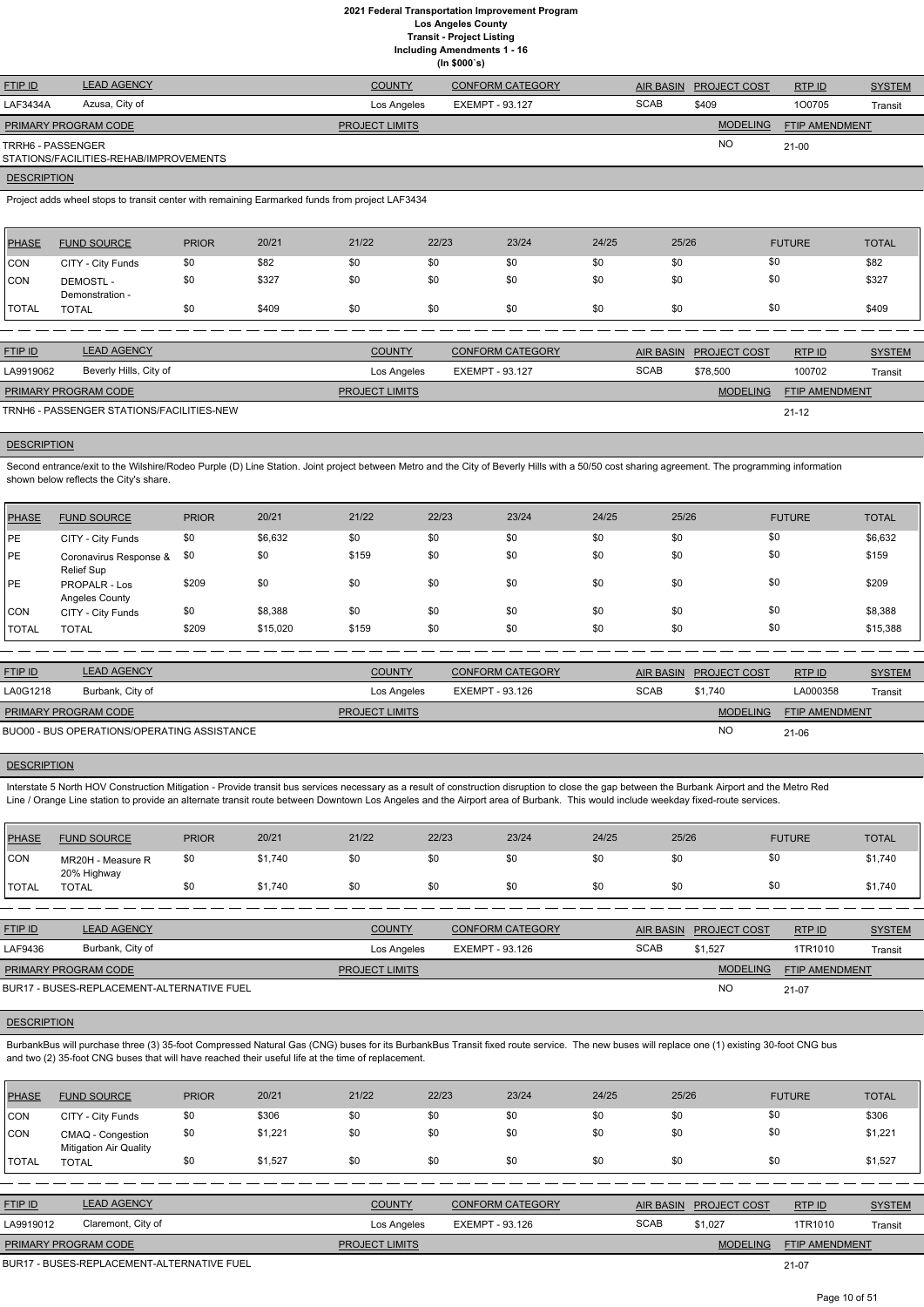## **DESCRIPTION**

The City of Claremont will utilize its FTA 2013-16 5307 allocation to purchase one electric cutaway bus to replace an existing gasoline cutaway bus, install an electric vehicle charging station at the Claremont City Yard to support the new EV bus, and install new bus shelters. The City will provide a local match in the amount of \$189,036, including TDA funds (\$131,460), STA Funds (\$32,466), and MOSIP funds (\$25,110).

Design, Engineering, Specifications and Comprehensive Operational Analysis Transit Planning for a New Transportation Maintenance Facility (TMF). Using TDC of \$260 for CON in FY20/21 for 5307.

| <b>PHASE</b> | <b>FUND SOURCE</b>                              | <b>PRIOR</b> | 20/21   | 21/22 | 22/23 | 23/24 | 24/25 | 25/26 | <b>FUTURE</b> | <b>TOTAL</b> |
|--------------|-------------------------------------------------|--------------|---------|-------|-------|-------|-------|-------|---------------|--------------|
| <b>CON</b>   | 5307 - FTA LA/LB UZA                            | \$0          | \$838   | \$0   | \$0   | \$0   | \$0   | \$0   | \$0           | \$838        |
| <b>CON</b>   | PC40 - Los Angeles<br><b>County Proposition</b> | \$0          | \$25    | \$0   | \$0   | \$0   | \$0   | \$0   | \$0           | \$25         |
| CON          | STA - State Transit<br>Assistance               | \$0          | \$32    | \$0   | \$0   | \$0   | \$0   | \$0   | \$0           | \$32         |
| CON          | TDA4 - TDA Article 4                            | \$0          | \$132   | \$0   | \$0   | \$0   | \$0   | \$0   | \$0           | \$132        |
| <b>TOTAL</b> | <b>TOTAL</b>                                    | \$0          | \$1,027 | \$0   | \$0   | \$0   | \$0   | \$0   | \$0           | \$1,027      |

| <b>FTIP ID</b>       | <b>LEAD AGENCY</b>                            | <b>COUNTY</b>         | CONFORM CATEGORY |             | AIR BASIN PROJECT COST | RTP ID                | <b>SYSTEM</b> |
|----------------------|-----------------------------------------------|-----------------------|------------------|-------------|------------------------|-----------------------|---------------|
| LA0G1295             | Commerce, City of                             | Los Angeles           | EXEMPT - 93.126  | <b>SCAB</b> | \$1.300                | 7120002               | Transit       |
| PRIMARY PROGRAM CODE |                                               | <b>PROJECT LIMITS</b> |                  |             | <b>MODELING</b>        | <b>FTIP AMENDMENT</b> |               |
|                      | ADN55 - ADMINISTRATIVE OFFICE(S)/FACILITY-NEW |                       |                  |             |                        | 21-09                 |               |

**DESCRIPTION** 

| <b>PHASE</b> | <b>FUND SOURCE</b>   | <b>PRIOR</b> | 20/21   | 21/22 | 22/23 | 23/24 | 24/25 | 25/26 | <b>FUTURE</b> | <b>TOTAL</b> |
|--------------|----------------------|--------------|---------|-------|-------|-------|-------|-------|---------------|--------------|
| <b>CON</b>   | 5307 - FTA LA/LB UZA | -\$0         | \$1,300 |       |       | \$0   | \$0   | \$0   | \$0           | \$1,300      |
| <b>TOTAL</b> | TOTAL                |              | \$1,300 |       |       | \$0   | \$0   | \$0   | \$0           | \$1,300      |

| <b>FTIP ID</b>              | <b>LEAD AGENCY</b>                         | <b>COUNTY</b>         | <b>CONFORM CATEGORY</b> |             | AIR BASIN PROJECT COST | RTPID                 | <b>SYSTEM</b> |
|-----------------------------|--------------------------------------------|-----------------------|-------------------------|-------------|------------------------|-----------------------|---------------|
| LA0G1683                    | Commerce, City of                          | Los Angeles           | EXEMPT - 93.126         | <b>SCAB</b> | \$3.300                | 1TL104                | Transit       |
| <b>PRIMARY PROGRAM CODE</b> |                                            | <b>PROJECT LIMITS</b> |                         |             | <b>MODELING</b>        | <b>FTIP AMENDMENT</b> |               |
|                             | BUR17 - BUSES-REPLACEMENT-ALTERNATIVE FUEL |                       |                         |             |                        | 21-06                 |               |

BUR17 - BUSES-REPLACEMENT-ALTERNATIVE FUEL

**DESCRIPTION** 

Purchase five (5) replacement CNG-powered buses to replace five (5) CNG-powered buses. Utilizing \$660 Toll Development Credits in FY 20/21 to match FTA 5307 funds.

| <b>PHASE</b> | <b>FUND SOURCE</b>   | <b>PRIOR</b> | 20/21   | 21/22 | 22/23 | 23/24 | 24/25 | 25/26 | <b>FUTURE</b> | <b>TOTAL</b> |
|--------------|----------------------|--------------|---------|-------|-------|-------|-------|-------|---------------|--------------|
| <b>CON</b>   | 5307 - FTA LA/LB UZA | \$0          | \$3,300 | \$0   | \$0   |       | \$0   |       | \$0           | \$3,300      |
| <b>TOTAL</b> | TOTAL                | \$0          | \$3,300 | \$0   | \$0   | \$0   | \$0   |       | \$0           | \$3,300      |

| <b>FTIP ID</b>              | <b>LEAD AGENCY</b>                    | <b>COUNTY</b>         | <b>CONFORM CATEGORY</b> |             | AIR BASIN PROJECT COST | RTP ID                | <b>SYSTEM</b> |
|-----------------------------|---------------------------------------|-----------------------|-------------------------|-------------|------------------------|-----------------------|---------------|
| LA0G1702                    | Commerce, City of                     | Los Angeles           | EXEMPT - 93.126         | <b>SCAB</b> | \$945                  | 1TR1010               | Transit       |
| <b>PRIMARY PROGRAM CODE</b> |                                       | <b>PROJECT LIMITS</b> |                         |             | <b>MODELING</b>        | <b>FTIP AMENDMENT</b> |               |
| PAR17 - PARATRANSIT         | VEHICLES-REPLACEMENT-ALTERNATIVE FUEL |                       |                         |             |                        | $21 - 15$             |               |

**DESCRIPTION** 

Purchase Four (4) Replacement CNG Paratransit Vehicles to Replace Four (4) CNG Paratransit Vehicles. Utilizing Transit Development Credits in FY 21/22 for \$189K in CON.

| <b>PHASE</b>  | <b>FUND SOURCE</b>   | <b>PRIOR</b> | 20/21 | 21/22 | 22/23 | 23/24 | 24/25 | 25/26 | <b>FUTURE</b> | <b>TOTAL</b> |
|---------------|----------------------|--------------|-------|-------|-------|-------|-------|-------|---------------|--------------|
| <b>CON</b>    | 5307 - FTA LA/LB UZA | \$0          | \$0   | \$945 | งบ    | \$0   | \$0   | งบ    | \$0           | \$945        |
| <b>ITOTAL</b> | <b>TOTAL</b>         | \$0          | \$0   | \$945 |       | \$0   | \$0   | \$0   | \$0           | \$945        |

| <b>FTIP ID</b>              | <b>LEAD AGENCY</b>                                    | <b>COUNTY</b>         | <b>CONFORM CATEGORY</b> |             | AIR BASIN PROJECT COST | RTPID                 | <b>SYSTEM</b> |
|-----------------------------|-------------------------------------------------------|-----------------------|-------------------------|-------------|------------------------|-----------------------|---------------|
| LA9919026                   | Commerce, City of                                     | Los Angeles           | <b>TCM Committed</b>    | <b>SCAB</b> | \$900                  | 1TL104                | Transit       |
| <b>PRIMARY PROGRAM CODE</b> |                                                       | <b>PROJECT LIMITS</b> |                         |             | <b>MODELING</b>        | <b>FTIP AMENDMENT</b> |               |
|                             | ITS01 - REAL TIME RAIL or TRANSIT NOTIFICATION SYSTEM |                       |                         |             |                        | 21-06                 |               |

## **DESCRIPTION**

Eastern Avenue Transit Hub. This project includes improvements in the following areas: Install new bus shelters, solar power digital displays providing arrival times, street striping, pavement, and lighting. Using Toll Development Credits of \$8 in FY 20/21 and \$218 in FY 21/22.

| PHASE        | <b>FUND SOURCE</b>   | <b>PRIOR</b> | 20/21 | 21/22 | 22/23 | 23/24 | 24/25 | 25/26 | <b>FUTURE</b> | <b>TOTAL</b> |
|--------------|----------------------|--------------|-------|-------|-------|-------|-------|-------|---------------|--------------|
| <b>CON</b>   | 5307 - FTA LA/LB UZA | \$0          | \$30  | \$870 | \$0   | \$0   | \$0   | \$0   | \$0           | \$900        |
| <b>TOTAL</b> | TOTAL                | \$0          | \$30  | \$870 | \$0   | \$0   | \$0   | \$0   | \$0           | \$900        |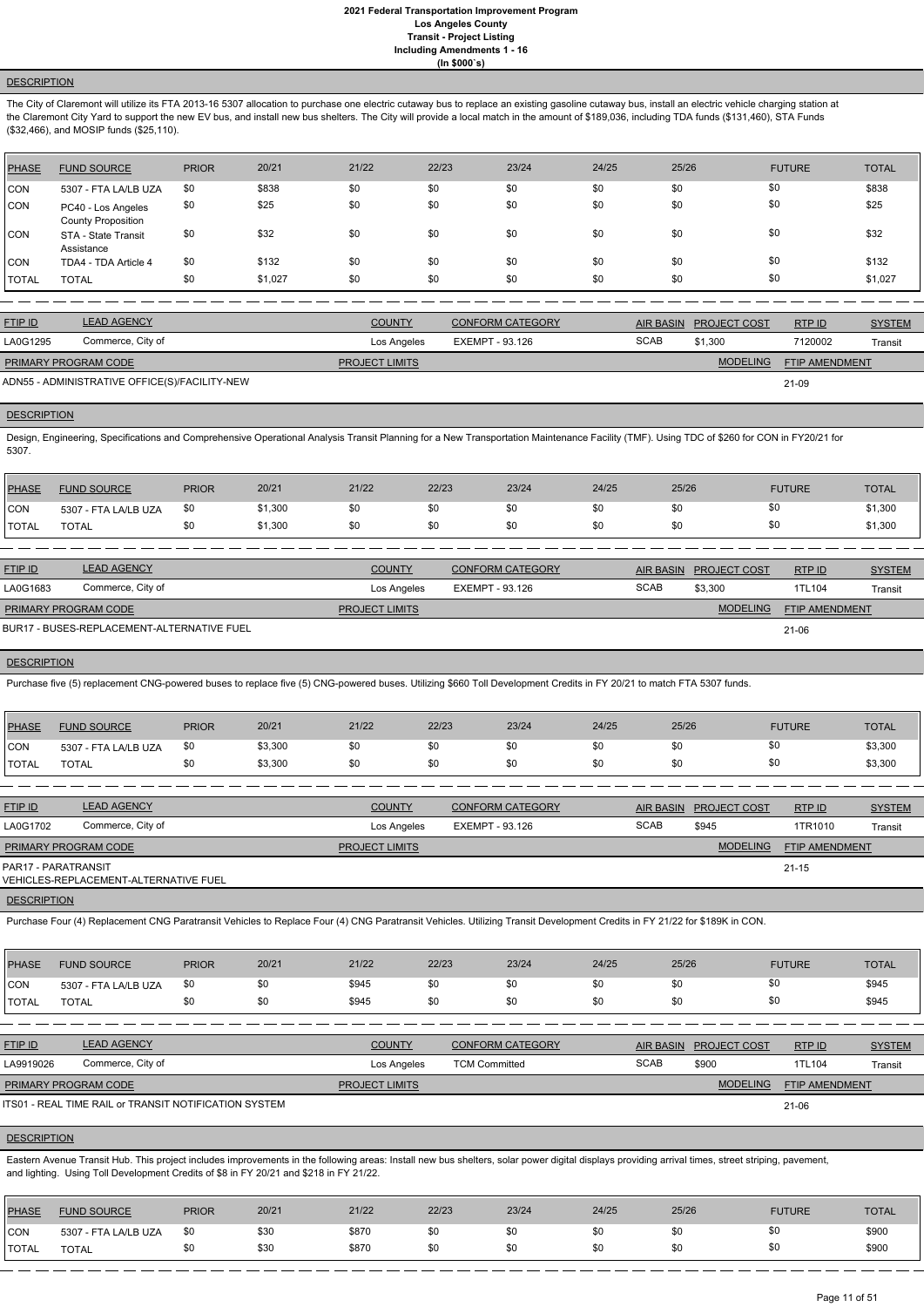**Including Amendments 1 - 16**

| (ln \$000's) |  |
|--------------|--|
|--------------|--|

| <b>FTIP ID</b>       | <b>LEAD AGENCY</b>                              | <b>COUNTY</b>         | <b>CONFORM CATEGORY</b> |             | AIR BASIN PROJECT COST | RTP ID         | <b>SYSTEM</b> |
|----------------------|-------------------------------------------------|-----------------------|-------------------------|-------------|------------------------|----------------|---------------|
| LA9919029            | Commerce, City of                               | Los Angeles           | EXEMPT - 93.126         | <b>SCAB</b> | \$100                  | 1TL104         | Transit       |
| PRIMARY PROGRAM CODE |                                                 | <b>PROJECT LIMITS</b> |                         |             | <b>MODELING</b>        | FTIP AMENDMENT |               |
| EQUIPMENT            | PAN07 - PARATRANSIT SERVICE EQUIPMENT/OPERATING |                       |                         |             |                        | $21 - 06$      |               |
| ___________          |                                                 |                       |                         |             |                        |                |               |

#### **DESCRIPTION**

Computer-Aided Dispatch (CAD) Automated Vehicle Location and Scheduling Equipment. Utilizing Toll Development Credits in FY 20/21 for \$20K.

| PHASE        | <b>FUND SOURCE</b>   | <b>PRIOR</b> | 20/21 | 21/22 | 22/23 | 23/24 | 24/25 | 25/26 | <b>FUTURE</b> | <b>TOTAL</b> |
|--------------|----------------------|--------------|-------|-------|-------|-------|-------|-------|---------------|--------------|
| <b>CON</b>   | 5307 - FTA LA/LB UZA | \$0          | \$100 | \$0   |       | \$0   | \$0   | \$0   | \$0           | \$100        |
| <b>TOTAL</b> | TOTAL                | \$0          | \$100 | \$0   |       | \$0   | \$0   | \$0   | \$0           | \$100        |

| <b>FTIP ID</b>              | <b>LEAD AGENCY</b>                                | <b>COUNTY</b>         | <b>CONFORM CATEGORY</b> | <b>AIR BASIN</b> | <b>PROJECT COST</b> | RTP ID                | <b>SYSTEM</b> |
|-----------------------------|---------------------------------------------------|-----------------------|-------------------------|------------------|---------------------|-----------------------|---------------|
| LA9919030                   | Commerce, City of                                 | Los Angeles           | EXEMPT - 93.126         | <b>SCAB</b>      | \$101               | 1TL104                | Transit       |
| <b>PRIMARY PROGRAM CODE</b> |                                                   | <b>PROJECT LIMITS</b> |                         |                  | <b>MODELING</b>     | <b>FTIP AMENDMENT</b> |               |
|                             | BUN07 - BUS SERVICE EQUIPMENT/OPERATING EQUIPMENT |                       |                         |                  |                     | $21 - 06$             |               |

**DESCRIPTION** 

Parts and maintenance equipment purchase. Includes replacing a heavy-duty tire repair machine that has exceeded its useful life. Utilizing Toll Development Credits in FY 20/21 for \$20k.

| <b>PHASE</b> | <b>FUND SOURCE</b>   | <b>PRIOR</b> | 20/21 | 21/22 | 22/23 | 23/24 | 24/25 | 25/26 | <b>FUTURE</b> | <b>TOTAL</b> |
|--------------|----------------------|--------------|-------|-------|-------|-------|-------|-------|---------------|--------------|
| <b>CON</b>   | 5307 - FTA LA/LB UZA | \$0          | \$101 | \$0   |       | \$0   | \$0   | \$0   | \$0           | \$101        |
| <b>TOTAL</b> | <b>TOTAL</b>         | \$0          | \$101 | \$0   |       | \$0   | \$0   | \$0   |               | \$101        |

Operating Assistance: Compton Renaissance Transit Peak Hour Expansion-Agency will continue to deliver five (5) fixed route public transit routes expanding M-F operating hours by +4.5 hours peak hour service (1.5 am peak; 3.0 pm peak) to/from regional transportation services, downtown, colleges & universities, job centers, and medical facilities.

| <b>FTIP ID</b>              | <b>LEAD AGENCY</b>                         | <b>COUNTY</b>         | CONFORM CATEGORY |             | AIR BASIN PROJECT COST | RTPID                 | <b>SYSTEM</b> |
|-----------------------------|--------------------------------------------|-----------------------|------------------|-------------|------------------------|-----------------------|---------------|
| LA9919031                   | Commerce, City of                          | Los Angeles           | EXEMPT - 93.126  | <b>SCAB</b> | \$2.145                | 1TL104                | Transit       |
| <b>PRIMARY PROGRAM CODE</b> |                                            | <b>PROJECT LIMITS</b> |                  |             | <b>MODELING</b>        | <b>FTIP AMENDMENT</b> |               |
|                             | BUR17 - BUSES-REPLACEMENT-ALTERNATIVE FUEL |                       |                  |             |                        | $21 - 15$             |               |

**DESCRIPTION** 

Purchase three (3) replacement CNG-powered buses to replace three (3) CNG-powered buses. Utilizing Toll Development Credits in FY21/22 for \$429K.

| PHASE        | <b>FUND SOURCE</b>   | <b>PRIOR</b> | 20/21 | 21/22   | 22/23 | 23/24 | 24/25 | 25/26 | <b>FUTURE</b> | <b>TOTAL</b> |
|--------------|----------------------|--------------|-------|---------|-------|-------|-------|-------|---------------|--------------|
| <b>CON</b>   | 5307 - FTA LA/LB UZA | \$0          |       | \$2,145 | \$0   | \$0   | \$0   |       | \$0           | \$2,145      |
| <b>TOTAL</b> | <b>TOTAL</b>         |              |       | \$2,145 | \$0   | \$0   | \$0   | งเ    | \$0           | \$2,145      |

| <b>FTIP ID</b>              | <b>LEAD AGENCY</b>                          | <b>COUNTY</b>         | <b>CONFORM CATEGORY</b> | AIR BASIN   | <b>PROJECT COST</b> | RTPID          | <b>SYSTEM</b> |
|-----------------------------|---------------------------------------------|-----------------------|-------------------------|-------------|---------------------|----------------|---------------|
| LA9918939                   | Compton, City of                            | Los Angeles           | NON-EXEMPT              | <b>SCAB</b> | \$230               | 1TR1010        | Transit       |
| <b>PRIMARY PROGRAM CODE</b> |                                             | <b>PROJECT LIMITS</b> |                         |             | <b>MODELING</b>     | FTIP AMENDMENT |               |
|                             | BUO00 - BUS OPERATIONS/OPERATING ASSISTANCE |                       |                         |             | <b>YES</b>          | 21-05          |               |

#### **DESCRIPTION**

| <b>PHASE</b>            | <b>FUND SOURCE</b>                              | <b>PRIOR</b> | 20/21 | 21/22                 | 22/23           | 23/24                   | 24/25       | 25/26            |                     | <b>FUTURE</b>  | <b>TOTAL</b>  |
|-------------------------|-------------------------------------------------|--------------|-------|-----------------------|-----------------|-------------------------|-------------|------------------|---------------------|----------------|---------------|
| CON                     | CITY - City Funds                               | \$0          | \$38  | \$0                   | \$0             | \$0                     | \$0         | \$0              | \$0                 |                | \$38          |
| CON                     | PC40 - Los Angeles<br><b>County Proposition</b> | \$0          | \$192 | \$0                   | \$0             | \$0                     | \$0         | \$0              | \$0                 |                | \$192         |
| <b>TOTAL</b>            | <b>TOTAL</b>                                    | \$0          | \$230 | \$0                   | \$0             | \$0                     | \$0         | \$0              | \$0                 |                | \$230         |
|                         |                                                 |              |       |                       |                 |                         |             |                  |                     |                |               |
| <b>FTIP ID</b>          | <b>LEAD AGENCY</b>                              |              |       | <b>COUNTY</b>         |                 | <b>CONFORM CATEGORY</b> |             | <b>AIR BASIN</b> | <b>PROJECT COST</b> | RTP ID         | <b>SYSTEM</b> |
| LA0B358                 | Culver City Muni Bus Lines                      |              |       | Los Angeles           | EXEMPT - 93.126 |                         | <b>SCAB</b> |                  | \$31,270            | LA0B358        | Transit       |
|                         | PRIMARY PROGRAM CODE                            |              |       | <b>PROJECT LIMITS</b> |                 |                         |             |                  | <b>MODELING</b>     | FTIP AMENDMENT |               |
|                         | TRR07 - MAINTENANCE EQUIPMENT-UPGRADE           |              |       |                       |                 |                         |             |                  | <b>NO</b>           | $21 - 00$      |               |
| $- - - - - - - - - - -$ |                                                 |              |       |                       |                 |                         |             |                  |                     |                |               |

DESCRIPTION

Preventative maintenance for the Culver CityBus fleet.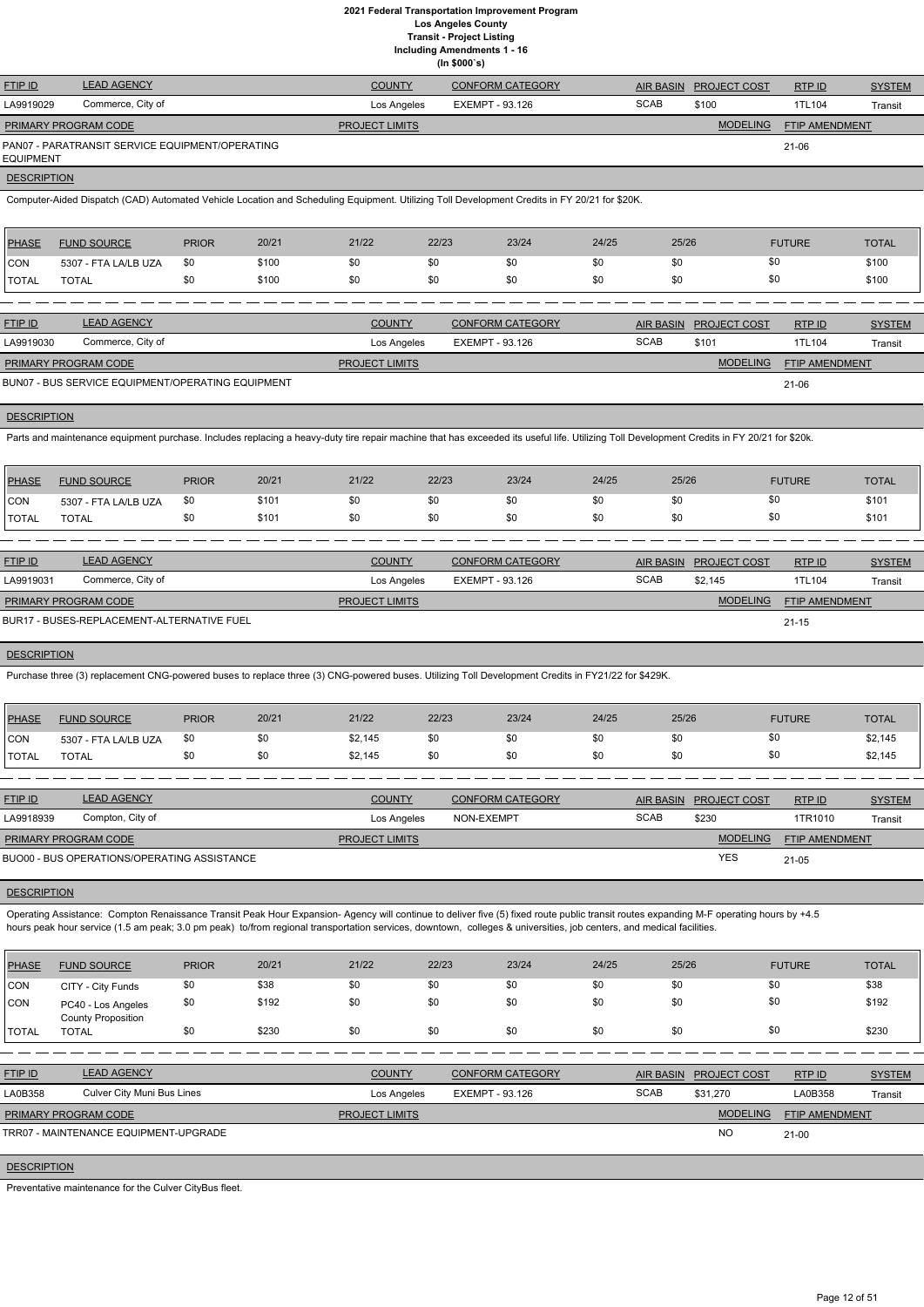**Including Amendments 1 - 16**

| iding Amendments 1 - 1    |  |  |
|---------------------------|--|--|
| $\mathbf{a}$ $\mathbf{a}$ |  |  |

|              | (ln \$000's)                  |              |         |       |       |       |       |       |               |              |
|--------------|-------------------------------|--------------|---------|-------|-------|-------|-------|-------|---------------|--------------|
| <b>PHASE</b> | <b>FUND SOURCE</b>            | <b>PRIOR</b> | 20/21   | 21/22 | 22/23 | 23/24 | 24/25 | 25/26 | <b>FUTURE</b> | <b>TOTAL</b> |
| <b>CON</b>   | 5307 - FTA LA/LB UZA          | \$20,476     | \$0     | \$0   | \$0   | \$0   | \$0   | \$0   | \$0           | \$20,476     |
| <b>CON</b>   | LTF - Local<br>Transportation | \$6,994      | \$3,800 | \$0   | \$0   | \$0   | \$0   | \$0   | \$0           | \$10,794     |
| <b>TOTAL</b> | TOTAL                         | \$27,470     | \$3,800 | \$0   | \$0   | \$0   | \$0   | \$0   | \$0           | \$31,270     |

| <b>FTIP ID</b>              | <b>LEAD AGENCY</b>                           | <b>COUNTY</b>         | <b>CONFORM CATEGORY</b> |             | <b>AIR BASIN PROJECT COST</b> | RTP ID                | <b>SYSTEM</b> |
|-----------------------------|----------------------------------------------|-----------------------|-------------------------|-------------|-------------------------------|-----------------------|---------------|
| LA0G1381                    | Culver City Muni Bus Lines                   | Los Angeles           | EXEMPT - 93.126         | <b>SCAB</b> | \$7.644                       | 1TR1010               | Transit       |
| <b>PRIMARY PROGRAM CODE</b> |                                              | <b>PROJECT LIMITS</b> |                         |             | <b>MODELING</b>               | <b>FTIP AMENDMENT</b> |               |
|                             | NCR86 - MAINTENANCE/STORAGE FACILITY-UPGRADE |                       |                         |             | <b>NO</b>                     | $21 - 10$             |               |

# **DESCRIPTION**

Culver City Fleet Electrification Facility Infrastructure Project

| <b>PHASE</b>  | <b>FUND SOURCE</b>            | <b>PRIOR</b> | 20/21 | 21/22 | 22/23   | 23/24 | 24/25 | 25/26 | <b>FUTURE</b> | <b>TOTAL</b> |
|---------------|-------------------------------|--------------|-------|-------|---------|-------|-------|-------|---------------|--------------|
| <b>ICON</b>   | 5307 - FTA LA/LB UZA          | \$0          | \$882 | \$267 | \$5,729 | \$0   | \$0   | \$0   | \$0           | \$6,878      |
| <b>ICON</b>   | LTF - Local<br>Transportation | \$0          | \$99  | \$30  | \$637   | \$0   | \$0   | \$0   | \$0           | \$766        |
| <b>ITOTAL</b> | <b>TOTAL</b>                  | \$0          | \$981 | \$297 | \$6,366 | \$0   | \$0   | \$0   | \$0           | \$7,644      |

| <b>FTIP ID</b>              | <b>LEAD AGENCY</b>                                | <b>COUNTY</b>         | <b>CONFORM CATEGORY</b> |             | AIR BASIN PROJECT COST | RTP ID                | <b>SYSTEM</b> |
|-----------------------------|---------------------------------------------------|-----------------------|-------------------------|-------------|------------------------|-----------------------|---------------|
| LA0G1508                    | Culver City Muni Bus Lines                        | Los Angeles           | EXEMPT - 93.126         | <b>SCAB</b> | \$1.300                | 1OM0702               | Transit       |
| <b>PRIMARY PROGRAM CODE</b> |                                                   | <b>PROJECT LIMITS</b> |                         |             | <b>MODELING</b>        | <b>FTIP AMENDMENT</b> |               |
|                             | BUN07 - BUS SERVICE EQUIPMENT/OPERATING EQUIPMENT |                       |                         |             |                        | $21 - 01$             |               |

## **DESCRIPTION**

Replacement of four twin-post, in-ground hydraulic lifts used for transit bus maintenance at Culver CityBus.

| PHASE        | <b>FUND SOURCE</b>                              | <b>PRIOR</b> | 20/21   | 21/22 | 22/23 | 23/24 | 24/25 | 25/26 | <b>FUTURE</b> | <b>TOTAL</b> |
|--------------|-------------------------------------------------|--------------|---------|-------|-------|-------|-------|-------|---------------|--------------|
| CON          | 5307 - FTA LA/LB UZA                            | \$0          | \$1,040 | \$0   | \$0   | \$0   | \$0   | \$0   | \$0           | \$1,040      |
| <b>CON</b>   | PC40 - Los Angeles<br><b>County Proposition</b> | \$0          | \$260   | \$0   | \$0   | \$0   | \$0   | \$0   | \$0           | \$260        |
| <b>TOTAL</b> | <b>TOTAL</b>                                    | \$0          | \$1,300 | \$0   | \$0   | \$0   | \$0   | \$0   | \$0           | \$1,300      |

| <b>FTIP ID</b>                              | <b>LEAD AGENCY</b>         | <b>COUNTY</b>         | <b>CONFORM CATEGORY</b> | AIR BASIN   | <b>PROJECT COST</b> | RTP ID                | <b>SYSTEM</b> |
|---------------------------------------------|----------------------------|-----------------------|-------------------------|-------------|---------------------|-----------------------|---------------|
| LA0G1544                                    | Culver City Muni Bus Lines | Los Angeles           | EXEMPT - 93.126         | <b>SCAB</b> | \$1,600             | 1OM0702               | Transit       |
| <b>PRIMARY PROGRAM CODE</b>                 |                            | <b>PROJECT LIMITS</b> |                         |             | <b>MODELING</b>     | <b>FTIP AMENDMENT</b> |               |
| BUO00 - BUS OPERATIONS/OPERATING ASSISTANCE |                            |                       |                         |             |                     | $21 - 00$             |               |

## **DESCRIPTION**

Federal operating assistance. Using TDC in CON phase FY20/21 for \$100, FY21/22 for \$100.

| PHASE        | <b>FUND SOURCE</b>            | <b>PRIOR</b> | 20/21 | 21/22 | 22/23 | 23/24 | 24/25 | 25/26 | <b>FUTURE</b> | <b>TOTAL</b> |
|--------------|-------------------------------|--------------|-------|-------|-------|-------|-------|-------|---------------|--------------|
| CON          | LTF - Local<br>Transportation | \$800        | \$400 | \$400 | \$0   | \$0   | \$0   |       | \$0           | \$1,600      |
| <b>TOTAL</b> | <b>TOTAL</b>                  | \$800        | \$400 | \$400 | \$0   | \$0   | \$0   |       | \$0           | \$1,600      |

FTIP ID LEAD AGENCY COUNTY CONFORM CATEGORY AIR BASIN PROJECT COST RTP ID SYSTEM AND STREM

| LA52100              | Culver City Muni Bus Lines                  | Los Angeles           | EXEMPT - 93.126 | <b>SCAB</b> | \$115,550       | LA52100               | Transit |
|----------------------|---------------------------------------------|-----------------------|-----------------|-------------|-----------------|-----------------------|---------|
| PRIMARY PROGRAM CODE |                                             | <b>PROJECT LIMITS</b> |                 |             | <b>MODELING</b> | <b>FTIP AMENDMENT</b> |         |
|                      | BUO00 - BUS OPERATIONS/OPERATING ASSISTANCE |                       |                 |             | <b>NO</b>       | $21 - 00$             |         |
| _____________        |                                             |                       |                 |             |                 |                       |         |

## **DESCRIPTION**

Culver CityBus Operation Assistance.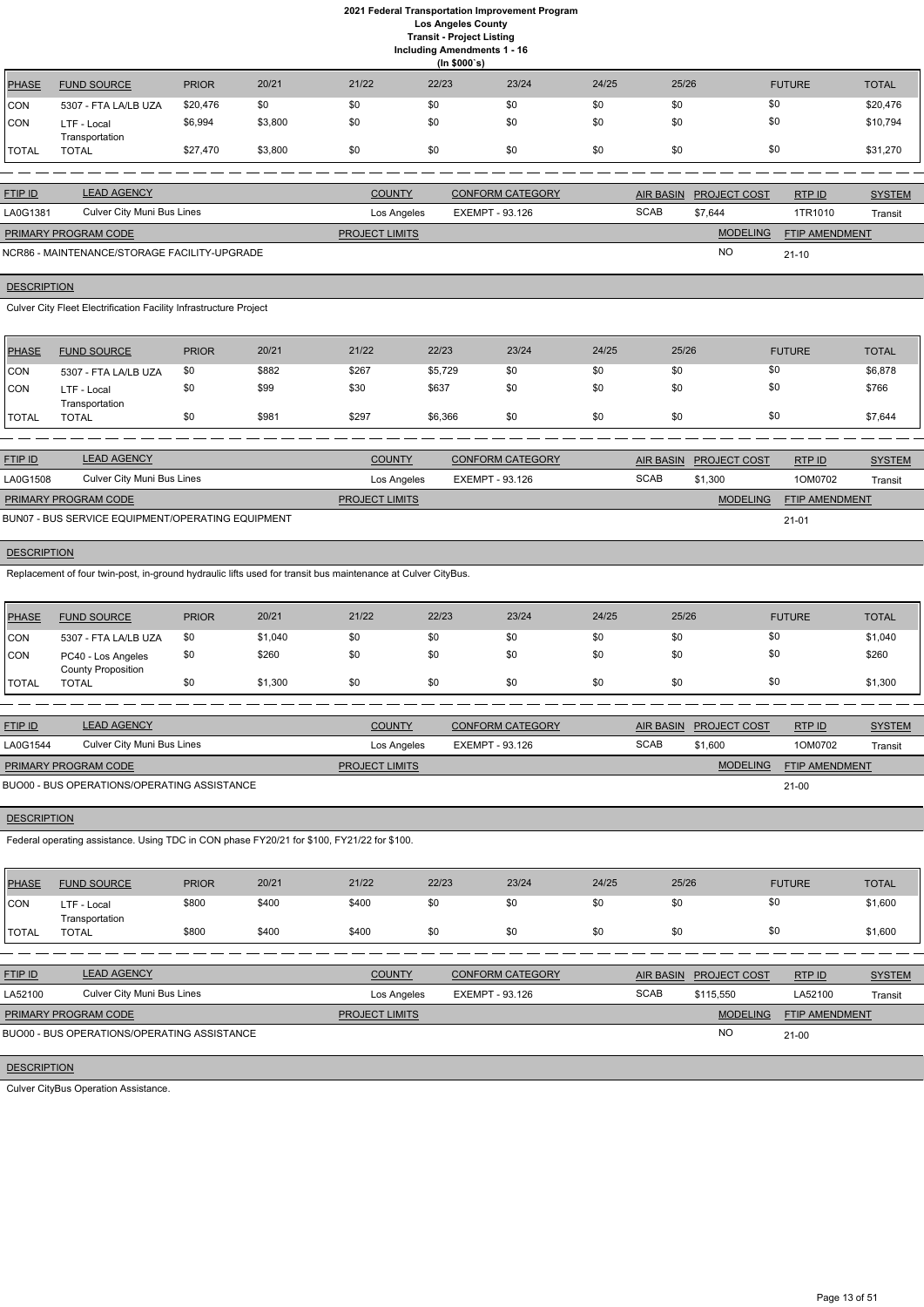# **2021 Federal Transportation Improvement Program Los Angeles County**

**Transit - Project Listing**

**Including Amendments 1 - 16**

|              | (ln \$000's)                                    |              |          |       |       |       |       |       |               |              |
|--------------|-------------------------------------------------|--------------|----------|-------|-------|-------|-------|-------|---------------|--------------|
| <b>PHASE</b> | <b>FUND SOURCE</b>                              | <b>PRIOR</b> | 20/21    | 21/22 | 22/23 | 23/24 | 24/25 | 25/26 | <b>FUTURE</b> | <b>TOTAL</b> |
| CON          | 5307-OP - FTA UZA<br>Operating                  | \$800        | \$0      | \$0   | \$0   | \$0   | \$0   | \$0   | \$0           | \$800        |
| CON          | PC40 - Los Angeles<br><b>County Proposition</b> | \$10,015     | \$1,500  | \$0   | \$0   | \$0   | \$0   | \$0   | \$0           | \$11,515     |
| CON          | PROPA - Los Angeles<br>County Proposition "A"   | \$31,300     | \$3,400  | \$0   | \$0   | \$0   | \$0   | \$0   | \$0           | \$34,700     |
| CON          | <b>PROPALR - Los</b><br>Angeles County          | \$6,705      | \$700    | \$0   | \$0   | \$0   | \$0   | \$0   | \$0           | \$7,405      |
| CON          | STA - State Transit<br>Assistance               | \$8,030      | \$500    | \$0   | \$0   | \$0   | \$0   | \$0   | \$0           | \$8,530      |
| CON          | TDA4 - TDA Article 4                            | \$47,600     | \$5,000  | \$0   | \$0   | \$0   | \$0   | \$0   | \$0           | \$52,600     |
| <b>TOTAL</b> | <b>TOTAL</b>                                    | \$104,450    | \$11,100 | \$0   | \$0   | \$0   | \$0   | \$0   | \$0           | \$115,550    |

| <u>FTIP ID</u>                                    | <b>LEAD AGENCY</b>         | <b>COUNTY</b>         | <b>CONFORM CATEGORY</b> | AIR BASIN   | <b>PROJECT COST</b> | RTPID                 | <b>SYSTEM</b> |
|---------------------------------------------------|----------------------------|-----------------------|-------------------------|-------------|---------------------|-----------------------|---------------|
| LA52105                                           | Culver City Muni Bus Lines | Los Angeles           | EXEMPT - 93.126         | <b>SCAB</b> | \$1,397             | LA52105               | Transit       |
| PRIMARY PROGRAM CODE                              |                            | <b>PROJECT LIMITS</b> |                         |             | <b>MODELING</b>     | <b>FTIP AMENDMENT</b> |               |
| BUN07 - BUS SERVICE EQUIPMENT/OPERATING EQUIPMENT |                            |                       |                         |             | <b>NC</b>           | $21 - 00$             |               |

BUN07 - BUS SERVICE EQUIPMENT/OPERATING EQUIPMENT

# **DESCRIPTION**

Payments for the leasing of bus tires for the Culver CityBus fleet.

Real-Time Bus Arrival Information System. Develop & install on 60 bus stop real-time bus arrival information system using intelligent transportation system (ITS) technology to disseminate "next bus" info to travelers. The project's physical component is located at bus stops and transit center within the City of Culver City. The non-physical component of the project is located on a web server.

| <b>PHASE</b> | <b>FUND SOURCE</b>                              | <b>PRIOR</b> | 20/21 | 21/22 | 22/23 | 23/24 | 24/25 | 25/26 | <b>FUTURE</b> | <b>TOTAL</b> |
|--------------|-------------------------------------------------|--------------|-------|-------|-------|-------|-------|-------|---------------|--------------|
| CON          | 5307 - FTA LA/LB UZA                            | \$906        | \$0   | \$0   | \$0   | \$0   | \$0   | \$0   | \$0           | \$906        |
| <b>CON</b>   | LTF - Local<br>Transportation                   | \$152        | \$120 | \$120 | \$0   | \$0   | \$0   | \$0   | \$0           | \$392        |
| <b>CON</b>   | PC40 - Los Angeles<br><b>County Proposition</b> | \$99         | \$0   | \$0   | \$0   | \$0   | \$0   | \$0   | \$0           | \$99         |
| TOTAL        | <b>TOTAL</b>                                    | \$1,157      | \$120 | \$120 | \$0   | \$0   | \$0   | \$0   | \$0           | \$1,397      |

| <b>FTIP ID</b>              | <b>LEAD AGENCY</b>                                    | <b>COUNTY</b>         | <b>CONFORM CATEGORY</b> |             | AIR BASIN PROJECT COST | RTP ID                | <b>SYSTEM</b> |
|-----------------------------|-------------------------------------------------------|-----------------------|-------------------------|-------------|------------------------|-----------------------|---------------|
| LAF3729                     | Culver City Muni Bus Lines                            | Los Angeles           | <b>TCM Committed</b>    | <b>SCAB</b> | \$2.892                | <b>1ITS04</b>         | Transit       |
| <b>PRIMARY PROGRAM CODE</b> |                                                       | <b>PROJECT LIMITS</b> |                         |             | <b>MODELING</b>        | <b>FTIP AMENDMENT</b> |               |
|                             | ITS01 - REAL TIME RAIL or TRANSIT NOTIFICATION SYSTEM |                       |                         |             | <b>NC</b>              | $21 - 06$             |               |

## **DESCRIPTION**

| <b>PHASE</b> | <b>FUND SOURCE</b>                              | <b>PRIOR</b> | 20/21 | 21/22 | 22/23 | 23/24 | 24/25 | 25/26 | <b>FUTURE</b> | <b>TOTAL</b> |
|--------------|-------------------------------------------------|--------------|-------|-------|-------|-------|-------|-------|---------------|--------------|
| PE           | 09CFP - LTF - Local<br>Transportation           | \$921        | \$0   | \$0   | \$0   | \$0   | \$0   | \$0   | \$0           | \$921        |
| PE           | PTMISEA - Public Trans<br>Moderinazation Imp &  | \$230        | \$0   | \$0   | \$0   | \$0   | \$0   | \$0   | \$0           | \$230        |
| CON          | 09CFP - LTF - Local<br>Transportation           | \$1,097      | \$0   | \$0   | \$0   | \$0   | \$0   | \$0   | \$0           | \$1,097      |
| CON          | 5307 - FTA LA/LB UZA                            | \$0          | \$296 | \$0   | \$0   | \$0   | \$0   | \$0   | \$0           | \$296        |
| CON          | PC40 - Los Angeles<br><b>County Proposition</b> | \$0          | \$74  | \$0   | \$0   | \$0   | \$0   | \$0   | \$0           | \$74         |
| CON          | PTMISEA - Public Trans<br>Moderinazation Imp &  | \$274        | \$0   | \$0   | \$0   | \$0   | \$0   | \$0   | \$0           | \$274        |
| <b>TOTAL</b> | <b>TOTAL</b>                                    | \$2,522      | \$370 | \$0   | \$0   | \$0   | \$0   | \$0   | \$0           | \$2,892      |

| <b>FTIP ID</b>             | <b>LEAD AGENCY</b>   | <b>COUNTY</b>         | <b>CONFORM CATEGORY</b> |             | AIR BASIN PROJECT COST | RTP ID                | <b>SYSTEM</b> |
|----------------------------|----------------------|-----------------------|-------------------------|-------------|------------------------|-----------------------|---------------|
| LA0G1259                   | Culver City, City of | Los Angeles           | EXEMPT - 93.126         | <b>SCAB</b> | \$2,000                | 1TR1017               | Transit       |
| PRIMARY PROGRAM CODE       |                      | <b>PROJECT LIMITS</b> |                         |             | <b>MODELING</b>        | <b>FTIP AMENDMENT</b> |               |
| PLN40 - PLANNING           |                      |                       |                         |             | <b>YES</b>             | $21-00$               |               |
|                            |                      |                       |                         |             |                        |                       |               |
| <b>DESCRIPTION</b>         |                      |                       |                         |             |                        |                       |               |
| __________________________ | .                    |                       |                         |             |                        |                       |               |

Culver City Multi-modal Transit Center (PE Only)

| PHASE                | <b>FUND SOURCE</b>             | <b>PRIOR</b> | 20/21 | 21/22   | 22/23 | 23/24 | 24/25 | 25/26 | <b>FUTURE</b> | <b>TOTAL</b> |
|----------------------|--------------------------------|--------------|-------|---------|-------|-------|-------|-------|---------------|--------------|
| PE                   | LTF - Local                    |              | \$0   | \$2,000 | \$0   | \$0   | \$0   |       |               | \$2,000      |
| <b><i>ITOTAL</i></b> | Transportation<br><b>TOTAL</b> |              | \$0   | \$2,000 | \$0   | \$0   | \$0   |       |               | \$2,000      |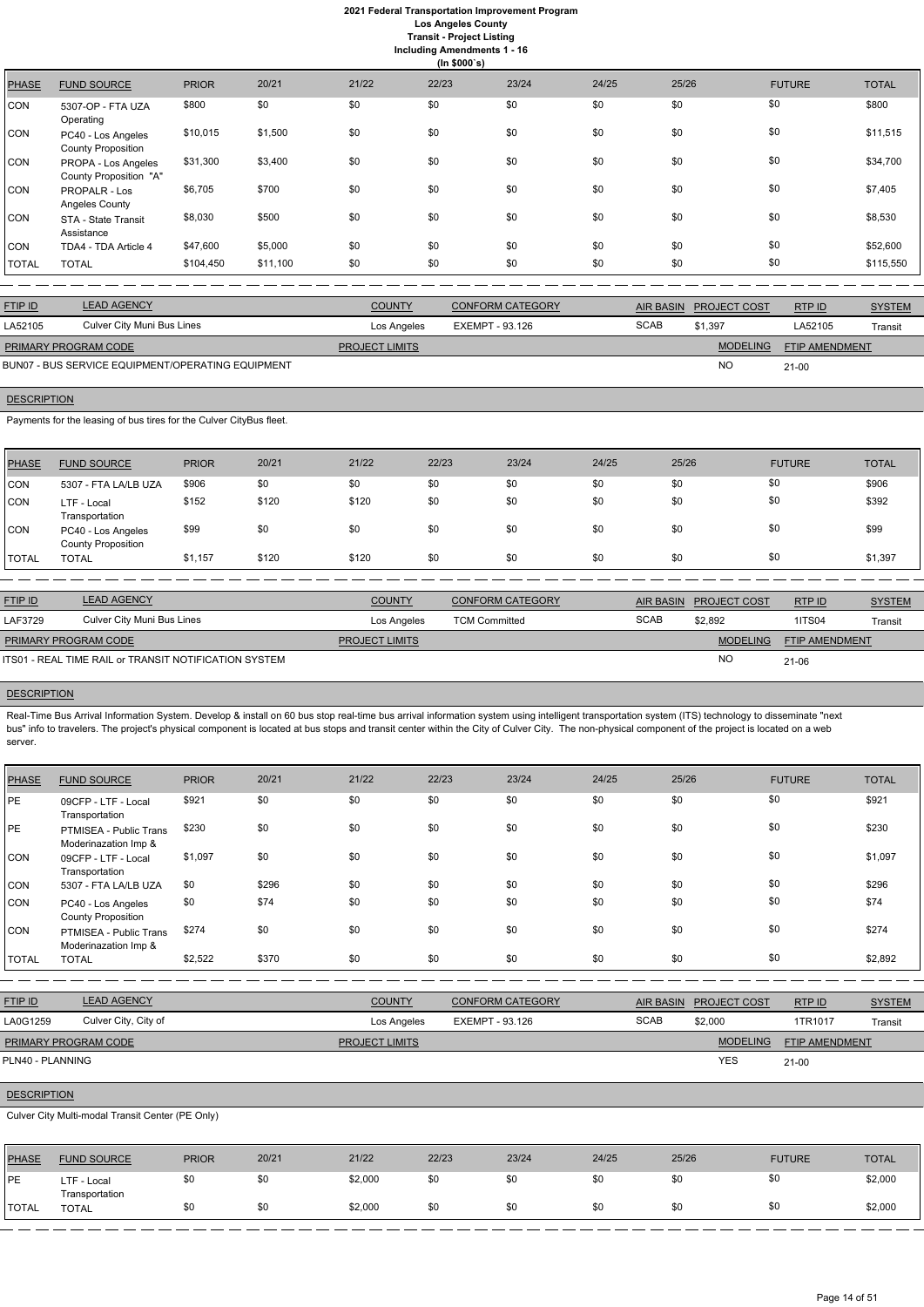**(In \$000`s)** FTIP ID LEAD AGENCY COUNTY CONFORM CATEGORY AIR BASIN PROJECT COST RTP ID SYSTEM AND STREM MODELING FTIP AMENDMENT RTP ID LA0G802 Culver City, City of Los Angeles EXEMPT - 93.127 Transit NO SCAB \$4,005 1TL204 21-07 **PROJECT LIMITS** TRRH6 - PASSENGER STATIONS/FACILITIES-REHAB/IMPROVEMENTS PRIMARY PROGRAM CODE

## **DESCRIPTION**

Culver City Bus Stop Improvement Program. Replace and add bus shelter furniture and construct needed sidewalk and roadway improvements at Culver City Bus stops.

| PHASE        | <b>FUND SOURCE</b>                              | <b>PRIOR</b> | 20/21   | 21/22 | 22/23 | 23/24 | 24/25 | 25/26 | <b>FUTURE</b> | <b>TOTAL</b> |
|--------------|-------------------------------------------------|--------------|---------|-------|-------|-------|-------|-------|---------------|--------------|
| <b>CON</b>   | 5307 - FTA LA/LB UZA                            | \$2,034      | \$1,503 | \$0   | \$0   | \$0   | \$0   | \$0   | \$0           | \$3,537      |
| <b>CON</b>   | LTF - Local<br>Transportation                   | \$163        | \$0     | \$0   | \$0   | \$0   | \$0   | \$0   | \$0           | \$163        |
| <b>CON</b>   | PC40 - Los Angeles<br><b>County Proposition</b> | \$0          | \$305   | \$0   | \$0   | \$0   | \$0   | \$0   | \$0           | \$305        |
| <b>TOTAL</b> | <b>TOTAL</b>                                    | \$2,197      | \$1,808 | \$0   | \$0   | \$0   | \$0   | \$0   | \$0           | \$4,005      |

| <b>FTIP ID</b>              | <b>LEAD AGENCY</b>                         | <b>COUNTY</b>         | <b>CONFORM CATEGORY</b> | AIR BASIN   | <b>PROJECT COST</b> | RTPID                 | <b>SYSTEM</b> |
|-----------------------------|--------------------------------------------|-----------------------|-------------------------|-------------|---------------------|-----------------------|---------------|
| LA9918808                   | Culver City, City of                       | Los Angeles           | EXEMPT - 93.126         | <b>SCAB</b> | \$12,325            | 1TR1010               | Transit       |
| <b>PRIMARY PROGRAM CODE</b> |                                            | <b>PROJECT LIMITS</b> |                         |             | <b>MODELING</b>     | <b>FTIP AMENDMENT</b> |               |
|                             | BUR17 - BUSES-REPLACEMENT-ALTERNATIVE FUEL |                       |                         |             |                     | $21 - 01$             |               |

#### **DESCRIPTION**

Purchase of ten (10) zero emission electric transit buses to replace ten (10) CNG transit buses in fixed route service, beginning with four (4) in 2021 and an additional six (6) in 2022 and 2023.

| PHASE        | <b>FUND SOURCE</b>   | <b>PRIOR</b> | 20/21   | 21/22   | 22/23   | 23/24 | 24/25 | 25/26 | <b>FUTURE</b> | <b>TOTAL</b> |
|--------------|----------------------|--------------|---------|---------|---------|-------|-------|-------|---------------|--------------|
| CON          | 5307 - FTA LA/LB UZA | \$0          | \$4,000 | \$6,000 | \$0     | \$0   | \$0   | \$U   | \$0           | \$10,000     |
| CON          | TDA4 - TDA Article 4 | \$0          | \$450   | \$730   | \$1,145 | \$0   | \$0   | \$0   | \$0           | \$2,325      |
| <b>TOTAL</b> | <b>TOTAL</b>         | \$0          | \$4,450 | \$6,730 | \$1,145 | \$0   | \$0   | \$Ο   | \$0           | \$12,325     |

| <b>FTIP ID</b>              | <b>LEAD AGENCY</b>                         | <b>COUNTY</b>         | <b>CONFORM CATEGORY</b> | AIR BASIN   | <b>PROJECT COST</b> | RTP ID                | <b>SYSTEM</b> |
|-----------------------------|--------------------------------------------|-----------------------|-------------------------|-------------|---------------------|-----------------------|---------------|
| LA9918818                   | Culver City, City of                       | Los Angeles           | EXEMPT - 93.126         | <b>SCAB</b> | \$11.875            | 1TL104                | Transit       |
| <b>PRIMARY PROGRAM CODE</b> |                                            | <b>PROJECT LIMITS</b> |                         |             | <b>MODELING</b>     | <b>FTIP AMENDMENT</b> |               |
|                             | BUR17 - BUSES-REPLACEMENT-ALTERNATIVE FUEL |                       |                         |             |                     | $21 - 00$             |               |

## **DESCRIPTION**

Purchase of ten (10) zero emission electric transit buses to replace ten (10) CNG transit buses in fixed-route service, beginning with two (2) in 2021 and an additional eight (8) in 2022.

| PHASE      | <b>FUND SOURCE</b>                             | <b>PRIOR</b> | 20/21   | 21/22   | 22/23 | 23/24 | 24/25 | 25/26 | <b>FUTURE</b> | <b>TOTAL</b> |
|------------|------------------------------------------------|--------------|---------|---------|-------|-------|-------|-------|---------------|--------------|
| <b>CON</b> | 5307 - FTA LA/LB UZA                           | \$0          | \$1,900 | \$0     | \$0   | \$0   | \$0   | \$0   | \$0           | \$1,900      |
| CON        | LTF - Local<br>Transportation                  | \$0          | \$0     | \$9,500 | \$0   | \$0   | \$0   | \$0   | \$0           | \$9,500      |
| ICON       | PTMISEA - Public Trans<br>Moderinazation Imp & | \$0          | \$475   | \$0     | \$0   | \$0   | \$0   | \$0   | \$0           | \$475        |
| TOTAL      | <b>TOTAL</b>                                   | \$0          | \$2,375 | \$9,500 | \$0   | \$0   | \$0   | \$0   | \$0           | \$11,875     |

| <b>FTIP ID</b>              | <b>LEAD AGENCY</b>        | <b>COUNTY</b>         | <b>CONFORM CATEGORY</b> |             | AIR BASIN PROJECT COST | RTP ID                | <b>SYSTEM</b> |
|-----------------------------|---------------------------|-----------------------|-------------------------|-------------|------------------------|-----------------------|---------------|
| LA0B310                     | Foothill Transit Zone     | Los Angeles           | EXEMPT - 93.126         | <b>SCAB</b> | \$97,668               | LA0B310               | Transit       |
| <b>PRIMARY PROGRAM CODE</b> |                           | <b>PROJECT LIMITS</b> |                         |             | <b>MODELING</b>        | <b>FTIP AMENDMENT</b> |               |
|                             | - . - - - - - - - - - - - |                       |                         |             | $\cdot$ . $\sim$       |                       |               |

## **DESCRIPTION**

#### REPLACEMENT CNG/ELECTRIC/FUEL CELL BUSES AND BUS CHARGING INFRASTRUCTURE

| <b>PHASE</b> | <b>FUND SOURCE</b>                              | <b>PRIOR</b> | 20/21 | 21/22    | 22/23 | 23/24 | 24/25 | 25/26 | <b>FUTURE</b> | <b>TOTAL</b> |
|--------------|-------------------------------------------------|--------------|-------|----------|-------|-------|-------|-------|---------------|--------------|
| <b>CON</b>   | 5307 - FTA LA/LB UZA                            | \$0          | \$0   | \$60,000 | \$0   | \$0   | \$0   | \$0   | \$0           | \$60,000     |
| <b>CON</b>   | 5309c - FTA Bus<br>Discretionary                | \$1,188      | \$0   | \$0      | \$0   | \$0   | \$0   | \$0   | \$0           | \$1,188      |
| <b>CON</b>   | 5312 - FTA UZA Area                             | \$1,310      | \$0   | \$0      | \$0   | \$0   | \$0   | \$0   | \$0           | \$1,310      |
| <b>CON</b>   | ARRA-TIGGER                                     | \$10,170     | \$0   | \$0      | \$0   | \$0   | \$0   | \$0   | \$0           | \$10,170     |
| <b>CON</b>   | PC40 - Los Angeles<br><b>County Proposition</b> | \$0          | \$0   | \$15,000 | \$0   | \$0   | \$0   | \$0   | \$0           | \$15,000     |
| <b>CON</b>   | PTMISEA - Public Trans<br>Moderinazation Imp &  | \$0          | \$0   | \$5,000  | \$0   | \$0   | \$0   | \$0   | \$0           | \$5,000      |
| <b>CON</b>   | TDA - Transportation<br>Development Act         | \$5,000      | \$0   | \$0      | \$0   | \$0   | \$0   | \$0   | \$0           | \$5,000      |
| <b>TOTAL</b> | <b>TOTAL</b>                                    | \$17,668     | \$0   | \$80,000 | \$0   | \$0   | \$0   | \$0   | \$0           | \$97,668     |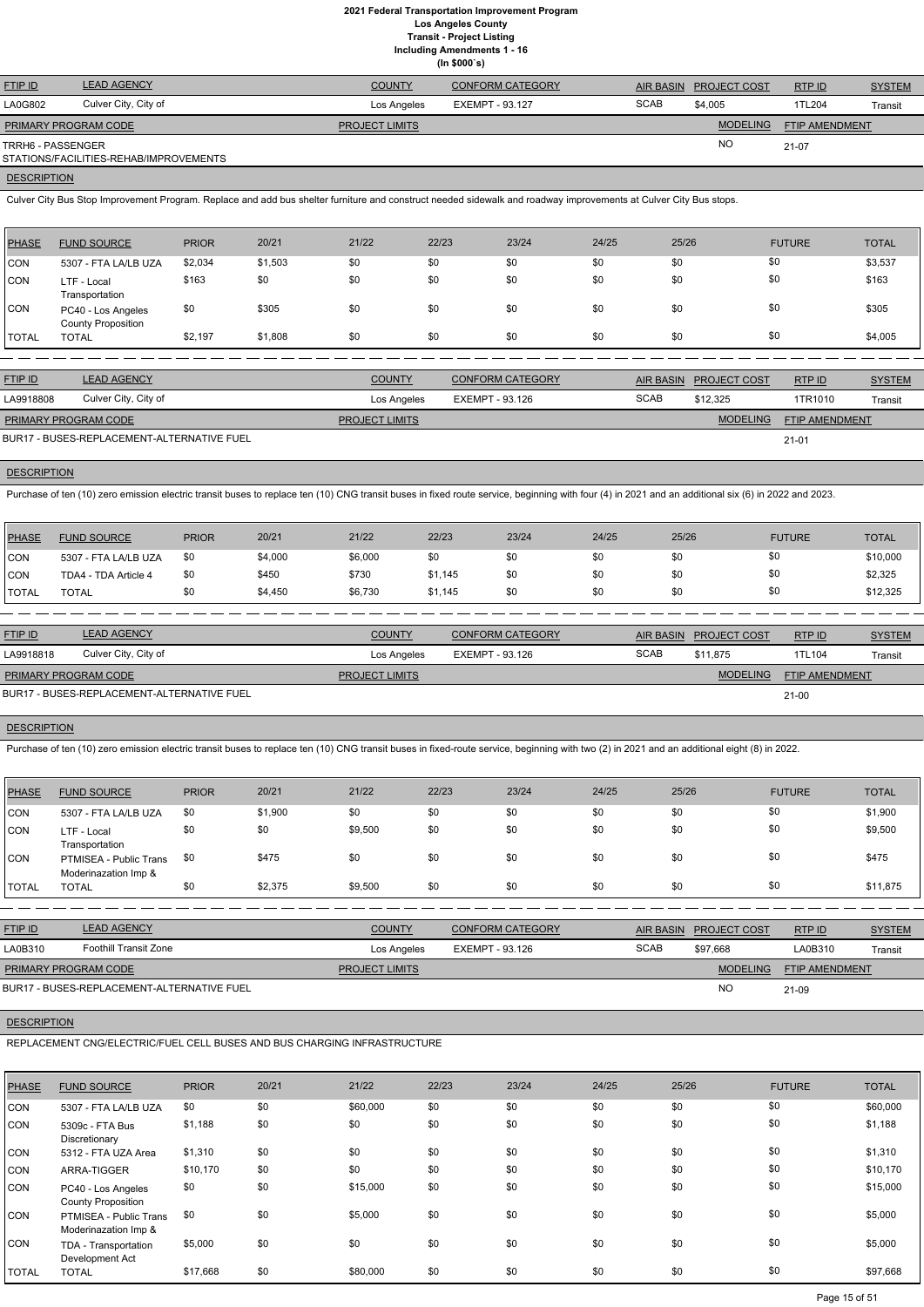| <b>FTIP ID</b>              | <b>LEAD AGENCY</b>                          | <b>COUNTY</b>         | <b>CONFORM CATEGORY</b> | <b>AIR BASIN</b> | <b>PROJECT COST</b> | RTP ID                | <b>SYSTEM</b> |
|-----------------------------|---------------------------------------------|-----------------------|-------------------------|------------------|---------------------|-----------------------|---------------|
| LA0F048                     | Foothill Transit Zone                       | Los Angeles           | EXEMPT - 93.126         | <b>SCAB</b>      | \$27,500            | LA0F048               | Transit       |
| <b>PRIMARY PROGRAM CODE</b> |                                             | <b>PROJECT LIMITS</b> |                         |                  | <b>MODELING</b>     | <b>FTIP AMENDMENT</b> |               |
|                             | BUO00 - BUS OPERATIONS/OPERATING ASSISTANCE |                       |                         |                  | <b>NO</b>           | $21 - 00$             |               |

## **DESCRIPTION**

## PREVENTIVE MAINTENANCE - OPERATING

| <b>PHASE</b>  | <b>FUND SOURCE</b>   | <b>PRIOR</b> | 20/21    | 21/22 | 22/23 | 23/24 | 24/25 | 25/26 | <b>FUTURE</b> | <b>TOTAL</b> |
|---------------|----------------------|--------------|----------|-------|-------|-------|-------|-------|---------------|--------------|
| <b>CON</b>    | 5307 - FTA LA/LB UZA | \$0          | \$22,000 | \$0   | \$0   | \$0   | \$0   | \$0   | \$0           | \$22,000     |
| <b>CON</b>    | TDA4 - TDA Article 4 | \$0          | \$5,500  | \$0   | \$0   | \$0   | \$0   |       | \$0           | \$5,500      |
| <b>ITOTAL</b> | <b>TOTAL</b>         | \$0          | \$27,500 | \$0   | \$0   | \$0   | \$0   | \$0   | \$0           | \$27,500     |
|               |                      |              |          |       |       |       |       |       |               |              |

| <b>FTIP ID</b>              | <b>LEAD AGENCY</b>                        | <b>COUNTY</b>         | <b>CONFORM CATEGORY</b> |             | AIR BASIN PROJECT COST | RTPID                 | <b>SYSTEM</b> |
|-----------------------------|-------------------------------------------|-----------------------|-------------------------|-------------|------------------------|-----------------------|---------------|
| LA0G1234                    | <b>Foothill Transit Zone</b>              | Los Angeles           | <b>TCM Committed</b>    | <b>SCAB</b> | \$10,300               | 7120006               | Transit       |
| <b>PRIMARY PROGRAM CODE</b> |                                           | <b>PROJECT LIMITS</b> |                         |             | <b>MODELING</b>        | <b>FTIP AMENDMENT</b> |               |
|                             | TRNH6 - PASSENGER STATIONS/FACILITIES-NEW |                       |                         |             | <b>YES</b>             | $21 - 00$             |               |

## **DESCRIPTION**

Mt. San Antonio College (MSAC) Transit Center. The Transit Center includes 10 bus bays, 2 chargers for electric buses, a transit store, lighted sheltered wait areas, real-time bus arrival kiosks, and upgraded ADA and pedestrian access.

| <b>PHASE</b> | <b>FUND SOURCE</b>                              | <b>PRIOR</b> | 20/21    | 21/22 | 22/23 | 23/24 | 24/25 | 25/26 | <b>FUTURE</b> | <b>TOTAL</b> |
|--------------|-------------------------------------------------|--------------|----------|-------|-------|-------|-------|-------|---------------|--------------|
| <b>CON</b>   | 5339 - Los Angeles<br>-Long Beach-Anaheim       | \$0          | \$7,300  | \$0   | \$0   | \$0   | \$0   | \$0   | \$0           | \$7,300      |
| <b>CON</b>   | PC40 - Los Angeles<br><b>County Proposition</b> | \$0          | \$1,000  | \$0   | \$0   | \$0   | \$0   | \$0   | \$0           | \$1,000      |
| CON          | TDA - Transportation<br>Development Act         | \$0          | \$2,000  | \$0   | \$0   | \$0   | \$0   | \$0   | \$0           | \$2,000      |
| <b>TOTAL</b> | <b>TOTAL</b>                                    | \$0          | \$10,300 | \$0   | \$0   | \$0   | \$0   | \$0   | \$0           | \$10,300     |

| <b>FTIP ID</b>       | <b>LEAD AGENCY</b>                                 | <b>COUNTY</b>         | <b>CONFORM CATEGORY</b> | AIR BASIN   | <b>PROJECT COST</b> | RTP ID                | <b>SYSTEM</b> |
|----------------------|----------------------------------------------------|-----------------------|-------------------------|-------------|---------------------|-----------------------|---------------|
| LA0G1236             | Foothill Transit Zone                              | Los Angeles           | EXEMPT - 93.126         | <b>SCAB</b> | \$17,000            | 1TL104                | Transit       |
| PRIMARY PROGRAM CODE |                                                    | <b>PROJECT LIMITS</b> |                         |             | <b>MODELING</b>     | <b>FTIP AMENDMENT</b> |               |
| BUR05 -              | BUSES-REHABILITATION/IMPROVEMENTS-ALTERNATIVE FUEL |                       |                         |             |                     | $21-00$               |               |

**DESCRIPTION** 

BUS HEAVY MAINTENANCE AND REHABILITATION

| <b>PHASE</b> | <b>FUND SOURCE</b>                       | <b>PRIOR</b> | 20/21   | 21/22   | 22/23   | 23/24 | 24/25 | 25/26 | <b>FUTURE</b> | <b>TOTAL</b> |
|--------------|------------------------------------------|--------------|---------|---------|---------|-------|-------|-------|---------------|--------------|
| <b>CON</b>   | PC40 - Los Angeles<br>County Proposition | \$4,000      | \$0     | \$0     | \$0     | \$0   | \$0   | \$0   | \$0           | \$4,000      |
| <b>CON</b>   | TDA4 - TDA Article 4                     | \$0          | \$4,000 | \$4,000 | \$5,000 | \$0   | \$0   | \$0   | \$0           | \$13,000     |
| <b>TOTAL</b> | TOTAL                                    | \$4,000      | \$4,000 | \$4,000 | \$5,000 | \$0   | \$0   | \$0   | \$0           | \$17,000     |

| <b>FTIP ID</b>              | <b>LEAD AGENCY</b>    | <b>COUNTY</b>         | <b>CONFORM CATEGORY</b> |             | AIR BASIN PROJECT COST | RTP ID         | <b>SYSTEM</b> |
|-----------------------------|-----------------------|-----------------------|-------------------------|-------------|------------------------|----------------|---------------|
| LA0G1501                    | Foothill Transit Zone | Los Angeles           | <b>TCM Committed</b>    | <b>SCAB</b> | \$4,600                | 1TR1010        | Transit       |
| <b>PRIMARY PROGRAM CODE</b> |                       | <b>PROJECT LIMITS</b> |                         |             | <b>MODELING</b>        | FTIP AMENDMENT |               |

## **DESCRIPTION**

Construct Bus Layover Facilities Jointly by AVTA, LADOT & Foothill Transit

| <b>PHASE</b> | <b>FUND SOURCE</b>                              | <b>PRIOR</b> | 20/21 | 21/22   | 22/23 | 23/24 | 24/25 | 25/26 | <b>FUTURE</b> | <b>TOTAL</b> |
|--------------|-------------------------------------------------|--------------|-------|---------|-------|-------|-------|-------|---------------|--------------|
| PE           | 5307 - FTA LA/LB UZA                            | \$0          | \$0   | \$800   | \$0   | \$0   | \$0   | \$0   | \$0           | \$800        |
| PE           | PC40 - Los Angeles<br><b>County Proposition</b> | \$0          | \$0   | \$100   | \$0   | \$0   | \$0   | \$0   | \$0           | \$100        |
| <b>CON</b>   | 5307 - FTA LA/LB UZA                            | \$0          | \$0   | \$2,500 | \$0   | \$0   | \$0   | \$0   | \$0           | \$2,500      |
| <b>CON</b>   | PC40 - Los Angeles<br><b>County Proposition</b> | \$0          | \$0   | \$1,200 | \$0   | \$0   | \$0   | \$0   | \$0           | \$1,200      |
| <b>TOTAL</b> | <b>TOTAL</b>                                    | \$0          | \$0   | \$4,600 | \$0   | \$0   | \$0   | \$0   | \$0           | \$4,600      |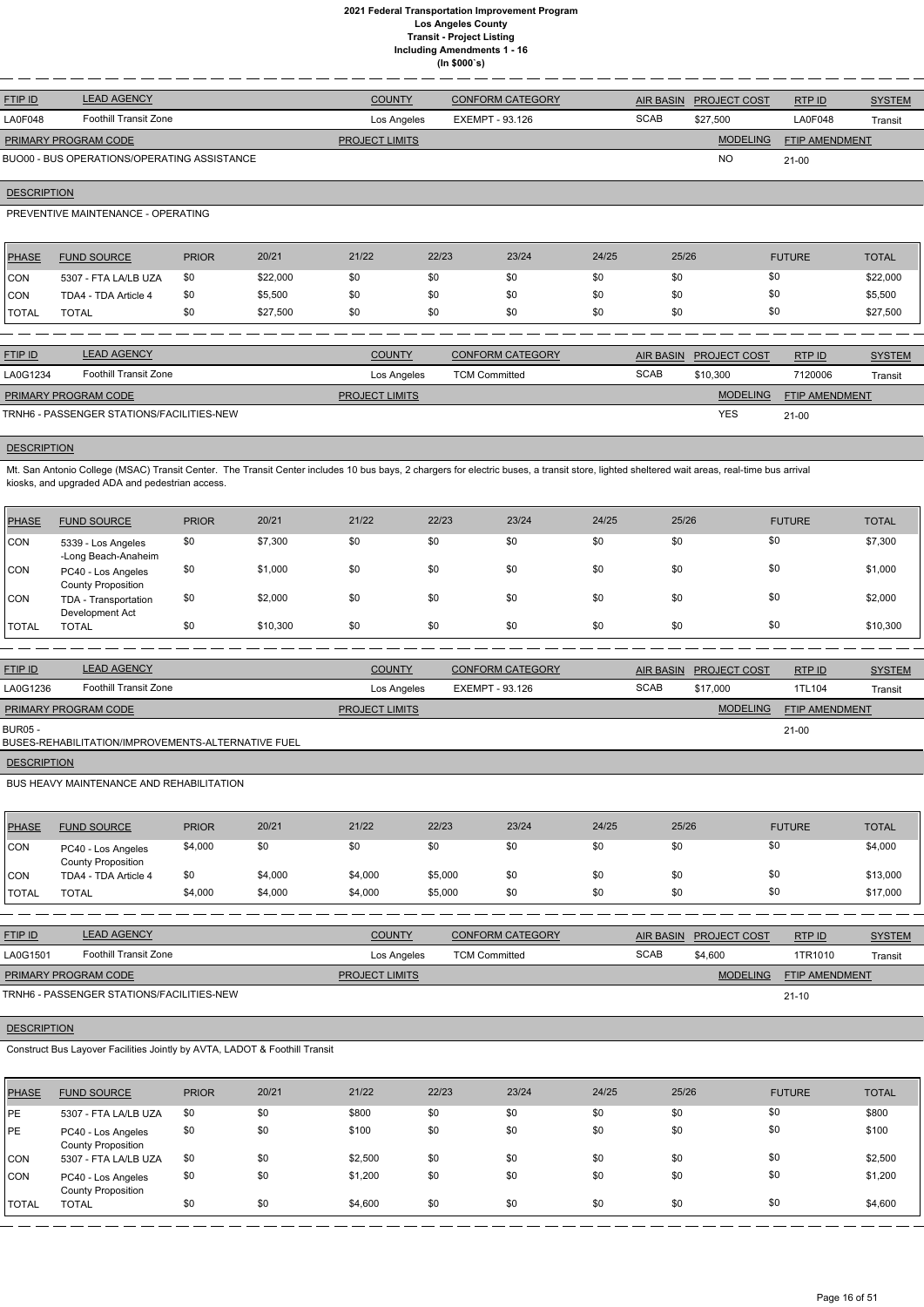**Including Amendments 1 - 16**

| (ln \$000's) |
|--------------|
|              |

Project will install and upgrade bus traffic signal priority at key segments on Amar Road corridor for two service Lines 486 and 178. The signal priority on this corridor will improve the communication between the bus and intersection equipment to help buses along Amar Road improve travel times and schedule performance.

| <b>FTIP ID</b>              | <b>LEAD AGENCY</b>                                | <b>COUNTY</b>         | <b>CONFORM CATEGORY</b> | <b>AIR BASIN</b> | <b>PROJECT COST</b> | RTP ID                | <b>SYSTEM</b> |
|-----------------------------|---------------------------------------------------|-----------------------|-------------------------|------------------|---------------------|-----------------------|---------------|
| LA0G1752                    | Foothill Transit Zone                             | Los Angeles           | EXEMPT - 93.126         | <b>SCAB</b>      | \$212               | 1TR1010               | Transit       |
| <b>PRIMARY PROGRAM CODE</b> |                                                   | <b>PROJECT LIMITS</b> |                         |                  | <b>MODELING</b>     | <b>FTIP AMENDMENT</b> |               |
|                             | BUN07 - BUS SERVICE EQUIPMENT/OPERATING EQUIPMENT |                       |                         |                  | <b>YES</b>          | 21-06                 |               |
|                             |                                                   |                       |                         |                  |                     |                       |               |

#### **DESCRIPTION**

| <b>PHASE</b>   | <b>FUND SOURCE</b>                               | <b>PRIOR</b> | 20/21 | 21/22         | 22/23 | 23/24                   | 24/25 | 25/26     | <b>FUTURE</b>                 | <b>TOTAL</b>  |
|----------------|--------------------------------------------------|--------------|-------|---------------|-------|-------------------------|-------|-----------|-------------------------------|---------------|
| <b>CON</b>     | <b>MEASURE M MYSP</b><br>(Multi Year Subregional | \$0          | \$0   | \$212         | \$0   | \$0                     | \$0   | \$0       | \$0                           | \$212         |
| <b>TOTAL</b>   | <b>TOTAL</b>                                     | \$0          | \$0   | \$212         | \$0   | \$0                     | \$0   | \$0       | \$0                           | \$212         |
|                |                                                  |              |       |               |       |                         |       |           |                               |               |
| <b>FTIP ID</b> | <b>LEAD AGENCY</b>                               |              |       | <b>COUNTY</b> |       | <b>CONFORM CATEGORY</b> |       | AIR BASIN | RTP ID<br><b>PROJECT COST</b> | <b>SYSTEM</b> |

|                             |                                                    | $      -$             | $0.0111$ of the orient contribution |             | AII DAOIN THUGLUTUUGI | 1111 ID               | $0101$ <u><math>101</math></u> |
|-----------------------------|----------------------------------------------------|-----------------------|-------------------------------------|-------------|-----------------------|-----------------------|--------------------------------|
| LA0G1040                    | Gardena Municipal Bus Lines                        | Los Angeles           | EXEMPT - 93.126                     | <b>SCAB</b> | \$1.400               | 1TR1010               | Transit                        |
| <b>PRIMARY PROGRAM CODE</b> |                                                    | <b>PROJECT LIMITS</b> |                                     |             | <b>MODELING</b>       | <b>FTIP AMENDMENT</b> |                                |
| <b>FUEL</b>                 | PAR05 - PARATRANSIT VEHICLES-REHAB/IMP-ALTERNATIVE |                       |                                     |             | N <sub>O</sub>        | $21 - 00$             |                                |

**DESCRIPTION** 

Purchase of up to 8 paratransit vehicles to replace aging vans for city DR service

| PHASE        | <b>FUND SOURCE</b>                              | <b>PRIOR</b> | 20/21   | 21/22 | 22/23 | 23/24 | 24/25 | 25/26 | <b>FUTURE</b> | <b>TOTAL</b> |
|--------------|-------------------------------------------------|--------------|---------|-------|-------|-------|-------|-------|---------------|--------------|
| <b>CON</b>   | 5307 - FTA LA/LB UZA                            | \$0          | \$1,000 | \$0   | \$0   | \$0   | \$0   | \$0   | \$0           | \$1,000      |
| <b>CON</b>   | PC40 - Los Angeles<br><b>County Proposition</b> | \$0          | \$200   | \$200 | \$0   | \$0   | \$0   | \$0   | \$0           | \$400        |
| <b>TOTAL</b> | <b>TOTAL</b>                                    |              | \$1,200 | \$200 | \$0   | \$0   | \$0   | \$0   | \$0           | \$1,400      |

| <b>FTIP ID</b>              | <b>LEAD AGENCY</b>                                 | <b>COUNTY</b>         | <b>CONFORM CATEGORY</b> | <b>AIR BASIN</b> | <b>PROJECT COST</b> | RTP ID                | <b>SYSTEM</b> |
|-----------------------------|----------------------------------------------------|-----------------------|-------------------------|------------------|---------------------|-----------------------|---------------|
| LA0G1143                    | Gardena Municipal Bus Lines                        | Los Angeles           | EXEMPT - 93.126         | <b>SCAB</b>      | \$6,000             | <b>REG0702</b>        | Transit       |
| <b>PRIMARY PROGRAM CODE</b> |                                                    | <b>PROJECT LIMITS</b> |                         |                  | <b>MODELING</b>     | <b>FTIP AMENDMENT</b> |               |
| BUR05 -                     | BUSES-REHABILITATION/IMPROVEMENTS-ALTERNATIVE FUEL |                       |                         |                  | <b>NO</b>           | 21-00                 |               |

#### **DESCRIPTION**

Ongoing Project: Capitalization of Preventative Maintenance. Using TDC Toll Credits of \$600K in FY20/21 to match \$3,000 in 5307 funds, and TDC Toll Credits of \$600 in FFY22 to match \$3,000 in 5307 funds.

| <b>PHASE</b> | <b>FUND SOURCE</b>   | <b>PRIOR</b> | 20/21   | 21/22   | 22/23 | 23/24 | 24/25 | 25/26 | <b>FUTURE</b> | <b>TOTAL</b> |
|--------------|----------------------|--------------|---------|---------|-------|-------|-------|-------|---------------|--------------|
| <b>CON</b>   | 5307 - FTA LA/LB UZA | \$0          | \$3,000 | \$3,000 | \$0   | \$0   | \$0   | \$0   |               | \$6,000      |
| <b>TOTAL</b> | <b>TOTAL</b>         | \$0          | \$3,000 | \$3,000 | \$0   | \$0   | \$0   | \$0   |               | \$6,000      |

| <b>FTIP ID</b>              | <b>LEAD AGENCY</b>                         | <b>COUNTY</b>         | <b>CONFORM CATEGORY</b> |             | AIR BASIN PROJECT COST | RTPID                 | <b>SYSTEM</b> |
|-----------------------------|--------------------------------------------|-----------------------|-------------------------|-------------|------------------------|-----------------------|---------------|
| LA0G1144                    | Gardena Municipal Bus Lines                | Los Angeles           | EXEMPT - 93.126         | <b>SCAB</b> | \$39,038               | 1TR1010               | Transit       |
| <b>PRIMARY PROGRAM CODE</b> |                                            | <b>PROJECT LIMITS</b> |                         |             | <b>MODELING</b>        | <b>FTIP AMENDMENT</b> |               |
|                             | BUR17 - BUSES-REPLACEMENT-ALTERNATIVE FUEL |                       |                         |             |                        | $21 - 11$             |               |

## **DESCRIPTION**

Purchase of Replacement Buses: October 2019 add up to three alternative fuel replacement buses in FY21 and up to 13 alternative fuel replacement buses in FY22. March 2019 - Add funds for purchase of up to 7 electric replacement buses. Up to 12, 40-foot CNG buses replacing 12, 40-foot gasoline hybrid electric buses (FY16 BOS 15%). Up to 6, 40-foot CNG buses replacing 5

40-foot gasoline hybrid electric buses (FY17 BOS 15%). Utilizing TDC to match 5307 in FY22 for \$402K and \$802K in CON.

| PHASE                                                                                     | <b>FUND SOURCE</b>                              | <b>PRIOR</b> | 20/21   | 21/22         | 22/23           | 23/24                   | 24/25       | 25/26            |                     | <b>FUTURE</b> | <b>TOTAL</b>  |
|-------------------------------------------------------------------------------------------|-------------------------------------------------|--------------|---------|---------------|-----------------|-------------------------|-------------|------------------|---------------------|---------------|---------------|
| CON                                                                                       | 5307 - FTA LA/LB UZA                            | \$13,547     | \$1,400 | \$17,288      | \$0             | \$0                     | \$0         | \$0              | \$0                 |               | \$32,235      |
| <b>CON</b>                                                                                | PC40 - Los Angeles<br><b>County Proposition</b> | \$3,387      | \$600   | \$2,816       | \$0             | \$0                     | \$0         | \$0              | \$0                 |               | \$6,803       |
| <b>ITOTAL</b>                                                                             | <b>TOTAL</b>                                    | \$16.934     | \$2,000 | \$20.104      | \$0             | \$0                     | \$0         | \$0              | \$0                 |               | \$39,038      |
|                                                                                           |                                                 |              |         |               |                 |                         |             |                  |                     |               |               |
| <b>FTIP ID</b>                                                                            | <b>LEAD AGENCY</b>                              |              |         | <b>COUNTY</b> |                 | <b>CONFORM CATEGORY</b> |             | <b>AIR BASIN</b> | <b>PROJECT COST</b> | RTP ID        | <b>SYSTEM</b> |
| LA0G1145                                                                                  | Gardena Municipal Bus Lines                     |              |         | Los Angeles   | EXEMPT - 93.126 |                         | <b>SCAB</b> |                  | \$12,600            | 1TR1010       | Transit       |
| <b>MODELING</b><br>PRIMARY PROGRAM CODE<br><b>PROJECT LIMITS</b><br><b>FTIP AMENDMENT</b> |                                                 |              |         |               |                 |                         |             |                  |                     |               |               |
| <b>NO</b><br>BUR17 - BUSES-REPLACEMENT-ALTERNATIVE FUEL<br>$21 - 00$                      |                                                 |              |         |               |                 |                         |             |                  |                     |               |               |

## **DESCRIPTION**

REPLACE 14 (FOURTEEN) 2009/2010 MODEL YEAR 40 FT. GASOLINE HYBRID ELECTRIC BUSES WITH UP TO 14 (FOURTEEN) 40FT. Alt fuel BUSES. Use of \$2,520 of Transportation Development Credits for FY20/21 in construction .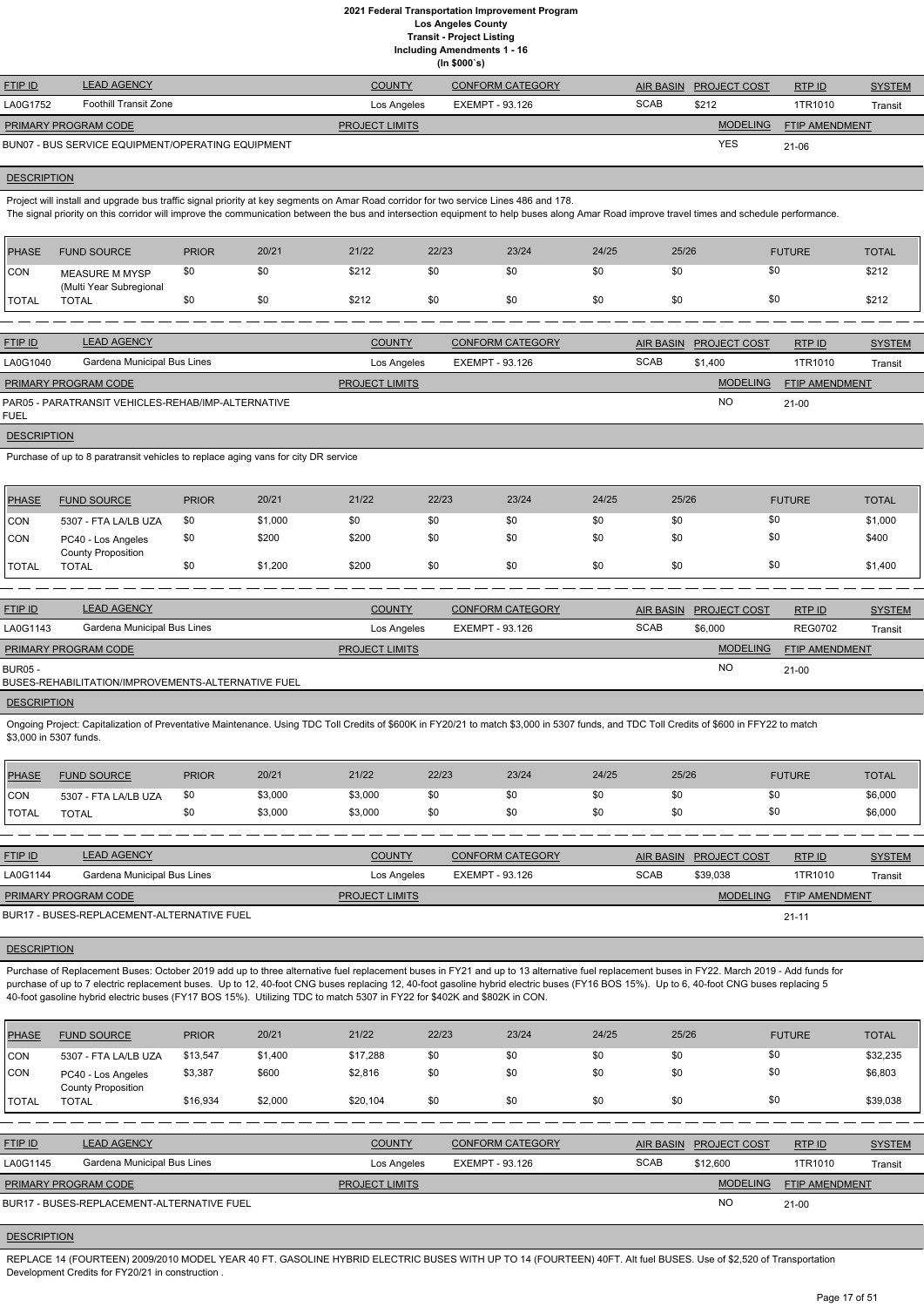| <b>PHASE</b>                                              | <b>FUND SOURCE</b>          | <b>PRIOR</b> | 20/21    | 21/22                 | 22/23                  | 23/24                   | 24/25 | 25/26            |                     | <b>FUTURE</b>         | <b>TOTAL</b>  |
|-----------------------------------------------------------|-----------------------------|--------------|----------|-----------------------|------------------------|-------------------------|-------|------------------|---------------------|-----------------------|---------------|
| ICON                                                      | 5307 - FTA LA/LB UZA        | \$0          | \$12,600 | \$0                   | \$0                    | \$0                     | \$0   | \$0              | \$0                 |                       | \$12,600      |
| <b>ITOTAL</b>                                             | <b>TOTAL</b>                | \$0          | \$12,600 | \$0                   | \$0                    | \$0                     | \$0   | \$0              | \$0                 |                       | \$12,600      |
|                                                           |                             |              |          |                       |                        |                         |       |                  |                     |                       |               |
| <b>FTIP ID</b>                                            | <b>LEAD AGENCY</b>          |              |          | <b>COUNTY</b>         |                        | <b>CONFORM CATEGORY</b> |       | <b>AIR BASIN</b> | <b>PROJECT COST</b> | RTP ID                | <b>SYSTEM</b> |
| LA0G1330                                                  | Gardena Municipal Bus Lines |              |          | Los Angeles           | <b>EXEMPT - 93.126</b> |                         |       | <b>SCAB</b>      | \$3,500             | 1TR1010               | Transit       |
|                                                           | PRIMARY PROGRAM CODE        |              |          | <b>PROJECT LIMITS</b> |                        |                         |       |                  | <b>MODELING</b>     | <b>FTIP AMENDMENT</b> |               |
| <b>NO</b><br>NCR86 - MAINTENANCE/STORAGE FACILITY-UPGRADE |                             |              |          |                       |                        |                         |       |                  | $21 - 00$           |                       |               |

## **DESCRIPTION**

Upgrade Bus Maintenance & Fueling Facility to Maintain and Fuel Compressed Natural Gas (CNG)New Bus Fleet. Utilizing \$30 of TDC to match FTA 5307 in FY18/19 for ENG phase and \$670 of TDC to match FTA 5307 in FY18/19 for CON phase.

| PHASE          | <b>FUND SOURCE</b>   | <b>PRIOR</b> | 20/21   | 21/22 | 22/23 | 23/24 | 24/25 | 25/26 | <b>FUTURE</b> | <b>TOTAL</b> |
|----------------|----------------------|--------------|---------|-------|-------|-------|-------|-------|---------------|--------------|
| <b>IPE</b>     | 5307 - FTA LA/LB UZA | \$0          | \$150   | \$0   | \$0   | \$0   | \$0   | \$0   |               | \$150        |
| <b>ICON</b>    | 5307 - FTA LA/LB UZA | \$0          | \$3,350 | \$0   | \$0   | \$0   | \$0   | \$0   |               | \$3,350      |
| <b>I</b> TOTAL | <b>TOTAL</b>         | \$0          | \$3,500 | \$0   | \$0   | \$0   | \$0   | \$0   |               | \$3,500      |

| <b>FTIP ID</b>                                    | <b>LEAD AGENCY</b>          | <b>COUNTY</b>         | <b>CONFORM CATEGORY</b> |             | AIR BASIN PROJECT COST | RTP ID                | <b>SYSTEM</b> |
|---------------------------------------------------|-----------------------------|-----------------------|-------------------------|-------------|------------------------|-----------------------|---------------|
| LA0G1402                                          | Gardena Municipal Bus Lines | Los Angeles           | EXEMPT - 93.126         | <b>SCAB</b> | \$600                  | 1TR1010               | Transit       |
| <b>PRIMARY PROGRAM CODE</b>                       |                             | <b>PROJECT LIMITS</b> |                         |             | <b>MODELING</b>        | <b>FTIP AMENDMENT</b> |               |
| BUN07 - BUS SERVICE EQUIPMENT/OPERATING EQUIPMENT |                             |                       |                         |             | <b>NC</b>              | $21-00$               |               |

## **DESCRIPTION**

Ongoing Capitalization of Tire Lease. Utilizing \$40K of TDC in FY20/21 and \$40K in FY21/22 for CON phase.

| PHASE        | <b>FUND SOURCE</b>   | <b>PRIOR</b> | 20/21 | 21/22 | 22/23 | 23/24 | 24/25 | 25/26 | <b>FUTURE</b> | <b>TOTAL</b> |
|--------------|----------------------|--------------|-------|-------|-------|-------|-------|-------|---------------|--------------|
| Icon         | 5307 - FTA LA/LB UZA | \$200        | \$200 | \$200 | \$0   | \$0   | \$0   |       |               | \$600        |
| <b>TOTAL</b> | TOTAL                | \$200        | \$200 | \$200 | \$0   | \$0   | \$0   |       |               | \$600        |
|              |                      |              |       |       |       |       |       |       |               |              |

| <b>FTIP ID</b>                               | <b>LEAD AGENCY</b>          | <b>COUNTY</b>         | <b>CONFORM CATEGORY</b> |      | AIR BASIN PROJECT COST | RTPID                 | <b>SYSTEM</b> |
|----------------------------------------------|-----------------------------|-----------------------|-------------------------|------|------------------------|-----------------------|---------------|
| LA0G1503                                     | Gardena Municipal Bus Lines | Los Angeles           | EXEMPT - 93.126         | SCAB | \$1.479                | 1TR1010               | Transit       |
| PRIMARY PROGRAM CODE                         |                             | <b>PROJECT LIMITS</b> |                         |      | <b>MODELING</b>        | <b>FTIP AMENDMENT</b> |               |
| NCR86 - MAINTENANCE/STORAGE FACILITY-UPGRADE |                             |                       |                         |      |                        | $21 - 00$             |               |

#### **DESCRIPTION**

Upgrade transit maintenance and fueling facility to include electric bus charging infrastructure and on GTrans property located at 13999 W. Western Avenue, including the purchase of an emergency generator and battery storage.

| PHASE         | <b>FUND SOURCE</b>                              | <b>PRIOR</b> | 20/21   | 21/22 | 22/23 | 23/24 | 24/25 | 25/26 | <b>FUTURE</b> | <b>TOTAL</b> |
|---------------|-------------------------------------------------|--------------|---------|-------|-------|-------|-------|-------|---------------|--------------|
| <b>CON</b>    | 5307 - FTA LA/LB UZA                            | \$0          | \$1,183 | \$0   | \$0   | \$0   | \$0   | \$0   |               | \$1,183      |
| CON           | PC40 - Los Angeles<br><b>County Proposition</b> | \$0          | \$296   | \$0   | \$0   | \$0   | \$0   | \$0   |               | \$296        |
| <b>ITOTAL</b> | <b>TOTAL</b>                                    | \$0          | \$1,479 | \$0   | \$0   | \$0   | \$0   | \$0   |               | \$1,479      |

| <b>FTIP ID</b> | <b>LEAD AGENCY</b>          | <b>COUNTY</b> | <b>CONFORM CATEGORY</b> | <b>AIR BASIN</b> | <b>PROJECT COST</b> | <b>RTPID</b> | SYSTEM         |
|----------------|-----------------------------|---------------|-------------------------|------------------|---------------------|--------------|----------------|
| LA0G1504       | Gardena Municipal Bus Lines | Los Angeles   | $-93.126$<br>EXEMPT -   | SCAE             | <b>\$950</b>        | 1TR1010      | <b>Transit</b> |

21-00

## **DESCRIPTION**

NCR10 - PASSENGER BENCHES & SMALL SHELTERS

Purchase and Installation of Ongoing Bus Stop Amenities, including shelters, benches/seating, signage, lighting, trash and other such improvements.

| <b>PHASE</b>  | <b>FUND SOURCE</b>                              | <b>PRIOR</b> | 20/21 | 21/22 | 22/23 | 23/24 | 24/25 | 25/26 | <b>FUTURE</b> | <b>TOTAL</b> |
|---------------|-------------------------------------------------|--------------|-------|-------|-------|-------|-------|-------|---------------|--------------|
| CON           | 5307 - FTA LA/LB UZA                            | \$440        | \$160 | \$160 | \$0   | \$0   | \$0   | \$0   | \$0           | \$760        |
| CON           | PC40 - Los Angeles<br><b>County Proposition</b> | \$110        | \$40  | \$40  | \$0   | \$0   | \$0   | \$0   | \$0           | \$190        |
| <b>ITOTAL</b> | <b>TOTAL</b>                                    | \$550        | \$200 | \$200 | \$0   | \$0   | \$0   | \$0   | \$0           | \$950        |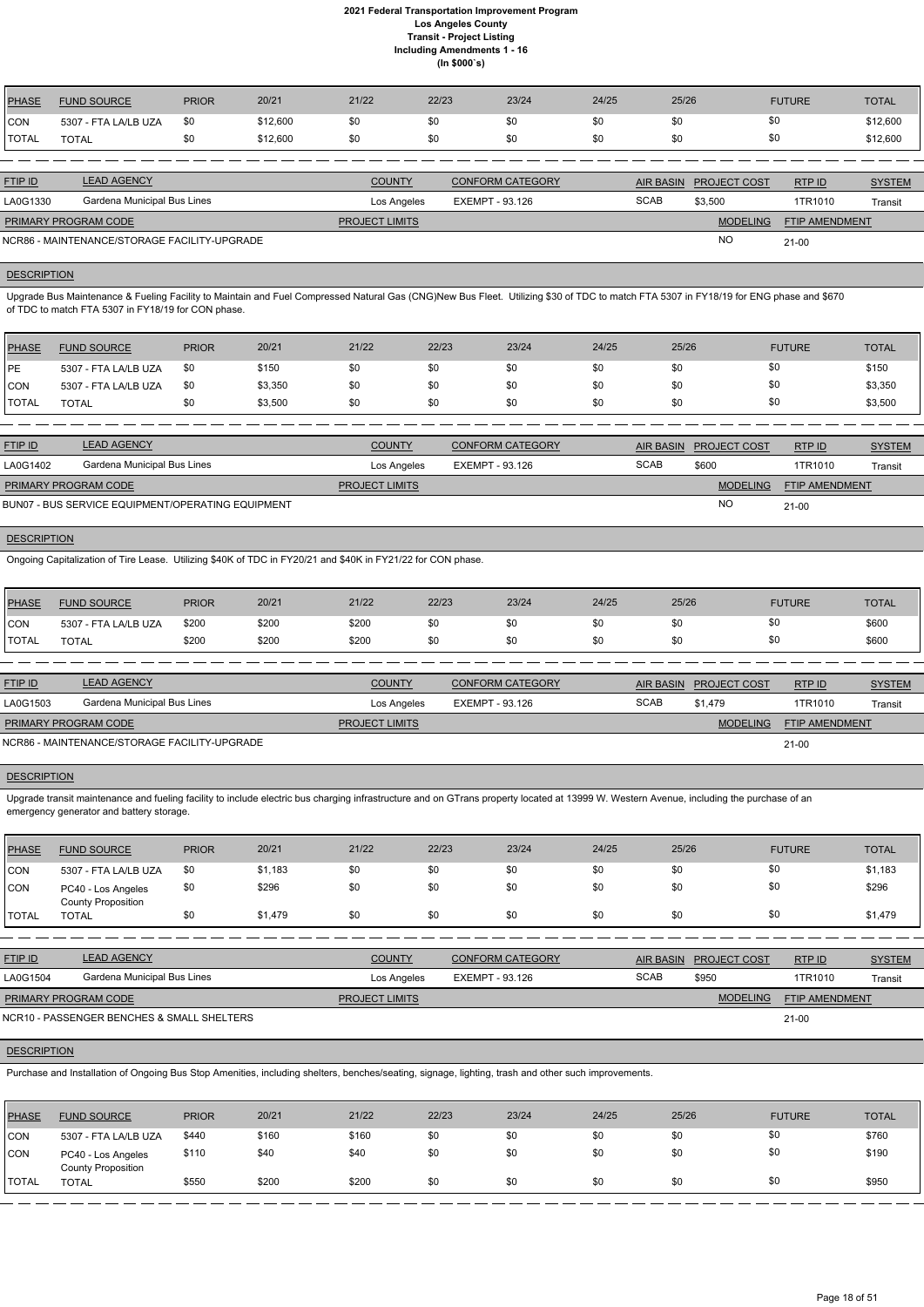**Including Amendments 1 - 16**

| cluding Amendments 1 - 16 |  |  |
|---------------------------|--|--|
| (ln \$000's)              |  |  |

| <b>FTIP ID</b>              | <b>LEAD AGENCY</b>                                | <b>COUNTY</b>         | <b>CONFORM CATEGORY</b> |             | AIR BASIN PROJECT COST | RTPID                 | <b>SYSTEM</b> |
|-----------------------------|---------------------------------------------------|-----------------------|-------------------------|-------------|------------------------|-----------------------|---------------|
| LA0G394                     | Gardena Municipal Bus Lines                       | Los Angeles           | EXEMPT - 93.126         | <b>SCAB</b> | \$300                  | 1OM0702               | Transit       |
| <b>PRIMARY PROGRAM CODE</b> |                                                   | <b>PROJECT LIMITS</b> |                         |             | <b>MODELING</b>        | <b>FTIP AMENDMENT</b> |               |
|                             | BUN07 - BUS SERVICE EQUIPMENT/OPERATING EQUIPMENT |                       |                         |             | <b>NC</b>              | $21 - 00$             |               |

### **DESCRIPTION**

PURCHASE AND INSTALLATION OF TRANSPORTATION MANAGEMENT SOFTWARE/SYSTEM. Toll Credits (TDC) of \$60k for FY18/19 will be used as local match to FTA 5307 in for CON phase.

| PHASE      | <b>FUND SOURCE</b>   | <b>PRIOR</b> | 20/21 | 21/22 | 22/23 | 23/24 | 24/25 | 25/26 | <b>FUTURE</b> | TOTAL |
|------------|----------------------|--------------|-------|-------|-------|-------|-------|-------|---------------|-------|
| <b>CON</b> | 5307 - FTA LA/LB UZA | \$0          | \$300 | \$0   | \$0   | \$0   | \$0   | \$0   | \$0           | \$300 |
| 'TOTAL     | <b>TOTAL</b>         | \$0          | \$300 | \$0   | \$0   | \$0   | \$0   | \$0   | \$0           | \$300 |
|            |                      |              |       |       |       |       |       |       |               |       |

| <b>FTIP ID</b>              | <b>LEAD AGENCY</b>                           | <b>COUNTY</b>         | CONFORM CATEGORY |             | AIR BASIN PROJECT COST | RTPID                 | <b>SYSTEM</b> |
|-----------------------------|----------------------------------------------|-----------------------|------------------|-------------|------------------------|-----------------------|---------------|
| LA0G801                     | Gardena Municipal Bus Lines                  | Los Angeles           | EXEMPT - 93.126  | <b>SCAB</b> | \$8.750                | 1TL104                | Transit       |
| <b>PRIMARY PROGRAM CODE</b> |                                              | <b>PROJECT LIMITS</b> |                  |             | <b>MODELING</b>        | <b>FTIP AMENDMENT</b> |               |
|                             | NCR86 - MAINTENANCE/STORAGE FACILITY-UPGRADE |                       |                  |             | <b>NC</b>              | $21-00$               |               |

#### **DESCRIPTION**

The ongoing bus service equipment includes: IT projects, bus components, project administration, facility maintenance equipment, shop/office safety and security equipment and miscellaneous support equipment. UTILIZING TOLL CREDIT (TDC) OF \$40 for FY21 and \$40 for FY22 TO MATCH FTA 5307 FOR CON PHASE

UP-GRADE TRANSIT MAINTENANCE FACILITY TO SERVICE ALTERNATE FUELED TRANSIT BUS FLEET. This project is to expand current solar panel capacity, purchase a battery storage system and two zero emission vehicles.

| PHASE        | <b>FUND SOURCE</b>                              | <b>PRIOR</b> | 20/21   | 21/22 | 22/23 | 23/24 | 24/25 | 25/26 | <b>FUTURE</b> | <b>TOTAL</b> |
|--------------|-------------------------------------------------|--------------|---------|-------|-------|-------|-------|-------|---------------|--------------|
| CON          | 5307 - FTA LA/LB UZA                            | \$5,000      | \$2,000 | \$0   | \$0   | \$0   | \$0   | \$0   | \$0           | \$7,000      |
| CON          | PC40 - Los Angeles<br><b>County Proposition</b> | \$1,250      | \$500   | \$0   | \$0   | \$0   | \$0   | \$0   | \$0           | \$1,750      |
| <b>TOTAL</b> | <b>TOTAL</b>                                    | \$6,250      | \$2,500 | \$0   | \$0   | \$0   | \$0   | \$0   | \$0           | \$8,750      |

| <b>FTIP ID</b>              | <b>LEAD AGENCY</b>                                | <b>COUNTY</b>         | <b>CONFORM CATEGORY</b> | AIR BASIN   | <b>PROJECT COST</b> | RTP ID                | <b>SYSTEM</b> |
|-----------------------------|---------------------------------------------------|-----------------------|-------------------------|-------------|---------------------|-----------------------|---------------|
| LA973010                    | Gardena Municipal Bus Lines                       | Los Angeles           | EXEMPT - 93.126         | <b>SCAB</b> | \$1.934             | LA973010              | Transit       |
| <b>PRIMARY PROGRAM CODE</b> |                                                   | <b>PROJECT LIMITS</b> |                         |             | <b>MODELING</b>     | <b>FTIP AMENDMENT</b> |               |
|                             | BUN07 - BUS SERVICE EQUIPMENT/OPERATING EQUIPMENT |                       |                         |             | N <sub>O</sub>      | $21 - 00$             |               |

## **DESCRIPTION**

Inglewood Transit Connector Project; construction of a new ~1.6 mile electrically powered, elevated, fixed-guideway transit system with three transit stations in the City of Inglewood located along Florence Avenue, Market Street, Manchester Boulevard and Prairie Avenue.

| PHASE        | <b>FUND SOURCE</b>                         | <b>PRIOR</b> | 20/21 | 21/22                 | 22/23           | 23/24                   | 24/25 | 25/26            |                     | <b>FUTURE</b>         | <b>TOTAL</b>  |
|--------------|--------------------------------------------|--------------|-------|-----------------------|-----------------|-------------------------|-------|------------------|---------------------|-----------------------|---------------|
| <b>ICON</b>  | 5307 - FTA LA/LB UZA                       | \$1,534      | \$200 | \$200                 | \$0             | \$0                     | \$0   | \$0              | \$0                 |                       | \$1,934       |
| <b>TOTAL</b> | <b>TOTAL</b>                               | \$1,534      | \$200 | \$200                 | \$0             | \$0                     | \$0   | \$0              | \$0                 |                       | \$1,934       |
|              |                                            |              |       |                       |                 |                         |       |                  |                     |                       |               |
| FTIP ID      | <b>LEAD AGENCY</b>                         |              |       | <b>COUNTY</b>         |                 | <b>CONFORM CATEGORY</b> |       | <b>AIR BASIN</b> | <b>PROJECT COST</b> | RTPID                 | <b>SYSTEM</b> |
| LAF9435      | Glendale, City of                          |              |       | Los Angeles           | EXEMPT - 93.126 |                         |       | <b>SCAB</b>      | \$4.125             | 1TR1010               | Transit       |
|              |                                            |              |       |                       |                 |                         |       |                  |                     |                       |               |
|              | PRIMARY PROGRAM CODE                       |              |       | <b>PROJECT LIMITS</b> |                 |                         |       |                  | <b>MODELING</b>     | <b>FTIP AMENDMENT</b> |               |
|              | BUR17 - BUSES-REPLACEMENT-ALTERNATIVE FUEL |              |       |                       |                 |                         |       |                  | <b>NO</b>           | $21 - 15$             |               |

## **DESCRIPTION**

Replace three (3) 35-ft and two (2) 40-ft existing buses with five (5) 35-ft alternative fuel buses for the Glendale Beeline.

| <b>PHASE</b>   | <b>FUND SOURCE</b>                                 | <b>PRIOR</b> | 20/21 | 21/22                 | 22/23      | 23/24                   | 24/25            | 25/26           | <b>FUTURE</b>  | <b>TOTAL</b>  |
|----------------|----------------------------------------------------|--------------|-------|-----------------------|------------|-------------------------|------------------|-----------------|----------------|---------------|
| <b>CON</b>     | CITY - City Funds                                  | \$0          | \$0   | \$1,107               | \$0        | \$0                     | \$0              | \$0             | \$0            | \$1,107       |
| CON            | CMAQ - Congestion<br><b>Mitigation Air Quality</b> | \$0          | \$0   | \$2,186               | \$0        | \$0                     | \$0              | \$0             | \$0            | \$2,186       |
| CON            | <b>MEASURE M MYSP</b><br>(Multi Year Subregional   | \$0          | \$0   | \$832                 | \$0        | \$0                     | \$0              | \$0             | \$0            | \$832         |
| <b>TOTAL</b>   | <b>TOTAL</b>                                       | \$0          | \$0   | \$4,125               | \$0        | \$0                     | \$0              | \$0             | \$0            | \$4,125       |
|                |                                                    |              |       |                       |            |                         |                  |                 |                |               |
| <b>FTIP ID</b> | <b>LEAD AGENCY</b>                                 |              |       | <b>COUNTY</b>         |            | <b>CONFORM CATEGORY</b> | <b>AIR BASIN</b> | PROJECT COST    | RTP ID         | <b>SYSTEM</b> |
| LA99ITC101     | Inglewood, City of                                 |              |       | Los Angeles           | <b>TCM</b> |                         | <b>SCAB</b>      | \$95,200        | 2020RTP        | Transit       |
|                | PRIMARY PROGRAM CODE                               |              |       | <b>PROJECT LIMITS</b> |            |                         |                  | <b>MODELING</b> | FTIP AMENDMENT |               |
|                | TRNH6 - PASSENGER STATIONS/FACILITIES-NEW          |              |       |                       |            |                         |                  | <b>YES</b>      | $21 - 05$      |               |

## **DESCRIPTION**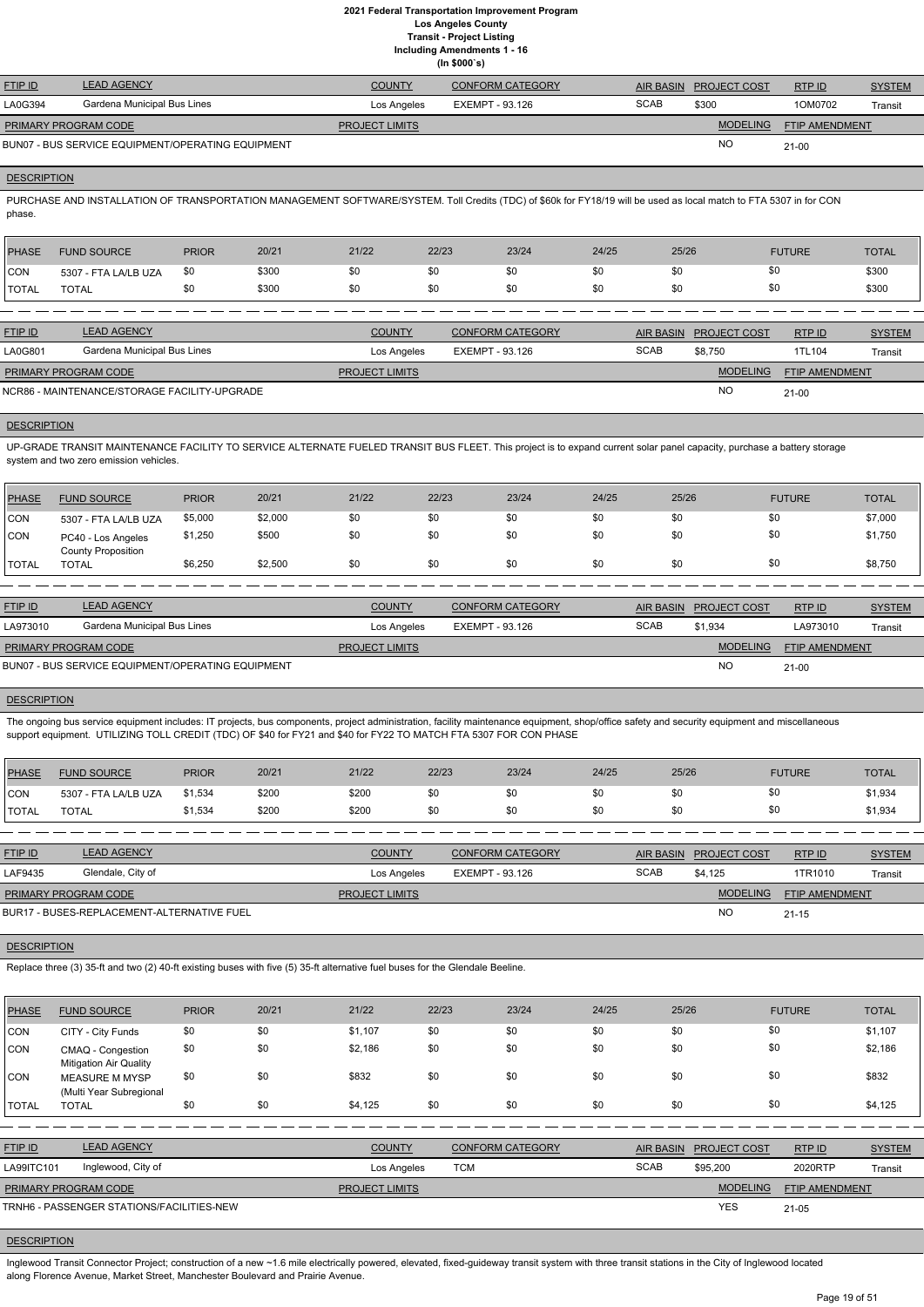| <b>PHASE</b> | <b>FUND SOURCE</b>                                   | <b>PRIOR</b> | 20/21   | 21/22    | 22/23    | 23/24 | 24/25 | 25/26 | <b>FUTURE</b> | <b>TOTAL</b> |
|--------------|------------------------------------------------------|--------------|---------|----------|----------|-------|-------|-------|---------------|--------------|
| <b>PE</b>    | <b>Transit And Intercity Rail</b><br>Capital Program | \$0          | \$8,500 | \$11,500 | \$0      | \$0   | \$0   | \$0   | \$0           | \$20,000     |
| <b>IROW</b>  | <b>Transit And Intercity Rail</b><br>Capital Program | \$0          | \$0     | \$0      | \$75,200 | \$0   | \$0   | \$0   | \$0           | \$75,200     |
| TOTAL        | <b>TOTAL</b>                                         | \$0          | \$8,500 | \$11,500 | \$75,200 | \$0   | \$0   | \$0   | \$0           | \$95,200     |

| <b>FTIP ID</b>              | <b>LEAD AGENCY</b>                              | <b>COUNTY</b>         | <b>CONFORM CATEGORY</b> |             | AIR BASIN PROJECT COST | RTPID          | <b>SYSTEM</b> |
|-----------------------------|-------------------------------------------------|-----------------------|-------------------------|-------------|------------------------|----------------|---------------|
| LA0G601                     | La Mirada, City of                              | Los Angeles           | EXEMPT - 93.126         | <b>SCAB</b> | \$750                  | 1TL104         | Transit       |
| <b>PRIMARY PROGRAM CODE</b> |                                                 | <b>PROJECT LIMITS</b> |                         |             | <b>MODELING</b>        | FTIP AMENDMENT |               |
| <b>EQUIPMENT</b>            | PAN07 - PARATRANSIT SERVICE EQUIPMENT/OPERATING |                       |                         |             | <b>NO</b>              | 21-00          |               |

**DESCRIPTION** 

Project includes preventative maintenance of the La Mirada Transit(LMT)fleet. Preventative maint. may include purchases such as tires, lubricants, oil & fuel filters, A/C unit parts, & general vehicle and component hardware. The project also includes the portion of the mechanics salary related to preventative maintenance of vehicles. Toll Credits (TDC) in the amount of \$50,000 in FY19 and \$50,000 in FY20 will be used as matching funds for the grants.

| <b>PHASE</b> | <b>FUND SOURCE</b>   | <b>PRIOR</b> | 20/21 | 21/22 | 22/23 | 23/24 | 24/25 | 25/26 | <b>FUTURE</b> | <b>TOTAL</b> |
|--------------|----------------------|--------------|-------|-------|-------|-------|-------|-------|---------------|--------------|
| <b>CON</b>   | 5307 - FTA LA/LB UZA | \$0          | \$0   | \$250 | \$250 | \$250 | \$0   |       |               | \$750        |
| <b>TOTAL</b> | <b>TOTAL</b>         | \$0          | \$0   | \$250 | \$250 | \$250 | \$0   |       |               | \$750        |

| <b>FTIP ID</b>              | <b>LEAD AGENCY</b>                    | <b>COUNTY</b>         | <b>CONFORM CATEGORY</b> | <b>AIR BASIN</b> | <b>PROJECT COST</b> | RTP ID                | <b>SYSTEM</b> |
|-----------------------------|---------------------------------------|-----------------------|-------------------------|------------------|---------------------|-----------------------|---------------|
| LA9918822                   | La Mirada, City of                    | Los Angeles           | EXEMPT - 93.126         | <b>SCAB</b>      | \$720               | 1TR1010               | Transit       |
| <b>PRIMARY PROGRAM CODE</b> |                                       | <b>PROJECT LIMITS</b> |                         |                  | <b>MODELING</b>     | <b>FTIP AMENDMENT</b> |               |
| PAR17 - PARATRANSIT         | VEHICLES-REPLACEMENT-ALTERNATIVE FUEL |                       |                         |                  |                     | $21-00$               |               |
|                             |                                       |                       |                         |                  |                     |                       |               |

## **DESCRIPTION**

Bus Stop Improvements/ Amenities includes: the purchase of Benches, Shelters, Signage, Trash receptacles, Landscaping, Lighting and other bus stop related amenities. Utilizing Transit Development Credits (TDC):\$427 in FY20/21 in construction.

PURCHASE TWO CLASS B CNG AND TWO CLASS E CNG REPLACEMENT VEHICLES. THE VEHICLES WILL BE FUNDED WITH 80% FEDERAL SECTION 5307 FUNDS AND 20% PROPOSITION A LOCAL RETURN FUNDS (MATCH).

| PHASE          | <b>FUND SOURCE</b>                     | <b>PRIOR</b> | 20/21 | 21/22 | 22/23 | 23/24 | 24/25 | 25/26 | <b>FUTURE</b> | <b>TOTAL</b> |
|----------------|----------------------------------------|--------------|-------|-------|-------|-------|-------|-------|---------------|--------------|
| <b>ICON</b>    | 5307 - FTA LA/LB UZA                   | \$0          | \$576 | \$0   | \$0   | \$0   | \$0   | \$0   | \$0           | \$576        |
| <b>ICON</b>    | <b>PROPALR - Los</b><br>Angeles County | \$0          | \$144 | \$0   | \$0   | \$0   | \$0   | \$0   | \$0           | \$144        |
| <b>I</b> TOTAL | TOTAL                                  |              | \$720 | \$0   | \$0   | \$0   | \$0   | \$0   | \$0           | \$720        |

| <b>FTIP ID</b>              | <b>LEAD AGENCY</b>                    | <b>COUNTY</b>         | <b>CONFORM CATEGORY</b> |             | AIR BASIN PROJECT COST | RTP ID                | <b>SYSTEM</b> |
|-----------------------------|---------------------------------------|-----------------------|-------------------------|-------------|------------------------|-----------------------|---------------|
| LA9918950                   | La Mirada, City of                    | Los Angeles           | EXEMPT - 93.126         | <b>SCAB</b> | \$915                  | 1TR1010               | Transit       |
| <b>PRIMARY PROGRAM CODE</b> |                                       | <b>PROJECT LIMITS</b> |                         |             | <b>MODELING</b>        | <b>FTIP AMENDMENT</b> |               |
| PAR17 - PARATRANSIT         | VEHICLES-REPLACEMENT-ALTERNATIVE FUEL |                       |                         |             |                        | $21 - 03$             |               |
|                             |                                       |                       |                         |             |                        |                       |               |

**DESCRIPTION** 

The City of La Mirada's 2021 Capital Replacement Project includes the purchase a total of six (6) replacement paratransit alternative fuel vehicles.

| <b>PHASE</b> | <b>FUND SOURCE</b>                              | <b>PRIOR</b> | 20/21 | 21/22          | 22/23                  | 23/24                   | 24/25       | 25/26            |                     | <b>FUTURE</b>  | <b>TOTAL</b>  |
|--------------|-------------------------------------------------|--------------|-------|----------------|------------------------|-------------------------|-------------|------------------|---------------------|----------------|---------------|
| <b>CON</b>   | 5307 - FTA LA/LB UZA                            | \$0          | \$732 | \$0            | \$0                    | \$0                     | \$0         | \$0              |                     | \$0            | \$732         |
| CON          | PC20 - Los Angeles<br><b>County Proposition</b> | \$0          | \$155 | \$0            | \$0                    | \$0                     | \$0         | \$0              |                     | \$0            | \$155         |
| <b>CON</b>   | PTMISEA - Public Trans<br>Moderinazation Imp &  | \$0          | \$28  | \$0            | \$0                    | \$0                     | \$0         | \$0              |                     | \$0            | \$28          |
| <b>TOTAL</b> | <b>TOTAL</b>                                    | \$0          | \$915 | \$0            | \$0                    | \$0                     | \$0         | \$0              |                     | \$0            | \$915         |
|              |                                                 |              |       |                |                        |                         |             |                  |                     |                |               |
| FTIP ID      | <b>LEAD AGENCY</b>                              |              |       | <b>COUNTY</b>  |                        | <b>CONFORM CATEGORY</b> |             | <b>AIR BASIN</b> | <b>PROJECT COST</b> | RTP ID         | <b>SYSTEM</b> |
| LA0G017      | Long Beach Transit                              |              |       | Los Angeles    | <b>EXEMPT - 93.126</b> |                         | <b>SCAB</b> |                  | \$12,439            | <b>REG0702</b> | Transit       |
|              | PRIMARY PROGRAM CODE                            |              |       | PROJECT LIMITS |                        |                         |             |                  | <b>MODELING</b>     | FTIP AMENDMENT |               |
|              | NCR10 - PASSENGER BENCHES & SMALL SHELTERS      |              |       |                |                        |                         |             |                  | <b>NO</b>           | $21 - 00$      |               |

#### **DESCRIPTION**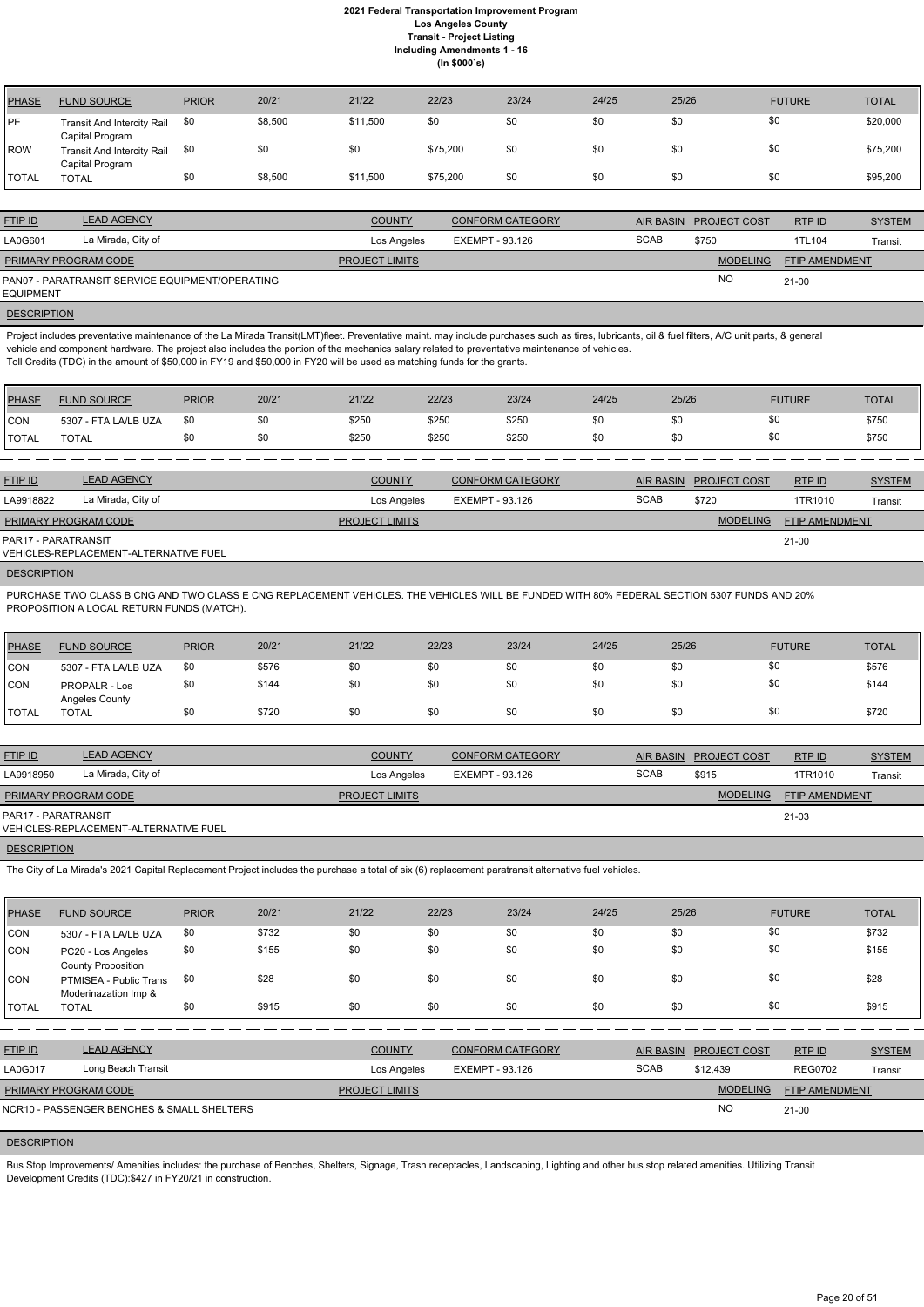**Including Amendments 1 - 16**

**(In \$000`s)** PHASE FUND SOURCE PRIOR 20/21 21/22 22/23 23/24 24/25 25/26 FUTURE TOTAL CON 5307 - FTA LA/LB UZA \$2,542 \$1,433 \$0 \$0 \$0 \$0 \$0 \$0 \$0 \$0 \$0 \$0 \$3,975 CON ARRA -FTA-5307 \$7,970 \$0 \$0 \$0 \$0 \$0 \$0 \$0 \$0 \$0 \$0 \$0 \$7,970 CON PC40 - Los Angeles County Proposition \$494 \$0 \$0 \$0 \$0 \$0 \$0 \$0 \$0 \$0 \$0 \$0 \$0 \$194 TOTAL TOTAL \$11,006 \$1,433 \$0 \$0 \$0 \$0 \$0 \$0 \$12,439

| <b>FTIP ID</b>       | <b>LEAD AGENCY</b>                         | <b>COUNTY</b>         | <b>CONFORM CATEGORY</b> |             | AIR BASIN PROJECT COST | RTP ID                | <b>SYSTEM</b> |
|----------------------|--------------------------------------------|-----------------------|-------------------------|-------------|------------------------|-----------------------|---------------|
| LA0G024              | Long Beach Transit                         | Los Angeles           | EXEMPT - 93.126         | <b>SCAB</b> | \$130.246              | 1TL104                | Transit       |
| PRIMARY PROGRAM CODE |                                            | <b>PROJECT LIMITS</b> |                         |             | MODELING               | <b>FTIP AMENDMENT</b> |               |
|                      | BUR17 - BUSES-REPLACEMENT-ALTERNATIVE FUEL |                       |                         |             | <b>NC</b>              | $21-00$               |               |

## **DESCRIPTION**

On-going fleet replacement (30, 35, 40 and articulated, ADA compliant, alternative fuel). Added Transit Development Credits in FY20/21 in construction for \$5,282 as a match to 5307 funds.

| <b>PHASE</b> | <b>FUND SOURCE</b>                                 | <b>PRIOR</b> | 20/21    | 21/22 | 22/23 | 23/24 | 24/25 | 25/26 | <b>FUTURE</b> | <b>TOTAL</b> |
|--------------|----------------------------------------------------|--------------|----------|-------|-------|-------|-------|-------|---------------|--------------|
| CON          | 5307 - FTA LA/LB UZA                               | \$71,498     | \$23,536 | \$0   | \$0   | \$0   | \$0   | \$0   | \$0           | \$95,034     |
| CON          | 5308 - CLEAN FUEL<br><b>FORMULA</b>                | \$2,000      | \$0      | \$0   | \$0   | \$0   | \$0   | \$0   | \$0           | \$2,000      |
| CON          | 5309c - FTA Bus<br>Discretionary                   | \$950        | \$0      | \$0   | \$0   | \$0   | \$0   | \$0   | \$0           | \$950        |
| <b>CON</b>   | 5339 - Los Angeles<br>-Long Beach-Anaheim          | \$1,173      | \$0      | \$0   | \$0   | \$0   | \$0   | \$0   | \$0           | \$1,173      |
| CON          | Measure R                                          | \$1,095      | \$0      | \$0   | \$0   | \$0   | \$0   | \$0   | \$0           | \$1,095      |
| CON          | PC40 - Los Angeles<br><b>County Proposition</b>    | \$7,271      | \$0      | \$0   | \$0   | \$0   | \$0   | \$0   | \$0           | \$7,271      |
| CON          | PTMISEA - Public Trans<br>Moderinazation Imp &     | \$16,723     | \$0      | \$0   | \$0   | \$0   | \$0   | \$0   | \$0           | \$16,723     |
| CON          | STA-1B - State Transit<br>Assistance - Proposition | \$6,000      | \$0      | \$0   | \$0   | \$0   | \$0   | \$0   | \$0           | \$6,000      |
| <b>TOTAL</b> | <b>TOTAL</b>                                       | \$106,710    | \$23,536 | \$0   | \$0   | \$0   | \$0   | \$0   | \$0           | \$130,246    |

On-going fleet replacement (30, 35, 40 and articulated, ADA compliant, alternative fuel). 9/14/21 - Adding agency budget for FY22 for \$2,904 in FY22 5307, \$626 in FY22 Measure R, \$436 in FY SB1 SGR, \$1,016 in FY22 American Rescue Plan (ARPA) programmed as 5307 and utilizing TDC to match 5307 for FY21/22 for both \$1,057K and \$729K CON.

| <b>FTIP ID</b>              | <b>LEAD AGENCY</b>                           | <b>COUNTY</b>         | <b>CONFORM CATEGORY</b> |             | AIR BASIN PROJECT COST | RTP ID         | <b>SYSTEM</b> |
|-----------------------------|----------------------------------------------|-----------------------|-------------------------|-------------|------------------------|----------------|---------------|
| LA0G1190                    | Long Beach Transit                           | Los Angeles           | EXEMPT - 93.126         | <b>SCAB</b> | \$38,342               | <b>REG0702</b> | Transit       |
| <b>PRIMARY PROGRAM CODE</b> |                                              | <b>PROJECT LIMITS</b> |                         |             | <b>MODELING</b>        | FTIP AMENDMENT |               |
|                             | NCR86 - MAINTENANCE/STORAGE FACILITY-UPGRADE |                       |                         |             | <b>NO</b>              | $21 - 12$      |               |

#### **DESCRIPTION**

Ongoing project includes: bus maintenance components, facility improvements, modifications and maintenance, information system hardware and software, safety/security equipment, bus restoration and replacement of aging vehicle components. Utilizing TDC to match 5307 in FY21/22 for CON for all three amounts: \$2,399K, \$1,250K, and \$1,527.

| <b>PHASE</b> | <b>FUND SOURCE</b>                              | <b>PRIOR</b> | 20/21    | 21/22    | 22/23 | 23/24 | 24/25 | 25/26 | <b>FUTURE</b> | <b>TOTAL</b> |
|--------------|-------------------------------------------------|--------------|----------|----------|-------|-------|-------|-------|---------------|--------------|
| CON          | 5307 - FTA LA/LB UZA                            | \$0          | \$7,630  | \$21,314 | \$0   | \$0   | \$0   | \$0   | \$0           | \$28,944     |
| CON          | MR15 - Measure R 15%<br>Local Return            | \$0          | \$618    | \$0      | \$0   | \$0   | \$0   | \$0   | \$0           | \$618        |
| <b>CON</b>   | PC40 - Los Angeles<br><b>County Proposition</b> | \$0          | \$4,700  | \$4,080  | \$0   | \$0   | \$0   | \$0   | \$0           | \$8,780      |
| <b>TOTAL</b> | <b>TOTAL</b>                                    | \$0          | \$12,948 | \$25,394 | \$0   | \$0   | \$0   | \$0   | \$0           | \$38,342     |

| <u>FTIP ID</u>              | <b>LEAD AGENCY</b> | <b>COUNTY</b>         | <b>CONFORM CATEGORY</b> |             | AIR BASIN PROJECT COST | RTPID                 | <b>SYSTEM</b> |
|-----------------------------|--------------------|-----------------------|-------------------------|-------------|------------------------|-----------------------|---------------|
| LA0G1512                    | Long Beach Transit | Los Angeles           | EXEMPT - 93.126         | <b>SCAB</b> | \$26,765               | 1TR1010               | Transit       |
| <b>PRIMARY PROGRAM CODE</b> |                    | <b>PROJECT LIMITS</b> |                         |             | <b>MODELING</b>        | <b>FTIP AMENDMENT</b> |               |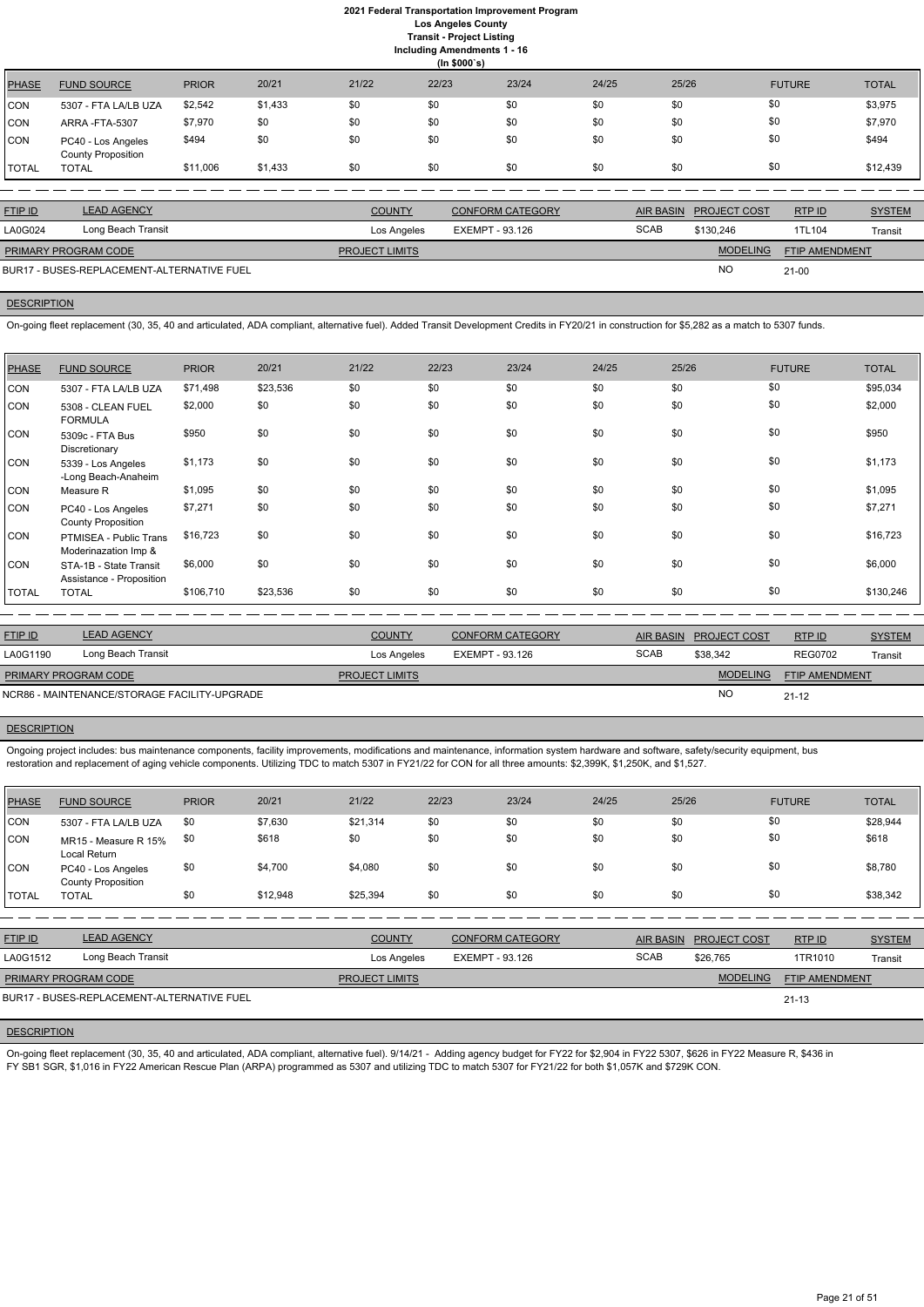## **2021 Federal Transportation Improvement Program Los Angeles County**

**Transit - Project Listing**

**Including Amendments 1 - 16**

|              | (ln \$000's)                                    |              |          |         |       |       |       |       |               |              |  |  |
|--------------|-------------------------------------------------|--------------|----------|---------|-------|-------|-------|-------|---------------|--------------|--|--|
| <b>PHASE</b> | <b>FUND SOURCE</b>                              | <b>PRIOR</b> | 20/21    | 21/22   | 22/23 | 23/24 | 24/25 | 25/26 | <b>FUTURE</b> | <b>TOTAL</b> |  |  |
| CON          | 5307 - FTA LA/LB UZA                            | \$0          | \$10,502 | \$8,224 | \$0   | \$0   | \$0   | \$0   | \$0           | \$18,726     |  |  |
| CON          | 5339 - Los Angeles<br>-Long Beach-Anaheim       | \$0          | \$1,207  | \$0     | \$0   | \$0   | \$0   | \$0   | \$0           | \$1,207      |  |  |
| CON          | MR35 - Measure R 35%<br>New Rail or Bus Transit | \$0          | \$0      | \$626   | \$0   | \$0   | \$0   | \$0   | \$0           | \$626        |  |  |
| CON          | PC40 - Los Angeles<br><b>County Proposition</b> | \$0          | \$1,000  | \$0     | \$0   | \$0   | \$0   | \$0   | \$0           | \$1,000      |  |  |
| CON          | PTMISEA - Public Trans<br>Moderinazation Imp &  | \$0          | \$715    | \$0     | \$0   | \$0   | \$0   | \$0   | \$0           | \$715        |  |  |
| CON          | SB1 STATE OF GOOD<br><b>REPAIR</b>              | \$0          | \$4,055  | \$436   | \$0   | \$0   | \$0   | \$0   | \$0           | \$4,491      |  |  |
| TOTAL        | <b>TOTAL</b>                                    | \$0          | \$17,479 | \$9,286 | \$0   | \$0   | \$0   | \$0   | \$0           | \$26,765     |  |  |

| <b>FTIP ID</b>              | <b>LEAD AGENCY</b>                         | <b>COUNTY</b>         | <b>CONFORM CATEGORY</b> |             | AIR BASIN PROJECT COST | RTP ID                | <b>SYSTEM</b> |
|-----------------------------|--------------------------------------------|-----------------------|-------------------------|-------------|------------------------|-----------------------|---------------|
| LA0G1513                    | Long Beach Transit                         | Los Angeles           | EXEMPT - 93.126         | <b>SCAB</b> | \$2.763                | 1TR1010               | Transit       |
| <b>PRIMARY PROGRAM CODE</b> |                                            | <b>PROJECT LIMITS</b> |                         |             | <b>MODELING</b>        | <b>FTIP AMENDMENT</b> |               |
|                             | NCR10 - PASSENGER BENCHES & SMALL SHELTERS |                       |                         |             |                        | $21 - 12$             |               |

## **DESCRIPTION**

Ongoing Bus Stop Improvements/ Amenities which may include: the purchase of Benches, Shelters, Signage, Landscaping, Lighting and other bus stop related amenities.

| PHASE        | <b>FUND SOURCE</b>                              | <b>PRIOR</b> | 20/21   | 21/22   | 22/23 | 23/24 | 24/25 | 25/26 | <b>FUTURE</b> | <b>TOTAL</b> |
|--------------|-------------------------------------------------|--------------|---------|---------|-------|-------|-------|-------|---------------|--------------|
| CON          | 5307 - FTA LA/LB UZA                            | \$0          | \$868   | \$1,002 | \$0   | \$0   | \$0   | \$0   | \$0           | \$1,870      |
| <b>CON</b>   | Low Carbon Transit<br><b>Operations Program</b> | \$0          | \$0     | \$435   | \$0   | \$0   | \$0   | \$0   | \$0           | \$435        |
| <b>CON</b>   | PC40 - Los Angeles<br><b>County Proposition</b> | \$0          | \$207   | \$251   | \$0   | \$0   | \$0   | \$0   | \$0           | \$458        |
| <b>TOTAL</b> | <b>TOTAL</b>                                    | \$0          | \$1,075 | \$1,688 | \$0   | \$0   | \$0   | \$0   | \$0           | \$2,763      |

| <b>FTIP ID</b>              | <b>LEAD AGENCY</b>                        | <b>COUNTY</b>         | <b>CONFORM CATEGORY</b> |             | AIR BASIN PROJECT COST | RTP ID                | <b>SYSTEM</b> |
|-----------------------------|-------------------------------------------|-----------------------|-------------------------|-------------|------------------------|-----------------------|---------------|
| LA0G1552                    | Long Beach Transit                        | Los Angeles           | EXEMPT - 93.126         | <b>SCAB</b> | \$348                  | 1TR1010               | Transit       |
| <b>PRIMARY PROGRAM CODE</b> |                                           | <b>PROJECT LIMITS</b> |                         |             | <b>MODELING</b>        | <b>FTIP AMENDMENT</b> |               |
| <b>EQUIPMENT</b>            | FEN07 - FERRY SERVICE EQUIPMENT/OPERATING |                       |                         |             |                        | $21 - 10$             |               |
| ___________                 |                                           |                       |                         |             |                        |                       |               |

**DESCRIPTION** 

The project will support the rehabilitation and update of Long Beach Transit's two AquaLink catamarans. Revising FY20 FBP agency budget from \$46 to \$42 with a local match revised from \$12 to \$11 of PC40; Adding FY21 FBP agency budget for \$35 and utilizing \$9 of PC40 for CON 21/22. -EM 7/20/21

| <b>PHASE</b> | <b>FUND SOURCE</b>                              | <b>PRIOR</b> | 20/21 | 21/22 | 22/23 | 23/24 | 24/25 | 25/26 | <b>FUTURE</b> | <b>TOTAL</b> |
|--------------|-------------------------------------------------|--------------|-------|-------|-------|-------|-------|-------|---------------|--------------|
| CON          | FBP - Ferry Boat<br>Formula Program             | \$0          | \$200 | \$77  | \$0   | \$0   | \$0   | \$0   | \$0           | \$277        |
| <b>CON</b>   | PC40 - Los Angeles<br><b>County Proposition</b> | \$0          | \$51  | \$20  | \$0   | \$0   | \$0   | \$0   | \$0           | \$71         |
| <b>TOTAL</b> | <b>TOTAL</b>                                    | \$0          | \$251 | \$97  | \$0   | \$0   | \$0   | \$0   | \$0           | \$348        |

| <b>FTIP ID</b>              | <b>LEAD AGENCY</b>                       | <b>COUNTY</b>         | <b>CONFORM CATEGORY</b> |             | AIR BASIN PROJECT COST | RTP ID                | <b>SYSTEM</b> |
|-----------------------------|------------------------------------------|-----------------------|-------------------------|-------------|------------------------|-----------------------|---------------|
| LA0G1762                    | Long Beach Transit                       | Los Angeles           | NON-EXEMPT              | <b>SCAB</b> | \$4.306                | 1TR1010               | Transit       |
| <b>PRIMARY PROGRAM CODE</b> |                                          | <b>PROJECT LIMITS</b> |                         |             | <b>MODELING</b>        | <b>FTIP AMENDMENT</b> |               |
|                             | BUN94 - BUSES-EXPANSION-ALTERNATIVE FUEL |                       |                         |             | <b>YES</b>             | $21 - 05$             |               |

Expansion of fleet to take over a portion of the Metro Route 130 with up to (11) Battery Electric Buses (30'/35'40'). 5307 funds were awarded by BOS under the discretionary 15% suballocation. Federal funding for FY19 is \$1,887,420 and FY20 is \$1,548,336. Additional funds of \$3,604,641 in Section 5307 Federal Allocation and \$901,160 in Toll Credit for FY21/22. Adding an additional (7) buses for a total of (11) to the TIP.

| <b>PHASE</b>   | <b>FUND SOURCE</b>                              | <b>PRIOR</b> | 20/21   | 21/22                 | 22/23           | 23/24                   | 24/25 | 25/26            |                 | <b>FUTURE</b>  | <b>TOTAL</b>  |
|----------------|-------------------------------------------------|--------------|---------|-----------------------|-----------------|-------------------------|-------|------------------|-----------------|----------------|---------------|
| CON            | 5307 - FTA LA/LB UZA                            | \$0          | \$3,436 | \$0                   | \$0             | \$0                     | \$0   | \$0              |                 | \$0            | \$3,436       |
| CON            | PC40 - Los Angeles<br><b>County Proposition</b> | \$0          | \$361   | \$0                   | \$0             | \$0                     | \$0   | \$0              |                 | \$0            | \$361         |
| CON            | PTMISEA - Public Trans<br>Moderinazation Imp &  | \$0          | \$509   | \$0                   | \$0             | \$0                     | \$0   | \$0              |                 | \$0            | \$509         |
| <b>TOTAL</b>   | <b>TOTAL</b>                                    | \$0          | \$4,306 | \$0                   | \$0             | \$0                     | \$0   | \$0              |                 | \$0            | \$4,306       |
|                |                                                 |              |         |                       |                 |                         |       |                  |                 |                |               |
| <b>FTIP ID</b> | <b>LEAD AGENCY</b>                              |              |         | <b>COUNTY</b>         |                 | <b>CONFORM CATEGORY</b> |       | <b>AIR BASIN</b> | PROJECT COST    | RTP ID         | <b>SYSTEM</b> |
| LA0G221        | Long Beach Transit                              |              |         | Los Angeles           | EXEMPT - 93.126 |                         |       | <b>SCAB</b>      | \$110,899       | 1TL204         | Transit       |
|                | PRIMARY PROGRAM CODE                            |              |         | <b>PROJECT LIMITS</b> |                 |                         |       |                  | <b>MODELING</b> | FTIP AMENDMENT |               |
|                | NCR86 - MAINTENANCE/STORAGE FACILITY-UPGRADE    |              |         |                       |                 |                         |       |                  | <b>NO</b>       | $21 - 12$      |               |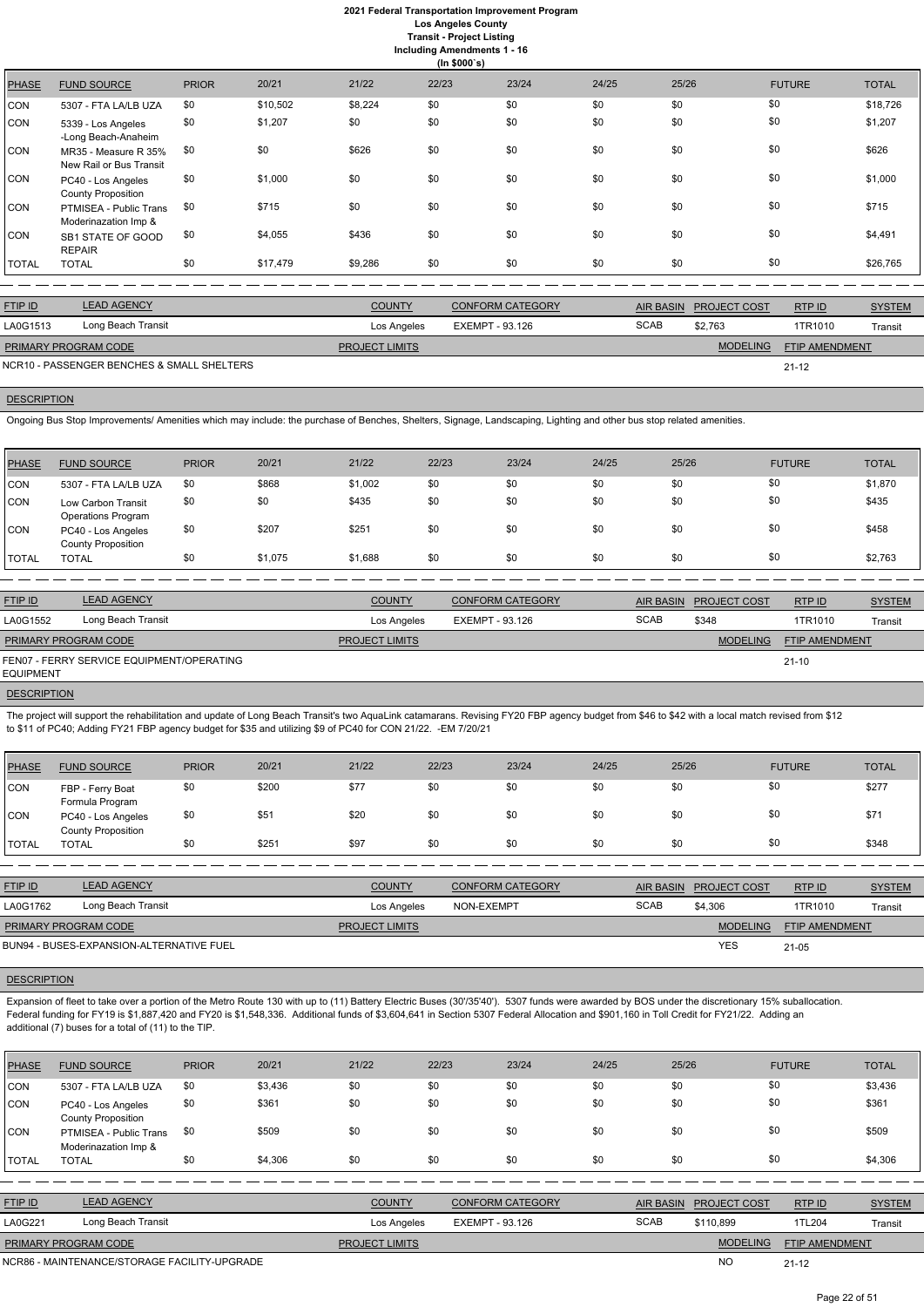## **DESCRIPTION**

The On-going Bus Capital project includes: bus components, project administration, facility/ maintenance improvements, information systems equipment, safety/ security equipment, shop/ office equipment, support vehicles and tires. Utilizing TDC in FY21 for \$2,619K in CON, and in FY22 for \$125K and \$45K in CON as local match to American Rescue Plan Act (ARPA) funds programmed as 5307.

| ICON<br>ICON<br> CON | 5307 - FTA LA/LB UZA<br>5309c - FTA Bus<br>Discretionary<br>ARRA-FTA-5307             | \$38,782<br>\$4,908<br>\$8,527 | \$13,098<br>\$0<br>\$0 | \$41,404<br>\$0<br>\$0 | \$0<br>\$0<br>\$0 | \$0<br>\$0<br>\$0 | \$0<br>\$0<br>\$0 | \$0<br>\$0<br>\$0 | \$0<br>\$0<br>\$0 | \$93,284<br>\$4,908<br>\$8,527 |
|----------------------|---------------------------------------------------------------------------------------|--------------------------------|------------------------|------------------------|-------------------|-------------------|-------------------|-------------------|-------------------|--------------------------------|
| CON<br>ICON.         | PC40 - Los Angeles<br><b>County Proposition</b><br>SB1 STATE OF GOOD<br><b>REPAIR</b> | \$3,113<br>\$0                 | \$0<br>\$0             | \$632<br>\$435         | \$0<br>\$0        | \$0<br>\$0        | \$0<br>\$0        | \$0<br>\$0        | \$0<br>\$0        | \$3,745<br>\$435               |
| I TOTAL              | <b>TOTAL</b>                                                                          | \$55,330                       | \$13,098               | \$42,471               | \$0               | \$0               | \$0               | \$0               | \$0               | \$110,899                      |

| <b>FTIP ID</b>              | <b>LEAD AGENCY</b> | <b>COUNTY</b>         | CONFORM CATEGORY |             | AIR BASIN PROJECT COST | RTPID                 | <b>SYSTEM</b> |
|-----------------------------|--------------------|-----------------------|------------------|-------------|------------------------|-----------------------|---------------|
| LA0G222                     | Long Beach Transit | Los Angeles           | EXEMPT - 93.126  | <b>SCAB</b> | \$75.835               | 1TR1010               | Transit       |
| <b>PRIMARY PROGRAM CODE</b> |                    | <b>PROJECT LIMITS</b> |                  |             | <b>MODELING</b>        | <b>FTIP AMENDMENT</b> |               |
| <b>BUR05 -</b>              |                    |                       |                  |             | <b>NO</b>              | $21 - 10$             |               |

BUSES-REHABILITATION/IMPROVEMENTS-ALTERNATIVE FUEL

Capitalization of Preventative Maintenance (equipment maintenance expenses). Utilizing TDC of \$4,000 in FY20/21 to match 5307.

DESCRIPTION

| PHASE        | <b>FUND SOURCE</b>                              | <b>PRIOR</b> | 20/21    | 21/22 | 22/23 | 23/24 | 24/25 | 25/26 | <b>FUTURE</b> | <b>TOTAL</b> |
|--------------|-------------------------------------------------|--------------|----------|-------|-------|-------|-------|-------|---------------|--------------|
| <b>CON</b>   | 5307 - FTA LA/LB UZA                            | \$51,872     | \$20,000 | \$0   | \$0   | \$0   | \$0   | \$0   | \$0           | \$71,872     |
| CON          | PC40 - Los Angeles<br><b>County Proposition</b> | \$3,963      | \$0      | \$0   |       | \$0   | \$0   | \$0   | \$0           | \$3,963      |
| <b>TOTAL</b> | TOTAL                                           | \$55,835     | \$20,000 | \$0   |       | \$0   | \$0   | \$0   | \$0           | \$75,835     |

| <b>FTIP ID</b>              | <b>LEAD AGENCY</b> | <b>COUNTY</b>         | CONFORM CATEGORY |             | AIR BASIN PROJECT COST | RTPID                 | <b>SYSTEM</b> |
|-----------------------------|--------------------|-----------------------|------------------|-------------|------------------------|-----------------------|---------------|
| LA0G435                     | Long Beach Transit | Los Angeles           | EXEMPT - 93.126  | <b>SCAB</b> | \$374                  | 1OM0702               | Transit       |
| <b>PRIMARY PROGRAM CODE</b> |                    | <b>PROJECT LIMITS</b> |                  |             | <b>MODELING</b>        | <b>FTIP AMENDMENT</b> |               |
| ADM83 - ADMINISTRATION      |                    |                       |                  |             | <b>NO</b>              | $21 - 00$             |               |

## **DESCRIPTION**

On-going Capitalization of Training and Education. Utilizing TDC of \$18 in FY 20/21 for CON to match the 5307 funds.

| <b>PHASE</b> | <b>FUND SOURCE</b>                              | <b>PRIOR</b> | 20/21 | 21/22 | 22/23 | 23/24 | 24/25 | 25/26 | <b>FUTURE</b> | <b>TOTAL</b> |
|--------------|-------------------------------------------------|--------------|-------|-------|-------|-------|-------|-------|---------------|--------------|
| <b>CON</b>   | 5307 - FTA LA/LB UZA                            | \$264        | \$90  | \$0   | \$0   | \$0   | \$0   | \$0   | \$0           | \$354        |
| CON          | PC40 - Los Angeles<br><b>County Proposition</b> | \$20         | \$0   | \$0   | \$0   | \$0   | \$0   | \$0   | \$0           | \$20         |
| I TOTAL      | <b>TOTAL</b>                                    | \$284        | \$90  | \$0   | \$0   | \$0   | \$0   | \$0   | \$0           | \$374        |

| <b>FTIP ID</b>                            | <b>LEAD AGENCY</b> | <b>COUNTY</b>         | <b>CONFORM CATEGORY</b> | <b>AIR BASIN</b> | <b>PROJECT COST</b> | RTP ID                | <b>SYSTEM</b> |
|-------------------------------------------|--------------------|-----------------------|-------------------------|------------------|---------------------|-----------------------|---------------|
| LA9918873                                 | Long Beach Transit | Los Angeles           | EXEMPT - 93.126         | <b>SCAB</b>      | \$2,337             | 1TR1010               | Transit       |
| <b>PRIMARY PROGRAM CODE</b>               |                    | <b>PROJECT LIMITS</b> |                         |                  | <b>MODELING</b>     | <b>FTIP AMENDMENT</b> |               |
| FUL52 - FUELING STATIONS-ALTERNATIVE FUEL |                    |                       |                         |                  |                     | $21 - 12$             |               |

This project will support the ongoing effort of Long Beach Transit to utilize Battery Electric Bus technology by installing Bus Charging Depots and the associated infrastructure at Long Beach Transit Maintenance Facility located at 1963 E. Anaheim St., Long Beach Ca 90801. 9/14/21 - Adding agency budget for FY22 for \$2,287 in FY22 5307 and utilizing TDC to match 5307 for FY21/22 for \$572K CON.

| \$0<br>\$2,287<br>\$0<br>\$2,287<br>\$0<br>\$0<br>\$0<br>\$0<br>\$0<br><b>CON</b><br>5307 - FTA LA/LB UZA<br>\$0<br>\$50<br>\$0<br>\$0<br>\$0<br>\$0<br>\$0<br>\$50<br>\$0<br>CON<br>5339 - Los Angeles | <b>TOTAL</b>  |
|---------------------------------------------------------------------------------------------------------------------------------------------------------------------------------------------------------|---------------|
|                                                                                                                                                                                                         |               |
| -Long Beach-Anaheim                                                                                                                                                                                     |               |
| \$0<br>\$50<br>\$0<br>\$0<br>\$0<br>\$0<br>\$0<br>\$2,287<br>\$2,337<br><b>TOTAL</b><br><b>TOTAL</b>                                                                                                    |               |
|                                                                                                                                                                                                         |               |
| <b>LEAD AGENCY</b><br><b>FTIP ID</b><br><b>COUNTY</b><br><b>CONFORM CATEGORY</b><br><b>AIR BASIN</b><br>RTP ID<br><b>PROJECT COST</b>                                                                   | <b>SYSTEM</b> |
| <b>SCAB</b><br>Long Beach Transit<br>\$13<br>1TR1010<br>LA9918874<br>EXEMPT - 93.126<br>Los Angeles                                                                                                     | Transit       |
| <b>MODELING</b><br>PRIMARY PROGRAM CODE<br><b>PROJECT LIMITS</b><br><b>FTIP AMENDMENT</b>                                                                                                               |               |

21-01

BUR17 - BUSES-REPLACEMENT-ALTERNATIVE FUEL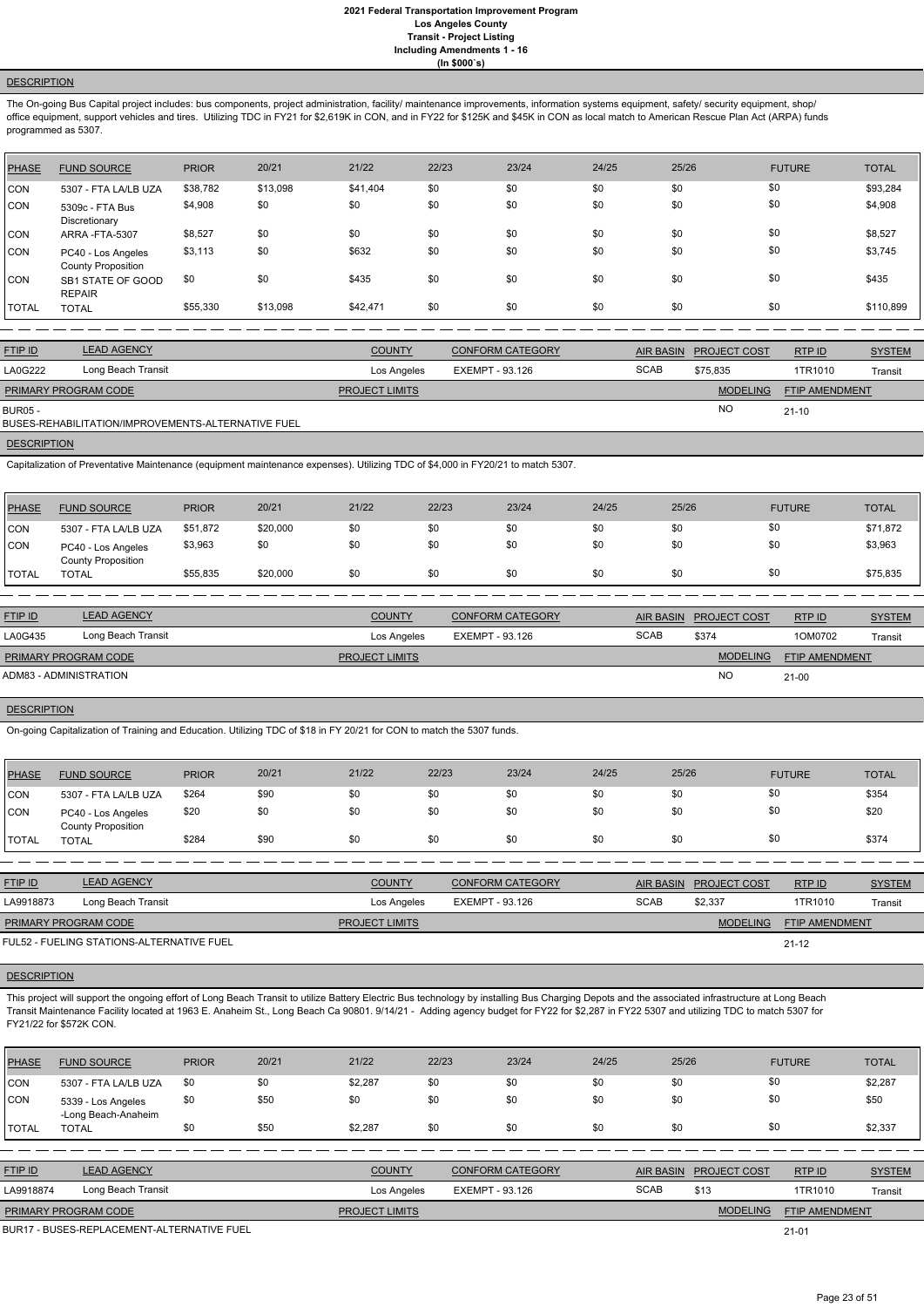## **DESCRIPTION**

This project will support the ongoing effort of Long Beach Transit to move further toward a Battery Electric Bus Fleet by contracting the Project Management to a third party. Added \$13 of 5339 for 19/20 and will be Utilizing TDC for local match FY19/20 of \$3 in CON for 5339. The Bus & Bus Facility grant was awarded to purchase up to 5 replacement Battery Electric Buses.

| <b>PHASE</b>   | <b>FUND SOURCE</b>                        | <b>PRIOR</b> | 20/21 | 21/22         | 22/23 | 23/24                   | 24/25 | 25/26            | <b>FUTURE</b>                       | <b>TOTAL</b>  |
|----------------|-------------------------------------------|--------------|-------|---------------|-------|-------------------------|-------|------------------|-------------------------------------|---------------|
| <b>CON</b>     | 5339 - Los Angeles<br>-Long Beach-Anaheim | \$0          | \$13  | \$0           | \$0   | \$0                     | \$0   | \$0              | \$0                                 | \$13          |
| <b>TOTAL</b>   | <b>TOTAL</b>                              | \$0          | \$13  | \$0           | \$0   | \$0                     | \$0   | \$0              | \$0                                 | \$13          |
|                |                                           |              |       |               |       |                         |       |                  |                                     |               |
| <b>FTIP ID</b> | <b>LEAD AGENCY</b>                        |              |       | <b>COUNTY</b> |       | <b>CONFORM CATEGORY</b> |       | <b>AIR BASIN</b> | <b>RTPID</b><br><b>PROJECT COST</b> | <b>SYSTEM</b> |

| FTIP ID                              | LEAD AGENCY                                | COUNTY                | CONFORM CATEGORY | <b>AIR BASIN</b> | <b>PROJECT COST</b> | RTPID                 | <b>SYSTEM</b> |
|--------------------------------------|--------------------------------------------|-----------------------|------------------|------------------|---------------------|-----------------------|---------------|
| Long Beach Transit<br><b>LAF7402</b> |                                            | Los Angeles           | EXEMPT - 93.126  | <b>SCAB</b>      | \$2.750             | 1TR1010               | Transit       |
| <b>PRIMARY PROGRAM CODE</b>          |                                            | <b>PROJECT LIMITS</b> |                  |                  | <b>MODELING</b>     | <b>FTIP AMENDMENT</b> |               |
|                                      | BUR17 - BUSES-REPLACEMENT-ALTERNATIVE FUEL |                       |                  |                  | <b>NC</b>           | $21 - 00$             |               |

## **DESCRIPTION**

LBT CLEAN FUEL BUS REPLACEMENT PROJECT: Long Beach Transit (LBT) will replace (5) of its existing 40-ft Gas/Electric buses with (5) clean fuel buses(Battery Electric Buses).

| PHASE        | <b>FUND SOURCE</b>                                 | <b>PRIOR</b> | 20/21 | 21/22   | 22/23 | 23/24 | 24/25 | 25/26 | <b>FUTURE</b> | <b>TOTAL</b> |
|--------------|----------------------------------------------------|--------------|-------|---------|-------|-------|-------|-------|---------------|--------------|
| <b>CON</b>   | CMAQ - Congestion<br><b>Mitigation Air Quality</b> | \$0          | \$0   | \$2,103 | \$0   | \$0   | \$0   | \$0   | \$0           | \$2,103      |
| <b>CON</b>   | PC40 - Los Angeles<br><b>County Proposition</b>    | \$0          | \$0   | \$525   | \$0   | \$0   | \$0   | \$0   | \$0           | \$525        |
| <b>CON</b>   | STA-1B - State Transit<br>Assistance - Proposition | \$0          | \$0   | \$122   | \$0   | \$0   | \$0   | \$0   | \$0           | \$122        |
| <b>TOTAL</b> | <b>TOTAL</b>                                       | \$0          | \$0   | \$2,750 | \$0   | \$0   | \$0   | \$0   | \$0           | \$2,750      |

| <b>FTIP ID</b>              | <b>LEAD AGENCY</b>                         | <b>COUNTY</b>         | <b>CONFORM CATEGORY</b> |             | AIR BASIN PROJECT COST | RTPID                 | <b>SYSTEM</b> |
|-----------------------------|--------------------------------------------|-----------------------|-------------------------|-------------|------------------------|-----------------------|---------------|
| LAF9402                     | Long Beach Transit                         | Los Angeles           | EXEMPT - 93.126         | <b>SCAB</b> | \$2.672                | 1TR1010               | Transit       |
| <b>PRIMARY PROGRAM CODE</b> |                                            | <b>PROJECT LIMITS</b> |                         |             | <b>MODELING</b>        | <b>FTIP AMENDMENT</b> |               |
|                             | BUR17 - BUSES-REPLACEMENT-ALTERNATIVE FUEL |                       |                         |             | <b>NC</b>              | $21 - 00$             |               |

#### **DESCRIPTION**

Purchase three (3) new 40-ft electric buses to replace three (3) existing 40-ft Gas/Electric hybrid buses in Long Beach Transit fleet

| PHASE        | <b>FUND SOURCE</b>                                 | <b>PRIOR</b> | 20/21 | 21/22 | 22/23   | 23/24 | 24/25 | 25/26 | <b>FUTURE</b> | <b>TOTAL</b> |
|--------------|----------------------------------------------------|--------------|-------|-------|---------|-------|-------|-------|---------------|--------------|
| <b>CON</b>   | <b>AGENCY - Agency</b>                             | \$0          | \$0   | \$0   | \$561   | \$0   | \$0   | \$0   | \$0           | \$561        |
| <b>CON</b>   | CMAQ - Congestion<br><b>Mitigation Air Quality</b> | \$0          | \$0   | \$0   | \$2,111 | \$0   | \$0   | \$0   | \$0           | \$2,111      |
| <b>TOTAL</b> | <b>TOTAL</b>                                       | \$0          | \$0   | \$0   | \$2,672 | \$0   | \$0   | \$0   | \$0           | \$2,672      |

| <b>FTIP ID</b>       | <b>LEAD AGENCY</b>                         | <b>COUNTY</b>         | <b>CONFORM CATEGORY</b> |             | AIR BASIN PROJECT COST | <b>RTP ID</b>         | <b>SYSTEM</b> |
|----------------------|--------------------------------------------|-----------------------|-------------------------|-------------|------------------------|-----------------------|---------------|
| LA0G1159             | Los Angeles A, City of                     | Los Angeles           | EXEMPT - 93.126         | <b>SCAB</b> | \$6,409                | 1TR1010               | Transit       |
| PRIMARY PROGRAM CODE |                                            | <b>PROJECT LIMITS</b> |                         |             | <b>MODELING</b>        | <b>FTIP AMENDMENT</b> |               |
|                      | BUR17 - BUSES-REPLACEMENT-ALTERNATIVE FUEL |                       |                         |             | <b>NO</b>              | 21-00                 |               |

## **DESCRIPTION**

Purchase nine (9) replacement CNG 45-foot commuter buses. Brought \$3,545 in 5307 funds and \$2,864 in City funds into 2019 TIP from FFY18

| PHASE | <b>FUND SOURCE</b> | <b>PRIOR</b> | 20/21 | 21/22 | 22/23 | 23/24 | 24/25 | 25/26 | <b>FUTURE</b> | <b>TOTAL</b> |
|-------|--------------------|--------------|-------|-------|-------|-------|-------|-------|---------------|--------------|
|       |                    |              |       |       |       |       |       |       |               |              |

| <b>CON</b>     | 5307 - FTA LA/LB UZA                       | \$0 | \$3,545 | \$0                   | \$0         | \$0                     | \$0 | \$0              | \$0                 |                | \$3,545       |
|----------------|--------------------------------------------|-----|---------|-----------------------|-------------|-------------------------|-----|------------------|---------------------|----------------|---------------|
| CON            | CITY - City Funds                          | \$0 | \$2,864 | \$0                   | \$0         | \$0                     | \$0 | \$0              | \$0                 |                | \$2,864       |
| <b>I</b> TOTAL | <b>TOTAL</b>                               | \$0 | \$6,409 | \$0                   | \$0         | \$0                     | \$0 | \$0              | \$0                 |                | \$6,409       |
|                |                                            |     |         |                       |             |                         |     |                  |                     |                |               |
| FTIPID         | <b>LEAD AGENCY</b>                         |     |         | <b>COUNTY</b>         |             | <b>CONFORM CATEGORY</b> |     | <b>AIR BASIN</b> | <b>PROJECT COST</b> | RTP ID         | <b>SYSTEM</b> |
| LA0G1348       | Los Angeles A, City of                     |     |         |                       | Los Angeles | EXEMPT - 93.126         |     | <b>SCAB</b>      | \$2,825             | 1TR1010        | Transit       |
|                | PRIMARY PROGRAM CODE                       |     |         | <b>PROJECT LIMITS</b> |             |                         |     |                  | <b>MODELING</b>     | FTIP AMENDMENT |               |
|                | BUR17 - BUSES-REPLACEMENT-ALTERNATIVE FUEL |     |         |                       |             |                         |     |                  | <b>NO</b>           | 21-00          |               |
|                |                                            |     |         |                       |             |                         |     |                  |                     |                |               |

### **DESCRIPTION**

Purchase five (5) Alternative-fuel 30-foot replacement buses for DASH program.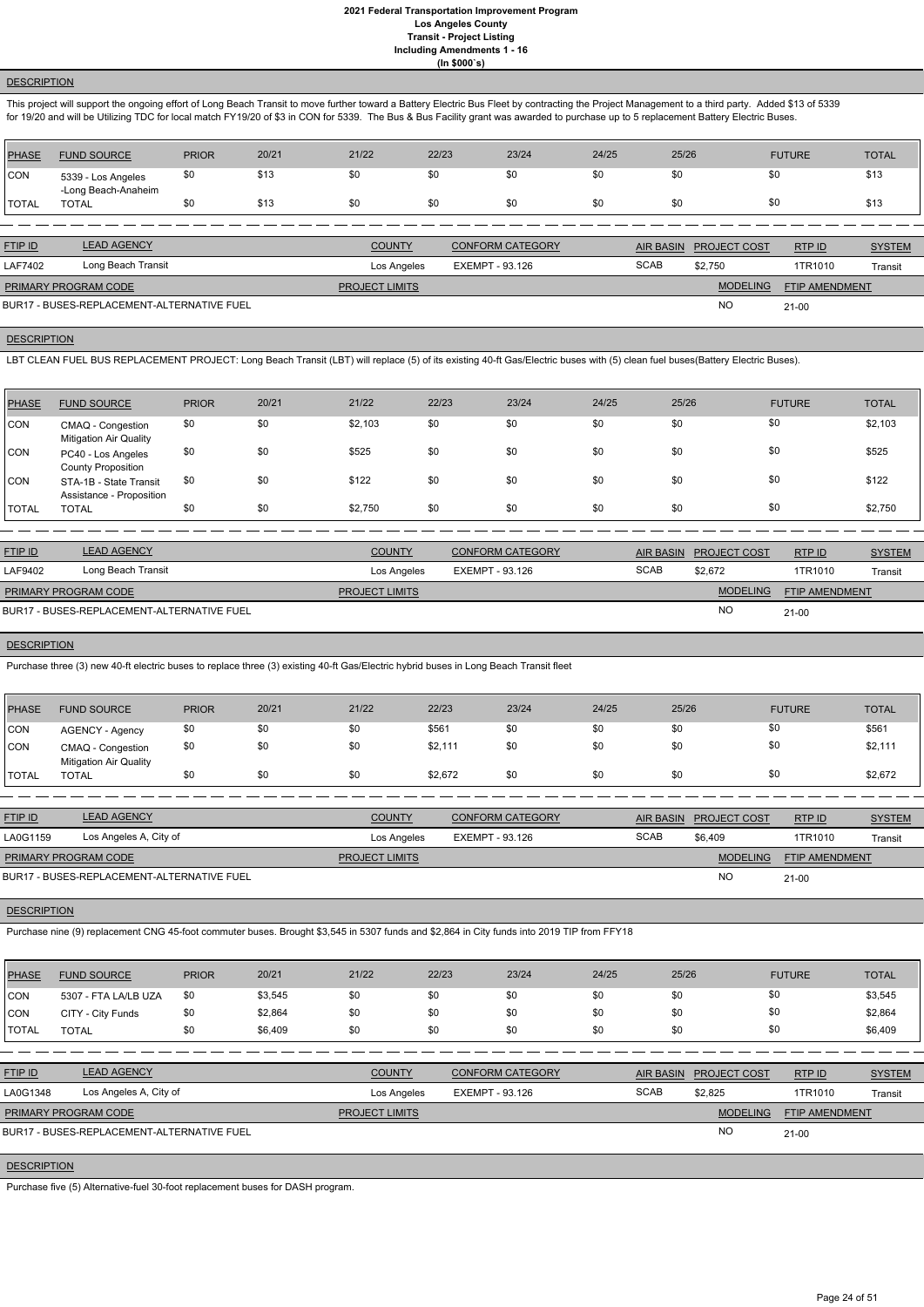| <b>PHASE</b> | <b>FUND SOURCE</b>   | <b>PRIOR</b> | 20/21   | 21/22 | (ln \$000's)<br>22/23 | 23/24 | 24/25 | 25/26 | <b>FUTURE</b> | <b>TOTAL</b> |
|--------------|----------------------|--------------|---------|-------|-----------------------|-------|-------|-------|---------------|--------------|
| CON          | 5307 - FTA LA/LB UZA | \$0          | \$2,260 | \$0   | \$0                   | \$0   | \$0   | \$0   | \$0           | \$2,260      |
| CON          | CITY - City Funds    | \$0          | \$565   | \$0   | \$0                   | \$0   | \$0   | \$0   | \$0           | \$565        |
| TOTAL        | <b>TOTAL</b>         | \$0          | \$2,825 | \$0   | \$0                   | \$0   | \$0   | \$0   | \$0           | \$2,825      |

| <b>FTIP ID</b>              | <b>LEAD AGENCY</b>                       | <b>COUNTY</b>         | <b>CONFORM CATEGORY</b> |             | AIR BASIN PROJECT COST | RTPID                 | <b>SYSTEM</b> |
|-----------------------------|------------------------------------------|-----------------------|-------------------------|-------------|------------------------|-----------------------|---------------|
| LA0G1349                    | Los Angeles A, City of                   | Los Angeles           | <b>TCM Committed</b>    | <b>SCAB</b> | \$20.435               | 1TR1010               | Transit       |
| <b>PRIMARY PROGRAM CODE</b> |                                          | <b>PROJECT LIMITS</b> |                         |             | <b>MODELING</b>        | <b>FTIP AMENDMENT</b> |               |
|                             | BUN94 - BUSES-EXPANSION-ALTERNATIVE FUEL |                       |                         |             | <b>YES</b>             | $21-00$               |               |

## **DESCRIPTION**

Purchase 35 alternative-fuel 30-foot buses to expand DASH fleet and increase service hours and headways.

| <b>PHASE</b> | <b>FUND SOURCE</b>                         | <b>PRIOR</b> | 20/21    | 21/22 | 22/23 | 23/24 | 24/25 | 25/26 | <b>FUTURE</b> | <b>TOTAL</b> |
|--------------|--------------------------------------------|--------------|----------|-------|-------|-------|-------|-------|---------------|--------------|
| CON          | 5307 - FTA LA/LB UZA                       | \$0          | \$13,447 | \$0   | \$0   | \$0   | \$0   | \$0   | \$0           | \$13,447     |
| <b>CON</b>   | 5339C-LOW OR NO<br><b>EMISSION VEHICLE</b> | \$0          | \$1,225  | \$0   | \$0   | \$0   | \$0   | \$0   | \$0           | \$1,225      |
| CON          | CITY - City Funds                          | \$0          | \$5,763  | \$0   | \$0   | \$0   | \$0   | \$0   | \$0           | \$5,763      |
| 'TOTAL       | <b>TOTAL</b>                               | \$0          | \$20,435 | \$0   | \$0   | \$0   | \$0   | \$0   | \$0           | \$20,435     |

ETIP ID LEAD AGENCY DE SYSTEM COUNTY CONFORM CATEGORY AIR BASIN PROJECT COST RTP ID SYSTEM STREM AND TRUP OF SA RTP ID

| <b>FTIP ID</b>              | <b>LEAD AGENCY</b>                         | <b>COUNTY</b>         | CONFORM CATEGORY |             | AIR BASIN PROJECT COST | RTP ID                | <b>SYSTEM</b> |
|-----------------------------|--------------------------------------------|-----------------------|------------------|-------------|------------------------|-----------------------|---------------|
| LA0G1374                    | Los Angeles A, City of                     | Los Angeles           | EXEMPT - 93.126  | <b>SCAB</b> | \$15.897               | 1TR1010               | Transit       |
| <b>PRIMARY PROGRAM CODE</b> |                                            | <b>PROJECT LIMITS</b> |                  |             | <b>MODELING</b>        | <b>FTIP AMENDMENT</b> |               |
|                             | BUR17 - BUSES-REPLACEMENT-ALTERNATIVE FUEL |                       |                  |             | <b>NC</b>              | $21 - 00$             |               |

## **DESCRIPTION**

Purchase 19 alternative-fuel 35-foot buses for replacement for the DASH program.

| <b>PHASE</b>  | <b>FUND SOURCE</b>   | <b>PRIOR</b> | 20/21    | 21/22 | 22/23 | 23/24 | 24/25 | 25/26 | <b>FUTURE</b> | <b>TOTAL</b> |
|---------------|----------------------|--------------|----------|-------|-------|-------|-------|-------|---------------|--------------|
| <b>CON</b>    | 5307 - FTA LA/LB UZA | \$0          | \$12,718 | \$0   | \$0   | \$0   | \$0   | \$0   | \$0           | \$12,718     |
| <b>CON</b>    | CITY - City Funds    | \$0          | \$3,179  | \$0   | \$0   | \$0   | \$0   | \$0   | \$0           | \$3,179      |
| <b>ITOTAL</b> | TOTAL                | \$0          | \$15,897 | \$0   | \$0   | \$0   | \$0   | \$0   | \$0           | \$15,897     |

| <b>FTIP ID</b>              | <b>LEAD AGENCY</b>                                    | <b>COUNTY</b>         | <b>CONFORM CATEGORY</b> |             | AIR BASIN PROJECT COST | RTP ID                | <b>SYSTEM</b> |
|-----------------------------|-------------------------------------------------------|-----------------------|-------------------------|-------------|------------------------|-----------------------|---------------|
| LA0G1380                    | Los Angeles A, City of                                | Los Angeles           | TCM                     | <b>SCAB</b> | \$597                  | <b>1ITS04</b>         | Transit       |
| <b>PRIMARY PROGRAM CODE</b> |                                                       | <b>PROJECT LIMITS</b> |                         |             | <b>MODELING</b>        | <b>FTIP AMENDMENT</b> |               |
|                             | ITS01 - REAL TIME RAIL or TRANSIT NOTIFICATION SYSTEM |                       |                         |             |                        | $21 - 07$             |               |

**DESCRIPTION** 

Purchase of 170 solar-powered, real-time bus arrival information signs for bus stop improvement in the Los Angeles Promise Zone

| PHASE          | <b>FUND SOURCE</b>   | <b>PRIOR</b> | 20/21 | 21/22 | 22/23 | 23/24 | 24/25 | 25/26 | <b>FUTURE</b> | <b>TOTAL</b> |
|----------------|----------------------|--------------|-------|-------|-------|-------|-------|-------|---------------|--------------|
| <b>CON</b>     | 5307 - FTA LA/LB UZA | \$0          | \$418 | \$0   | \$0   | \$0   | \$0   | \$0   | \$0           | \$418        |
| <b>CON</b>     | CITY - City Funds    | \$0          | \$179 | \$0   | \$0   | \$0   | \$0   | \$0   | \$0           | \$179        |
| <b>I</b> TOTAL | <b>TOTAL</b>         | \$0          | \$597 | \$0   | \$0   | \$0   | \$0   | \$0   | \$0           | \$597        |

| LA0G1566                    | Los Angeles A, City of                   | Los Angeles           | <b>TCM Committed</b> | <b>SCAB</b> | \$99.137        | 1TR1010               | Transit |
|-----------------------------|------------------------------------------|-----------------------|----------------------|-------------|-----------------|-----------------------|---------|
| <b>PRIMARY PROGRAM CODE</b> |                                          | <b>PROJECT LIMITS</b> |                      |             | <b>MODELING</b> | <b>FTIP AMENDMENT</b> |         |
|                             | BUN94 - BUSES-EXPANSION-ALTERNATIVE FUEL |                       |                      |             | <b>YES</b>      | $21 - 00$             |         |
|                             |                                          |                       |                      |             |                 |                       |         |

## **DESCRIPTION**

Purchase of up to 120 electric 30' to 35' buses for the DASH program expansion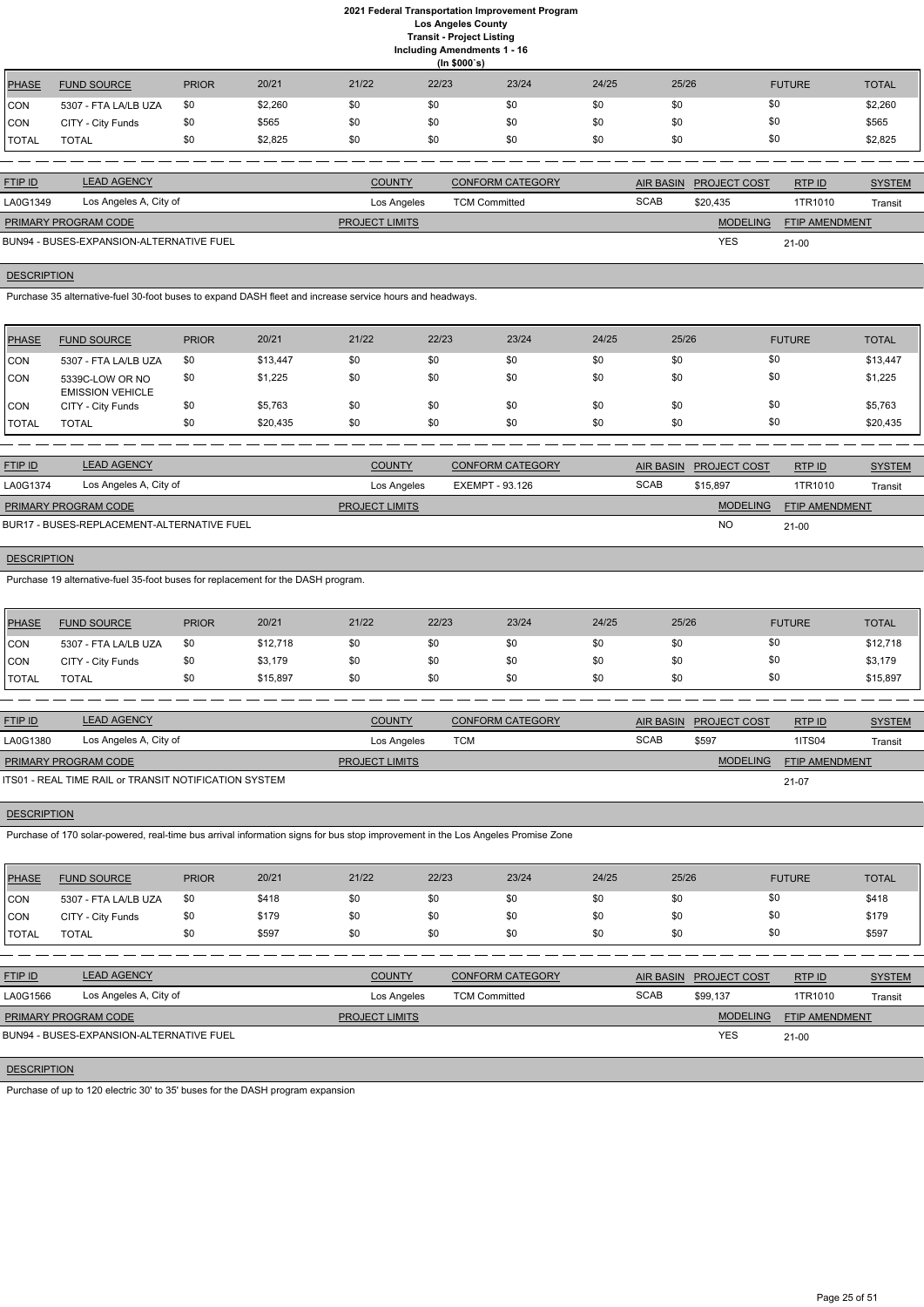**Including Amendments 1 - 16**

**(In \$000`s)** PHASE FUND SOURCE PRIOR 20/21 21/22 22/23 23/24 24/25 25/26 FUTURE TOTAL CON 5307 - FTA LA/LB UZA \$0 \$27,668 \$0 \$0 \$0 \$0 \$0 \$0 \$0 \$0 \$0 \$27,668 CON CO - County \$0 \$1,300 \$0 \$0 \$0 \$0 \$0 \$0 \$1,300 CON Cap And Trade Program \$0 \$1,366 \$0 \$0 \$0 \$0 \$0 \$0 \$0 \$0 \$0 \$0 \$0 \$1,366 CON Othr. State - CEC - ALTERNATIVE FUEL \$0 \$16,428 \$0 \$0 \$0 \$0 \$0 \$0 \$16,428 CON PROPA - Los Angeles County Proposition "A" \$0 \$17,894 \$0 \$0 \$0 \$0 \$0 \$0 \$17,894 CON PTMISEA - Public Trans Moderinazation Imp & \$0 \$4,151 \$0 \$0 \$0 \$0 \$0 \$0 \$4,151 CON Transit And Intercity Rail Capital Program \$0 \$30,330 \$0 \$0 \$0 \$0 \$0 \$0 \$0 \$0 \$0 \$0 \$0 \$0 \$30,330 TOTAL TOTAL \$0 \$99,137 \$0 \$0 \$0 \$0 \$0 \$0 \$99,137

| <b>FTIP ID</b>              | <b>LEAD AGENCY</b>                           | <b>COUNTY</b>         | <b>CONFORM CATEGORY</b> |             | AIR BASIN PROJECT COST | RTPID                 | <b>SYSTEM</b> |
|-----------------------------|----------------------------------------------|-----------------------|-------------------------|-------------|------------------------|-----------------------|---------------|
| LA0G1569                    | Los Angeles A, City of                       | Los Angeles           | EXEMPT - 93.126         | <b>SCAB</b> | \$19.162               | 7120002               | Transit       |
| <b>PRIMARY PROGRAM CODE</b> |                                              | <b>PROJECT LIMITS</b> |                         |             | <b>MODELING</b>        | <b>FTIP AMENDMENT</b> |               |
|                             | NCR86 - MAINTENANCE/STORAGE FACILITY-UPGRADE |                       |                         |             |                        | $21 - 00$             |               |

# **DESCRIPTION**

Upgrade and electrification of three existing bus yards and maintenance facilities (Washington, Sylmar and Downtown Yards) for the DASH program

| <b>PHASE</b> | <b>FUND SOURCE</b>                                   | <b>PRIOR</b> | 20/21    | 21/22 | 22/23 | 23/24 | 24/25 | 25/26 | <b>FUTURE</b> | <b>TOTAL</b> |
|--------------|------------------------------------------------------|--------------|----------|-------|-------|-------|-------|-------|---------------|--------------|
| <b>PE</b>    | 5339 - Los Angeles<br>-Long Beach-Anaheim            | \$0          | \$1,225  | \$0   | \$0   | \$0   | \$0   | \$0   | \$0           | \$1,225      |
| PE           | 5339LA-LOS ANGELES<br>- LONG                         | \$0          | \$3,215  | \$0   | \$0   | \$0   | \$0   | \$0   | \$0           | \$3,215      |
| <b>PE</b>    | CITY - City Funds                                    | \$0          | \$896    | \$0   | \$0   | \$0   | \$0   | \$0   | \$0           | \$896        |
| <b>PE</b>    | Othr. State - CEC -<br><b>ALTERNATIVE FUEL</b>       | \$0          | \$1,680  | \$0   | \$0   | \$0   | \$0   | \$0   | \$0           | \$1,680      |
| <b>PE</b>    | PROPA - Los Angeles<br>County Proposition "A"        | \$0          | \$4,962  | \$0   | \$0   | \$0   | \$0   | \$0   | \$0           | \$4,962      |
| PE           | <b>Transit And Intercity Rail</b><br>Capital Program | \$0          | \$7,184  | \$0   | \$0   | \$0   | \$0   | \$0   | \$0           | \$7,184      |
| <b>TOTAL</b> | <b>TOTAL</b>                                         | \$0          | \$19,162 | \$0   | \$0   | \$0   | \$0   | \$0   | \$0           | \$19,162     |

| <b>FTIP ID</b>              | <b>LEAD AGENCY</b>                         | <b>COUNTY</b>         | <b>CONFORM CATEGORY</b> |             | AIR BASIN PROJECT COST | RTPID                 | <b>SYSTEM</b> |
|-----------------------------|--------------------------------------------|-----------------------|-------------------------|-------------|------------------------|-----------------------|---------------|
| LA0G1665                    | Los Angeles A, City of                     | Los Angeles           | EXEMPT - 93.126         | <b>SCAB</b> | \$30.377               | 1TR1010               | Transit       |
| <b>PRIMARY PROGRAM CODE</b> |                                            | <b>PROJECT LIMITS</b> |                         |             | <b>MODELING</b>        | <b>FTIP AMENDMENT</b> |               |
|                             | BUR17 - BUSES-REPLACEMENT-ALTERNATIVE FUEL |                       |                         |             |                        | $21 - 12$             |               |

## **DESCRIPTION**

Replace 34 existing propane DASH buses with battery-electric 30'-35' buses.

| PHASE      | <b>FUND SOURCE</b>                                   | <b>PRIOR</b> | 20/21 | 21/22    | 22/23 | 23/24 | 24/25 | 25/26 | <b>FUTURE</b> | <b>TOTAL</b> |
|------------|------------------------------------------------------|--------------|-------|----------|-------|-------|-------|-------|---------------|--------------|
| <b>CON</b> | 5307 - FTA LA/LB UZA                                 | \$0          | \$0   | \$11,532 | \$0   | \$0   | \$0   | \$0   | \$0           | \$11,532     |
| <b>CON</b> | Cap And Trade Program                                | \$0          | \$0   | \$6,960  | \$0   | \$0   | \$0   | \$0   | \$0           | \$6,960      |
| ICON       | PROPA - Los Angeles<br>County Proposition "A"        | \$0          | \$0   | \$386    | \$0   | \$0   | \$0   | \$0   | \$0           | \$386        |
| ICON.      | <b>Transit And Intercity Rail</b><br>Capital Program | \$0          | \$0   | \$11.499 | \$0   | \$0   | \$0   | \$0   | \$0           | \$11,499     |
| TOTAL      | <b>TOTAL</b>                                         | \$0          | \$0   | \$30.377 | \$0   | \$0   | \$0   | \$0   | \$0           | \$30,377     |

| <b>FTIP ID</b>              | <b>LEAD AGENCY</b>                             |                       | <b>CONFORM CATEGORY</b> | AIR BASIN | <b>PROJECT COST</b> | RTPID                 | <b>SYSTEM</b> |
|-----------------------------|------------------------------------------------|-----------------------|-------------------------|-----------|---------------------|-----------------------|---------------|
| LA0G901                     | Los Angeles A, City of                         | Los Angeles           | <b>TCM Committed</b>    | SCAB      | \$250,000           | LA0G901               | Transit       |
| <b>PRIMARY PROGRAM CODE</b> |                                                | <b>PROJECT LIMITS</b> |                         |           | <b>MODELING</b>     | <b>FTIP AMENDMENT</b> |               |
| <b>EQUIPMENT</b>            | LRN07 - LIGHT RAIL SERVICE EQUIPMENT/OPERATING |                       |                         |           | <b>YES</b>          | $21 - 00$             |               |
| <b>DESCRIPTION</b>          |                                                |                       |                         |           |                     |                       |               |

## Historic Los Angeles Streetcar

| <b>PHASE</b>    | <b>FUND SOURCE</b> | <b>PRIOR</b> | 20/21     | 21/22 | 22/23 | 23/24 | 24/25 | 25/26 | <b>FUTURE</b> | <b>TOTAL</b> |
|-----------------|--------------------|--------------|-----------|-------|-------|-------|-------|-------|---------------|--------------|
| <sub>I</sub> PE | CITY - City Funds  | \$39,000     | \$0       | \$0   | \$0   | \$0   | \$0   | \$0   | \$0           | \$39,000     |
| <b>ROW</b>      | CITY - City Funds  | \$0          | \$36,000  | \$0   | \$0   | \$0   | \$0   | \$0   | \$0           | \$36,000     |
| <b>CON</b>      | CITY - City Funds  | \$0          | \$175,000 | \$0   | \$0   | \$0   | \$0   | \$0   | \$0           | \$175,000    |
| <b>TOTAL</b>    | <b>TOTAL</b>       | \$39,000     | \$211,000 | \$0   | \$0   | \$0   | \$0   | \$0   | \$0           | \$250,000    |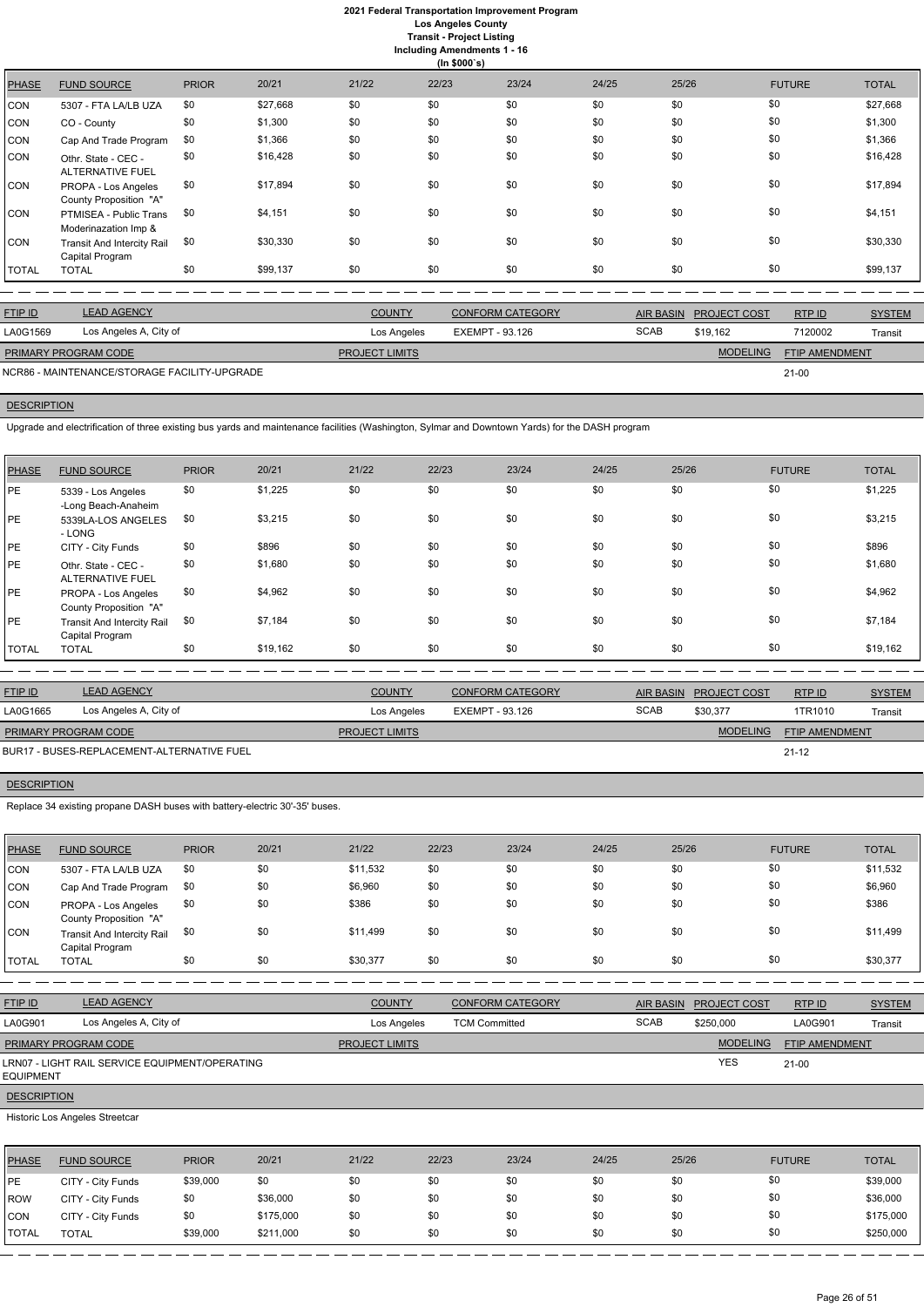**(In \$000`s)**

|                             |                                            |                       | ,,,, www.or             |             |                        |                |               |
|-----------------------------|--------------------------------------------|-----------------------|-------------------------|-------------|------------------------|----------------|---------------|
| <b>FTIP ID</b>              | <b>LEAD AGENCY</b>                         | <b>COUNTY</b>         | <b>CONFORM CATEGORY</b> |             | AIR BASIN PROJECT COST | RTPID          | <b>SYSTEM</b> |
| LA9918826                   | Los Angeles A, City of                     | Los Angeles           | EXEMPT - 93.126         | <b>SCAB</b> | \$30,000               | 1TR1010        | Transit       |
| <b>PRIMARY PROGRAM CODE</b> |                                            | <b>PROJECT LIMITS</b> |                         |             | <b>MODELING</b>        | FTIP AMENDMENT |               |
|                             | BUR17 - BUSES-REPLACEMENT-ALTERNATIVE FUEL |                       |                         |             |                        | $21 - 00$      |               |

## **DESCRIPTION**

Replace Forty 30'and 35' DASH buses from CNG to battery-electric buses

| <b>PHASE</b> | <b>FUND SOURCE</b> | <b>PRIOR</b> | 20/21 | 21/22    | 22/23 | 23/24 | 24/25 | 25/26 | <b>FUTURE</b> | <b>TOTAL</b> |
|--------------|--------------------|--------------|-------|----------|-------|-------|-------|-------|---------------|--------------|
| <b>CON</b>   | CITY - City Funds  | \$0          | \$0   | \$30,000 | \$0   |       | \$0   |       |               | \$30,000     |
| <b>TOTAL</b> | <b>TOTAL</b>       | \$0          | \$0   | \$30,000 | \$0   | \$0   | \$0   |       |               | \$30,000     |

| <b>FTIP ID</b>              | <b>LEAD AGENCY</b>                         | <b>COUNTY</b>         | <b>CONFORM CATEGORY</b> | <b>AIR BASIN</b> | <b>PROJECT COST</b> | RTPID                 | <b>SYSTEM</b> |
|-----------------------------|--------------------------------------------|-----------------------|-------------------------|------------------|---------------------|-----------------------|---------------|
| LA9918827                   | Los Angeles A, City of                     | Los Angeles           | EXEMPT - 93.126         | <b>SCAB</b>      | \$95,000            | 1TR1010               | Transit       |
| <b>PRIMARY PROGRAM CODE</b> |                                            | <b>PROJECT LIMITS</b> |                         |                  | <b>MODELING</b>     | <b>FTIP AMENDMENT</b> |               |
|                             | BUR17 - BUSES-REPLACEMENT-ALTERNATIVE FUEL |                       |                         |                  |                     | $21 - 00$             |               |

# **DESCRIPTION**

Replace 95 commuter coach buses from CNG to Battery-Electric.

| <b>PHASE</b> | <b>FUND SOURCE</b> | <b>PRIOR</b> | 20/21 | 21/22 | 22/23    | 23/24 | 24/25 | 25/26 | <b>FUTURE</b> | <b>TOTAL</b> |
|--------------|--------------------|--------------|-------|-------|----------|-------|-------|-------|---------------|--------------|
| <b>CON</b>   | CITY - City Funds  | \$0          | \$0   | \$0   | \$95,000 | \$0   | \$0   | \$0   | ১৫            | \$95,000     |
| <b>TOTAL</b> | TOTAL              | \$0          | \$0   | \$0   | \$95,000 | \$0   | \$0   | \$0   | \$0           | \$95,000     |

| <b>FTIP ID</b>                           | <b>LEAD AGENCY</b>     | <b>COUNTY</b>         | <b>CONFORM CATEGORY</b> |             | <b>AIR BASIN PROJECT COST</b> | RTP ID                | <b>SYSTEM</b> |
|------------------------------------------|------------------------|-----------------------|-------------------------|-------------|-------------------------------|-----------------------|---------------|
| LA9918828                                | Los Angeles A, City of | Los Angeles           | EXEMPT - 93.126         | <b>SCAB</b> | \$75,000                      | 1TR1010               | Transit       |
| <b>PRIMARY PROGRAM CODE</b>              |                        | <b>PROJECT LIMITS</b> |                         |             | <b>MODELING</b>               | <b>FTIP AMENDMENT</b> |               |
| NCN86 - MAINTENANCE/STORAGE FACILITY-NEW |                        |                       |                         |             |                               | $21 - 00$             |               |

# **DESCRIPTION**

Construction of an all-electric bus maintenance facility in South Los Angeles

| PHASE        | <b>FUND SOURCE</b> | <b>PRIOR</b> | 20/21 | 21/22    | 22/23 | 23/24 | 24/25 | 25/26 | <b>FUTURE</b> | <b>TOTAL</b> |
|--------------|--------------------|--------------|-------|----------|-------|-------|-------|-------|---------------|--------------|
| PE           | CITY - City Funds  | \$0          | \$0   | \$2,000  |       | \$0   | \$0   | \$0   | \$0           | \$2,000      |
| <b>CON</b>   | CITY - City Funds  | \$0          | \$0   | \$73,000 |       | \$0   | \$0   | \$0   | \$0           | \$73,000     |
| <b>TOTAL</b> | <b>TOTAL</b>       |              | \$0   | \$75,000 | \$0   | \$0   | \$0   | \$0   | \$0           | \$75,000     |

| <b>FTIP ID</b>       | <b>LEAD AGENCY</b>                     |                       | <b>CONFORM CATEGORY</b> | <b>AIR BASIN</b> | <b>PROJECT COST</b> | RTPID                 | <b>SYSTEM</b> |
|----------------------|----------------------------------------|-----------------------|-------------------------|------------------|---------------------|-----------------------|---------------|
| LAF9439              | Los Angeles A, City of                 | Los Angeles           | EXEMPT - 93.127         | <b>SCAB</b>      | \$684               | 1TL104                | Transit       |
| PRIMARY PROGRAM CODE |                                        | <b>PROJECT LIMITS</b> |                         |                  | <b>MODELING</b>     | <b>FTIP AMENDMENT</b> |               |
| TRRH6 - PASSENGER    | STATIONS/FACILITIES-REHAB/IMPROVEMENTS |                       |                         |                  | <b>NO</b>           | $21 - 00$             |               |
| <b>DESCRIPTION</b>   |                                        |                       |                         |                  |                     |                       |               |

Improvements to 24 bus stops on Western Avenue between Wilshire Boulevard and the 10 Freeway

| PHASE | <b>FUND SOURCE</b> | <b>PRIOR</b> | 20/21 | 21/22 | 22/23 | 23/24 | 24/25 | 25/26 | <b>FUTURE</b> | <b>TOTAL</b> |
|-------|--------------------|--------------|-------|-------|-------|-------|-------|-------|---------------|--------------|
|       |                    |              |       |       |       |       |       |       |               |              |

| <b>PE</b>                | 15CFP - LTF - Local<br>Transportation  | \$0 | \$100 | \$0           | \$0                   | \$0                     | \$0 | \$0              | \$0             |                | \$100         |
|--------------------------|----------------------------------------|-----|-------|---------------|-----------------------|-------------------------|-----|------------------|-----------------|----------------|---------------|
| PE                       | CITY - City Funds                      | \$0 | \$25  | \$0           | \$0                   | \$0                     | \$0 | \$0              | \$0             |                | \$25          |
| CON                      | 15CFP - LTF - Local<br>Transportation  | \$0 | \$447 | \$0           | \$0                   | \$0                     | \$0 | \$0              | \$0             |                | \$447         |
| CON                      | CITY - City Funds                      | \$0 | \$112 | \$0           | \$0                   | \$0                     | \$0 | \$0              | \$0             |                | \$112         |
| <b>TOTAL</b>             | <b>TOTAL</b>                           | \$0 | \$684 | \$0           | \$0                   | \$0                     | \$0 | \$0              | \$0             |                | \$684         |
|                          |                                        |     |       |               |                       |                         |     |                  |                 |                |               |
| FTIP ID                  | <b>LEAD AGENCY</b>                     |     |       | <b>COUNTY</b> |                       | <b>CONFORM CATEGORY</b> |     | <b>AIR BASIN</b> | PROJECT COST    | RTP ID         | <b>SYSTEM</b> |
| LAF9440                  | Los Angeles A, City of                 |     |       |               | Los Angeles           | <b>EXEMPT - 93.127</b>  |     | <b>SCAB</b>      | \$684           | 1TL104         | Transit       |
|                          | PRIMARY PROGRAM CODE                   |     |       |               | <b>PROJECT LIMITS</b> |                         |     |                  | <b>MODELING</b> | FTIP AMENDMENT |               |
| <b>TRRH6 - PASSENGER</b> | STATIONS/FACILITIES-REHAB/IMPROVEMENTS |     |       |               |                       |                         |     |                  | <b>NO</b>       | $21 - 00$      |               |

## **DESCRIPTION**

Improvements to 18 bus stops on Vermont Avenue between Martin Luther King Boulevard and Wilshire Boulevard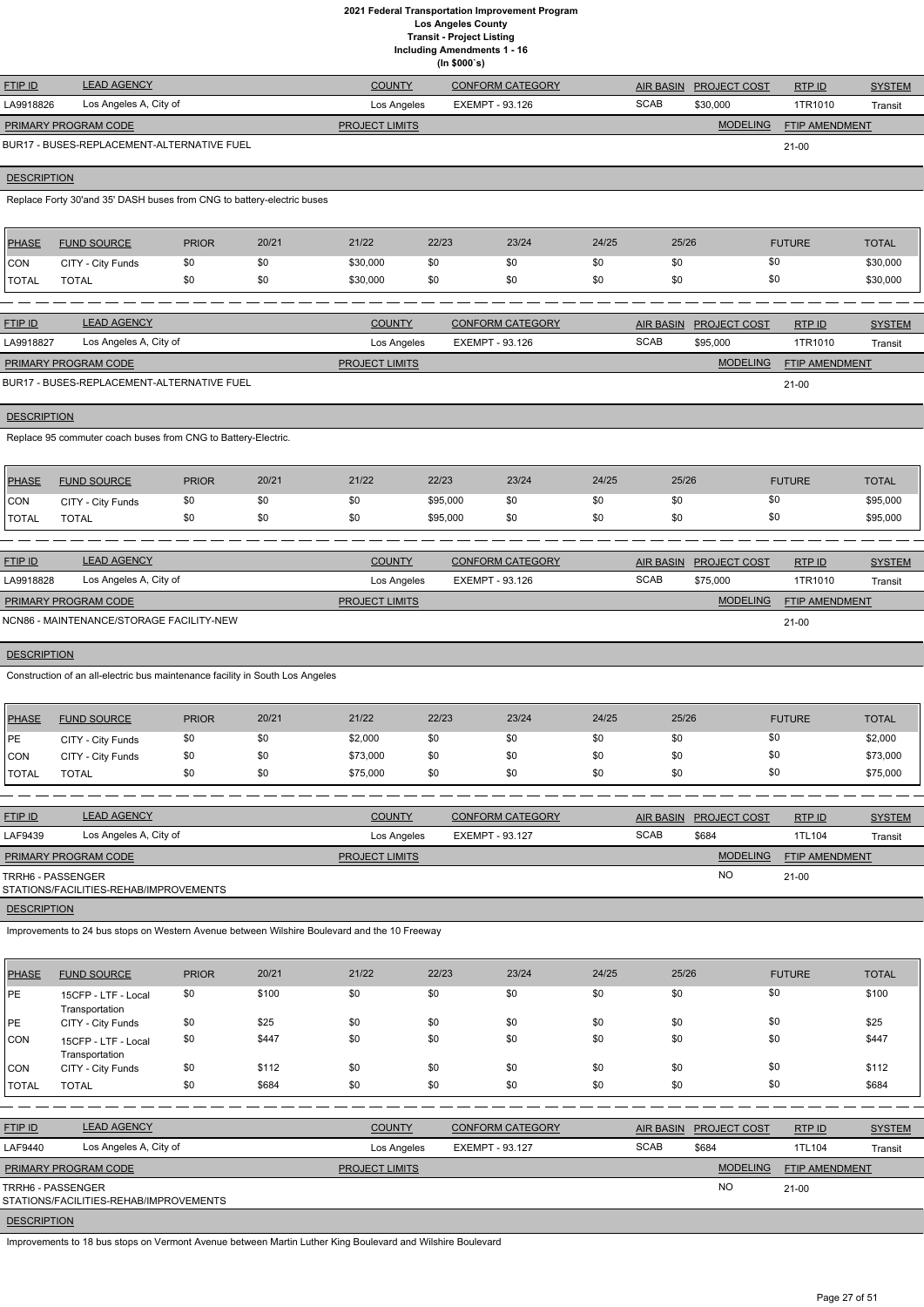| <b>PHASE</b> | <b>FUND SOURCE</b>                    | <b>PRIOR</b> | 20/21 | 21/22 | 22/23 | 23/24 | 24/25 | 25/26 | <b>FUTURE</b> | <b>TOTAL</b> |
|--------------|---------------------------------------|--------------|-------|-------|-------|-------|-------|-------|---------------|--------------|
| PE           | 15CFP - LTF - Local<br>Transportation | \$0          | \$100 | \$0   | \$0   | \$0   | \$0   | \$0   | \$0           | \$100        |
| PE           | CITY - City Funds                     | \$0          | \$25  | \$0   | \$0   | \$0   | \$0   | \$0   | \$0           | \$25         |
| <b>CON</b>   | 15CFP - LTF - Local<br>Transportation | \$0          | \$447 | \$0   | \$0   | \$0   | \$0   | \$0   | \$0           | \$447        |
| CON          | CITY - City Funds                     | \$0          | \$112 | \$0   | \$0   | \$0   | \$0   | \$0   | \$0           | \$112        |
| <b>TOTAL</b> | <b>TOTAL</b>                          | \$0          | \$684 | \$0   | \$0   | \$0   | \$0   | \$0   | \$0           | \$684        |

| <b>FTIP ID</b>              | <b>LEAD AGENCY</b>                                    | <b>COUNTY</b>         | <b>CONFORM CATEGORY</b> | <b>AIR BASIN</b> | <b>PROJECT COST</b> | RTPID                 | <b>SYSTEM</b> |
|-----------------------------|-------------------------------------------------------|-----------------------|-------------------------|------------------|---------------------|-----------------------|---------------|
| LAMIP107                    | Los Angeles A, City of                                | Los Angeles           | <b>TCM Committed</b>    | <b>SCAB</b>      | \$1.500             | 1TR1010               | Transit       |
| <b>PRIMARY PROGRAM CODE</b> |                                                       | <b>PROJECT LIMITS</b> |                         |                  | <b>MODELING</b>     | <b>FTIP AMENDMENT</b> |               |
|                             | ITS01 - REAL TIME RAIL or TRANSIT NOTIFICATION SYSTEM |                       |                         |                  | <b>NC</b>           | $21 - 03$             |               |

#### **DESCRIPTION**

Transit infrastructure improvements include the procurement and installation or real-time arrival solar-powered bus signs at each bus stop on the DASH Highland Park/Eagle Rock route.

Route expansion of DASH El Sereno/City Terrace to connect to Indiana/3rd Metro Rail Station to accommodate transit dependent populations. The route expansion will be facilitated by procurement of battery-electric buses. This project will increase transit ridership, improve connectivity, and improve access to key destinations.

#### Project using TDC/Toll Credit for match for CMAQ funds: \$194 for the CON phase in FY21/22

| <b>PHASE</b> | <b>FUND SOURCE</b>                                 | <b>PRIOR</b> | 20/21 | 21/22   | 22/23 | 23/24 | 24/25 | 25/26 | <b>FUTURE</b> | <b>TOTAL</b> |
|--------------|----------------------------------------------------|--------------|-------|---------|-------|-------|-------|-------|---------------|--------------|
| CON          | CMAQ - Congestion<br><b>Mitigation Air Quality</b> | \$0          | \$0   | \$1,500 | \$0   | \$0   | \$0   | \$0   | \$0           | \$1,500      |
| <b>TOTAL</b> | TOTAL                                              | \$0          | \$0   | \$1,500 | \$0   | \$0   | \$0   | \$0   | \$0           | \$1,500      |

| <b>FTIP ID</b>              | <b>LEAD AGENCY</b>                                | <b>COUNTY</b>         | <b>CONFORM CATEGORY</b> |             | AIR BASIN PROJECT COST | RTPID                 | <b>SYSTEM</b> |
|-----------------------------|---------------------------------------------------|-----------------------|-------------------------|-------------|------------------------|-----------------------|---------------|
| LAMIP108                    | Los Angeles A, City of                            | Los Angeles           | EXEMPT - 93.126         | <b>SCAB</b> | \$2,000                | 0051Y                 | Transit       |
| <b>PRIMARY PROGRAM CODE</b> |                                                   | <b>PROJECT LIMITS</b> |                         |             | <b>MODELING</b>        | <b>FTIP AMENDMENT</b> |               |
|                             | BUN07 - BUS SERVICE EQUIPMENT/OPERATING EQUIPMENT |                       |                         |             | <b>YES</b>             | $21 - 05$             |               |

#### **DESCRIPTION**

#### Project using TDC/Toll Credits for match for CMAQ funds: \$259 for CON phase in FY21/22

| <b>PHASE</b> | <b>FUND SOURCE</b>                                 | <b>PRIOR</b> | 20/21 | 21/22   | 22/23 | 23/24 | 24/25 | 25/26 | <b>FUTURE</b> | <b>TOTAL</b> |
|--------------|----------------------------------------------------|--------------|-------|---------|-------|-------|-------|-------|---------------|--------------|
| <b>CON</b>   | CMAQ - Congestion<br><b>Mitigation Air Quality</b> | \$0          |       | \$2,000 |       | \$0   | \$0   |       |               | \$2,000      |
| <b>TOTAL</b> | <b>TOTAL</b>                                       | \$0          |       | \$2,000 | sс    | \$0   | \$0   |       |               | \$2,000      |

| <b>FTIP ID</b>              | <b>LEAD AGENCY</b>                       | <b>COUNTY</b>              | <b>CONFORM CATEGORY</b> |             | AIR BASIN PROJECT COST | RTP ID                | <b>SYSTEM</b> |
|-----------------------------|------------------------------------------|----------------------------|-------------------------|-------------|------------------------|-----------------------|---------------|
| <b>LAF7412</b>              | Los Angeles County                       | Los Angeles                | NON-EXEMPT              | <b>SCAB</b> | \$515                  | 1TR1010               | Transit       |
| <b>PRIMARY PROGRAM CODE</b> |                                          | <b>PROJECT LIMITS</b>      |                         |             | <b>MODELING</b>        | <b>FTIP AMENDMENT</b> |               |
|                             | BUN94 - BUSES-EXPANSION-ALTERNATIVE FUEL | From State St to Zonal Ave |                         |             | <b>YES</b>             | $21 - 05$             |               |

#### **DESCRIPTION**

LOS ANGELES COUNTY/USC MEDICAL CENTER TRANSIT VEHICLE: Procures (1) 30-ft clean fuel vehicle for its new Los Angeles County/USC Medical Center fixed-route shuttle service.

| <b>PHASE</b>   | <b>FUND SOURCE</b>                                 | <b>PRIOR</b> | 20/21 | 21/22                 | 22/23                | 23/24                   | 24/25            | 25/26 |                     | <b>FUTURE</b>  | <b>TOTAL</b>  |
|----------------|----------------------------------------------------|--------------|-------|-----------------------|----------------------|-------------------------|------------------|-------|---------------------|----------------|---------------|
| CON            | CMAQ - Congestion<br><b>Mitigation Air Quality</b> | \$0          | \$282 | \$0                   | \$0                  | \$0                     | \$0              | \$0   | \$0                 |                | \$282         |
| <b>CON</b>     | <b>PROPALR - Los</b><br><b>Angeles County</b>      | \$0          | \$233 | \$0                   | \$0                  | \$0                     | \$0              | \$0   | \$0                 |                | \$233         |
| <b>TOTAL</b>   | <b>TOTAL</b>                                       | \$0          | \$515 | \$0                   | \$0                  | \$0                     | \$0              | \$0   | \$0                 |                | \$515         |
|                |                                                    |              |       |                       |                      |                         |                  |       |                     |                |               |
| <b>FTIP ID</b> | <b>LEAD AGENCY</b>                                 |              |       | <b>COUNTY</b>         |                      | <b>CONFORM CATEGORY</b> | <b>AIR BASIN</b> |       | <b>PROJECT COST</b> | RTPID          | <b>SYSTEM</b> |
| <b>LAF7700</b> | Los Angeles County                                 |              |       | Los Angeles           | <b>TCM Committed</b> |                         | <b>SCAB</b>      |       | \$286               | 1TR1023        | Transit       |
|                | PRIMARY PROGRAM CODE                               |              |       | <b>PROJECT LIMITS</b> |                      |                         |                  |       | <b>MODELING</b>     | FTIP AMENDMENT |               |
| <b>RIDE</b>    | TDM24 - TDM PROGRAMS-NON RIDEMATCHING & NON PARK & |              |       |                       |                      |                         |                  |       | <b>NO</b>           | $21 - 00$      |               |

**DESCRIPTION** 

WILLOWBROOK INTERACTIVE INFORMATION KIOSKS : Provides information to public transit users by installing 3 interactive kiosks displaying transit, neighborhood, and cultural information. The project will serve the Willowbrook area at Martin Luther King Jr. Hospital, Kenneth Hahn Plaza, and the Metro Willowbrook/Rosa Parks Blue and Green Line Station.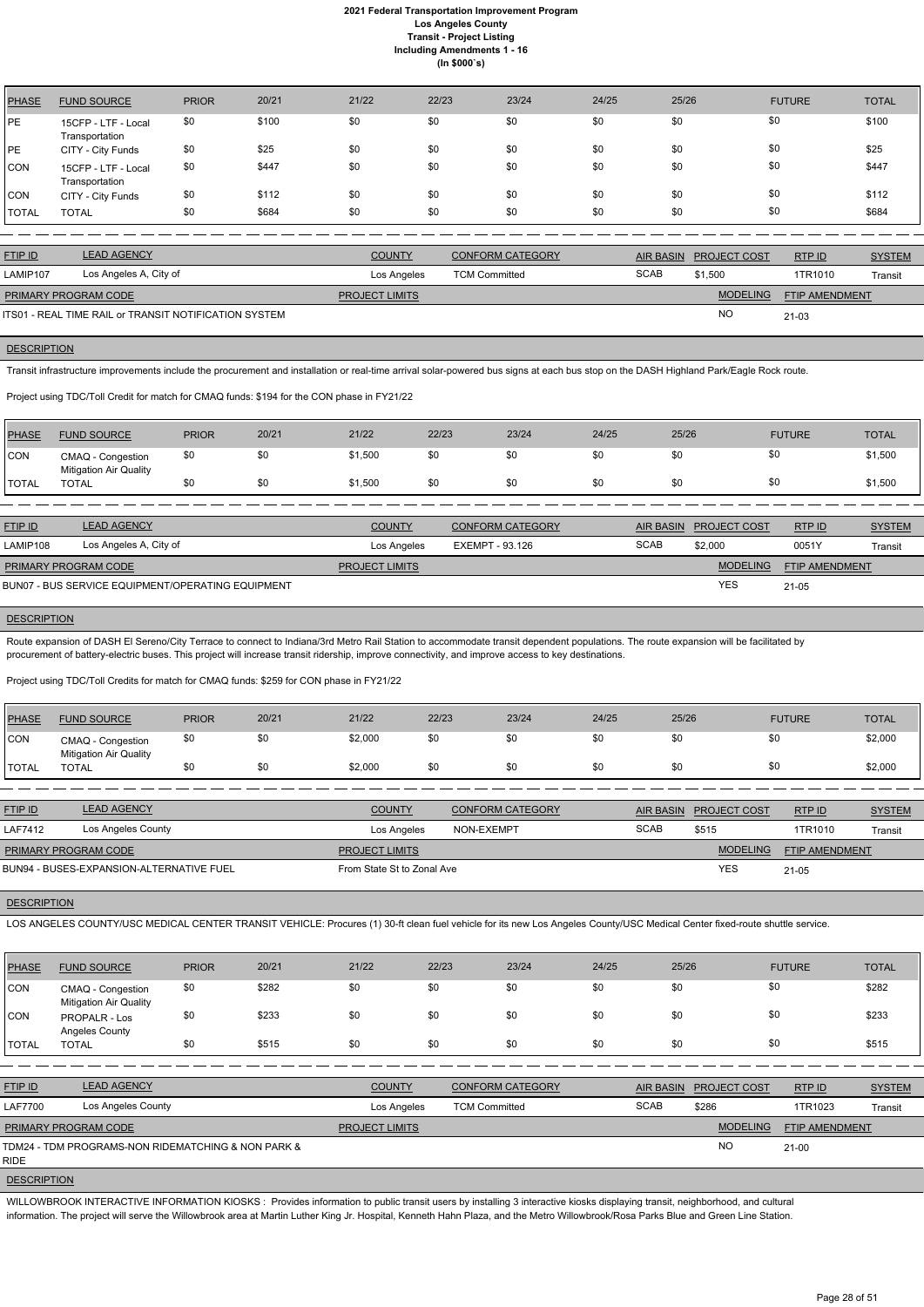## **2021 Federal Transportation Improvement Program Los Angeles County**

**Transit - Project Listing**

**Including Amendments 1 - 16**

|  | ing Amenaments     |  |  |
|--|--------------------|--|--|
|  | $($ ln \$000`s $)$ |  |  |

|              |                                       |              |       |       | $\frac{1}{2}$ |       |       |       |               |              |
|--------------|---------------------------------------|--------------|-------|-------|---------------|-------|-------|-------|---------------|--------------|
| <b>PHASE</b> | <b>FUND SOURCE</b>                    | <b>PRIOR</b> | 20/21 | 21/22 | 22/23         | 23/24 | 24/25 | 25/26 | <b>FUTURE</b> | <b>TOTAL</b> |
| PE           | 13CFP - LTF - Local<br>Transportation | \$0          | \$55  | \$0   | \$0           | \$0   | \$0   | \$0   | \$0           | \$55         |
| PE           | CO - County                           | \$0          | \$55  | \$0   | \$0           | \$0   | \$0   | \$0   | \$0           | \$55         |
| CON          | 13CFP - LTF - Local<br>Transportation | \$0          | \$88  | \$0   | \$0           | \$0   | \$0   | \$0   | \$0           | \$88         |
| CON          | CO - County                           | \$0          | \$88  | \$0   | \$0           | \$0   | \$0   | \$0   | \$0           | \$88         |
| <b>TOTAL</b> | <b>TOTAL</b>                          | \$0          | \$286 | \$0   | \$0           | \$0   | \$0   | \$0   | \$0           | \$286        |

| <b>FTIP ID</b>              | <b>LEAD AGENCY</b>                                 | <b>COUNTY</b>         | <b>CONFORM CATEGORY</b> |             | AIR BASIN PROJECT COST | RTPID                 | <b>SYSTEM</b> |
|-----------------------------|----------------------------------------------------|-----------------------|-------------------------|-------------|------------------------|-----------------------|---------------|
| <b>LAF7701</b>              | Los Angeles County                                 | Los Angeles           | EXEMPT - 93.126         | <b>SCAB</b> | \$1.525                | 101007                | Transit       |
| <b>PRIMARY PROGRAM CODE</b> |                                                    | <b>PROJECT LIMITS</b> |                         |             | <b>MODELING</b>        | <b>FTIP AMENDMENT</b> |               |
|                             | TDM24 - TDM PROGRAMS-NON RIDEMATCHING & NON PARK & |                       |                         |             | <b>NC</b>              | $21 - 00$             |               |

RIDE

#### **DESCRIPTION**

EAST LOS ANGELES DEMONSTRATION BICYCLE SHARING PROGRAM : Installs 15 bike stations with 150 bikes at various transit stops and activity nodes to improve bicycle acecss and public transit service. This pilot bike sharing project will serve East Los Angeles at East Los Angeles, California State University, Los Angeles, East Los Angeles College and the Atlantic Gold Line station.

| <b>PHASE</b> | <b>FUND SOURCE</b>                    | <b>PRIOR</b> | 20/21   | 21/22 | 22/23 | 23/24 | 24/25 | 25/26 | <b>FUTURE</b> | <b>TOTAL</b> |
|--------------|---------------------------------------|--------------|---------|-------|-------|-------|-------|-------|---------------|--------------|
| <b>IPE</b>   | 13CFP - LTF - Local<br>Transportation | \$91         | \$0     | \$0   | \$0   | \$0   | \$0   | \$0   | \$0           | \$91         |
| <b>PE</b>    | CO - County                           | \$46         | \$0     | \$0   | \$0   | \$0   | \$0   | \$0   | \$0           | \$46         |
| <b>CON</b>   | 13CFP - LTF - Local<br>Transportation | \$0          | \$824   | \$0   | \$0   | \$0   | \$0   | \$0   | \$0           | \$824        |
| CON          | CO - County                           | \$0          | \$564   | \$0   | \$0   | \$0   | \$0   | \$0   | \$0           | \$564        |
| <b>TOTAL</b> | <b>TOTAL</b>                          | \$137        | \$1,388 | \$0   | \$0   | \$0   | \$0   | \$0   | \$0           | \$1,525      |

| <b>FTIP ID</b>       | <b>LEAD AGENCY</b>                         | <b>COUNTY</b>         | <b>CONFORM CATEGORY</b> | <b>AIR BASIN</b> | <b>PROJECT COST</b> | RTP ID                | <b>SYSTEM</b> |
|----------------------|--------------------------------------------|-----------------------|-------------------------|------------------|---------------------|-----------------------|---------------|
| LAF9412              | Los Angeles County                         | Los Angeles           | EXEMPT - 93.126         | <b>SCAB</b>      | \$1.030             | 1TR1010               | Transit       |
| PRIMARY PROGRAM CODE |                                            | <b>PROJECT LIMITS</b> |                         |                  | <b>MODELING</b>     | <b>FTIP AMENDMENT</b> |               |
|                      | BUR17 - BUSES-REPLACEMENT-ALTERNATIVE FUEL |                       |                         |                  | <b>NO</b>           | $21 - 00$             |               |

# **DESCRIPTION**

The County will purchase two (2) 30-ft clean fuel vehicles to replace two (2) existing 30-ft vehicles operating in the Athens and Lennox unincoporated areas

| <b>PHASE</b>  | <b>FUND SOURCE</b>                                 | <b>PRIOR</b> | 20/21   | 21/22 | 22/23 | 23/24 | 24/25 | 25/26 | <b>FUTURE</b> | <b>TOTAL</b> |
|---------------|----------------------------------------------------|--------------|---------|-------|-------|-------|-------|-------|---------------|--------------|
| <b>CON</b>    | CMAQ - Congestion<br><b>Mitigation Air Quality</b> | \$0          | \$750   | \$0   | \$0   | \$0   | \$0   | \$0   | \$0           | \$750        |
| <b>CON</b>    | PROPALR - Los<br>Angeles County                    | \$0          | \$280   | \$0   | \$0   | \$0   | \$0   | \$0   | \$0           | \$280        |
| <b>ITOTAL</b> | <b>TOTAL</b>                                       | \$0          | \$1,030 | \$0   | \$0   | \$0   | \$0   | \$0   | \$0           | \$1,030      |

| <b>FTIP ID</b>       | <b>LEAD AGENCY</b>                       | <b>COUNTY</b>         | <b>CONFORM CATEGORY</b> |             | AIR BASIN PROJECT COST | RTP ID                | <b>SYSTEM</b> |
|----------------------|------------------------------------------|-----------------------|-------------------------|-------------|------------------------|-----------------------|---------------|
| LA0D285              | Los Angeles County MTA                   | Los Angeles           | EXEMPT - 93.126         | <b>SCAB</b> | \$16,491               | 1TL104                | Transit       |
| PRIMARY PROGRAM CODE |                                          | <b>PROJECT LIMITS</b> |                         |             | <b>MODELING</b>        | <b>FTIP AMENDMENT</b> |               |
| ASSISTANCE           | PAO00 - PARATRANSIT OPERATIONS/OPERATING |                       |                         |             | <b>NO</b>              | $21 - 00$             |               |
| <b>DEAADIDTIALL</b>  |                                          |                       |                         |             |                        |                       |               |

**DESCRIPTION** 

COUNTYWIDE NON-URBANIZED AREA CAPITAL,OPERATING AND ADMINISTRATIVE ASSISTANCE

| <b>PHASE</b>   | <b>FUND SOURCE</b>                         | <b>PRIOR</b> | 20/21 | 21/22                 | 22/23           | 23/24                   | 24/25       | 25/26            |                 | <b>FUTURE</b>         | <b>TOTAL</b>  |
|----------------|--------------------------------------------|--------------|-------|-----------------------|-----------------|-------------------------|-------------|------------------|-----------------|-----------------------|---------------|
| <b>CON</b>     | 5311 - FTA Rural                           | \$6,654      | \$444 | \$454                 | \$500           | \$500                   | \$0         | \$0              | \$0             |                       | \$8,552       |
| <b>CON</b>     | LTF - Local<br>Transportation              | \$5,999      | \$475 | \$465                 | \$500           | \$500                   | \$0         | \$0              | \$0             |                       | \$7,939       |
| <b>I</b> TOTAL | <b>TOTAL</b>                               | \$12,653     | \$919 | \$919                 | \$1,000         | \$1,000                 | \$0         | \$0              | \$0             |                       | \$16,491      |
|                |                                            |              |       |                       |                 |                         |             |                  |                 |                       |               |
| <b>FTIP ID</b> | <b>LEAD AGENCY</b>                         |              |       | <b>COUNTY</b>         |                 | <b>CONFORM CATEGORY</b> |             | <b>AIR BASIN</b> | PROJECT COST    | RTPID                 | <b>SYSTEM</b> |
| LA0D337        | Los Angeles County MTA                     |              |       | Los Angeles           | EXEMPT - 93.126 |                         | <b>SCAB</b> |                  | \$41,062        | <b>LA0D337</b>        | Transit       |
|                | PRIMARY PROGRAM CODE                       |              |       | <b>PROJECT LIMITS</b> |                 |                         |             |                  | <b>MODELING</b> | <b>FTIP AMENDMENT</b> |               |
|                | NCR10 - PASSENGER BENCHES & SMALL SHELTERS |              |       |                       |                 |                         |             |                  | <b>NO</b>       | $21 - 00$             |               |

**DESCRIPTION** 

TRANSIT ENHANCEMENT ACTIVITIES: 1% FORMULA FUNDS - LOS ANGELES COUNTY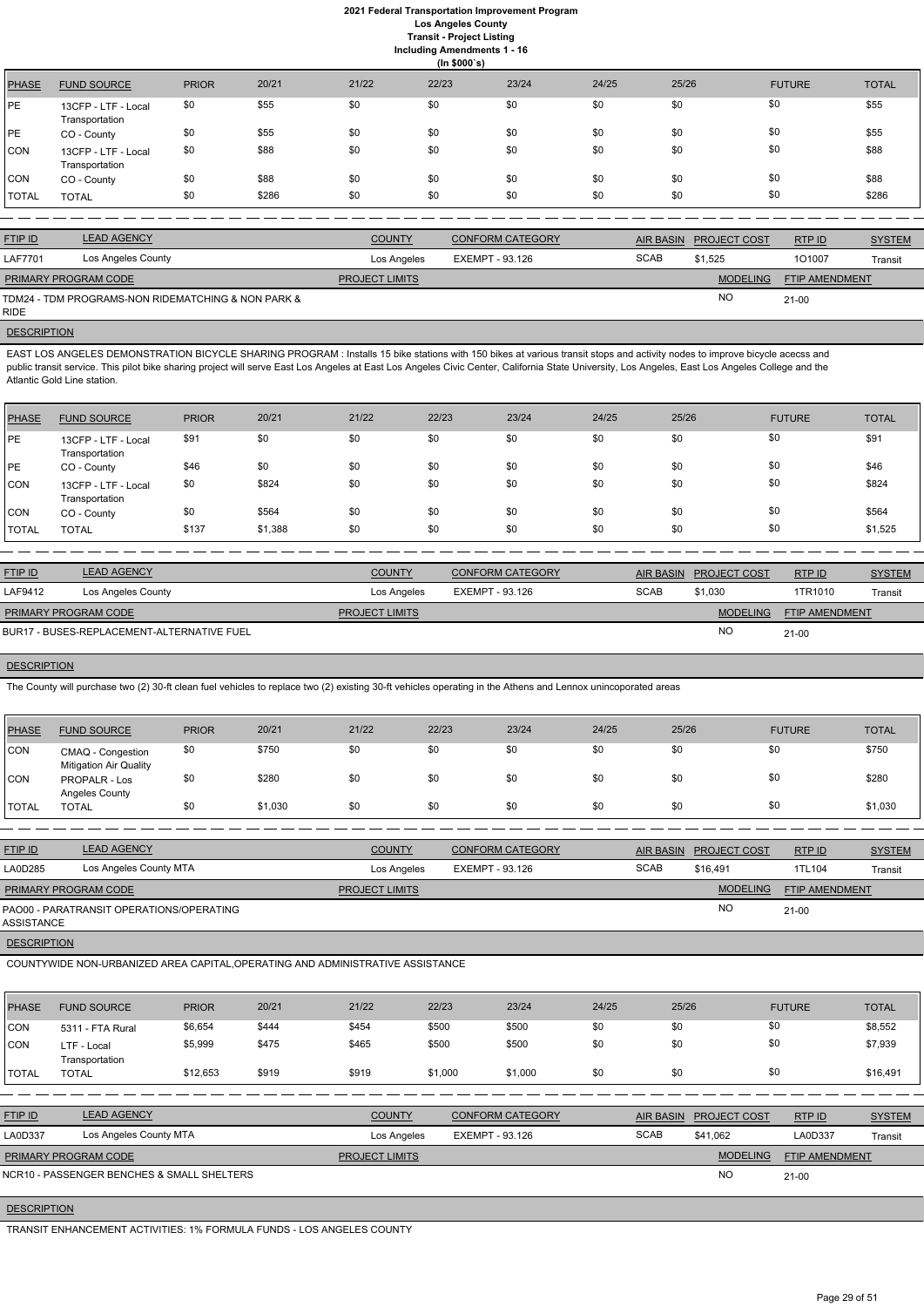| <b>PHASE</b> | <b>FUND SOURCE</b>            | <b>PRIOR</b> | 20/21   | 21/22   | 22/23 | 23/24 | 24/25 | 25/26 | <b>FUTURE</b> | <b>TOTAL</b> |
|--------------|-------------------------------|--------------|---------|---------|-------|-------|-------|-------|---------------|--------------|
| <b>CON</b>   | 5307 - FTA LA/LB UZA          | \$28,850     | \$2,000 | \$2,000 | \$0   | \$0   | \$0   | \$0   | \$0           | \$32,850     |
| <b>CON</b>   | LTF - Local<br>Transportation | \$7,212      | \$500   | \$500   | \$0   | \$0   | \$0   | \$0   | \$0           | \$8,212      |
| <b>TOTAL</b> | TOTAL                         | \$36,062     | \$2,500 | \$2,500 | \$0   | \$0   | \$0   | \$0   | \$0           | \$41,062     |

| <b>FTIP ID</b>                                        | <b>LEAD AGENCY</b>     |                       | <b>CONFORM CATEGORY</b> |             | AIR BASIN PROJECT COST | RTPID                 | <b>SYSTEM</b> |
|-------------------------------------------------------|------------------------|-----------------------|-------------------------|-------------|------------------------|-----------------------|---------------|
| <b>LA0F075</b>                                        | Los Angeles County MTA | Los Angeles           | <b>TCM Committed</b>    | <b>SCAB</b> | \$826.365              | 1TL204                | Transit       |
| <b>PRIMARY PROGRAM CODE</b>                           |                        | <b>PROJECT LIMITS</b> |                         |             | <b>MODELING</b>        | <b>FTIP AMENDMENT</b> |               |
| LRN94 - LIGHT RAIL CARS &/or LOCOMOTIVES-EXP-ALT FUEL |                        |                       |                         |             | <b>NO</b>              | 21-07                 |               |

## **DESCRIPTION**

LIGHT RAIL TRANSIT FLEET-UP TO 193 NEW CARS SYSTEMWIDE. These expansion rail cars will be assigned to Expo II, Gold Line Foothill and Vehicle Replacements. PPNO 4025

| <b>FUND SOURCE</b>                              | <b>PRIOR</b>                                                                     | 20/21    | 21/22 | 22/23 | 23/24 | 24/25 | 25/26 | <b>FUTURE</b> | <b>TOTAL</b> |
|-------------------------------------------------|----------------------------------------------------------------------------------|----------|-------|-------|-------|-------|-------|---------------|--------------|
| 5307 - FTA FHWA<br><b>TRANSFER FUNDS</b>        | \$81,186                                                                         | \$0      | \$0   | \$0   | \$0   | \$0   | \$0   | \$0           | \$81,186     |
| LTF - Local                                     | \$198,781                                                                        | \$0      | \$0   | \$0   | \$0   | \$0   | \$0   | \$0           | \$198,781    |
| MR02 - Measure R 2%<br>Metro Rail Capital       | \$8,000                                                                          | \$0      | \$0   | \$0   | \$0   | \$0   | \$0   | \$0           | \$8,000      |
| MR35 - Measure R 35%<br>New Rail or Bus Transit | \$64,500                                                                         | \$0      | \$0   | \$0   | \$0   | \$0   | \$0   | \$0           | \$64,500     |
| PROPA - Los Angeles                             | \$144,239                                                                        | \$27,500 | \$0   | \$0   | \$0   | \$0   | \$0   | \$0           | \$171,739    |
| PTMISEA - Public Trans                          | \$87,000                                                                         | \$0      | \$0   | \$0   | \$0   | \$0   | \$0   | \$0           | \$87,000     |
| STATE CASH - RIP                                | \$849                                                                            | \$0      | \$0   | \$0   | \$0   | \$0   | \$0   | \$0           | \$849        |
| STCASHR - State - RIP                           | \$33,120                                                                         | \$0      | \$0   | \$0   | \$0   | \$0   | \$0   | \$0           | \$33,120     |
| STIP AC RIP                                     | \$126,690                                                                        | \$54,500 | \$0   | \$0   | \$0   | \$0   | \$0   | \$0           | \$181,190    |
| <b>TOTAL</b>                                    | \$744,365                                                                        | \$82,000 | \$0   | \$0   | \$0   | \$0   | \$0   | \$0           | \$826,365    |
|                                                 | Transportation<br>County Proposition "A"<br>Moderinazation Imp &<br><b>PRIOR</b> |          |       |       |       |       |       |               |              |

| <b>FTIP ID</b>              | <b>LEAD AGENCY</b>     | <b>COUNTY</b>         | <b>CONFORM CATEGORY</b> |             | AIR BASIN PROJECT COST | RTPID                 | <b>SYSTEM</b> |
|-----------------------------|------------------------|-----------------------|-------------------------|-------------|------------------------|-----------------------|---------------|
| LA0G010                     | Los Angeles County MTA | Los Angeles           | <b>TCM Committed</b>    | <b>SCAB</b> | \$1.770.142            | 1TR0404               | Transit       |
| <b>PRIMARY PROGRAM CODE</b> |                        | <b>PROJECT LIMITS</b> |                         |             | <b>MODELING</b>        | <b>FTIP AMENDMENT</b> |               |
| RAN92 - RAIL EXTENSION      |                        |                       |                         |             | <b>YES</b>             | $21 - 10$             |               |
|                             |                        |                       |                         |             |                        |                       |               |

## **DESCRIPTION**

Regional Connector - Light Rail in Tunnel allowing through movements of trains, Blue, Gold, Expo Lines. From Alameda / 1st Street to 7th Street/Metro Center \$59.2M of Section 5309 NS ARPA-CIG (Capital Investment Grant) in FY22.

| <b>PHASE</b> | <b>FUND SOURCE</b>                                 | <b>PRIOR</b> | 20/21     | 21/22     | 22/23 | 23/24 | 24/25 | 25/26 | <b>FUTURE</b> | <b>TOTAL</b> |
|--------------|----------------------------------------------------|--------------|-----------|-----------|-------|-------|-------|-------|---------------|--------------|
| PE           | LTF - Local<br>Transportation                      | \$65,042     | \$0       | \$0       | \$0   | \$0   | \$0   | \$0   | \$0           | \$65,042     |
| PE           | STP-RIP - Surface<br>Transportation                | \$2,590      | \$0       | \$0       | \$0   | \$0   | \$0   | \$0   | \$0           | \$2,590      |
| <b>ROW</b>   | 5309b - FTA New Rail<br><b>Starts</b>              | \$55,513     | \$0       | \$0       | \$0   | \$0   | \$0   | \$0   | \$0           | \$55,513     |
| ROW          | PTMISEA - Public Trans<br>Moderinazation Imp &     | \$60,376     | \$0       | \$0       | \$0   | \$0   | \$0   | \$0   | \$0           | \$60,376     |
| <b>CON</b>   | 5307 - FTA FHWA<br><b>TRANSFER FUNDS</b>           | \$64,000     | \$0       | \$0       | \$0   | \$0   | \$0   | \$0   | \$0           | \$64,000     |
| <b>CON</b>   | 5309b - FTA New Rail<br><b>Starts</b>              | \$614,387    | \$0       | \$59,228  | \$0   | \$0   | \$0   | \$0   | \$0           | \$673,615    |
| <b>CON</b>   | CITY - City Funds                                  | \$42,000     | \$0       | \$0       | \$0   | \$0   | \$0   | \$0   | \$0           | \$42,000     |
| <b>CON</b>   | CMAQ - Congestion<br><b>Mitigation Air Quality</b> | \$25,000     | \$122,000 | \$41,000  | \$0   | \$0   | \$0   | \$0   | \$0           | \$188,000    |
| <b>CON</b>   | FEE - Fees                                         | \$79,070     | \$0       | \$0       | \$0   | \$0   | \$0   | \$0   | \$0           | \$79,070     |
| <b>CON</b>   | <b>High-Speed Passenger</b><br>Train Bond Program  | \$114,874    | \$0       | \$0       | \$0   | \$0   | \$0   | \$0   | \$0           | \$114,874    |
| <b>CON</b>   | LTF - Local<br>Transportation                      | \$140,393    | \$8,814   | \$12,430  | \$0   | \$0   | \$0   | \$0   | \$0           | \$161,637    |
| <b>CON</b>   | Measure R                                          | \$7,115      | \$7,186   | \$0       | \$0   | \$0   | \$0   | \$0   | \$0           | \$14,301     |
| <b>CON</b>   | PTMISEA - Public Trans<br>Moderinazation Imp &     | \$74,724     | \$0       | \$0       | \$0   | \$0   | \$0   | \$0   | \$0           | \$74,724     |
| <b>CON</b>   | STIP AC RIP                                        | \$14,400     | \$0       | \$0       | \$0   | \$0   | \$0   | \$0   | \$0           | \$14,400     |
| <b>CON</b>   | <b>TIFIA</b>                                       | \$160,000    | \$0       | \$0       | \$0   | \$0   | \$0   | \$0   | \$0           | \$160,000    |
| <b>TOTAL</b> | <b>TOTAL</b>                                       | \$1,519,484  | \$138,000 | \$112,658 | \$0   | \$0   | \$0   | \$0   | \$0           | \$1,770,142  |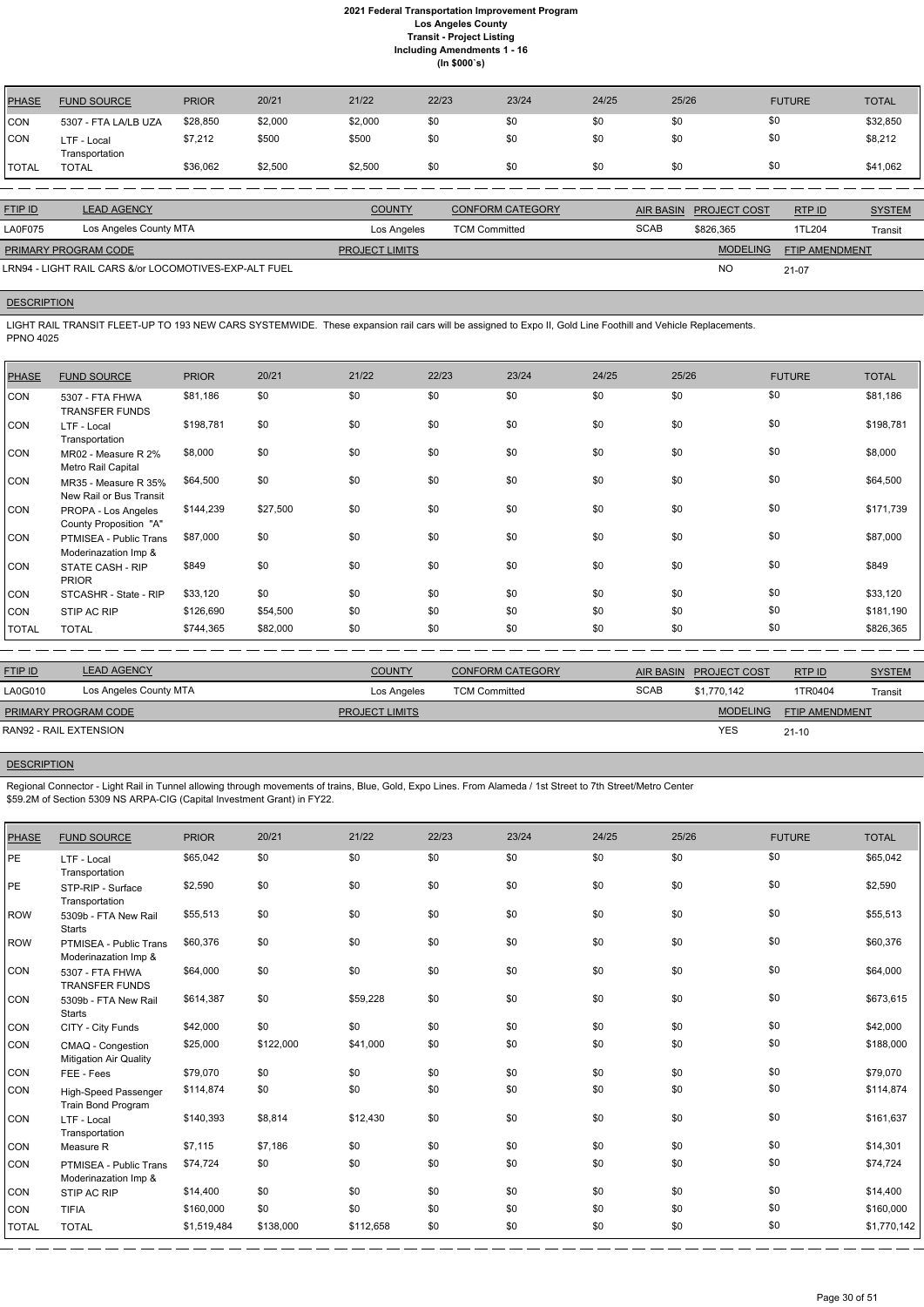|                         | (ln \$000's)           |                       |                         |             |                     |                       |               |  |  |  |  |  |  |
|-------------------------|------------------------|-----------------------|-------------------------|-------------|---------------------|-----------------------|---------------|--|--|--|--|--|--|
| <b>FTIP ID</b>          | <b>LEAD AGENCY</b>     | <b>COUNTY</b>         | <b>CONFORM CATEGORY</b> | AIR BASIN   | <b>PROJECT COST</b> | RTPID                 | <b>SYSTEM</b> |  |  |  |  |  |  |
| LA0G1051                | Los Angeles County MTA | Los Angeles           | EXEMPT - 93.126         | <b>SCAB</b> | \$950,398           | 7120010               | Transit       |  |  |  |  |  |  |
| PRIMARY PROGRAM CODE    |                        | <b>PROJECT LIMITS</b> |                         |             | <b>MODELING</b>     | <b>FTIP AMENDMENT</b> |               |  |  |  |  |  |  |
| TRN92 - TRACK EXTENSION |                        |                       |                         |             | <b>YES</b>          | $21 - 00$             |               |  |  |  |  |  |  |

## **DESCRIPTION**

Link US Phase A: Phase A would include construction of the full viaduct structure over the US-101 freeway that accommodates up to nine (9) new run-through tracks with two (2) run-through tracks in the interim, track, signal and communication work in the throat area, run through platform, quiet zone ready improvements at Main Street grade crossing and active transportation improvements.

| <b>PHASE</b> | <b>FUND SOURCE</b>                                   | <b>PRIOR</b> | 20/21    | 21/22 | 22/23     | 23/24     | 24/25     | 25/26     | <b>FUTURE</b> | <b>TOTAL</b> |
|--------------|------------------------------------------------------|--------------|----------|-------|-----------|-----------|-----------|-----------|---------------|--------------|
| PE           | ARRA - Federal Railroad<br>Administration            | \$14,807     | \$0      | \$0   | \$0       | \$0       | \$0       | \$0       | \$0           | \$14,807     |
| PE           | Cap And Trade Program                                | \$219        | \$0      | \$0   | \$0       | \$0       | \$0       | \$0       | \$0           | \$219        |
| PE           | High-Speed Passenger<br>Train Bond Program           | \$3,700      | \$0      | \$0   | \$0       | \$0       | \$0       | \$0       | \$0           | \$3,700      |
| PE           | MR03 - Measure R 3%<br>Metrolink Capital             | \$51,672     | \$0      | \$0   | \$0       | \$0       | \$0       | \$0       | \$0           | \$51,672     |
| PE           | <b>Transit And Intercity Rail</b><br>Capital Program | \$23,021     | \$67,336 | \$0   | \$0       | \$0       | \$0       | \$0       | \$0           | \$90,357     |
| <b>ROW</b>   | <b>Transit And Intercity Rail</b><br>Capital Program | \$137,063    | \$0      | \$0   | \$0       | \$0       | \$0       | \$0       | \$0           | \$137,063    |
| CON          | <b>AGENCY - Agency</b>                               | \$29,504     | \$0      | \$0   | \$10,496  | \$0       | \$0       | \$5,000   | \$0           | \$45,000     |
| CON          | High-Speed Passenger<br>Train Bond Program           | \$0          | \$0      | \$0   | \$50,000  | \$75,000  | \$100,000 | \$198,335 | \$0           | \$423,335    |
| <b>CON</b>   | MR02 - Measure R 2%<br>Metro Rail Capital            | \$0          | \$0      | \$0   | \$0       | \$0       | \$0       | \$13,274  | \$0           | \$13,274     |
| CON          | STIP AC                                              | \$0          | \$0      | \$0   | \$60,820  | \$0       | \$0       | \$0       | \$0           | \$60,820     |
| CON          | <b>Transit And Intercity Rail</b><br>Capital Program | \$19,766     | \$0      | \$0   | \$10,385  | \$40,000  | \$40,000  | \$0       | \$0           | \$110,151    |
| <b>TOTAL</b> | <b>TOTAL</b>                                         | \$279,752    | \$67,336 | \$0   | \$131,701 | \$115,000 | \$140,000 | \$216,609 | \$0           | \$950,398    |

| <b>FTIP ID</b>         | <b>LEAD AGENCY</b>     | <b>COUNTY</b>         | <b>CONFORM CATEGORY</b> | AIR BASIN   | <b>PROJECT COST</b> | RTP ID                | <b>SYSTEM</b> |
|------------------------|------------------------|-----------------------|-------------------------|-------------|---------------------|-----------------------|---------------|
| LA0G1052               | Los Angeles County MTA | Los Angeles           | <b>TCM Committed</b>    | <b>SCAB</b> | \$2.529.664         | 1TR1002               | Transit       |
| PRIMARY PROGRAM CODE   |                        | <b>PROJECT LIMITS</b> |                         |             | <b>MODELING</b>     | <b>FTIP AMENDMENT</b> |               |
| RAN92 - RAIL EXTENSION |                        |                       |                         |             | <b>YES</b>          | 21-09                 |               |

**DESCRIPTION** 

Metro Purple Line Westside Subway Extension Section 2 - Wilshire/La Cienega to Century City FTA ARPA - CIG (Section 5309 NS) \$58.4M in FY22

| PHASE        | <b>FUND SOURCE</b>                              | <b>PRIOR</b> | 20/21     | 21/22          | 22/23           | 23/24                   | 24/25            | 25/26           | <b>FUTURE</b>  | <b>TOTAL</b>  |
|--------------|-------------------------------------------------|--------------|-----------|----------------|-----------------|-------------------------|------------------|-----------------|----------------|---------------|
| PE           | 5309b - FTA New Rail<br><b>Starts</b>           | \$24,643     | \$0       | \$0            | \$0             | \$0                     | \$0              | \$0             | \$0            | \$24,643      |
| PE           | LTF - Local<br>Transportation                   | \$14,762     | \$0       | \$0            | \$0             | \$0                     | \$0              | \$0             | \$0            | \$14,762      |
| PE           | MR35 - Measure R 35%<br>New Rail or Bus Transit | \$13,520     | \$0       | \$0            | \$0             | \$0                     | \$0              | \$0             | \$0            | \$13,520      |
| ROW          | 5309b - FTA New Rail<br><b>Starts</b>           | \$171,206    | \$0       | \$0            | \$0             | \$0                     | \$0              | \$0             | \$0            | \$171,206     |
| ROW          | LTF - Local<br>Transportation                   | \$40,001     | \$0       | \$0            | \$0             | \$0                     | \$0              | \$0             | \$0            | \$40,001      |
| ROW          | MR35 - Measure R 35%<br>New Rail or Bus Transit | \$68,753     | \$0       | \$0            | \$0             | \$0                     | \$0              | \$0             | \$0            | \$68,753      |
| ROW          | <b>TIFIA</b>                                    | \$32,462     | \$0       | \$0            | \$0             | \$0                     | \$0              | \$0             | \$0            | \$32,462      |
| CON          | 5307 - FTA FHWA<br><b>TRANSFER FUNDS</b>        | \$100,000    | \$22,000  | \$47,000       | \$0             | \$0                     | \$0              | \$0             | \$0            | \$169,000     |
| CON          | 5309b - FTA New Rail<br><b>Starts</b>           | \$304,151    | \$147,000 | \$205,418      | \$147,000       | \$115,000               | \$36,000         | \$95,000        | \$0            | \$1,049,569   |
| CON          | LTF - Local<br>Transportation                   | \$20         | \$826     | \$5,115        | \$20,897        | \$2,235                 | \$8,509          | \$43,049        | \$0            | \$80,651      |
| CON          | MR35 - Measure R 35%<br>New Rail or Bus Transit | \$324,843    | \$112,900 | \$146,324      | \$68            | $$-1,067$               | \$5,796          | $$ -87,000$     | \$0            | \$501,864     |
| CON          | Measure R                                       | \$28,861     | \$10,970  | \$10,599       | \$10,200        | \$9,800                 | \$9,347          | \$8,918         | \$0            | \$88,695      |
| CON          | <b>TIFIA</b>                                    | \$274,538    | \$0       | \$0            | \$0             | \$0                     | \$0              | \$0             | \$0            | \$274,538     |
| <b>TOTAL</b> | <b>TOTAL</b>                                    | \$1,397,760  | \$293,696 | \$414,456      | \$178,165       | \$125,968               | \$59,652         | \$59,967        | \$0            | \$2,529,664   |
|              |                                                 |              |           |                |                 |                         |                  |                 |                |               |
| FTIP ID      | <b>LEAD AGENCY</b>                              |              |           | <b>COUNTY</b>  |                 | <b>CONFORM CATEGORY</b> | <b>AIR BASIN</b> | PROJECT COST    | RTP ID         | <b>SYSTEM</b> |
| LA0G1123     | Los Angeles County MTA                          |              |           | Los Angeles    | EXEMPT - 93.126 |                         | <b>SCAB</b>      | \$58,839        | 1TR1014        | Transit       |
|              | PRIMARY PROGRAM CODE                            |              |           | PROJECT LIMITS |                 |                         |                  | <b>MODELING</b> | FTIP AMENDMENT |               |

21-07

PAO00 - PARATRANSIT OPERATIONS/OPERATING ASSISTANCE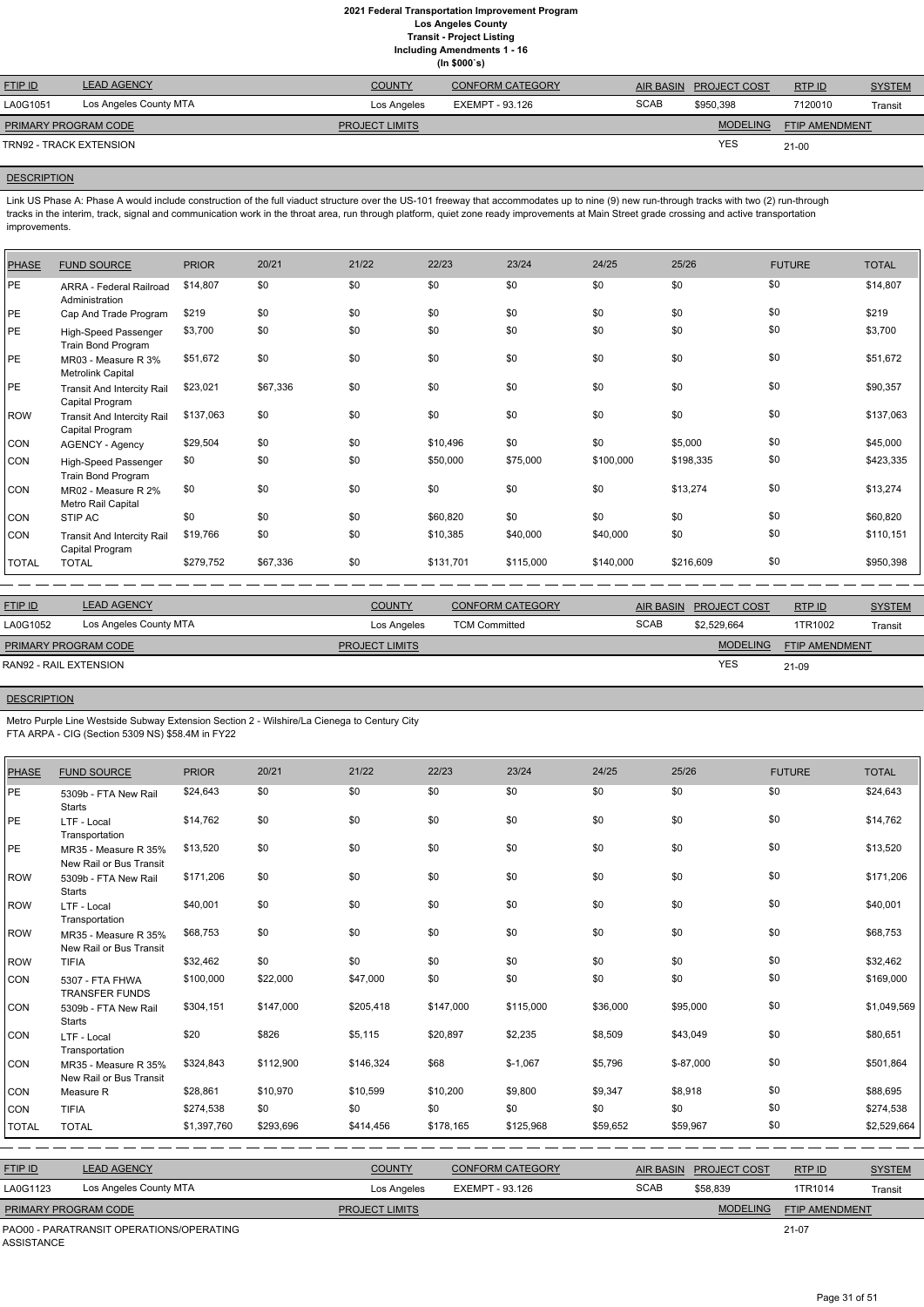## **DESCRIPTION**

Formula Grants for the Enhanced Mobility of Seniors and Individuals with Disabilities Program administration, as well as for operations and capital assistance, for urbanized areas (UZA) in Los Angeles County (UZA 2, UZA 112, and UZA 146).Toll Credits - Transit (TDC)of \$2,490 (FY20) will be used to match federal funds for the CON phase.

| PHASE        | <b>FUND SOURCE</b>             | <b>PRIOR</b> | 20/21   | 21/22 | 22/23 | 23/24 | 24/25 | 25/26 | <b>FUTURE</b> | <b>TOTAL</b> |
|--------------|--------------------------------|--------------|---------|-------|-------|-------|-------|-------|---------------|--------------|
| <b>CON</b>   | 5310 - FTA<br>Elderly/Disabled | \$48,483     | \$1,594 | \$0   | \$0   | \$0   | \$0   | \$0   | \$0           | \$50,077     |
| <b>CON</b>   | LTF - Local<br>Transportation  | \$8,762      | \$0     | \$0   | \$0   | \$0   | \$0   | \$0   | \$0           | \$8,762      |
| <b>TOTAL</b> | <b>TOTAL</b>                   | \$57,245     | \$1,594 | \$0   | \$0   | \$0   | \$0   | \$0   | \$0           | \$58,839     |

The East San Fernando Valley ESFV Transit Corridor a major mass transit project that would operate in the center or curblane along Van Nuys Boulevard and San Fernando Road from the Metro Orange Line Station in the south, to the Sylmar/San Fernando Metrolink Station to the north a distance of approximately 9.2 miles.

| <b>FTIP ID</b>       | <b>LEAD AGENCY</b>           | <b>COUNTY</b>         | <b>CONFORM CATEGORY</b> | AIR BASIN   | <b>PROJECT COST</b> | RTP ID         | <b>SYSTEM</b> |
|----------------------|------------------------------|-----------------------|-------------------------|-------------|---------------------|----------------|---------------|
| LA0G1301             | Los Angeles County MTA       | Los Angeles           | NON-EXEMPT              | <b>SCAB</b> | \$1,565,155         | 1TR0706        | Transit       |
| PRIMARY PROGRAM CODE |                              | <b>PROJECT LIMITS</b> |                         |             | <b>MODELING</b>     | FTIP AMENDMENT |               |
|                      | LRN92 - LIGHT RAIL EXTENSION |                       |                         |             | <b>YES</b>          | $21 - 05$      |               |
|                      |                              |                       |                         |             |                     |                |               |

#### **DESCRIPTION**

| <b>PHASE</b> | <b>FUND SOURCE</b>                                | <b>PRIOR</b> | 20/21     | 21/22    | 22/23     | 23/24     | 24/25     | 25/26     | <b>FUTURE</b> | <b>TOTAL</b> |
|--------------|---------------------------------------------------|--------------|-----------|----------|-----------|-----------|-----------|-----------|---------------|--------------|
| <b>PE</b>    | 5339LA-LOS ANGELES<br>- LONG                      | \$968        | \$0       | \$0      | \$0       | \$0       | \$0       | \$0       | \$0           | \$968        |
| PE           | MR35 - Measure R 35%<br>New Rail or Bus Transit   | \$36,036     | \$0       | \$0      | \$29,175  | \$0       | \$0       | \$0       | \$0           | \$65,211     |
| PE           | PC25 - Los Angeles<br><b>County Proposition</b>   | \$1,300      | \$0       | \$0      | \$0       | \$0       | \$0       | \$0       | \$0           | \$1,300      |
| PE           | <b>TCRF - Traffic</b><br>Congestion Relief Fund - | \$4,145      | \$24,755  | \$0      | \$0       | \$0       | \$0       | \$0       | \$0           | \$28,900     |
| <b>ROW</b>   | MM35 - Measure M<br>35% Transit                   | \$0          | \$86,495  | \$46,454 | \$0       | \$0       | \$0       | \$0       | \$0           | \$132,949    |
| <b>ROW</b>   | MR35 - Measure R 35%<br>New Rail or Bus Transit   | \$0          | \$3,289   | \$0      | \$0       | \$0       | \$0       | \$0       | \$0           | \$3,289      |
| <b>ROW</b>   | STIP AC RIP                                       | \$0          | \$34,630  | \$0      | \$0       | \$0       | \$0       | \$0       | \$0           | \$34,630     |
| CON          | CITY - City Funds                                 | \$0          | \$0       | \$0      | \$0       | \$47,000  | \$0       | \$0       | \$0           | \$47,000     |
| CON          | MM35 - Measure M<br>35% Transit                   | \$0          | \$0       | \$0      | \$0       | \$140,000 | \$233,500 | \$247,900 | \$56,151      | \$677,551    |
| CON          | PC40 - Los Angeles<br><b>County Proposition</b>   | \$0          | \$0       | \$0      | \$0       | \$0       | \$0       | \$82,900  | \$56,248      | \$139,148    |
| CON          | PROPA - Los Angeles<br>County Proposition "A"     | \$0          | \$0       | \$0      | \$0       | \$0       | \$1,300   | \$30,000  | \$30,400      | \$61,700     |
| CON          | STIP AC RIP                                       | \$0          | \$0       | \$0      | \$167,509 | \$0       | \$0       | \$0       | \$0           | \$167,509    |
| CON          | Transit And Intercity Rail<br>Capital Program     | \$0          | \$0       | \$0      | \$0       | \$71,250  | \$133,750 | \$0       | \$0           | \$205,000    |
| <b>TOTAL</b> | <b>TOTAL</b>                                      | \$42,449     | \$149,169 | \$46,454 | \$196,684 | \$258,250 | \$368,550 | \$360,800 | \$142,799     | \$1,565,155  |

| <b>FTIP ID</b>              | <b>LEAD AGENCY</b>                         | <b>COUNTY</b>         | CONFORM CATEGORY |             | AIR BASIN PROJECT COST | RTPID                 | <b>SYSTEM</b> |
|-----------------------------|--------------------------------------------|-----------------------|------------------|-------------|------------------------|-----------------------|---------------|
| LA0G1329                    | Los Angeles County MTA                     | Los Angeles           | EXEMPT - 93.126  | <b>SCAB</b> | \$422.172              | 1TL104                | Transit       |
| <b>PRIMARY PROGRAM CODE</b> |                                            | <b>PROJECT LIMITS</b> |                  |             | <b>MODELING</b>        | <b>FTIP AMENDMENT</b> |               |
|                             | BUR17 - BUSES-REPLACEMENT-ALTERNATIVE FUEL |                       |                  |             | <b>NO</b>              | $21-02$               |               |

#### **DESCRIPTION**

Acquisition of 600 CNG 40-ft replacement revenue vehicles. Also, this project will include installation of new CNG fueling equipment and work force development and other training activities.

| <b>PHASE</b> | <b>FUND SOURCE</b>                                 | <b>PRIOR</b> | 20/21    | 21/22    | 22/23 | 23/24 | 24/25 | 25/26 | <b>FUTURE</b> | <b>TOTAL</b> |
|--------------|----------------------------------------------------|--------------|----------|----------|-------|-------|-------|-------|---------------|--------------|
| <b>CON</b>   | 5307 - FTA LA/LB UZA                               | \$473        | \$0      | \$0      | \$0   | \$0   | \$0   | \$0   | \$0           | \$473        |
| CON          | 5339 - Los Angeles<br>-Long Beach-Anaheim          | \$23,839     | \$5,457  | \$0      | \$0   | \$0   | \$0   | \$0   | \$0           | \$29,296     |
| <b>CON</b>   | CMAQ - Congestion<br><b>Mitigation Air Quality</b> | \$60,000     | \$0      | \$37,500 | \$0   | \$0   | \$0   | \$0   | \$0           | \$97,500     |
| <b>CON</b>   | LTF - Local<br>Transportation                      | \$19,647     | \$0      | \$0      | \$0   | \$0   | \$0   | \$0   | \$0           | \$19,647     |
| <b>CON</b>   | PC40 - Los Angeles<br><b>County Proposition</b>    | \$17,493     | \$65,600 | \$700    | \$700 | \$0   | \$0   | \$0   | \$0           | \$84,493     |
| <b>CON</b>   | STPL-R - STP Local<br>Regional                     | \$15,000     | \$0      | \$10,000 | \$0   | \$0   | \$0   | \$0   | \$0           | \$25,000     |
| <b>CON</b>   | TDA4 - TDA Article 4                               | \$165,763    | \$0      | \$0      | \$0   | \$0   | \$0   | \$0   | \$0           | \$165,763    |
| <b>TOTAL</b> | <b>TOTAL</b>                                       | \$302,215    | \$71,057 | \$48,200 | \$700 | \$0   | \$0   | \$0   | \$0           | \$422,172    |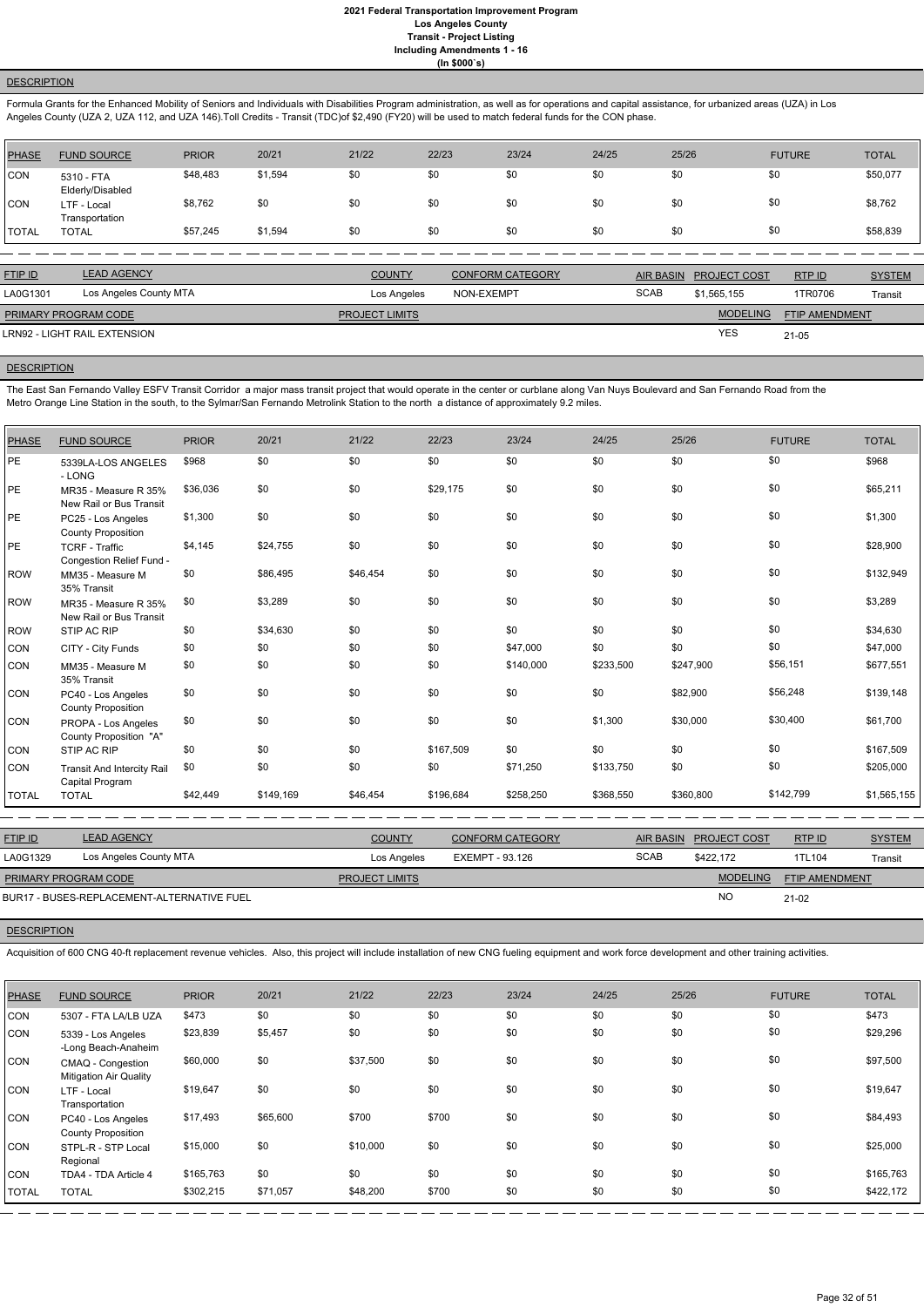|                             |                                              |                       | (ln \$000's)            |             |                        |                       |               |
|-----------------------------|----------------------------------------------|-----------------------|-------------------------|-------------|------------------------|-----------------------|---------------|
| <b>FTIP ID</b>              | <b>LEAD AGENCY</b>                           | <b>COUNTY</b>         | <b>CONFORM CATEGORY</b> |             | AIR BASIN PROJECT COST | RTP ID                | <b>SYSTEM</b> |
| LA0G1365                    | Los Angeles County MTA                       | Los Angeles           | EXEMPT - 93.126         | <b>SCAB</b> | \$801.800              | 1TL0703               | Transit       |
| <b>PRIMARY PROGRAM CODE</b> |                                              | <b>PROJECT LIMITS</b> |                         |             | <b>MODELING</b>        | <b>FTIP AMENDMENT</b> |               |
|                             | RAO00 - RAIL OPERATIONS/OPERATING ASSISTANCE |                       |                         |             |                        | 21-00                 |               |

## **DESCRIPTION**

Rail Yard Operational Improvements at Metro Red/Purple Line Maintenance Yard (Division 20) to accommodate increased service levels on the Red and Purple Lines. Project consists of widening the existing tunnel portal, and new tracks and switches that will allow trains to turn around quickly. Improvements will increase maintenance yard functionality, improve operational safety, update facilities, and maximize operational flexibility leading to improved rail service and reliability.

| <b>PHASE</b> | <b>FUND SOURCE</b>                                   | <b>PRIOR</b> | 20/21    | 21/22     | 22/23    | 23/24    | 24/25 | 25/26 | <b>FUTURE</b> | <b>TOTAL</b> |
|--------------|------------------------------------------------------|--------------|----------|-----------|----------|----------|-------|-------|---------------|--------------|
| PE           | MR35 - Measure R 35%<br>New Rail or Bus Transit      | \$3,807      | \$0      | \$0       | \$0      | \$0      | \$0   | \$0   | \$0           | \$3,807      |
| PE           | PC40 - Los Angeles<br><b>County Proposition</b>      | \$6,991      | \$0      | \$0       | \$0      | \$0      | \$0   | \$0   | \$0           | \$6,991      |
| PE           | <b>Transit And Intercity Rail</b><br>Capital Program | \$5,009      | \$0      | \$0       | \$0      | \$0      | \$0   | \$0   | \$0           | \$5,009      |
| <b>ROW</b>   | MR35 - Measure R 35%<br>New Rail or Bus Transit      | \$101,384    | \$0      | \$0       | \$0      | \$0      | \$0   | \$0   | \$0           | \$101,384    |
| <b>ROW</b>   | PC40 - Los Angeles<br><b>County Proposition</b>      | \$3,000      | \$0      | \$0       | \$0      | \$0      | \$0   | \$0   | \$0           | \$3,000      |
| CON          | MR02 - Measure R 2%<br>Metro Rail Capital            | \$0          | \$0      | \$0       | \$0      | \$10,000 | \$0   | \$0   | \$0           | \$10,000     |
| CON          | MR35 - Measure R 35%<br>New Rail or Bus Transit      | \$232,509    | \$0      | \$0       | \$0      | \$0      | \$0   | \$0   | \$0           | \$232,509    |
| CON          | PROPA - Los Angeles<br>County Proposition "A"        | \$47,600     | \$93,900 | \$120,700 | \$52,100 | \$60,600 | \$0   | \$0   | \$0           | \$374,900    |
| CON          | <b>Transit And Intercity Rail</b><br>Capital Program | \$64,200     | \$0      | \$0       | \$0      | \$0      | \$0   | \$0   | \$0           | \$64,200     |
| <b>TOTAL</b> | <b>TOTAL</b>                                         | \$464,500    | \$93,900 | \$120,700 | \$52,100 | \$70,600 | \$0   | \$0   | \$0           | \$801,800    |

| FTIP ID                     | <b>LEAD AGENCY</b>                         | <b>COUNTY</b>         | <b>CONFORM CATEGORY</b> |             | AIR BASIN PROJECT COST | RTPID                 | <b>SYSTEM</b> |
|-----------------------------|--------------------------------------------|-----------------------|-------------------------|-------------|------------------------|-----------------------|---------------|
| LA0G1417                    | Los Angeles County MTA                     | Los Angeles           | EXEMPT - 93.126         | <b>SCAB</b> | \$128.982              | 1TR1010               | Transit       |
| <b>PRIMARY PROGRAM CODE</b> |                                            | <b>PROJECT LIMITS</b> |                         |             | <b>MODELING</b>        | <b>FTIP AMENDMENT</b> |               |
|                             | BUR17 - BUSES-REPLACEMENT-ALTERNATIVE FUEL |                       |                         |             |                        | $21-02$               |               |

BUR17 - BUSES-REPLACEMENT-ALTERNATIVE FUEL

## **DESCRIPTION**

Vehicle Replacement - Purchase 100 40-foot Zero Emission Transit Buses for Metro's Silver Line and other routes, including chargers. Toll credit \$3.999M to match STIP funds in FY20/21 in CON

| <b>PHASE</b> | <b>FUND SOURCE</b>                              | <b>PRIOR</b> | 20/21    | 21/22 | 22/23 | 23/24 | 24/25 | 25/26 | <b>FUTURE</b> | <b>TOTAL</b> |
|--------------|-------------------------------------------------|--------------|----------|-------|-------|-------|-------|-------|---------------|--------------|
| CON          | PC40 - Los Angeles<br><b>County Proposition</b> | \$65,900     | \$32,218 | \$0   | \$0   | \$0   | \$0   | \$0   | \$0           | \$98,118     |
| CON          | STIP AC RIP                                     | \$0          | \$30,864 | \$0   | \$0   | \$0   | \$0   | \$0   | \$0           | \$30,864     |
| <b>TOTAL</b> | <b>TOTAL</b>                                    | \$65,900     | \$63,082 | \$0   | \$0   | \$0   | \$0   | \$0   | \$0           | \$128,982    |

| <b>FTIP ID</b>       | <b>LEAD AGENCY</b>                         | <b>COUNTY</b>         | <b>CONFORM CATEGORY</b> |             | AIR BASIN PROJECT COST | RTP ID                | <b>SYSTEM</b> |
|----------------------|--------------------------------------------|-----------------------|-------------------------|-------------|------------------------|-----------------------|---------------|
| LA0G1418             | Los Angeles County MTA                     | Los Angeles           | EXEMPT - 93.126         | <b>SCAB</b> | \$444.308              | 1TR1010               | Transit       |
| PRIMARY PROGRAM CODE |                                            | <b>PROJECT LIMITS</b> |                         |             | <b>MODELING</b>        | <b>FTIP AMENDMENT</b> |               |
|                      | BUR17 - BUSES-REPLACEMENT-ALTERNATIVE FUEL |                       |                         |             | N <sub>O</sub>         | 21-00                 |               |

**DESCRIPTION** 

Vehicle Replacement - Purchase 400 60-foot CNG Transit buses.

| PHASE          | <b>FUND SOURCE</b>                                 | <b>PRIOR</b> | 20/21    | 21/22    | 22/23 | 23/24 | 24/25 | 25/26 | <b>FUTURE</b> | <b>TOTAL</b> |
|----------------|----------------------------------------------------|--------------|----------|----------|-------|-------|-------|-------|---------------|--------------|
| CON            | 5307 - FTA LA/LB UZA                               | \$0          | \$29,800 | \$0      | \$0   | \$0   | \$0   | \$0   | \$0           | \$29,800     |
| CON            | AB2766 - State AB2766                              | \$0          | \$1,500  | \$0      | \$0   | \$0   | \$0   | \$0   | \$0           | \$1,500      |
| CON            | CMAQ - Congestion<br><b>Mitigation Air Quality</b> | \$0          | \$0      | \$28,000 | \$0   | \$0   | \$0   | \$0   | \$0           | \$28,000     |
| CON            | LTF - Local<br>Transportation                      | \$298,508    | \$0      | \$0      | \$0   | \$0   | \$0   | \$0   | \$0           | \$298,508    |
| <b>CON</b>     | MR35 - Measure R 35%<br>New Rail or Bus Transit    | \$0          | \$3,300  | \$0      | \$0   | \$0   | \$0   | \$0   | \$0           | \$3,300      |
| CON            | PC40 - Los Angeles<br><b>County Proposition</b>    | \$72,200     | \$10,000 | \$500    | \$500 | \$0   | \$0   | \$0   | \$0           | \$83,200     |
| <b>I</b> TOTAL | <b>TOTAL</b>                                       | \$370,708    | \$44,600 | \$28,500 | \$500 | \$0   | \$0   | \$0   | \$0           | \$444,308    |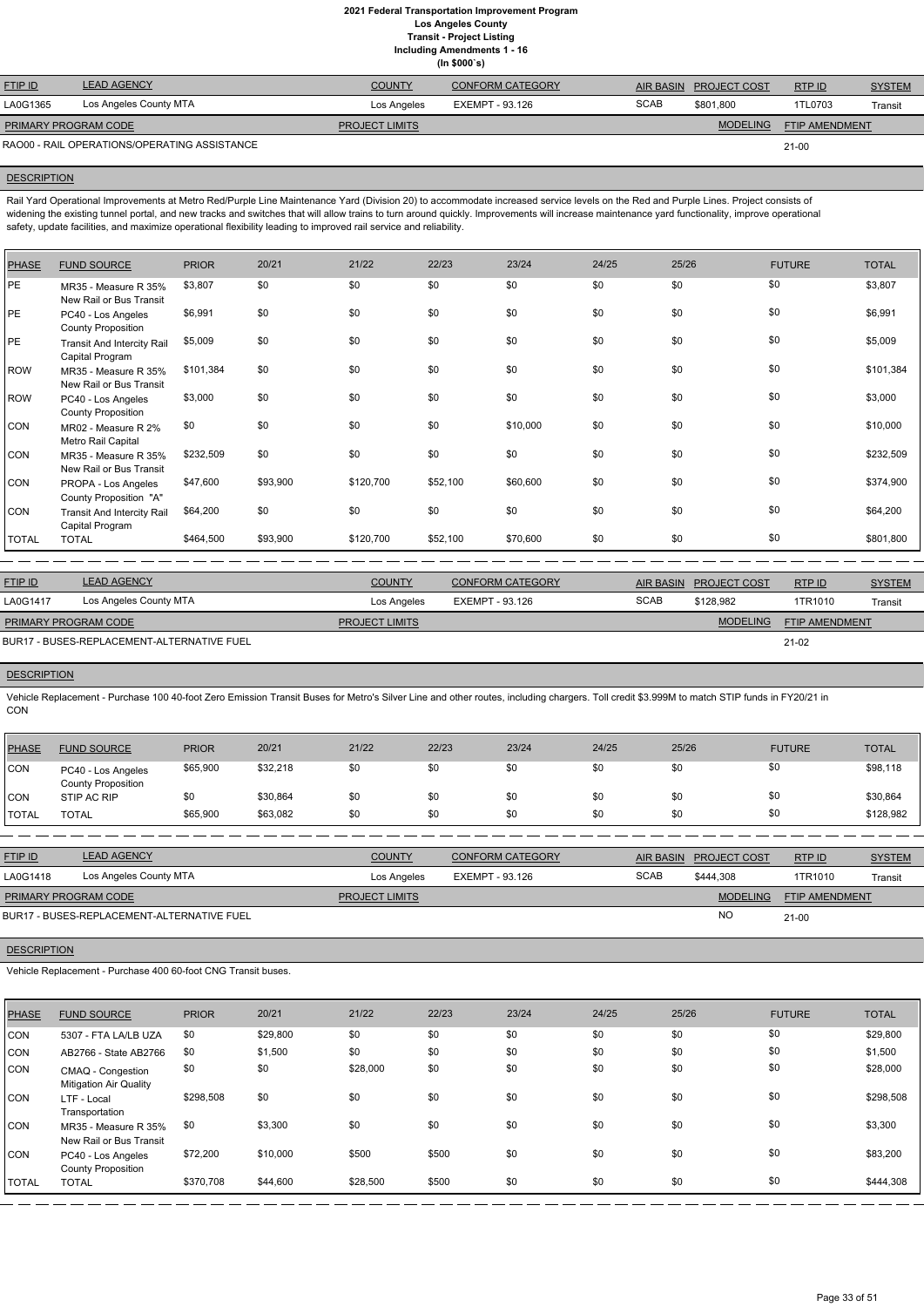|                      |                                                       |                       | (ln \$000's)            |             |                     |                       |               |
|----------------------|-------------------------------------------------------|-----------------------|-------------------------|-------------|---------------------|-----------------------|---------------|
| <b>FTIP ID</b>       | <b>LEAD AGENCY</b>                                    | <b>COUNTY</b>         | <b>CONFORM CATEGORY</b> | AIR BASIN   | <b>PROJECT COST</b> | RTPID                 | <b>SYSTEM</b> |
| LA0G1450             | Los Angeles County MTA                                | Los Angeles           | <b>TCM</b>              | <b>SCAB</b> | \$393,000           | 1TR1003               | Transit       |
| PRIMARY PROGRAM CODE |                                                       | <b>PROJECT LIMITS</b> |                         |             | <b>MODELING</b>     | <b>FTIP AMENDMENT</b> |               |
|                      | RAN94 - RAIL CARS &/or LOCOMOTIVES-EXPANSION-ALT FUEL |                       |                         |             | <b>YES</b>          | $21 - 00$             |               |

## **DESCRIPTION**

HEAVY RAIL TRANSIT FLEET UP TO 182 NEW RAIL CARS SYSTEMWIDE

| PHASE        | <b>FUND SOURCE</b>            | <b>PRIOR</b> | 20/21 | 21/22 | 22/23     | 23/24     | 24/25     | 25/26 | <b>FUTURE</b> | <b>TOTAL</b> |
|--------------|-------------------------------|--------------|-------|-------|-----------|-----------|-----------|-------|---------------|--------------|
| <b>CON</b>   | LTF - Local<br>Transportation |              | \$0   | \$0   | \$131,000 | \$131,000 | \$131,000 | \$0   | \$0           | \$393,000    |
| <b>TOTAL</b> | TOTAL                         |              | \$0   | \$0   | \$131,000 | \$131,000 | \$131,000 | \$0   | \$0           | \$393,000    |

| <b>FTIP ID</b>              | <b>LEAD AGENCY</b>                         | <b>COUNTY</b>         | CONFORM CATEGORY |             | AIR BASIN PROJECT COST | RTP ID                | <b>SYSTEM</b> |
|-----------------------------|--------------------------------------------|-----------------------|------------------|-------------|------------------------|-----------------------|---------------|
| LA0G1493                    | Los Angeles County MTA                     | Los Angeles           | EXEMPT - 93.126  | <b>SCAB</b> | \$66.696               | 1TL204                | Transit       |
| <b>PRIMARY PROGRAM CODE</b> |                                            | <b>PROJECT LIMITS</b> |                  |             | <b>MODELING</b>        | <b>FTIP AMENDMENT</b> |               |
|                             | BUR17 - BUSES-REPLACEMENT-ALTERNATIVE FUEL |                       |                  |             |                        | $21 - 12$             |               |

**DESCRIPTION** 

Acquisition of 80 near-Zero or Zero-Emission replacement Buses

| PHASE        | <b>FUND SOURCE</b>                              | <b>PRIOR</b> | 20/21 | 21/22 | 22/23    | 23/24 | 24/25 | 25/26 | <b>FUTURE</b> | <b>TOTAL</b> |
|--------------|-------------------------------------------------|--------------|-------|-------|----------|-------|-------|-------|---------------|--------------|
| <b>CON</b>   | LTF - Local<br>Transportation                   | \$0          | \$0   | \$0   | \$16,692 | \$0   | \$0   | \$0   | \$0           | \$16,692     |
| <b>CON</b>   | PC40 - Los Angeles<br><b>County Proposition</b> | \$0          | \$0   | \$0   | \$32,908 | \$0   | \$0   | \$0   | \$0           | \$32,908     |
| <b>CON</b>   | STIP AC RIP                                     | \$0          | \$0   | \$0   | \$17,096 | \$0   | \$0   | \$0   | \$0           | \$17,096     |
| <b>TOTAL</b> | <b>TOTAL</b>                                    | \$0          | \$0   | \$0   | \$66,696 | \$0   | \$0   | \$0   | \$0           | \$66,696     |

| <b>FTIP ID</b>              | <b>LEAD AGENCY</b>                         | <b>COUNTY</b>         | <b>CONFORM CATEGORY</b> |             | AIR BASIN PROJECT COST | RTPID                 | <b>SYSTEM</b> |
|-----------------------------|--------------------------------------------|-----------------------|-------------------------|-------------|------------------------|-----------------------|---------------|
| LA0G1765                    | Los Angeles County MTA                     | Los Angeles           | EXEMPT - 93.126         | <b>SCAB</b> | \$86,550               | 1TR1010               | Transit       |
| <b>PRIMARY PROGRAM CODE</b> |                                            | <b>PROJECT LIMITS</b> |                         |             | <b>MODELING</b>        | <b>FTIP AMENDMENT</b> |               |
|                             | BUR17 - BUSES-REPLACEMENT-ALTERNATIVE FUEL |                       |                         |             |                        | $21 - 12$             |               |

## **DESCRIPTION**

Acquisition of 100 near-Zero or Zero-emission buses and possible charging equipment

| <b>PHASE</b> | <b>FUND SOURCE</b>            | <b>PRIOR</b> | 20/21 | 21/22    | 22/23 | 23/24 | 24/25 | 25/26 | <b>FUTURE</b> | <b>TOTAL</b> |
|--------------|-------------------------------|--------------|-------|----------|-------|-------|-------|-------|---------------|--------------|
| <b>CON</b>   | LTF - Local<br>Transportation | \$0          | \$0   | \$67,418 | \$0   | \$0   | \$0   | \$0   | \$0           | \$67,418     |
| CON          | STIP AC RIP                   | \$0          | \$0   | \$19,132 | \$0   | \$0   | \$0   | \$0   | \$0           | \$19,132     |
| <b>TOTAL</b> | TOTAL                         | \$0          | \$0   | \$86,550 | \$0   | \$0   | \$0   | \$0   | \$0           | \$86,550     |

| <u>FTIP ID</u>                             | <b>LEAD AGENCY</b>     | <b>COUNTY</b>         | <b>CONFORM CATEGORY</b> |             | AIR BASIN PROJECT COST | RTPID                 | <b>SYSTEM</b> |
|--------------------------------------------|------------------------|-----------------------|-------------------------|-------------|------------------------|-----------------------|---------------|
| LA0G1766                                   | Los Angeles County MTA | Los Angeles           | EXEMPT - 93.126         | <b>SCAB</b> | \$88.144               | 1TR1010               | Transit       |
| <b>PRIMARY PROGRAM CODE</b>                |                        | <b>PROJECT LIMITS</b> |                         |             | <b>MODELING</b>        | <b>FTIP AMENDMENT</b> |               |
| BUR17 - BUSES-REPLACEMENT-ALTERNATIVE FUEL |                        |                       |                         |             |                        | $21 - 12$             |               |

BUR17 - BUSES-REPLACEMENT-ALTERNATIVE FUEL

Acquisition of 100 near-Zero or Zero-emission buses, possible charging equipment. PPNO 5738.

| <b>PHASE</b>   | <b>FUND SOURCE</b>            | <b>PRIOR</b> | 20/21 | 21/22                 | 22/23                | 23/24                   | 24/25       | 25/26            |                     | <b>FUTURE</b>  | <b>TOTAL</b>  |
|----------------|-------------------------------|--------------|-------|-----------------------|----------------------|-------------------------|-------------|------------------|---------------------|----------------|---------------|
| <b>CON</b>     | LTF - Local<br>Transportation | \$0          | \$0   | \$0                   | \$0                  | \$20,000                | \$26,895    | \$0              |                     | \$0            | \$46,895      |
| <b>CON</b>     | STIP AC RIP                   | \$0          | \$0   | \$0                   | \$0                  | \$500                   | \$40,749    | \$0              |                     | \$0            | \$41,249      |
| <b>TOTAL</b>   | <b>TOTAL</b>                  | \$0          | \$0   | \$0                   | \$0                  | \$20,500                | \$67,644    | \$0              |                     | \$0            | \$88,144      |
|                |                               |              |       |                       |                      |                         |             |                  |                     |                |               |
| <b>FTIP ID</b> | <b>LEAD AGENCY</b>            |              |       | <b>COUNTY</b>         |                      | <b>CONFORM CATEGORY</b> |             | <b>AIR BASIN</b> | <b>PROJECT COST</b> | RTP ID         | <b>SYSTEM</b> |
| <b>LA0G447</b> | Los Angeles County MTA        |              |       | Los Angeles           | <b>TCM Committed</b> |                         | <b>SCAB</b> |                  | \$3,504,350         | <b>LA0G447</b> | Transit       |
|                | PRIMARY PROGRAM CODE          |              |       | <b>PROJECT LIMITS</b> |                      |                         |             |                  | <b>MODELING</b>     | FTIP AMENDMENT |               |
|                | RAN92 - RAIL EXTENSION        |              |       |                       |                      |                         |             |                  | <b>YES</b>          | $21-09$        |               |

**DESCRIPTION**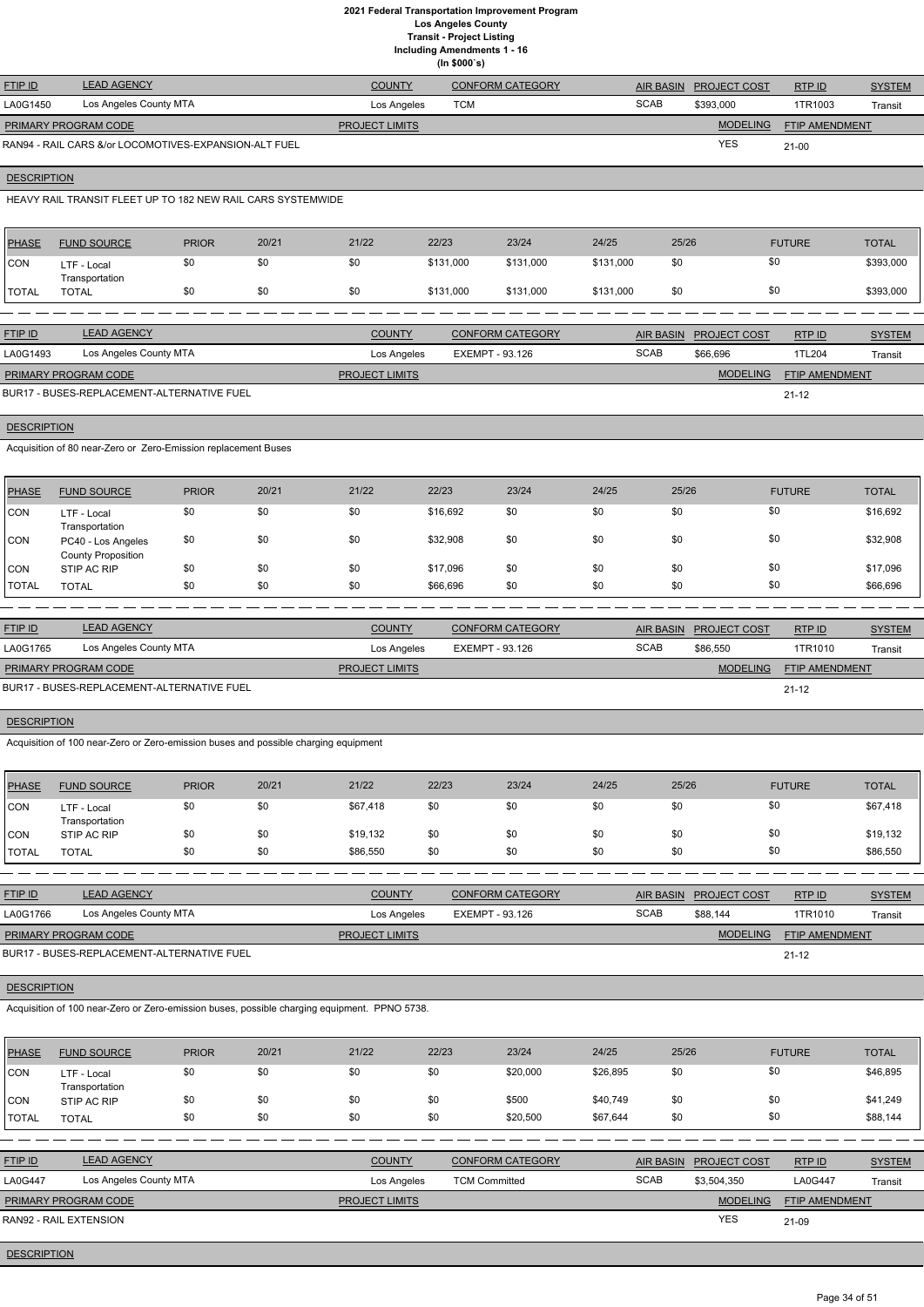Metro Purple Line Westside Subway Extension Section 1 - Wilshire/Western to La Cienega

FTA ARPA - CIG (Section 5309 NS) \$66.4M in FY22

| <b>PHASE</b> | <b>FUND SOURCE</b>                                 | <b>PRIOR</b> | 20/21     | 21/22      | 22/23      | 23/24 | 24/25 | 25/26 | <b>FUTURE</b> | <b>TOTAL</b> |
|--------------|----------------------------------------------------|--------------|-----------|------------|------------|-------|-------|-------|---------------|--------------|
| <b>PE</b>    | FTA 5339b - Bus and<br><b>Bus Facilities</b>       | \$512        | \$0       | \$0        | \$0        | \$0   | \$0   | \$0   | \$0           | \$512        |
| PE           | LTF - Local<br>Transportation                      | \$34,502     | \$0       | \$0        | \$0        | \$0   | \$0   | \$0   | \$0           | \$34,502     |
| PE           | MR35 - Measure R 35%<br>New Rail or Bus Transit    | \$45,675     | \$0       | \$0        | \$0        | \$0   | \$0   | \$0   | \$0           | \$45,675     |
| PE           | STP-RIP - Surface<br>Transportation                | \$2,568      | \$0       | \$0        | \$0        | \$0   | \$0   | \$0   | \$0           | \$2,568      |
| <b>ROW</b>   | 5309b - FTA New Rail<br><b>Starts</b>              | \$10,958     | \$0       | \$0        | \$0        | \$0   | \$0   | \$0   | \$0           | \$10,958     |
| <b>ROW</b>   | LTF - Local<br>Transportation                      | \$44,966     | \$0       | $$-24,712$ | $$-20,254$ | \$0   | \$0   | \$0   | \$0           | \$0          |
| <b>ROW</b>   | MR35 - Measure R 35%<br>New Rail or Bus Transit    | \$164,677    | \$0       | \$0        | \$0        | \$0   | \$0   | \$0   | \$0           | \$164,677    |
| CON          | 5307 - FTA FHWA<br><b>TRANSFER FUNDS</b>           | \$12,171     | \$0       | \$0        | \$0        | \$0   | \$0   | \$0   | \$0           | \$12,171     |
| CON          | 5309b - FTA New Rail<br><b>Starts</b>              | \$654,042    | \$100,000 | \$166,429  | \$385,000  | \$0   | \$0   | \$0   | \$0           | \$1,305,471  |
| CON          | CITY - City Funds                                  | \$1,290      | \$0       | \$5,000    | \$68,983   | \$0   | \$0   | \$0   | \$0           | \$75,273     |
| CON          | CMAQ - Congestion<br><b>Mitigation Air Quality</b> | \$1          | \$0       | \$0        | \$0        | \$0   | \$0   | \$0   | \$0           | \$1          |
| CON          | MR35 - Measure R 35%<br>New Rail or Bus Transit    | \$301,063    | \$211,256 | \$315,500  | \$168,723  | \$0   | \$0   | \$0   | \$0           | \$996,542    |
| CON          | <b>TIFIA</b>                                       | \$664,193    | \$191,807 | \$0        | \$0        | \$0   | \$0   | \$0   | \$0           | \$856,000    |
| <b>TOTAL</b> | <b>TOTAL</b>                                       | \$1,936,618  | \$503,063 | \$462,217  | \$602,452  | \$0   | \$0   | \$0   | \$0           | \$3,504,350  |

| <b>FTIP ID</b>              | <b>LEAD AGENCY</b>     | <b>COUNTY</b>         | <b>CONFORM CATEGORY</b> |             | <b>AIR BASIN PROJECT COST</b> | RTP ID         | <b>SYSTEM</b> |
|-----------------------------|------------------------|-----------------------|-------------------------|-------------|-------------------------------|----------------|---------------|
| LA0G626                     | Los Angeles County MTA | Los Angeles           | тсм                     | <b>SCAB</b> | \$44.259                      | 1TR0704        | Transit       |
| <b>PRIMARY PROGRAM CODE</b> |                        | <b>PROJECT LIMITS</b> |                         |             | <b>MODELING</b>               | FTIP AMENDMENT |               |
| RAN92 - RAIL EXTENSION      |                        |                       |                         |             | <b>YES</b>                    | $21 - 00$      |               |

## **DESCRIPTION**

Eastside Transit Corridor Phase 2 - Metro Gold Line Eastside Extension from its terminus at Atlantic Station in East Los Angeles into eastern L.A. County. (PA&ED only)

| PHASE        | <b>FUND SOURCE</b>                            | <b>PRIOR</b> | 20/21   | 21/22 | 22/23 | 23/24 | 24/25 | 25/26 | <b>FUTURE</b> | <b>TOTAL</b> |
|--------------|-----------------------------------------------|--------------|---------|-------|-------|-------|-------|-------|---------------|--------------|
| <b>IPE</b>   | LTF - Local<br>Transportation                 | \$37,376     | \$3,681 | \$0   | \$0   | \$0   | \$0   | \$0   | \$0           | \$41,057     |
| PE           | PROPA - Los Angeles<br>County Proposition "A" | \$3,202      | \$0     | \$0   | \$0   | \$0   | \$0   | \$0   | \$0           | \$3,202      |
| <b>TOTAL</b> | <b>TOTAL</b>                                  | \$40,578     | \$3,681 | \$0   | \$0   | \$0   | \$0   | \$0   | \$0           | \$44,259     |

| <b>FTIP ID</b>              | <b>LEAD AGENCY</b>           | <b>COUNTY</b>         | <b>CONFORM CATEGORY</b> | <b>AIR BASIN</b> | <b>PROJECT COST</b> | RTPID                 | <b>SYSTEM</b> |
|-----------------------------|------------------------------|-----------------------|-------------------------|------------------|---------------------|-----------------------|---------------|
| LA0G632                     | Los Angeles County MTA       | Los Angeles           | NON-EXEMPT              | <b>SCAB</b>      | \$1,167,273         | 1TR1001               | Transit       |
| <b>PRIMARY PROGRAM CODE</b> |                              | <b>PROJECT LIMITS</b> |                         |                  | <b>MODELING</b>     | <b>FTIP AMENDMENT</b> |               |
|                             | LRN92 - LIGHT RAIL EXTENSION |                       |                         |                  | <b>YES</b>          | $21 - 00$             |               |

# **DESCRIPTION**

The Green Line Extension to Torrance is a proposed 4.6-mile light rail transit extension from the existing Metro Green Line Redondo Beach Marine Station to the Torrance Transit Center currently under construction by the City of Torrance. ADDING ROW & CONSTRUCTION

| <b>PHASE</b> | <b>FUND SOURCE</b>                                   | <b>PRIOR</b> | 20/21   | 21/22                 | 22/23                | 23/24                   | 24/25       | 25/26            |                     | <b>FUTURE</b>  | <b>TOTAL</b>  |
|--------------|------------------------------------------------------|--------------|---------|-----------------------|----------------------|-------------------------|-------------|------------------|---------------------|----------------|---------------|
| <b>PE</b>    | LTF - Local<br>Transportation                        | \$19,745     | \$0     | \$0                   | \$0                  | \$0                     | \$0         | \$0              |                     | \$0            | \$19,745      |
| <b>IPE</b>   | <b>SB1 LOCAL</b><br><b>PARTNERSHIP</b>               | \$19,745     | \$0     | \$0                   | \$0                  | \$0                     | \$0         | \$0              |                     | \$0            | \$19,745      |
| ROW          | LTF - Local<br>Transportation                        | \$0          | \$8,502 | \$13,136              | \$0                  | \$0                     | \$0         | \$0              |                     | \$0            | \$21,638      |
| CON          | LTF - Local<br>Transportation                        | \$0          | \$0     | \$0                   | \$36,052             | \$838,793               | \$0         | \$0              |                     | \$0            | \$874,845     |
| <b>CON</b>   | <b>Transit And Intercity Rail</b><br>Capital Program | \$0          | \$0     | \$0                   | \$31,300             | \$200,000               | \$0         | \$0              |                     | \$0            | \$231,300     |
| <b>TOTAL</b> | <b>TOTAL</b>                                         | \$39,490     | \$8,502 | \$13,136              | \$67,352             | \$1,038,793             | \$0         | \$0              |                     | \$0            | \$1,167,273   |
|              |                                                      |              |         |                       |                      |                         |             |                  |                     |                |               |
| FTIP ID      | <b>LEAD AGENCY</b>                                   |              |         | <b>COUNTY</b>         |                      | <b>CONFORM CATEGORY</b> |             | <b>AIR BASIN</b> | <b>PROJECT COST</b> | RTP ID         | <b>SYSTEM</b> |
| LA0G640      | Los Angeles County MTA                               |              |         | Los Angeles           | <b>TCM Committed</b> |                         | <b>SCAB</b> |                  | \$71,275            | <b>REG0702</b> | Transit       |
|              | PRIMARY PROGRAM CODE                                 |              |         | <b>PROJECT LIMITS</b> |                      |                         |             |                  | <b>MODELING</b>     | FTIP AMENDMENT |               |
|              | TRN14 - TRACK STRUCTURES-NEW                         |              |         |                       |                      |                         |             |                  | <b>NO</b>           | $21 - 00$      |               |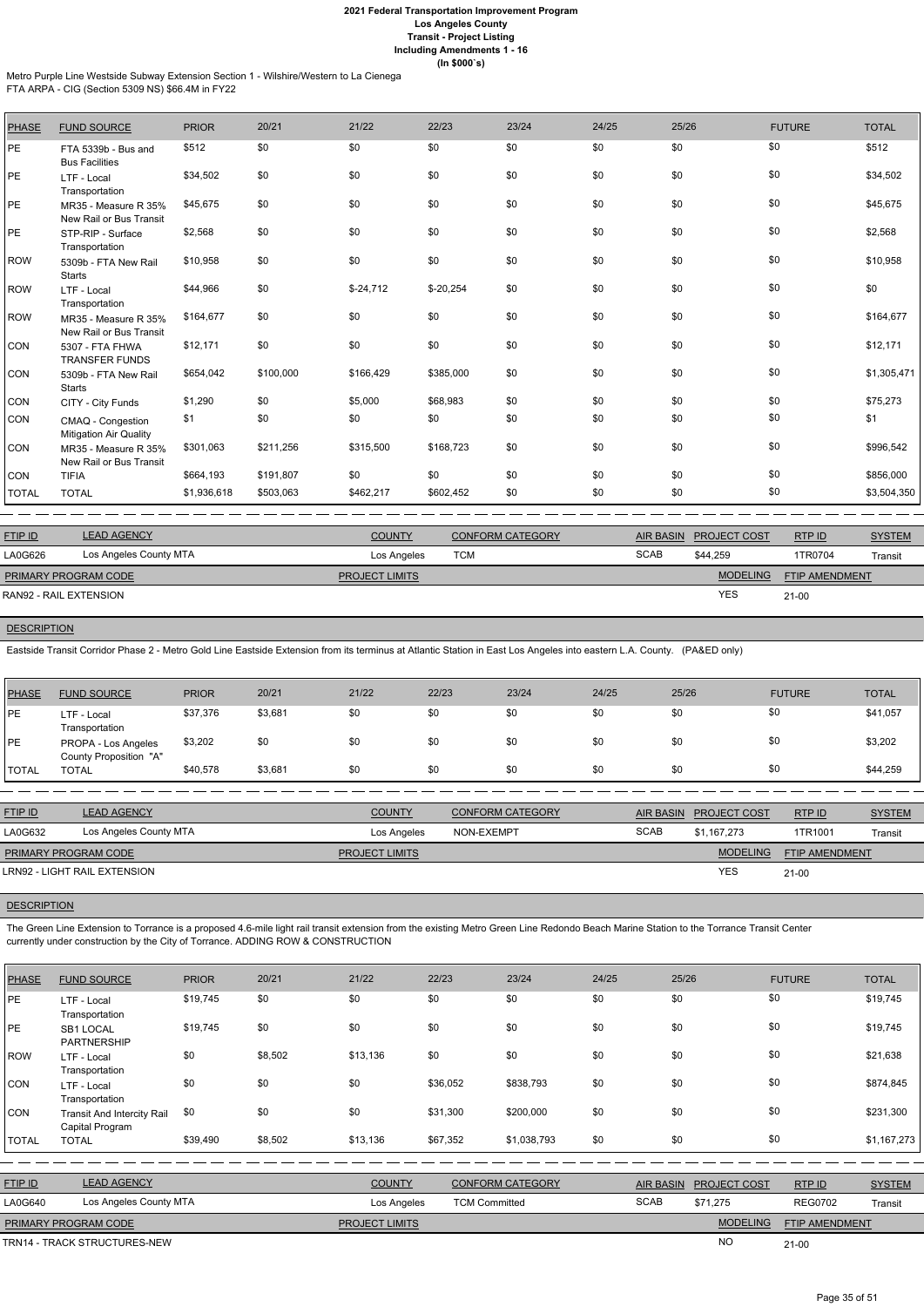## **DESCRIPTION**

Pacific Surfliner Corridor - Raymer/Bernson Double Track Improvements - upgrade the rail corridor from a single track to a double track, install concrete ties on both tracks, install four new special trackwork turnouts, nine at-grade crossings and two bridges, a new second platform & new fencing at Northridge and a new pedestrian underpass. Other enhancements include signal relocation, utility relocation and drainage improvements.(PPNO 2098)

| PHASE        | <b>FUND SOURCE</b>                                 | <b>PRIOR</b> | 20/21    | 21/22 | 22/23 | 23/24 | 24/25 | 25/26 | <b>FUTURE</b> | <b>TOTAL</b> |
|--------------|----------------------------------------------------|--------------|----------|-------|-------|-------|-------|-------|---------------|--------------|
| PE           | ARRA - Federal Railroad<br>Administration          | \$1,564      | \$0      | \$0   | \$0   | \$0   | \$0   | \$0   | \$0           | \$1,564      |
| PE           | MR03 - Measure R 3%<br>Metrolink Capital           | \$391        | \$0      | \$0   | \$0   | \$0   | \$0   | \$0   | \$0           | \$391        |
| PE           | PTMISEA - Public Trans<br>Moderinazation Imp &     | \$6,500      | \$0      | \$0   | \$0   | \$0   | \$0   | \$0   | \$0           | \$6,500      |
| PE           | STA-1B - State Transit<br>Assistance - Proposition | \$0          | \$2,000  | \$0   | \$0   | \$0   | \$0   | \$0   | \$0           | \$2,000      |
| <b>CON</b>   | STIP AC IIP                                        | \$0          | \$60,820 | \$0   | \$0   | \$0   | \$0   | \$0   | \$0           | \$60,820     |
| <b>TOTAL</b> | <b>TOTAL</b>                                       | \$8,455      | \$62,820 | \$0   | \$0   | \$0   | \$0   | \$0   | \$0           | \$71,275     |

| <b>FTIP ID</b>              | <b>LEAD AGENCY</b>     | <b>COUNTY</b>         | <b>CONFORM CATEGORY</b> |             | AIR BASIN PROJECT COST | RTP ID                | <b>SYSTEM</b> |
|-----------------------------|------------------------|-----------------------|-------------------------|-------------|------------------------|-----------------------|---------------|
| LA0G642                     | Los Angeles County MTA | Los Angeles           | <b>TCM Committed</b>    | <b>SCAB</b> | \$3.610.998            | 1TR1003               | Transit       |
| <b>PRIMARY PROGRAM CODE</b> |                        | <b>PROJECT LIMITS</b> |                         |             | <b>MODELING</b>        | <b>FTIP AMENDMENT</b> |               |
| RAN92 - RAIL EXTENSION      |                        |                       |                         |             | <b>YES</b>             | $21-10$               |               |

## **DESCRIPTION**

Metro Purple Line Westside Subway Extension Section 3

FTA ARPA - CIG (Section 5309 NS) \$93.4M in FY22

| <b>PHASE</b> | <b>FUND SOURCE</b>                                 | <b>PRIOR</b> | 20/21     | 21/22     | 22/23     | 23/24     | 24/25     | 25/26     | <b>FUTURE</b> | <b>TOTAL</b> |
|--------------|----------------------------------------------------|--------------|-----------|-----------|-----------|-----------|-----------|-----------|---------------|--------------|
| PE           | LTF - Local<br>Transportation                      | \$10,001     | \$0       | \$0       | \$0       | \$0       | \$0       | \$0       | \$0           | \$10,001     |
| PE           | MM35 - Measure M<br>35% Transit                    | \$7,652      | \$0       | \$0       | \$0       | \$0       | \$0       | \$0       | \$0           | \$7,652      |
| PE           | MR35 - Measure R 35%<br>New Rail or Bus Transit    | \$23,316     | \$0       | \$0       | \$0       | \$0       | \$0       | \$0       | \$0           | \$23,316     |
| <b>ROW</b>   | 5309b - FTA New Rail<br><b>Starts</b>              | \$139,434    | \$32,777  | \$0       | \$0       | \$0       | \$0       | \$0       | \$0           | \$172,211    |
| <b>ROW</b>   | MM35 - Measure M<br>35% Transit                    | \$84,034     | \$0       | \$1,300   | \$9       | \$0       | \$0       | \$0       | \$0           | \$85,343     |
| <b>ROW</b>   | MR35 - Measure R 35%<br>New Rail or Bus Transit    | \$153,512    | \$55,809  | \$0       | \$0       | \$0       | \$0       | \$0       | \$0           | \$209,321    |
| <b>CON</b>   | 5309b - FTA New Rail<br><b>Starts</b>              | \$60,566     | \$67,223  | \$193,438 | \$100,000 | \$100,000 | \$100,000 | \$100,000 | \$500,000     | \$1,221,227  |
| CON          | CITY - City Funds                                  | \$0          | \$0       | \$0       | \$0       | \$96,391  | \$0       | \$0       | \$0           | \$96,391     |
| <b>CON</b>   | CMAQ - Congestion<br><b>Mitigation Air Quality</b> | \$0          | \$0       | \$0       | \$45,000  | \$0       | \$0       | \$0       | \$0           | \$45,000     |
| <b>CON</b>   | LTF - Local<br>Transportation                      | \$0          | \$0       | \$0       | \$0       | \$0       | \$31,834  | \$0       | \$0           | \$31,834     |
| <b>CON</b>   | MM35 - Measure M<br>35% Transit                    | \$6,429      | \$278,983 | \$444,790 | \$315,026 | \$938     | \$7,331   | \$82,732  | \$0           | \$1,136,229  |
| <b>CON</b>   | MR35 - Measure R 35%<br>New Rail or Bus Transit    | \$10,899     | \$53,291  | \$0       | \$0       | \$108,789 | \$163,780 | \$127,880 | \$14,786      | \$479,425    |
| CON          | STPL-R - STP Local<br>Regional                     | \$0          | \$0       | \$0       | \$0       | \$70,000  | \$23,048  | \$0       | \$0           | \$93,048     |
| <b>TOTAL</b> | <b>TOTAL</b>                                       | \$495,843    | \$488,083 | \$639,528 | \$460,035 | \$376,118 | \$325,993 | \$310,612 | \$514,786     | \$3,610,998  |

| <b>FTIP ID</b>              | <b>LEAD AGENCY</b>                                 | <b>COUNTY</b>         | <b>CONFORM CATEGORY</b> | <b>AIR BASIN</b> | <b>PROJECT COST</b> | RTPID                 | <b>SYSTEM</b> |
|-----------------------------|----------------------------------------------------|-----------------------|-------------------------|------------------|---------------------|-----------------------|---------------|
| LA963543                    | Los Angeles County MTA                             | Los Angeles           | EXEMPT - 93.126         | <b>SCAB</b>      | \$5,053,967         | LA963543              | Transit       |
| <b>PRIMARY PROGRAM CODE</b> |                                                    | <b>PROJECT LIMITS</b> |                         |                  | <b>MODELING</b>     | <b>FTIP AMENDMENT</b> |               |
| <b>BUR05 -</b>              | BUSES-REHABILITATION/IMPROVEMENTS-ALTERNATIVE FUEL |                       |                         |                  | <b>NO</b>           | $21-02$               |               |
| <b>DESCRIPTION</b>          |                                                    |                       |                         |                  |                     |                       |               |

PREVENTIVE MAINTENANCE (CAPITAL & OPERATING MAINTENANCE ITEMS ONLY) FY20/21 TDC \$3,231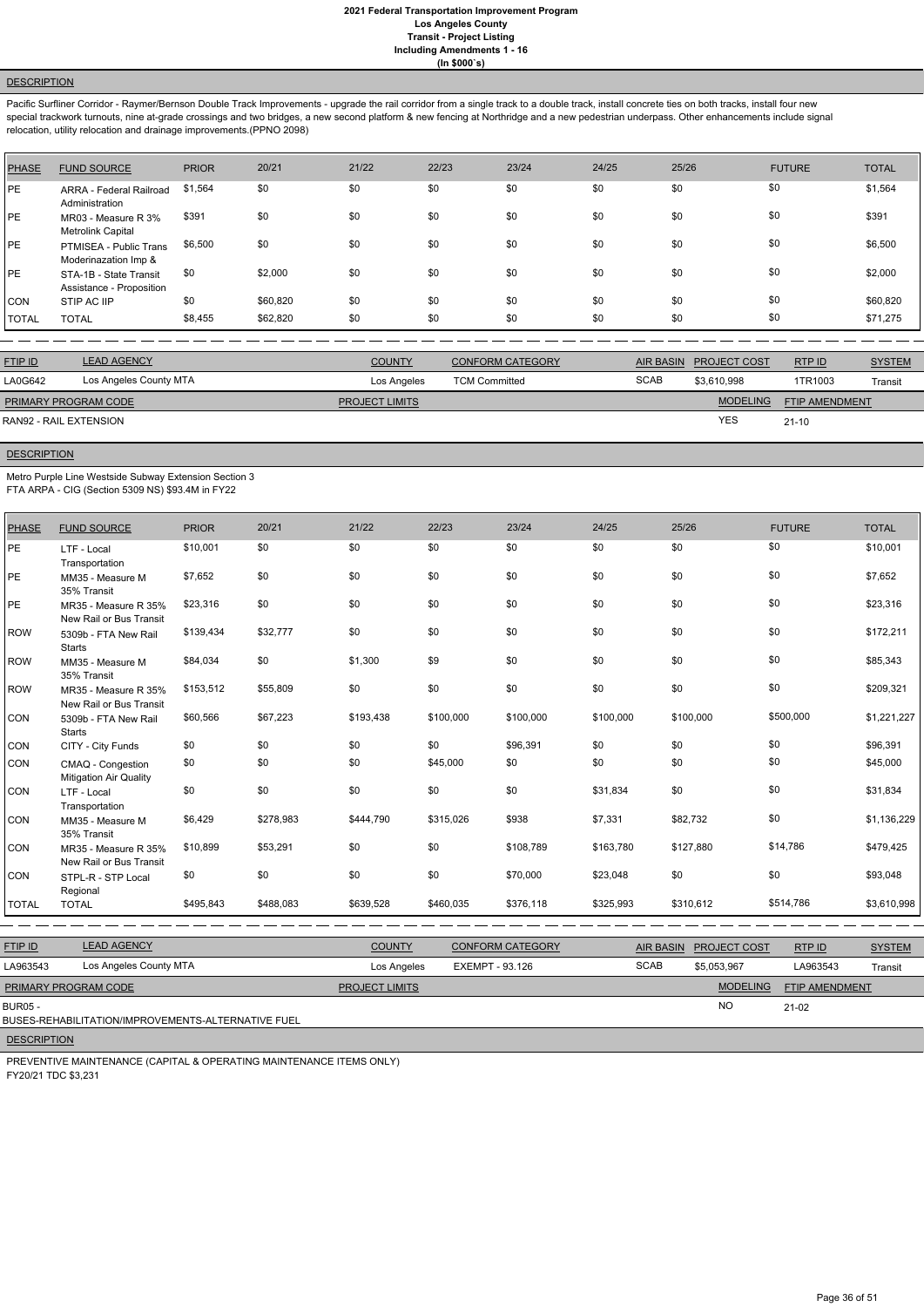|  | Including Amendments 1 - 16 |  |  |  |
|--|-----------------------------|--|--|--|
|--|-----------------------------|--|--|--|

|              | (ln \$000's)                                    |              |           |           |       |       |       |       |               |              |
|--------------|-------------------------------------------------|--------------|-----------|-----------|-------|-------|-------|-------|---------------|--------------|
| <b>PHASE</b> | <b>FUND SOURCE</b>                              | <b>PRIOR</b> | 20/21     | 21/22     | 22/23 | 23/24 | 24/25 | 25/26 | <b>FUTURE</b> | <b>TOTAL</b> |
| CON          | 5307 - FTA LA/LB UZA                            | \$2,270,761  | \$140,000 | \$58,650  | \$0   | \$0   | \$0   | \$0   | \$0           | \$2,469,411  |
| <b>CON</b>   | 5307 - FTA LAN/PALM<br><b>UZA</b>               | \$0          | \$12,924  | \$0       | \$0   | \$0   | \$0   | \$0   | \$0           | \$12,924     |
| CON          | 5307 - Oxnard<br><b>Urbanized Area</b>          | \$3,471      | \$0       | \$0       | \$0   | \$0   | \$0   | \$0   | \$0           | \$3,471      |
| CON          | 5307 - Thousands Oaks<br><b>Urbanized Area</b>  | \$1,632      | \$0       | \$0       | \$0   | \$0   | \$0   | \$0   | \$0           | \$1,632      |
| CON          | 5309a - FTA Fixed<br>Guideway                   | \$324,885    | \$0       | \$0       | \$0   | \$0   | \$0   | \$0   | \$0           | \$324,885    |
| CON          | 5309c - FTA Bus<br>Discretionary                | \$210,600    | \$0       | \$0       | \$0   | \$0   | \$0   | \$0   | \$0           | \$210,600    |
| CON          | 5337-SGR - STATE OF<br><b>GOOD REPAIR</b>       | \$688,700    | \$107,000 | \$86,500  | \$0   | \$0   | \$0   | \$0   | \$0           | \$882,200    |
| CON          | 5339 - Los Angeles<br>-Long Beach-Anaheim       | \$100,023    | \$27,850  | \$0       | \$0   | \$0   | \$0   | \$0   | \$0           | \$127,873    |
| CON          | LTF - Local<br>Transportation                   | \$857,883    | \$64,250  | \$35,734  | \$0   | \$0   | \$0   | \$0   | \$0           | \$957,867    |
| CON          | PC40 - Los Angeles<br><b>County Proposition</b> | \$0          | \$6,963   | \$0       | \$0   | \$0   | \$0   | \$0   | \$0           | \$6,963      |
| CON          | PTMISEA - Public Trans<br>Moderinazation Imp &  | \$30,000     | \$0       | \$0       | \$0   | \$0   | \$0   | \$0   | \$0           | \$30,000     |
| CON          | STA - State Transit<br>Assistance               | \$1,624      | \$0       | \$0       | \$0   | \$0   | \$0   | \$0   | \$0           | \$1,624      |
| CON          | TDA4 - TDA Article 4                            | \$24,517     | \$0       | \$0       | \$0   | \$0   | \$0   | \$0   | \$0           | \$24,517     |
| <b>TOTAL</b> | <b>TOTAL</b>                                    | \$4,514,096  | \$358,987 | \$180,884 | \$0   | \$0   | \$0   | \$0   | \$0           | \$5,053,967  |

| <b>FTIP ID</b>              | <b>LEAD AGENCY</b>                          | <b>COUNTY</b>         | <b>CONFORM CATEGORY</b> | AIR BASIN   | <b>PROJECT COST</b> | RTPID                 | <b>SYSTEM</b> |
|-----------------------------|---------------------------------------------|-----------------------|-------------------------|-------------|---------------------|-----------------------|---------------|
| LATP19S011                  | Los Angeles County MTA                      | Los Angeles           | <b>TCM Committed</b>    | <b>SCAB</b> | \$22,219            | 7120010               | Transit       |
| <b>PRIMARY PROGRAM CODE</b> |                                             | <b>PROJECT LIMITS</b> |                         |             | <b>MODELING</b>     | <b>FTIP AMENDMENT</b> |               |
|                             | NCN25 - BICYCLE & PEDESTRAIN FACILITIES-NEW |                       |                         |             |                     | $21 - 00$             |               |

## **DESCRIPTION**

Doran Street Grade Separations Active Transportation Access Project: This project will construct two bridges for shared use by pedestrians and cyclists across Verdugo Wash, San Fernando Road, railroad tracks, and SR-134. Linked to LA0G1050 (Doran Street and Broadway/Brazil safety and access project). The current estimated approximate bridge span lengths are 300 ft for the River Access Bridge and approximately 400 ft for the River Walk Bridge.

| <b>PHASE</b>   | <b>FUND SOURCE</b>                            | <b>PRIOR</b> | 20/21    | 21/22 | 22/23 | 23/24 | 24/25 | 25/26 | <b>FUTURE</b> | <b>TOTAL</b> |
|----------------|-----------------------------------------------|--------------|----------|-------|-------|-------|-------|-------|---------------|--------------|
| <b>IPE</b>     | MR03 - Measure R 3%<br>Metrolink Capital      | \$2,800      | \$0      | \$0   | \$0   | \$0   | \$0   | \$0   | \$0           | \$2,800      |
| ROW            | MR03 - Measure R 3%<br>Metrolink Capital      | \$3,100      | \$0      | \$0   | \$0   | \$0   | \$0   | \$0   | \$0           | \$3,100      |
| Icon           | ATP - Active<br><b>Transportation Program</b> | \$0          | \$16,319 | \$0   | \$0   | \$0   | \$0   | \$0   | \$0           | \$16,319     |
| <b>I</b> TOTAL | <b>TOTAL</b>                                  | \$5,900      | \$16,319 | \$0   | \$0   | \$0   | \$0   | \$0   | \$0           | \$22,219     |

| <b>FTIP ID</b>              | <b>LEAD AGENCY</b>                                 | <b>COUNTY</b>         | <b>CONFORM CATEGORY</b> | <b>AIR BASIN</b> | <b>PROJECT COST</b> | RTP ID                | <b>SYSTEM</b> |
|-----------------------------|----------------------------------------------------|-----------------------|-------------------------|------------------|---------------------|-----------------------|---------------|
| LA29212XY                   | Metro Gold Line Foothill Extension Construction Au | Los Angeles           | <b>TCM Committed</b>    | <b>SCAB</b>      | \$1.406.900         | 1120006               | Transit       |
| <b>PRIMARY PROGRAM CODE</b> |                                                    | <b>PROJECT LIMITS</b> |                         |                  | <b>MODELING</b>     | <b>FTIP AMENDMENT</b> |               |
|                             | LRN92 - LIGHT RAIL EXTENSION                       |                       |                         |                  | <b>YES</b>          | $21-00$               |               |
|                             |                                                    |                       |                         |                  |                     |                       |               |

# **DESCRIPTION**

METRO RAIL GOLD LINE FOOTHILL EXTENSION - AZUSA TO CLAREMONT (LA County Line) 12 MILE, 5 STATION LRT EXTENSION. SAFETEA-LU # 285 LEAD AGENCY WILL CHANGE TO METRO GOLD LINE.

| <b>PHASE</b> | <b>FUND SOURCE</b>                              | <b>PRIOR</b> | 20/21     | 21/22          | 22/23     | 23/24                   | 24/25 | 25/26            |                 | <b>FUTURE</b>         | <b>TOTAL</b>  |
|--------------|-------------------------------------------------|--------------|-----------|----------------|-----------|-------------------------|-------|------------------|-----------------|-----------------------|---------------|
| PE           | MR35 - Measure R 35%<br>New Rail or Bus Transit | \$38,000     | \$0       | \$0            | \$0       | \$0                     | \$0   | \$0              | \$0             |                       | \$38,000      |
| ROW          | MM35 - Measure M<br>35% Transit                 | \$66,000     | \$5,000   | \$0            | \$0       | \$0                     | \$0   | \$0              | \$0             |                       | \$71,000      |
| CON          | CITY - City Funds                               | \$7,000      | \$7,000   | \$7,000        | \$7,000   | \$14,200                | \$0   | \$0              | \$0             |                       | \$42,200      |
| CON          | Cap And Trade Program                           | \$35,000     | \$40,000  | \$50,000       | \$50,000  | \$74,200                | \$0   | \$0              | \$0             |                       | \$249,200     |
| CON          | MM35 - Measure M<br>35% Transit                 | \$168,000    | \$147,000 | \$161,000      | \$134,000 | \$338,000               | \$0   | \$0              | \$0             |                       | \$948,000     |
| <b>CON</b>   | MR35 - Measure R 35%<br>New Rail or Bus Transit | \$47,000     | \$11,500  | \$0            | \$0       | \$0                     | \$0   | \$0              | \$0             |                       | \$58,500      |
| <b>TOTAL</b> | <b>TOTAL</b>                                    | \$361,000    | \$210,500 | \$218,000      | \$191,000 | \$426,400               | \$0   | \$0              | \$0             |                       | \$1,406,900   |
|              |                                                 |              |           |                |           |                         |       |                  |                 |                       |               |
| FTIP ID      | <b>LEAD AGENCY</b>                              |              |           | <b>COUNTY</b>  |           | <b>CONFORM CATEGORY</b> |       | <b>AIR BASIN</b> | PROJECT COST    | RTP ID                | <b>SYSTEM</b> |
| LA0G1557     | Montebello, City of                             |              |           | Los Angeles    |           | <b>EXEMPT - 93.126</b>  |       | <b>SCAB</b>      | \$9,791         | 1TR1010               | Transit       |
|              | PRIMARY PROGRAM CODE                            |              |           | PROJECT LIMITS |           |                         |       |                  | <b>MODELING</b> | <b>FTIP AMENDMENT</b> |               |
|              | BUR17 - BUSES-REPLACEMENT-ALTERNATIVE FUEL      |              |           |                |           |                         |       |                  | <b>NO</b>       | 21-06                 |               |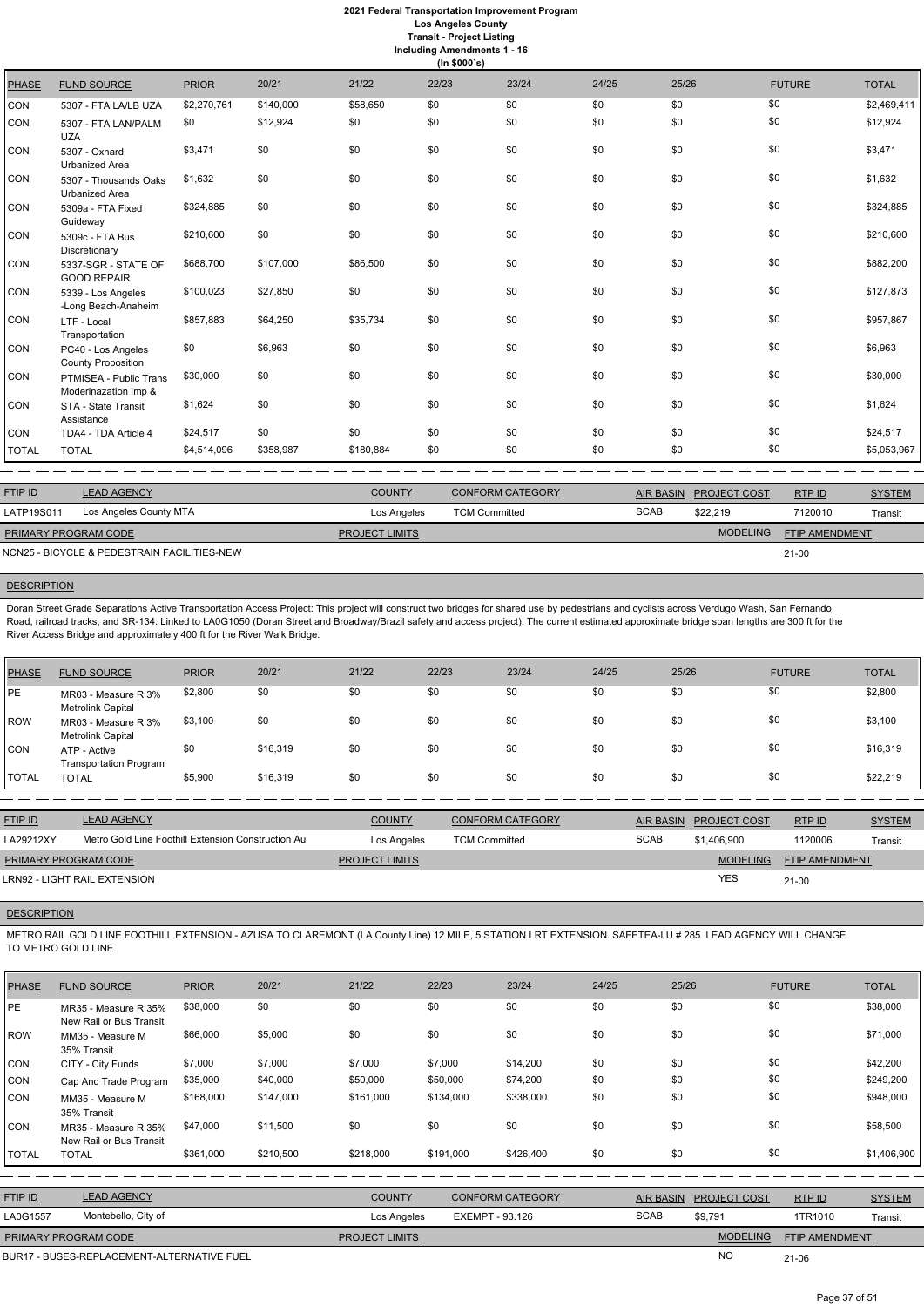## **DESCRIPTION**

Purchase fourteen (14) replacement CNG buses. Utilizing Toll Development Credits of \$2,448 for match in FY 20/21.

| <b>PHASE</b> | <b>FUND SOURCE</b>                    | <b>PRIOR</b> | 20/21   | 21/22                 | 22/23 | 23/24                   | 24/25 | 25/26            |                     | <b>FUTURE</b>         | <b>TOTAL</b>  |
|--------------|---------------------------------------|--------------|---------|-----------------------|-------|-------------------------|-------|------------------|---------------------|-----------------------|---------------|
| <b>ICON</b>  | 5307 - FTA LA/LB UZA                  | \$0          | \$9,791 | \$0                   | \$0   | \$0                     | \$0   | \$0              | \$0                 |                       | \$9,791       |
| <b>TOTAL</b> | <b>TOTAL</b>                          | \$0          | \$9,791 | \$0                   | \$0   | \$0                     | \$0   | \$0              | \$0                 |                       | \$9,791       |
|              |                                       |              |         |                       |       |                         |       |                  |                     |                       |               |
| FTIP ID      | <b>LEAD AGENCY</b>                    |              |         | <b>COUNTY</b>         |       | <b>CONFORM CATEGORY</b> |       | <b>AIR BASIN</b> | <b>PROJECT COST</b> | RTPID                 | <b>SYSTEM</b> |
| LA0G1558     | Montebello, City of                   |              |         | Los Angeles           |       | EXEMPT - 93.126         |       | <b>SCAB</b>      | \$4,519             | <b>1ITS04</b>         | Transit       |
|              | PRIMARY PROGRAM CODE                  |              |         | <b>PROJECT LIMITS</b> |       |                         |       |                  | <b>MODELING</b>     | <b>FTIP AMENDMENT</b> |               |
|              | SEC54 - SECURITY EQUIPMENT/FACILITIES |              |         |                       |       |                         |       |                  |                     | $21 - 06$             |               |

This project will consist of the installation of new cameras and sensors on 56 buses installation of the back-office storage systems installation of the bus stop video surveillance signs and the completion of the integration with MBLs existing AVL system. The project will use \$904 in FY20/21 TDC to match FTA 5307 funds for CON.

SEC54 - SECURITY EQUIPMENT/FACILITIES

## **DESCRIPTION**

Bus Stop Improvement Project: Replace MBL Bus stop shelters and amenities within the City of Montebello. Toll Credits - Transit (TDC)of \$500 will be used to match FY20/21 FTA 5307 funds for the CON phase

| <b>PHASE</b>  | <b>FUND SOURCE</b>   | <b>PRIOR</b> | 20/21   | 21/22 | 22/23 | 23/24 | 24/25 | 25/26 | <b>FUTURE</b> | <b>TOTAL</b> |
|---------------|----------------------|--------------|---------|-------|-------|-------|-------|-------|---------------|--------------|
| CON           | 5307 - FTA LA/LB UZA | \$0          | \$4,519 | \$0   |       |       | \$0   |       |               | \$4,519      |
| <b>ITOTAL</b> | <b>TOTAL</b>         | \$0          | \$4,519 | \$0   |       |       | \$0   |       |               | \$4,519      |

| <b>FTIP ID</b>                             | <b>LEAD AGENCY</b>  | <b>COUNTY</b>         | <b>CONFORM CATEGORY</b> |             | AIR BASIN PROJECT COST | RTP ID                | <b>SYSTEM</b> |
|--------------------------------------------|---------------------|-----------------------|-------------------------|-------------|------------------------|-----------------------|---------------|
| LA0G645                                    | Montebello, City of | Los Angeles           | EXEMPT - 93.126         | <b>SCAB</b> | \$2.713                | 1TL104                | Transit       |
| <b>PRIMARY PROGRAM CODE</b>                |                     | <b>PROJECT LIMITS</b> |                         |             | <b>MODELING</b>        | <b>FTIP AMENDMENT</b> |               |
| NCR10 - PASSENGER BENCHES & SMALL SHELTERS |                     |                       |                         |             | NO                     | 21-09                 |               |

#### **DESCRIPTION**

| <b>PHASE</b>   | <b>FUND SOURCE</b>                             | <b>PRIOR</b> | 20/21   | 21/22 | 22/23 | 23/24 | 24/25 | 25/26 | <b>FUTURE</b> | TOTAL   |
|----------------|------------------------------------------------|--------------|---------|-------|-------|-------|-------|-------|---------------|---------|
| <b>ICON</b>    | 5307 - FTA LA/LB UZA                           | -\$0         | \$2,570 | \$0   | \$0   | \$0   | \$0   | \$0   | \$0           | \$2,570 |
| <b>CON</b>     | PTMISEA - Public Trans<br>Moderinazation Imp & | <b>\$0</b>   | \$143   | \$0   |       | \$0   | \$0   | \$0   | \$0           | \$143   |
| <b>I</b> TOTAL | <b>TOTAL</b>                                   |              | \$2,713 | \$0   |       | \$0   | \$0   | \$0   | \$0           | \$2,713 |

| <b>FTIP ID</b>       | <b>LEAD AGENCY</b>  | <b>COUNTY</b>         | <b>CONFORM CATEGORY</b> |             | AIR BASIN PROJECT COST | RTP ID                | <b>SYSTEM</b> |
|----------------------|---------------------|-----------------------|-------------------------|-------------|------------------------|-----------------------|---------------|
| LA9918910            | Montebello, City of | Los Angeles           | EXEMPT - 93.126         | <b>SCAB</b> | \$500                  | 1OM0702               | Transit       |
| PRIMARY PROGRAM CODE |                     | <b>PROJECT LIMITS</b> |                         |             | <b>MODELING</b>        | <b>FTIP AMENDMENT</b> |               |
|                      |                     |                       |                         |             |                        |                       |               |

21-01

BUN07 - BUS SERVICE EQUIPMENT/OPERATING EQUIPMENT

## **DESCRIPTION**

ASSOCIATED CAPITAL MAINTENANCE ITEMS [ON-GOING] The associated capital maintenance project provides for the purchase of major bus components on an as needed basis in support of Montebello Bus Lines fixed route fleet. Toll Credits (TDC) of \$100 will be used to match FFY21 FTA 5307 for the CON Phase.

| PHASE        | <b>FUND SOURCE</b>   | <b>PRIOR</b> | 20/21 | 21/22 | 22/23 | 23/24 | 24/25 | 25/26 | <b>FUTURE</b> | <b>TOTAL</b> |
|--------------|----------------------|--------------|-------|-------|-------|-------|-------|-------|---------------|--------------|
| <b>CON</b>   | 5307 - FTA LA/LB UZA | \$0          | \$500 | \$0   | \$0   |       | \$0   | งบ    |               | \$500        |
| <b>TOTAL</b> | <b>TOTAL</b>         | \$0          | \$500 | \$0   | \$0   |       | \$0   | \$0   |               | \$500        |

| <b>FTIP ID</b>              | <b>LEAD AGENCY</b>                                | <b>COUNTY</b>         | CONFORM CATEGORY | <b>AIR BASIN</b> | <b>PROJECT COST</b> | RTPID                 | <b>SYSTEM</b> |
|-----------------------------|---------------------------------------------------|-----------------------|------------------|------------------|---------------------|-----------------------|---------------|
| LA9918911                   | Montebello, City of                               | Los Angeles           | EXEMPT - 93.126  | <b>SCAB</b>      | \$308               | 1OM0702               | Transit       |
| <b>PRIMARY PROGRAM CODE</b> |                                                   | <b>PROJECT LIMITS</b> |                  |                  | <b>MODELING</b>     | <b>FTIP AMENDMENT</b> |               |
|                             | BUN07 - BUS SERVICE EQUIPMENT/OPERATING EQUIPMENT |                       |                  |                  |                     | $21 - 01$             |               |

## **DESCRIPTION**

TIRE LEASE Project using \$62 of TDC in FFY22 for match to 5307 funds for CON Phase.

| PHASE        | <b>FUND SOURCE</b>   | <b>PRIOR</b> | 20/21 | 21/22 | 22/23 | 23/24 | 24/25 | 25/26 | <b>FUTURE</b> | <b>TOTAL</b> |
|--------------|----------------------|--------------|-------|-------|-------|-------|-------|-------|---------------|--------------|
| <b>CON</b>   | 5307 - FTA LA/LB UZA | \$0          |       | \$308 | \$0   |       | \$0   | \$0   |               | \$308        |
| <b>TOTAL</b> | TOTAL                | \$0          | \$0   | \$308 | \$0   |       | \$0   | \$0   |               | \$308        |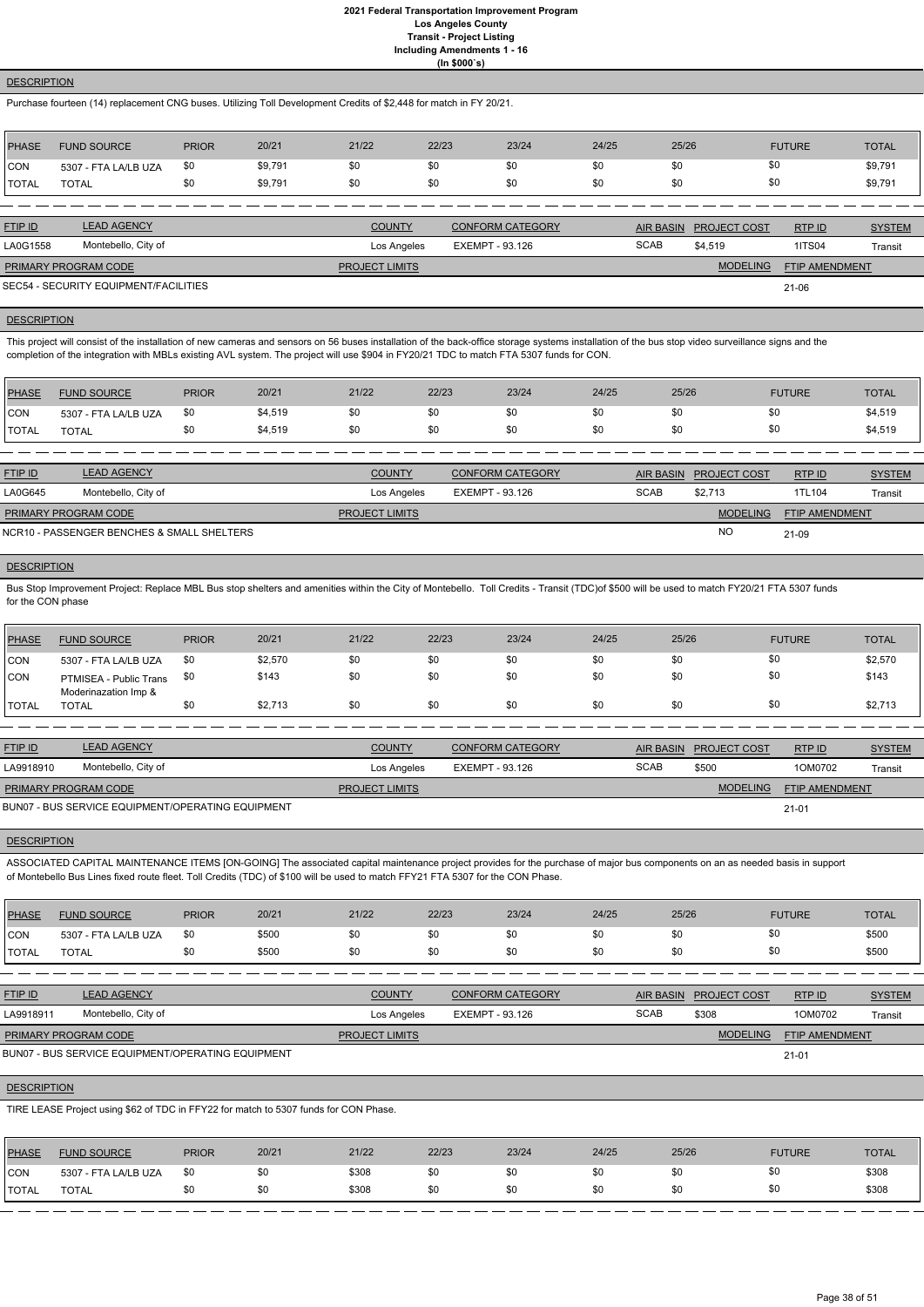**Including Amendments 1 - 16**

|  | (ln \$000's) |  |
|--|--------------|--|
|--|--------------|--|

| <b>FTIP ID</b>              | <b>LEAD AGENCY</b>                                | <b>COUNTY</b>         | <b>CONFORM CATEGORY</b> |             | AIR BASIN PROJECT COST | RTPID                 | <b>SYSTEM</b> |
|-----------------------------|---------------------------------------------------|-----------------------|-------------------------|-------------|------------------------|-----------------------|---------------|
| LA9918912                   | Montebello, City of                               | Los Angeles           | EXEMPT - 93.126         | <b>SCAB</b> | \$3.769                | 1OM0702               | Transit       |
| <b>PRIMARY PROGRAM CODE</b> |                                                   | <b>PROJECT LIMITS</b> |                         |             | <b>MODELING</b>        | <b>FTIP AMENDMENT</b> |               |
|                             | BUN07 - BUS SERVICE EQUIPMENT/OPERATING EQUIPMENT |                       |                         |             |                        | $21 - 01$             |               |

#### **DESCRIPTION**

Preventative Maintenance Project using \$738k of TDC in FFY22 for match to 5307 funds for CON Phase.

| <b>PHASE</b> | <b>FUND SOURCE</b>   | <b>PRIOR</b> | 20/21 | 21/22   | 22/23 | 23/24 | 24/25 | 25/26 | <b>FUTURE</b> | <b>TOTAL</b> |
|--------------|----------------------|--------------|-------|---------|-------|-------|-------|-------|---------------|--------------|
| <b>CON</b>   | 5307 - FTA LA/LB UZA | \$0          | \$0   | \$3,769 | \$0   | \$0   | \$0   |       | \$0           | \$3,769      |
| <b>TOTAL</b> | <b>TOTAL</b>         |              | \$0   | \$3,769 | \$0   | \$0   | \$0   |       | \$0           | \$3,769      |

| <b>FTIP ID</b>              | <b>LEAD AGENCY</b>                    | <b>COUNTY</b>         | <b>CONFORM CATEGORY</b> | <b>AIR BASIN</b> | <b>PROJECT COST</b> | RTP ID                | <b>SYSTEM</b> |
|-----------------------------|---------------------------------------|-----------------------|-------------------------|------------------|---------------------|-----------------------|---------------|
| LA9919090                   | Montebello, City of                   | Los Angeles           | EXEMPT - 93.126         | <b>SCAB</b>      | \$400               | 7120002               | Transit       |
| <b>PRIMARY PROGRAM CODE</b> |                                       | <b>PROJECT LIMITS</b> |                         |                  | <b>MODELING</b>     | <b>FTIP AMENDMENT</b> |               |
|                             | SEC54 - SECURITY EQUIPMENT/FACILITIES |                       |                         |                  |                     | $21 - 12$             |               |

## **DESCRIPTION**

The Transit Surveillance System upgrade will improve surveillance software and equipment of the facility premises which includes all open area within the secured access points, employee parking structure, administration, operations, shop facility and the Montebello Metrolink Station. This system will be able to integrate with MBL's bus surveillance system. The project will use \$400,000 from the FY17-18 allocation of FTA 5307 funds. Utilizing TDC of \$80K as local match to 5307.

| PHASE        | <b>FUND SOURCE</b>   | <b>PRIOR</b> | 20/21 | 21/22 | 22/23 | 23/24 | 24/25 | 25/26 | <b>FUTURE</b> | <b>TOTAL</b> |
|--------------|----------------------|--------------|-------|-------|-------|-------|-------|-------|---------------|--------------|
| Icon         | 5307 - FTA LA/LB UZA |              | \$0   | \$400 |       | \$0   | \$0   | \$0   | \$0           | \$400        |
| <b>TOTAL</b> | <b>TOTAL</b>         |              | \$0   | \$400 |       | \$0   | \$0   |       | \$0           | \$400        |

| <b>FTIP ID</b>              | <b>LEAD AGENCY</b>                   | <b>COUNTY</b>         | <b>CONFORM CATEGORY</b> |             | AIR BASIN PROJECT COST | RTP ID                | <b>SYSTEM</b> |
|-----------------------------|--------------------------------------|-----------------------|-------------------------|-------------|------------------------|-----------------------|---------------|
| <b>LA0C61</b>               | Norwalk, City of                     | Los Angeles           | EXEMPT - 93.126         | <b>SCAB</b> | \$321                  | <b>LA0C61</b>         | Transit       |
| <b>PRIMARY PROGRAM CODE</b> |                                      | <b>PROJECT LIMITS</b> |                         |             | <b>MODELING</b>        | <b>FTIP AMENDMENT</b> |               |
|                             | TRN06 - ADMINISTRATIVE EQUIPMENT-NEW |                       |                         |             | <b>NO</b>              | $21 - 01$             |               |

## **DESCRIPTION**

Radio Equipment (Mobile Ray) - Digital land mobile radio system and Fleet Maintenance System (ONGOING)

| PHASE        | <b>FUND SOURCE</b>              | <b>PRIOR</b> | 20/21 | 21/22 | 22/23 | 23/24 | 24/25 | 25/26 | <b>FUTURE</b> | <b>TOTAL</b> |
|--------------|---------------------------------|--------------|-------|-------|-------|-------|-------|-------|---------------|--------------|
| CON          | 5307 - FTA LA/LB UZA            | \$148        | \$54  | \$54  | \$0   | \$0   | \$0   | \$0   | \$0           | \$256        |
| CON          | PROPALR - Los<br>Angeles County | \$37         | \$14  | \$14  | \$0   | \$0   | \$0   | \$0   | \$0           | \$65         |
| <b>TOTAL</b> | <b>TOTAL</b>                    | \$185        | \$68  | \$68  | \$0   | \$0   | \$0   | \$0   | \$0           | \$321        |

| <b>FTIP ID</b>              | <b>LEAD AGENCY</b>                   | <b>COUNTY</b>         | <b>CONFORM CATEGORY</b> |             | AIR BASIN PROJECT COST | RTP ID                | <b>SYSTEM</b> |
|-----------------------------|--------------------------------------|-----------------------|-------------------------|-------------|------------------------|-----------------------|---------------|
| <b>LA0C63</b>               | Norwalk, City of                     | Los Angeles           | EXEMPT - 93.126         | <b>SCAB</b> | \$329                  | LA0C63                | Transit       |
| <b>PRIMARY PROGRAM CODE</b> |                                      | <b>PROJECT LIMITS</b> |                         |             | <b>MODELING</b>        | <b>FTIP AMENDMENT</b> |               |
|                             | TRN06 - ADMINISTRATIVE EQUIPMENT-NEW |                       |                         |             | <b>NO</b>              | $21 - 01$             |               |

**DESCRIPTION** 

PURCHASE OF MISC OFFICE EQUIPMENT- (ONGOING)

| <b>PHASE</b>   | <b>FUND SOURCE</b>                                | <b>PRIOR</b> | 20/21 | 21/22                 | 22/23           | 23/24                   | 24/25            | 25/26               | <b>FUTURE</b>         | <b>TOTAL</b>  |
|----------------|---------------------------------------------------|--------------|-------|-----------------------|-----------------|-------------------------|------------------|---------------------|-----------------------|---------------|
| CON            | 5307 - FTA LA/LB UZA                              | \$198        | \$53  | \$12                  | \$0             | \$0                     | \$0              | \$0                 | \$0                   | \$263         |
| CON            | <b>PROPALR - Los</b><br>Angeles County            | \$50         | \$13  | \$3                   | \$0             | \$0                     | \$0              | \$0                 | \$0                   | \$66          |
| <b>TOTAL</b>   | <b>TOTAL</b>                                      | \$248        | \$66  | \$15                  | \$0             | \$0                     | \$0              | \$0                 | \$0                   | \$329         |
|                |                                                   |              |       |                       |                 |                         |                  |                     |                       |               |
| <b>FTIP ID</b> | <b>LEAD AGENCY</b>                                |              |       | <b>COUNTY</b>         |                 | <b>CONFORM CATEGORY</b> | <b>AIR BASIN</b> | <b>PROJECT COST</b> | RTPID                 | <b>SYSTEM</b> |
| LA0C64         | Norwalk, City of                                  |              |       | Los Angeles           | EXEMPT - 93.126 |                         | <b>SCAB</b>      | \$624               | LA0C64                | Transit       |
|                | <b>PRIMARY PROGRAM CODE</b>                       |              |       | <b>PROJECT LIMITS</b> |                 |                         |                  | <b>MODELING</b>     | <b>FTIP AMENDMENT</b> |               |
|                | BUN07 - BUS SERVICE EQUIPMENT/OPERATING EQUIPMENT |              |       |                       |                 |                         |                  | <b>NO</b>           | 21-07                 |               |
|                |                                                   |              |       |                       |                 |                         |                  |                     |                       |               |

**DESCRIPTION** 

ASSOCIATED CAPITAL MAINTENANCE (ENGINES, TRANSMISSIONS, PARTICULATE TRAPS, KITS, ETC) (ONGOING)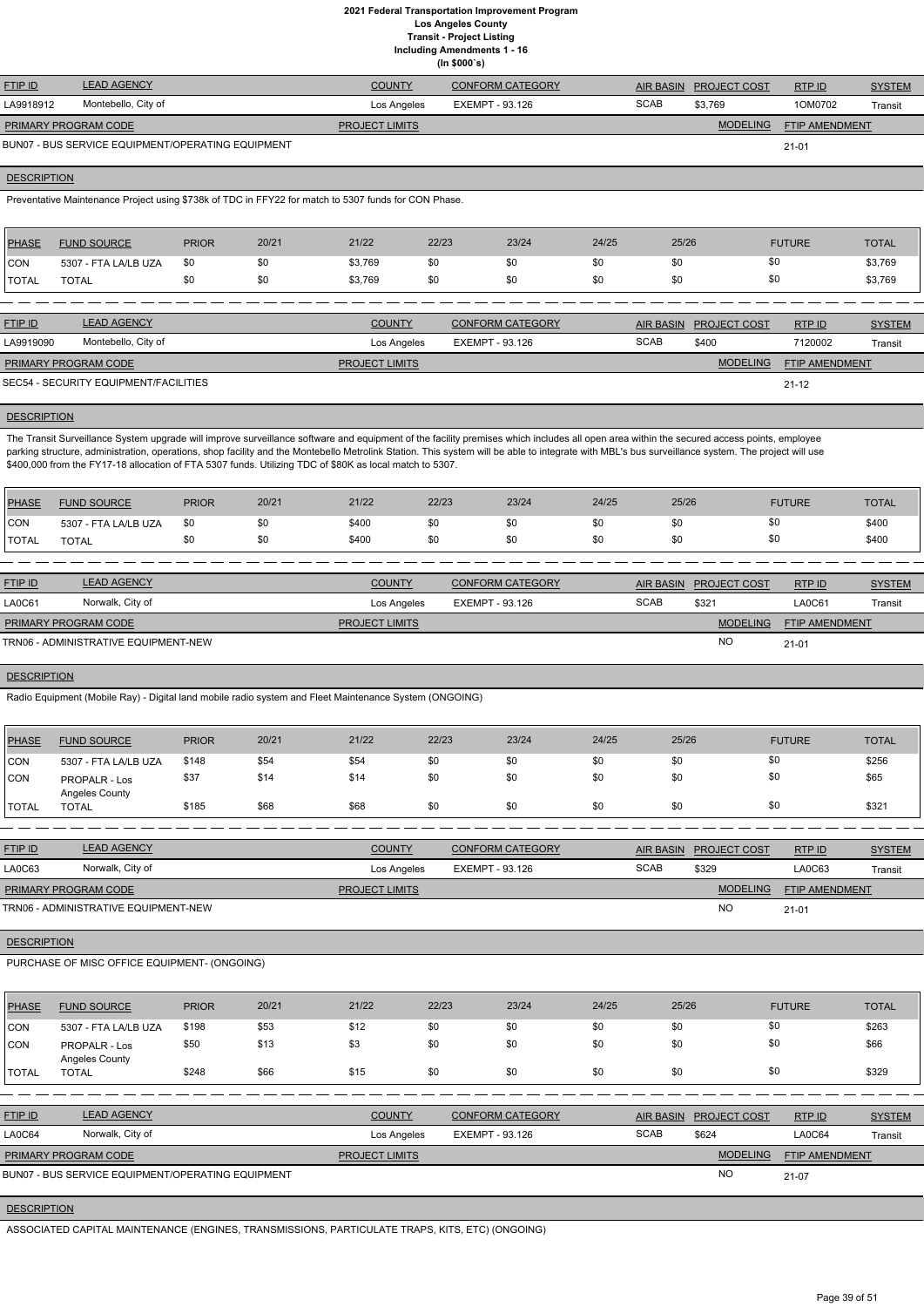| PHASE          | <b>FUND SOURCE</b>                     | <b>PRIOR</b> | 20/21 | 21/22 | 22/23 | 23/24 | 24/25 | 25/26 | <b>FUTURE</b> | <b>TOTAL</b> |
|----------------|----------------------------------------|--------------|-------|-------|-------|-------|-------|-------|---------------|--------------|
| CON            | 5307 - FTA LA/LB UZA                   | \$335        | \$148 | \$16  | \$0   | \$0   | \$0   | \$0   | \$0           | \$499        |
| <b>CON</b>     | <b>PROPALR - Los</b><br>Angeles County | \$84         | \$37  | \$4   | \$0   | \$0   | \$0   | \$0   | \$0           | \$125        |
| <b>I</b> TOTAL | <b>TOTAL</b>                           | \$419        | \$185 | \$20  | \$0   | \$0   | \$0   | \$0   | \$0           | \$624        |

| <b>FTIP ID</b>         | <b>LEAD AGENCY</b> | <b>COUNTY</b>         | <b>CONFORM CATEGORY</b> | <b>AIR BASIN</b> | <b>PROJECT COST</b> | RTP ID                | <b>SYSTEM</b> |
|------------------------|--------------------|-----------------------|-------------------------|------------------|---------------------|-----------------------|---------------|
| LA0D43                 | Norwalk, City of   | Los Angeles           | EXEMPT - 93.126         | <b>SCAB</b>      | \$10.168            | <b>REG0702</b>        | Transit       |
| PRIMARY PROGRAM CODE   |                    | <b>PROJECT LIMITS</b> |                         |                  | <b>MODELING</b>     | <b>FTIP AMENDMENT</b> |               |
| ADM83 - ADMINISTRATION |                    |                       |                         |                  | <b>NO</b>           | $21-07$               |               |

## **DESCRIPTION**

CAPITALIZATION OF PREVENTIVE MAINTENANCE (ONGOING).

| PHASE        | <b>FUND SOURCE</b>                     | <b>PRIOR</b> | 20/21   | 21/22   | 22/23 | 23/24 | 24/25 | 25/26 | <b>FUTURE</b> | <b>TOTAL</b> |
|--------------|----------------------------------------|--------------|---------|---------|-------|-------|-------|-------|---------------|--------------|
| <b>CON</b>   | 5307 - FTA LA/LB UZA                   | \$5,557      | \$1,335 | \$1,250 | \$0   | \$0   | \$0   | \$0   | \$0           | \$8,142      |
| <b>CON</b>   | <b>PROPALR - Los</b><br>Angeles County | \$1,380      | \$334   | \$312   | \$0   | \$0   | \$0   | \$0   | \$0           | \$2,026      |
| <b>TOTAL</b> | <b>TOTAL</b>                           | \$6,937      | \$1,669 | \$1,562 | \$0   | \$0   | \$0   | \$0   | \$0           | \$10,168     |

| <b>FTIP ID</b>       | <b>LEAD AGENCY</b>        | <b>COUNTY</b>         | <b>CONFORM CATEGORY</b> |             | AIR BASIN PROJECT COST | RTPID          | <b>SYSTEM</b> |
|----------------------|---------------------------|-----------------------|-------------------------|-------------|------------------------|----------------|---------------|
| <b>LA0G057</b>       | Norwalk, City of          | Los Angeles           | EXEMPT - 93.126         | <b>SCAB</b> | \$477                  | <b>REG0702</b> | Transit       |
| PRIMARY PROGRAM CODE |                           | <b>PROJECT LIMITS</b> |                         |             | <b>MODELING</b>        | FTIP AMENDMENT |               |
|                      | BUO01 - BUS-CAPITAL LEASE |                       |                         |             | <b>NC</b>              | $21 - 04$      |               |

## **DESCRIPTION**

Ongoing annual tire lease contract

| PHASE        | <b>FUND SOURCE</b>                     | <b>PRIOR</b> | 20/21 | 21/22 | 22/23 | 23/24 | 24/25 | 25/26 | <b>FUTURE</b> | TOTAL |
|--------------|----------------------------------------|--------------|-------|-------|-------|-------|-------|-------|---------------|-------|
| <b>CON</b>   | 5307 - FTA LA/LB UZA                   | \$266        | \$56  | \$58  | \$0   | \$0   | \$0   | \$0   | \$0           | \$380 |
| <b>CON</b>   | <b>PROPALR - Los</b><br>Angeles County | \$68         | \$14  | \$15  | \$0   | \$0   | \$0   | \$0   | \$0           | \$97  |
| <b>TOTAL</b> | TOTAL                                  | \$334        | \$70  | \$73  | \$0   | \$0   | \$0   | \$0   | \$0           | \$477 |

| <b>FTIP ID</b>                                      | <b>LEAD AGENCY</b> | <b>COUNTY</b>         | <b>CONFORM CATEGORY</b> |             | AIR BASIN PROJECT COST | RTP ID                | <b>SYSTEM</b> |
|-----------------------------------------------------|--------------------|-----------------------|-------------------------|-------------|------------------------|-----------------------|---------------|
| LA0G1120                                            | Norwalk, City of   | Los Angeles           | EXEMPT - 93.126         | <b>SCAB</b> | \$626                  | 1TR1010               | Transit       |
| PRIMARY PROGRAM CODE                                |                    | <b>PROJECT LIMITS</b> |                         |             | <b>MODELING</b>        | <b>FTIP AMENDMENT</b> |               |
| PAR16 - PARATRANSIT VEHICLES-REPLACEMENT-GAS/DIESEL |                    |                       |                         |             |                        | $21 - 00$             |               |

## **DESCRIPTION**

Purchase fully accessible replacement vans to replace vehicles reaching the end of their useful life (ongoing). The vans will be gasoline fueled.

| <b>PHASE</b> | <b>FUND SOURCE</b>                     | <b>PRIOR</b> | 20/21 | 21/22 | 22/23 | 23/24 | 24/25 | 25/26 | <b>FUTURE</b> | <b>TOTAL</b> |
|--------------|----------------------------------------|--------------|-------|-------|-------|-------|-------|-------|---------------|--------------|
| CON          | 5307 - FTA LA/LB UZA                   | \$442        | \$59  | \$0   | \$0   | \$0   | \$0   | \$0   | \$0           | \$501        |
| CON          | <b>PROPALR - Los</b><br>Angeles County | \$110        | \$15  | \$0   | \$0   | \$0   | \$0   | \$0   | \$0           | \$125        |
| <b>TOTAL</b> | <b>TOTAL</b>                           | \$552        | \$74  | \$0   | \$0   | \$0   | \$0   | \$0   | \$0           | \$626        |

| <b>FTIP ID</b>              | <b>LEAD AGENCY</b>                         | <b>COUNTY</b>         | <b>CONFORM CATEGORY</b> | AIR BASIN   | <b>PROJECT COST</b> | RTPID                 | <b>SYSTEM</b> |
|-----------------------------|--------------------------------------------|-----------------------|-------------------------|-------------|---------------------|-----------------------|---------------|
| LA0G1122                    | Norwalk, City of                           |                       | EXEMPT - 93.126         | <b>SCAB</b> | \$739               | <b>REG0702</b>        | Transit       |
| <b>PRIMARY PROGRAM CODE</b> |                                            | <b>PROJECT LIMITS</b> |                         |             | <b>MODELING</b>     | <b>FTIP AMENDMENT</b> |               |
|                             | NCR10 - PASSENGER BENCHES & SMALL SHELTERS |                       |                         |             |                     | 21-07                 |               |

# **DESCRIPTION**

Bus Stop Improvements and/or repairs (ONGOING) including bus stop amenities (i.e. bus shelter, trash receptacle, etc), installation of route information/signage and Braille Identifier Plates.

| <b>PHASE</b>  | <b>FUND SOURCE</b>              | <b>PRIOR</b> | 20/21 | 21/22 | 22/23 | 23/24 | 24/25 | 25/26 | <b>FUTURE</b> | TOTAL |
|---------------|---------------------------------|--------------|-------|-------|-------|-------|-------|-------|---------------|-------|
| CON           | 5307 - FTA LA/LB UZA            | \$144        | \$223 | \$223 | \$0   | \$0   | \$0   | \$0   | \$0           | \$590 |
| <b>CON</b>    | PROPALR - Los<br>Angeles County | \$37         | \$56  | \$56  | \$0   | \$0   | \$0   |       | \$0           | \$149 |
| <b>ITOTAL</b> | <b>TOTAL</b>                    | \$181        | \$279 | \$279 | \$0   | \$0   | \$0   | \$0   | \$0           | \$739 |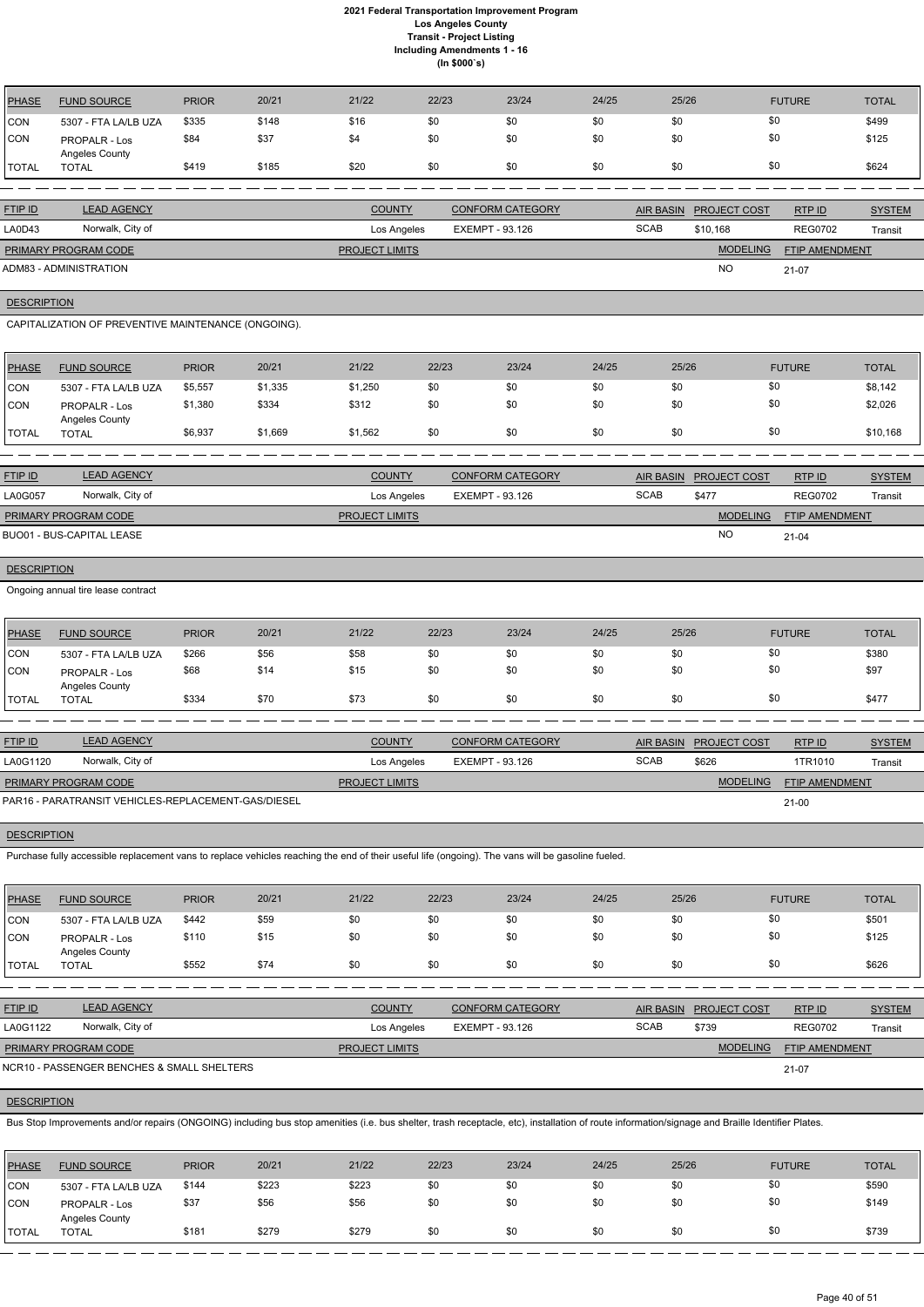**(In \$000`s)** FTIP ID LEAD AGENCY COUNTY CONFORM CATEGORY AIR BASIN PROJECT COST RTP ID SYSTEM AND STREM MODELING FTIP AMENDMENT RTP ID LA0G1253 Norwalk, City of Los Angeles EXEMPT - 93.126 SCAB \$1,404 LA0C61 Transit 21-01 **PROJECT LIMITS** BUN07 - BUS SERVICE EQUIPMENT/OPERATING EQUIPMENT PRIMARY PROGRAM CODE

## **DESCRIPTION**

Intelligent Transportation System (ITS) which will include technologies such as: GPS based Computer Automated Dispatch (CAD) system; Automatic Vehicle Location (AVL); Automated Vehicle Annunciator System (AVAS); Automatic Passenger Count (APC); and Automated Travel Information System (ATIS)

| <b>PHASE</b> | <b>FUND SOURCE</b>                              | <b>PRIOR</b> | 20/21   | 21/22 | 22/23 | 23/24 | 24/25 | 25/26 | <b>FUTURE</b> | <b>TOTAL</b> |
|--------------|-------------------------------------------------|--------------|---------|-------|-------|-------|-------|-------|---------------|--------------|
| <b>CON</b>   | 5307 - FTA LA/LB UZA                            | \$0          | \$280   | \$0   | \$0   | \$0   | \$0   | \$0   | \$0           | \$280        |
| <b>CON</b>   | PC25 - Los Angeles<br><b>County Proposition</b> | \$0          | \$70    | \$0   | \$0   | \$0   | \$0   | \$0   | \$0           | \$70         |
| <b>CON</b>   | PTMISEA - Public Trans<br>Moderinazation Imp &  | -\$0         | \$1,054 | \$0   | \$0   | \$0   | \$0   | \$0   | \$0           | \$1,054      |
| <b>TOTAL</b> | <b>TOTAL</b>                                    | \$0          | \$1,404 | \$0   | \$0   | \$0   | \$0   | \$0   | \$0           | \$1,404      |

| <b>FTIP ID</b>                             | <b>LEAD AGENCY</b> | <b>COUNTY</b>         | <b>CONFORM CATEGORY</b> |             | AIR BASIN PROJECT COST | RTPID                 | <b>SYSTEM</b> |
|--------------------------------------------|--------------------|-----------------------|-------------------------|-------------|------------------------|-----------------------|---------------|
| LA0G1326                                   | Norwalk, City of   | Los Angeles           | EXEMPT - 93.126         | <b>SCAB</b> | \$6,062                | 1TR1010               | Transit       |
| <b>PRIMARY PROGRAM CODE</b>                |                    | <b>PROJECT LIMITS</b> |                         |             | <b>MODELING</b>        | <b>FTIP AMENDMENT</b> |               |
| BUR17 - BUSES-REPLACEMENT-ALTERNATIVE FUEL |                    |                       |                         |             | <b>NC</b>              | 21-07                 |               |

## **DESCRIPTION**

Bus replacement project - purchase two (4) Compressed Natural Gas (CNG) buses.

| PHASE        | <b>FUND SOURCE</b>                                 | <b>PRIOR</b> | 20/21   | 21/22   | 22/23 | 23/24 | 24/25 | 25/26 | <b>FUTURE</b> | <b>TOTAL</b> |
|--------------|----------------------------------------------------|--------------|---------|---------|-------|-------|-------|-------|---------------|--------------|
| CON          | 5307 - FTA LA/LB UZA                               | \$852        | \$1,905 | \$1,905 | \$0   | \$0   | \$0   | \$0   | \$0           | \$4,662      |
| ICON.        | MR35 - Measure R 35%<br>New Rail or Bus Transit    | \$57         | \$0     | \$0     | \$0   | \$0   | \$0   | \$0   | \$0           | \$57         |
| ICON.        | <b>PROPALR - Los</b><br>Angeles County             | \$0          | \$537   | \$537   | \$0   | \$0   | \$0   | \$0   | \$0           | \$1,074      |
| ICON         | STA-1B - State Transit<br>Assistance - Proposition | \$269        | \$0     | \$0     | \$0   | \$0   | \$0   | \$0   | \$0           | \$269        |
| <b>TOTAL</b> | <b>TOTAL</b>                                       | \$1,178      | \$2,442 | \$2,442 | \$0   | \$0   | \$0   | \$0   | \$0           | \$6,062      |

| <b>FTIP ID</b>                       | <b>LEAD AGENCY</b> | <b>COUNTY</b>         | <b>CONFORM CATEGORY</b> | <b>AIR BASIN</b> | <b>PROJECT COST</b> | RTP ID                | <b>SYSTEM</b> |
|--------------------------------------|--------------------|-----------------------|-------------------------|------------------|---------------------|-----------------------|---------------|
| LA0G1413                             | Norwalk, City of   | Los Angeles           | EXEMPT - 93.126         | <b>SCAB</b>      | \$248               | 2016A319              | Transit       |
| <b>PRIMARY PROGRAM CODE</b>          |                    | <b>PROJECT LIMITS</b> |                         |                  | <b>MODELING</b>     | <b>FTIP AMENDMENT</b> |               |
| TRN06 - ADMINISTRATIVE EQUIPMENT-NEW |                    |                       |                         |                  | <b>NO</b>           | $21 - 01$             |               |

## **DESCRIPTION**

Communications Systems (FMMS& Grants Management): Purchase of a Fleet Maintenance and Fuel Management System, and Grants Management System.

| <b>PHASE</b>  | <b>FUND SOURCE</b>                     | <b>PRIOR</b> | 20/21 | 21/22 | 22/23 | 23/24 | 24/25 | 25/26 | <b>FUTURE</b> | <b>TOTAL</b> |
|---------------|----------------------------------------|--------------|-------|-------|-------|-------|-------|-------|---------------|--------------|
| CON           | 5307 - FTA LA/LB UZA                   | \$0          | \$99  | \$99  | \$0   | \$0   | \$0   | \$0   | \$0           | \$198        |
| CON           | <b>PROPALR - Los</b><br>Angeles County | \$0          | \$25  | \$25  | \$0   | \$0   | \$0   |       | \$0           | \$50         |
| <b>ITOTAL</b> | <b>TOTAL</b>                           | \$0          | \$124 | \$124 | \$0   | \$0   | \$0   | \$0   | \$0           | \$248        |

RTP ID

| LA0G1591                    | Norwalk, City of                         | Los Angeles           | NON-REPORTABLE TCM COMMITTED SCAB | \$2.342         | 1TR1022        | Transit |
|-----------------------------|------------------------------------------|-----------------------|-----------------------------------|-----------------|----------------|---------|
| <b>PRIMARY PROGRAM CODE</b> |                                          | <b>PROJECT LIMITS</b> |                                   | <b>MODELING</b> | FTIP AMENDMENT |         |
|                             | BUN94 - BUSES-EXPANSION-ALTERNATIVE FUEL |                       |                                   |                 | 21-00          |         |
|                             |                                          |                       |                                   |                 |                |         |
| <b>DESCRIPTION</b>          |                                          |                       |                                   |                 |                |         |

Purchase of 2 battery electric buses, and technical consulting.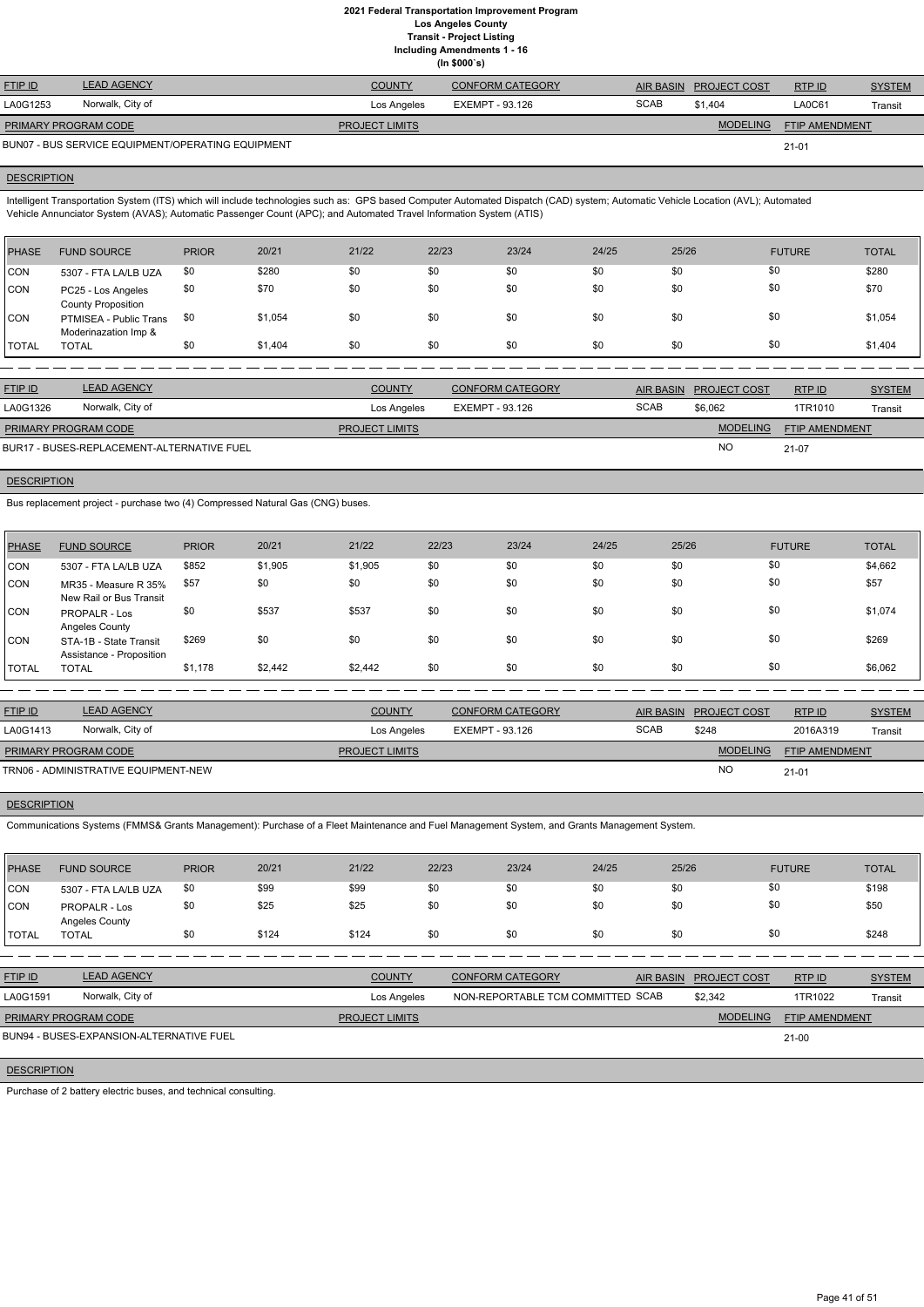## **2021 Federal Transportation Improvement Program Los Angeles County**

**Transit - Project Listing**

**Including Amendments 1 - 16**

|  | ding Amendments 1 - |  |  |
|--|---------------------|--|--|
|--|---------------------|--|--|

|              | Including Amendments 1 - 16<br>(ln \$000's)     |              |         |       |       |       |       |       |               |              |  |
|--------------|-------------------------------------------------|--------------|---------|-------|-------|-------|-------|-------|---------------|--------------|--|
| <b>PHASE</b> | <b>FUND SOURCE</b>                              | <b>PRIOR</b> | 20/21   | 21/22 | 22/23 | 23/24 | 24/25 | 25/26 | <b>FUTURE</b> | <b>TOTAL</b> |  |
| CON          | 5307 - FTA LA/LB UZA                            | \$0          | \$692   | \$0   | \$0   | \$0   | \$0   | \$0   | \$0           | \$692        |  |
| <b>CON</b>   | 5339 - Los Angeles<br>-Long Beach-Anaheim       | \$0          | \$1,206 | \$0   | \$0   | \$0   | \$0   | \$0   | \$0           | \$1,206      |  |
| <b>CON</b>   | Local Bridge Seismic<br>Retrofit Account        | \$0          | \$21    | \$0   | \$0   | \$0   | \$0   | \$0   | \$0           | \$21         |  |
| <b>CON</b>   | MR35 - Measure R 35%<br>New Rail or Bus Transit | \$0          | \$56    | \$0   | \$0   | \$0   | \$0   | \$0   | \$0           | \$56         |  |
| <b>CON</b>   | PROPALR - Los<br>Angeles County                 | \$0          | \$242   | \$0   | \$0   | \$0   | \$0   | \$0   | \$0           | \$242        |  |
| <b>CON</b>   | PTMISEA - Public Trans<br>Moderinazation Imp &  | \$0          | \$125   | \$0   | \$0   | \$0   | \$0   | \$0   | \$0           | \$125        |  |
| <b>TOTAL</b> | <b>TOTAL</b>                                    | \$0          | \$2,342 | \$0   | \$0   | \$0   | \$0   | \$0   | \$0           | \$2,342      |  |

| <b>LEAD AGENCY</b><br><b>FTIP ID</b> |                                     | <b>COUNTY</b>         | <b>CONFORM CATEGORY</b> |             | AIR BASIN PROJECT COST | RTP ID                | <b>SYSTEM</b>  |
|--------------------------------------|-------------------------------------|-----------------------|-------------------------|-------------|------------------------|-----------------------|----------------|
| LA0G1680                             | Norwalk, City of                    | Los Angeles           | EXEMPT - 93.126         | <b>SCAB</b> | \$300                  | 1TR1010               | <b>Transit</b> |
| PRIMARY PROGRAM CODE                 |                                     | <b>PROJECT LIMITS</b> |                         |             | <b>MODELING</b>        | <b>FTIP AMENDMENT</b> |                |
| ADR55 - ADMINISTRATIVE               | OFFICE(S)/FACILITY-REHAB/IMPROVEMNT |                       |                         |             |                        | $21 - 01$             |                |
|                                      |                                     |                       |                         |             |                        |                       |                |

## **DESCRIPTION**

Mechanical, electrical and plumbing issues , Office acoustic issues , Privacy improvements to Dispatch work area to minimize noise distractions, Revamping training room to make it real world functional and introduction of technology communications, Creating private office space for Transit Admin Staff (3rd floor), Installation of a 2nd vehicle lift in Vehicle Maintenance, Upgrades to breakrooms to include technology communications, Security improvements to the south gate access

| PHASE        | <b>FUND SOURCE</b>                     | <b>PRIOR</b> | 20/21 | 21/22 | 22/23 | 23/24 | 24/25 | 25/26 | <b>FUTURE</b> | <b>TOTAL</b> |
|--------------|----------------------------------------|--------------|-------|-------|-------|-------|-------|-------|---------------|--------------|
| <b>CON</b>   | 5307 - FTA LA/LB UZA                   | \$0          | \$120 | \$120 | \$0   | \$0   | \$0   | \$0   | \$0           | \$240        |
| <b>CON</b>   | <b>PROPALR - Los</b><br>Angeles County | \$0          | \$30  | \$30  | \$0   | \$0   | \$0   | \$0   | \$0           | \$60         |
| <b>TOTAL</b> | TOTAL                                  | \$0          | \$150 | \$150 | \$0   | \$0   | \$0   | \$0   | \$0           | \$300        |

Purchase 2 electric bus chargers and corresponding infrastructure. This project is possible through an award from the FY20 BOS 15% allocation, this award has been split amongst 2 qualifying activities, TIP # LA9918811, and TIP # LA9918917.

| <b>FTIP ID</b>                             | <b>LEAD AGENCY</b> | <b>COUNTY</b>         | <b>CONFORM CATEGORY</b> |             | AIR BASIN PROJECT COST | RTPID          | <b>SYSTEM</b> |
|--------------------------------------------|--------------------|-----------------------|-------------------------|-------------|------------------------|----------------|---------------|
| LA0G1681                                   | Norwalk, City of   | Los Angeles           | EXEMPT - 93.126         | <b>SCAB</b> | \$103                  | 1TL204         | Transit       |
| PRIMARY PROGRAM CODE                       |                    | <b>PROJECT LIMITS</b> |                         |             | <b>MODELING</b>        | FTIP AMENDMENT |               |
| NCR10 - PASSENGER BENCHES & SMALL SHELTERS |                    |                       |                         |             |                        | $21-00$        |               |

## **DESCRIPTION**

Installation of Solar Lighting at bus stops in order to improve safety and security for passengers.

| <b>PHASE</b> | <b>FUND SOURCE</b>              | <b>PRIOR</b> | 20/21 | 21/22 | 22/23 | 23/24 | 24/25 | 25/26 | <b>FUTURE</b> | <b>TOTAL</b> |
|--------------|---------------------------------|--------------|-------|-------|-------|-------|-------|-------|---------------|--------------|
| CON          | 5307 - FTA LA/LB UZA            | -\$0         | \$77  | \$0   | \$0   | \$0   | \$0   | \$0   | \$0           | \$77         |
| CON          | PROPALR - Los<br>Angeles County | \$0          | \$26  | \$0   | \$0   | \$0   | \$0   | \$0   | \$0           | \$26         |
| TOTAL        | <b>TOTAL</b>                    | \$0          | \$103 | \$0   | \$0   | \$0   | \$0   | \$0   | \$0           | \$103        |
|              |                                 |              |       |       |       |       |       |       |               |              |

| <b>FTIP ID</b>                             | <b>LEAD AGENCY</b> | <b>COUNTY</b>         | <b>CONFORM CATEGORY</b> | <b>AIR BASIN</b> | <b>PROJECT COST</b> | <b>RTPID</b>          | <b>SYSTEM</b> |
|--------------------------------------------|--------------------|-----------------------|-------------------------|------------------|---------------------|-----------------------|---------------|
| LA9918810                                  | Norwalk, City of   | Los Angeles           | EXEMPT - 93.126         | <b>SCAB</b>      | \$627               | 1TR1010               | Transit       |
| <b>PRIMARY PROGRAM CODE</b>                |                    | <b>PROJECT LIMITS</b> |                         |                  | <b>MODELING</b>     | <b>FTIP AMENDMENT</b> |               |
| NCR10 - PASSENGER BENCHES & SMALL SHELTERS |                    |                       |                         |                  |                     | $21-00$               |               |

**DESCRIPTION** 

Replace 194 bus stop beacons, and install 64 digital signs on Route 4 stops.

| <b>PHASE</b>   | <b>FUND SOURCE</b>                                   | <b>PRIOR</b> | 20/21 | 21/22                 | 22/23           | 23/24                   | 24/25       | 25/26                                   | <b>FUTURE</b>         | <b>TOTAL</b>  |
|----------------|------------------------------------------------------|--------------|-------|-----------------------|-----------------|-------------------------|-------------|-----------------------------------------|-----------------------|---------------|
| CON            | 5307 - FTA LA/LB UZA                                 | \$0          | \$470 | \$0                   | \$0             | \$0                     | \$0         | \$0                                     | \$0                   | \$470         |
| CON            | <b>PROPALR - Los</b><br>Angeles County               | \$0          | \$157 | \$0                   | \$0             | \$0                     | \$0         | \$0                                     | \$0                   | \$157         |
| <b>TOTAL</b>   | <b>TOTAL</b>                                         | \$0          | \$627 | \$0                   | \$0             | \$0                     | \$0         | \$0                                     | \$0                   | \$627         |
|                |                                                      |              |       |                       |                 |                         |             |                                         |                       |               |
| <b>FTIP ID</b> | <b>LEAD AGENCY</b>                                   |              |       | <b>COUNTY</b>         |                 | <b>CONFORM CATEGORY</b> |             | <b>AIR BASIN</b><br><b>PROJECT COST</b> | RTP ID                | <b>SYSTEM</b> |
| LA9918811      | Norwalk, City of                                     |              |       | Los Angeles           | EXEMPT - 93.126 |                         | <b>SCAB</b> | \$260                                   | 1TR1010               | Transit       |
|                | PRIMARY PROGRAM CODE                                 |              |       | <b>PROJECT LIMITS</b> |                 |                         |             | <b>MODELING</b>                         | <b>FTIP AMENDMENT</b> |               |
|                | TRN10 - Electric Charging Equipment/Facilities - New |              |       |                       |                 |                         |             |                                         | $21 - 01$             |               |

## **DESCRIPTION**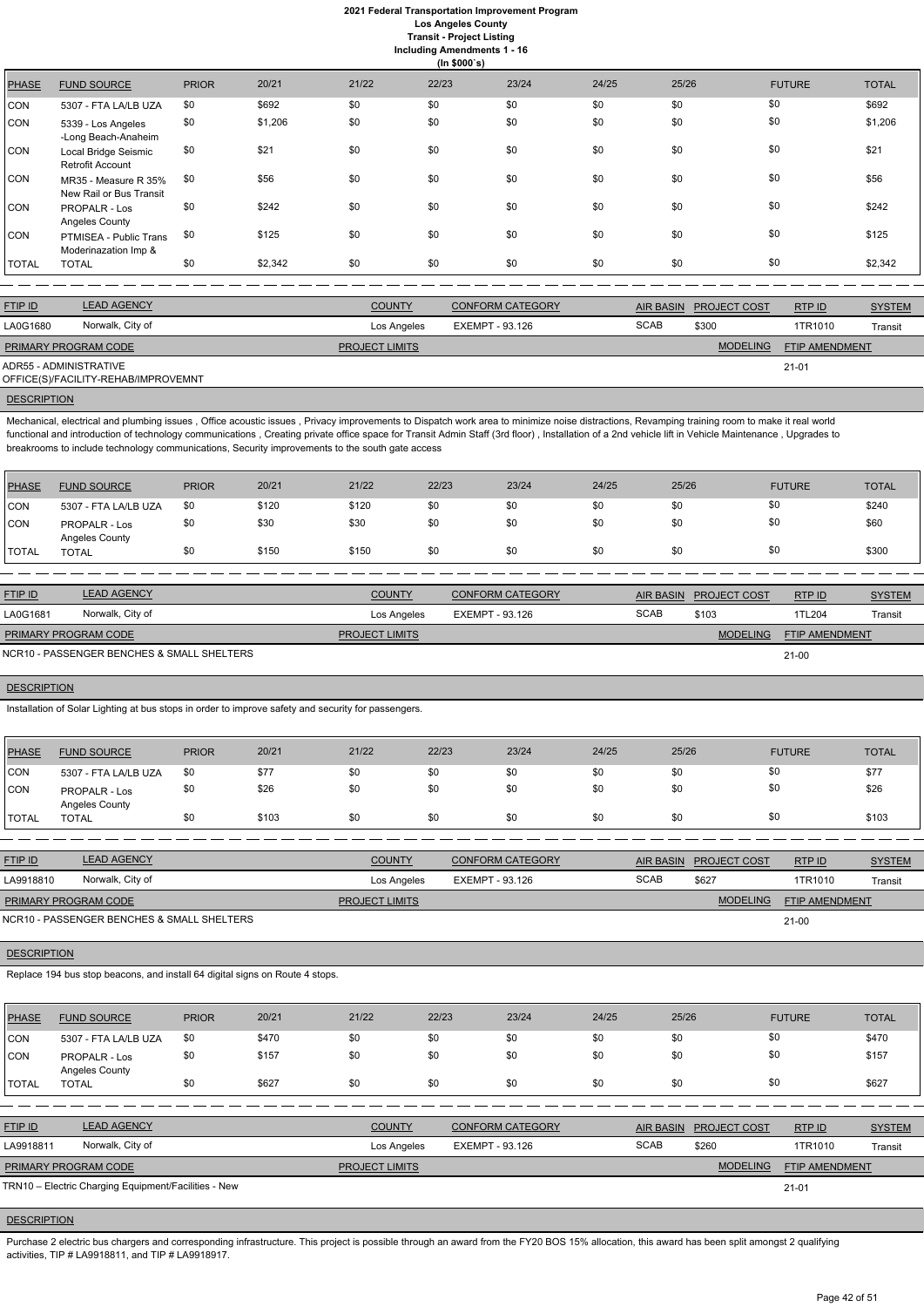| PHASE      | <b>FUND SOURCE</b>                              | <b>PRIOR</b> | 20/21 | 21/22 | 22/23 | 23/24 | 24/25 | 25/26 | <b>FUTURE</b> | <b>TOTAL</b> |
|------------|-------------------------------------------------|--------------|-------|-------|-------|-------|-------|-------|---------------|--------------|
| <b>CON</b> | 5307 - FTA LA/LB UZA                            | \$0          | \$195 | \$0   | \$0   | \$0   | \$0   | \$0   | \$0           | \$195        |
| <b>CON</b> | MR35 - Measure R 35%<br>New Rail or Bus Transit | - \$0        | \$65  | \$0   | \$0   | \$0   | \$0   | \$0   | \$0           | \$65         |
| `TOTAL     | <b>TOTAL</b>                                    |              | \$260 | \$0   | \$0   | \$0   | \$0   | \$0   | \$0           | \$260        |

| <b>FTIP ID</b>              | <b>LEAD AGENCY</b>                       | <b>COUNTY</b>         | CONFORM CATEGORY                  | AIR BASIN PROJECT COST | RTP ID                | <b>SYSTEM</b> |
|-----------------------------|------------------------------------------|-----------------------|-----------------------------------|------------------------|-----------------------|---------------|
| LA9918814                   | Norwalk, City of                         | Los Angeles           | NON-REPORTABLE TCM COMMITTED SCAB | \$1.316                | 1TR1010               | Transit       |
| <b>PRIMARY PROGRAM CODE</b> |                                          | <b>PROJECT LIMITS</b> |                                   | <b>MODELING</b>        | <b>FTIP AMENDMENT</b> |               |
|                             | BUN94 - BUSES-EXPANSION-ALTERNATIVE FUEL |                       |                                   |                        | $21 - 00$             |               |

## **DESCRIPTION**

Purchase 2 electric buses (FY18 5339 funds) for expansion.

Purchase 1 expansion electric bus. This project is possible through an award from the FY20 BOS 15% allocation, this award has been split amongst 2 qualifying activities, TIP # LA9918811, and TIP # LA9918917.

| PHASE        | <b>FUND SOURCE</b>                              | <b>PRIOR</b> | 20/21   | 21/22 | 22/23 | 23/24 | 24/25 | 25/26 | <b>FUTURE</b> | <b>TOTAL</b> |
|--------------|-------------------------------------------------|--------------|---------|-------|-------|-------|-------|-------|---------------|--------------|
| <b>CON</b>   | 5339 - Los Angeles<br>-Long Beach-Anaheim       | \$0          | \$987   | \$0   | \$0   | \$0   | \$0   | \$0   | \$0           | \$987        |
| CON          | PC20 - Los Angeles<br><b>County Proposition</b> | \$0          | \$250   | \$0   | \$0   | \$0   | \$0   | \$0   | \$0           | \$250        |
| <b>CON</b>   | PROPALR - Los<br>Angeles County                 | \$0          | \$79    | \$0   | \$0   | \$0   | \$0   | \$0   | \$0           | \$79         |
| <b>TOTAL</b> | <b>TOTAL</b>                                    | \$0          | \$1,316 | \$0   | \$0   | \$0   | \$0   | \$0   | \$0           | \$1,316      |

| <b>FTIP ID</b>              | <b>LEAD AGENCY</b>                       | <b>COUNTY</b>         | <b>CONFORM CATEGORY</b> | AIR BASIN   | <b>PROJECT COST</b> | RTPID                 | <b>SYSTEM</b> |
|-----------------------------|------------------------------------------|-----------------------|-------------------------|-------------|---------------------|-----------------------|---------------|
| LA9918917                   | Norwalk, City of                         | Los Angeles           | NON-REPORTABLE TCM      | <b>SCAB</b> | \$694               | 1TR1022               | Transit       |
| <b>PRIMARY PROGRAM CODE</b> |                                          | <b>PROJECT LIMITS</b> |                         |             | <b>MODELING</b>     | <b>FTIP AMENDMENT</b> |               |
|                             | BUN94 - BUSES-EXPANSION-ALTERNATIVE FUEL |                       |                         |             |                     | $21 - 01$             |               |

#### **DESCRIPTION**

| PHASE        | <b>FUND SOURCE</b>                              | <b>PRIOR</b> | 20/21 | 21/22 | 22/23 | 23/24 | 24/25 | 25/26 | <b>FUTURE</b> | <b>TOTAL</b> |
|--------------|-------------------------------------------------|--------------|-------|-------|-------|-------|-------|-------|---------------|--------------|
| CON          | 5307 - FTA LA/LB UZA                            | \$0          | \$0   | \$520 | \$0   | \$0   | \$0   | \$0   | \$0           | \$520        |
| <b>CON</b>   | Local Bridge Seismic<br>Retrofit Account        | \$0          | \$0   | \$11  | \$0   | \$0   | \$0   | \$0   | \$0           | \$11         |
| <b>CON</b>   | MR35 - Measure R 35%<br>New Rail or Bus Transit | \$0          | \$0   | \$2   | \$0   | \$0   | \$0   | \$0   | \$0           | \$2          |
| <b>CON</b>   | PROPALR - Los<br>Angeles County                 | \$0          | \$0   | \$114 | \$0   | \$0   | \$0   | \$0   | \$0           | \$114        |
| CON          | PTMISEA - Public Trans<br>Moderinazation Imp &  | \$0          | \$0   | \$47  | \$0   | \$0   | \$0   | \$0   | \$0           | \$47         |
| <b>TOTAL</b> | <b>TOTAL</b>                                    | \$0          | \$0   | \$694 | \$0   | \$0   | \$0   | \$0   | \$0           | \$694        |

| <b>FTIP ID</b>              | <b>LEAD AGENCY</b>                        | <b>COUNTY</b>         | <b>CONFORM CATEGORY</b> |             | AIR BASIN PROJECT COST | RTPID                 | <b>SYSTEM</b> |
|-----------------------------|-------------------------------------------|-----------------------|-------------------------|-------------|------------------------|-----------------------|---------------|
| LA0D29                      | Redondo Beach, City of                    | Los Angeles           | <b>TCM Committed</b>    | <b>SCAB</b> | \$16,321               | LA0D29                | Transit       |
| <b>PRIMARY PROGRAM CODE</b> |                                           | <b>PROJECT LIMITS</b> |                         |             | <b>MODELING</b>        | <b>FTIP AMENDMENT</b> |               |
|                             | TRNH6 - PASSENGER STATIONS/FACILITIES-NEW |                       |                         |             | YES                    | $21 - 05$             |               |

## **DESCRIPTION**

CITY BUS TRANSFER STATION. Relocate existing transit terminal & construct new transit center w/12 bus bays, pax waiting area & info center, & driver lounge. Property provides 339 public pkg spaces (plus 2 for staff maint & security) & bicycle facilities. Location 1521 Kingsdale Ave, RB, CA 90278. Project also includes minor surface street improvements on Kingsdale Ave and 182nd : Kingsdale widening adds dedicated right turn lane and 182nd restriping removes bus layover and adds a bike lane.

| <b>PHASE</b> | <b>FUND SOURCE</b>                                 | <b>PRIOR</b> | 20/21 | 21/22   | 22/23 | 23/24 | 24/25 | 25/26 | <b>FUTURE</b> | <b>TOTAL</b> |
|--------------|----------------------------------------------------|--------------|-------|---------|-------|-------|-------|-------|---------------|--------------|
| <b>IPE</b>   | 5309c - FTA Bus<br>Discretionary                   | \$472        | \$0   | \$0     | \$0   | \$0   | \$0   | \$0   | \$0           | \$472        |
| <b>CON</b>   | 5309c - FTA Bus<br>Discretionary                   | \$2,282      | \$0   | \$0     | \$0   | \$0   | \$0   | \$0   | \$0           | \$2,282      |
| <b>CON</b>   | CITY - City Funds                                  | \$4,125      | \$0   | \$0     | \$0   | \$0   | \$0   | \$0   | \$0           | \$4,125      |
| <b>CON</b>   | CMAQ - Congestion<br><b>Mitigation Air Quality</b> | \$1,200      | \$0   | \$0     | \$0   | \$0   | \$0   | \$0   | \$0           | \$1,200      |
| <b>CON</b>   | <b>MEASURE M MYSP</b><br>(Multi Year Subregional   | \$4,500      | \$0   | \$2,750 | \$0   | \$0   | \$0   | \$0   | \$0           | \$7,250      |
| CON          | MR20H - Measure R<br>20% Highway                   | \$992        | \$0   | \$0     | \$0   | \$0   | \$0   | \$0   | \$0           | \$992        |
| <b>TOTAL</b> | <b>TOTAL</b>                                       | \$13,571     | \$0   | \$2,750 | \$0   | \$0   | \$0   | \$0   | \$0           | \$16,321     |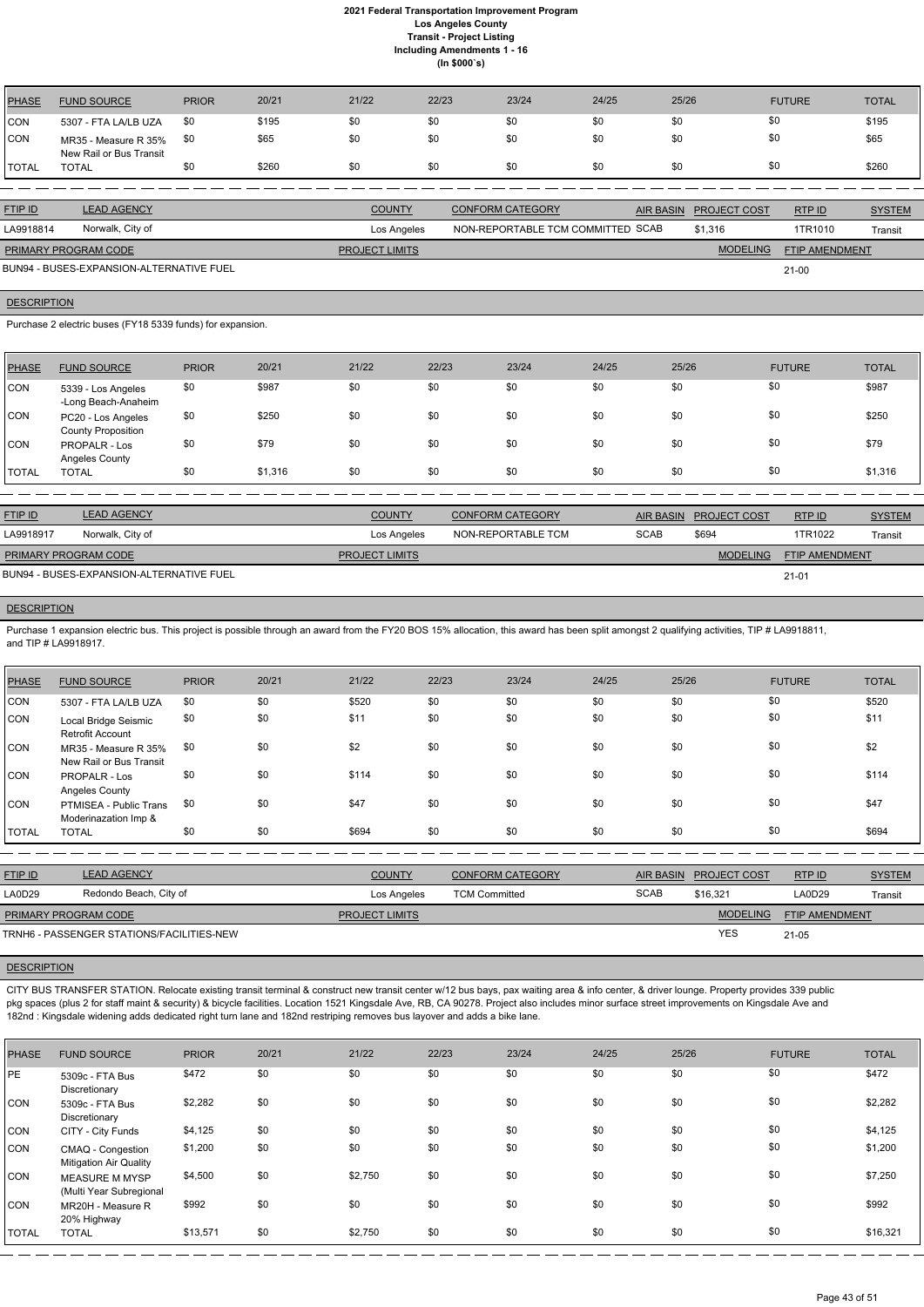**Including Amendments 1 - 16**

|                             |                                            |                       | (ln \$000's)            |             |                     |                       |               |
|-----------------------------|--------------------------------------------|-----------------------|-------------------------|-------------|---------------------|-----------------------|---------------|
| <b>FTIP ID</b>              | <b>LEAD AGENCY</b>                         | <b>COUNTY</b>         | <b>CONFORM CATEGORY</b> | AIR BASIN   | <b>PROJECT COST</b> | RTP ID                | <b>SYSTEM</b> |
| LA0D298                     | Redondo Beach, City of                     | Los Angeles           | EXEMPT - 93.126         | <b>SCAB</b> | \$2,090             | 1OM0702               | Transit       |
| <b>PRIMARY PROGRAM CODE</b> |                                            | <b>PROJECT LIMITS</b> |                         |             | <b>MODELING</b>     | <b>FTIP AMENDMENT</b> |               |
|                             | NCR10 - PASSENGER BENCHES & SMALL SHELTERS |                       |                         |             | <b>NO</b>           | $21 - 00$             |               |

# **DESCRIPTION**

ACQUISITION AND INSTALLATION OF TRANSIT AMENITIES (benches and small shelters)

| <b>PHASE</b> | <b>FUND SOURCE</b>   | <b>PRIOR</b> | 20/21   | 21/22 | 22/23 | 23/24 | 24/25 | 25/26 | <b>FUTURE</b> | <b>TOTAL</b> |
|--------------|----------------------|--------------|---------|-------|-------|-------|-------|-------|---------------|--------------|
| <b>CON</b>   | 5307 - FTA LA/LB UZA | \$0          | \$1,575 | \$0   |       | \$0   | \$0   | \$0   | \$0           | \$1,575      |
| <b>CON</b>   | CITY - City Funds    | \$0          | \$515   | \$0   |       | \$0   | \$0   | \$0   | \$0           | \$515        |
| <b>TOTAL</b> | <b>TOTAL</b>         | \$0          | \$2,090 | \$0   |       | \$0   | \$0   | \$0   | \$0           | \$2,090      |

| <b>FTIP ID</b>              | <b>LEAD AGENCY</b>                                    | <b>COUNTY</b>         | <b>CONFORM CATEGORY</b> |             | AIR BASIN PROJECT COST | RTPID                 | <b>SYSTEM</b> |
|-----------------------------|-------------------------------------------------------|-----------------------|-------------------------|-------------|------------------------|-----------------------|---------------|
| LA0G1423                    | Redondo Beach, City of                                | Los Angeles           | <b>TCM Committed</b>    | <b>SCAB</b> | \$269                  | <b>1ITS04</b>         | Transit       |
| <b>PRIMARY PROGRAM CODE</b> |                                                       | <b>PROJECT LIMITS</b> |                         |             | <b>MODELING</b>        | <b>FTIP AMENDMENT</b> |               |
|                             | ITS01 - REAL TIME RAIL or TRANSIT NOTIFICATION SYSTEM |                       |                         |             |                        | $21 - 06$             |               |

## **DESCRIPTION**

Purchase and install a Real Time Passenger Information System on Beach Cities Transit fixed route buses.

| <b>PHASE</b>   | <b>FUND SOURCE</b>                              | <b>PRIOR</b> | 20/21 | 21/22                 | 22/23 | 23/24                   | 24/25 | 25/26       |                        | <b>FUTURE</b>  | <b>TOTAL</b>  |
|----------------|-------------------------------------------------|--------------|-------|-----------------------|-------|-------------------------|-------|-------------|------------------------|----------------|---------------|
| CON            | PC40 - Los Angeles<br><b>County Proposition</b> | \$0          | \$0   | \$160                 | \$0   | \$0                     | \$0   | \$0         | \$0                    |                | \$160         |
| CON            | PTMISEA - Public Trans<br>Moderinazation Imp &  | \$0          | \$0   | \$109                 | \$0   | \$0                     | \$0   | \$0         | \$0                    |                | \$109         |
| <b>I</b> TOTAL | <b>TOTAL</b>                                    | \$0          | \$0   | \$269                 | \$0   | \$0                     | \$0   | \$0         | \$0                    |                | \$269         |
|                |                                                 |              |       |                       |       |                         |       |             |                        |                |               |
| FTIP ID        | <b>LEAD AGENCY</b>                              |              |       | <b>COUNTY</b>         |       | <b>CONFORM CATEGORY</b> |       |             | AIR BASIN PROJECT COST | RTP ID         | <b>SYSTEM</b> |
| LA0G1664       | Redondo Beach, City of                          |              |       | Los Angeles           |       | EXEMPT - 93.126         |       | <b>SCAB</b> | \$576                  | 1TR1010        | Transit       |
|                | PRIMARY PROGRAM CODE                            |              |       | <b>PROJECT LIMITS</b> |       |                         |       |             | <b>MODELING</b>        | FTIP AMENDMENT |               |
|                | BUR17 - BUSES-REPLACEMENT-ALTERNATIVE FUEL      |              |       |                       |       |                         |       |             | <b>NO</b>              | $21 - 00$      |               |

# **DESCRIPTION**

Rolling Stock acquisition of three (3) CNG-powered cutaway transit vehicles for replacement of the BCT fleet.

| <b>PHASE</b> | <b>FUND SOURCE</b>                             | <b>PRIOR</b> | 20/21 | 21/22 | 22/23 | 23/24 | 24/25 | 25/26 | <b>FUTURE</b> | <b>TOTAL</b> |
|--------------|------------------------------------------------|--------------|-------|-------|-------|-------|-------|-------|---------------|--------------|
| <b>CON</b>   | 5307 - FTA LA/LB UZA                           | \$0          | \$460 | \$0   | \$0   | \$0   | \$0   | \$0   | \$0           | \$460        |
| <b>CON</b>   | MR20B - Measure R<br>20% Bus Operations        | \$0          | \$27  | \$0   | \$0   | \$0   | \$0   | \$0   | \$0           | \$27         |
| <b>CON</b>   | PTMISEA - Public Trans<br>Moderinazation Imp & | \$0          | \$87  | \$0   | \$0   | \$0   | \$0   | \$0   | \$0           | \$87         |
| <b>CON</b>   | STA - State Transit<br>Assistance              | \$0          | \$2   | \$0   | \$0   | \$0   | \$0   | \$0   | \$0           | \$2          |
| <b>TOTAL</b> | <b>TOTAL</b>                                   | \$0          | \$576 | \$0   | \$0   | \$0   | \$0   | \$0   | \$0           | \$576        |
|              |                                                |              |       |       |       |       |       |       |               |              |

| <u>FTIP ID</u>              | <b>LEAD AGENCY</b>     | <b>COUNTY</b>         | <b>CONFORM CATEGORY</b> | AIR BASIN   | <b>PROJECT COST</b> | <b>RTPID</b>          | <b>SYSTEM</b> |
|-----------------------------|------------------------|-----------------------|-------------------------|-------------|---------------------|-----------------------|---------------|
| LA9918895                   | Redondo Beach, City of | Los Angeles           | EXEMPT - 93.126         | <b>SCAB</b> | \$1.570             | 1TR1010               | Transit       |
| <b>PRIMARY PROGRAM CODE</b> |                        | <b>PROJECT LIMITS</b> |                         |             | <b>MODELING</b>     | <b>FTIP AMENDMENT</b> |               |

#### **DESCRIPTION**

Rolling Stock acquisition of three (3) CNG-powered fixed route replacement transit buses in BCT fleet.

| <b>PHASE</b> | <b>FUND SOURCE</b>                     | <b>PRIOR</b> | 20/21   | 21/22 | 22/23 | 23/24 | 24/25 | 25/26 | <b>FUTURE</b> | <b>TOTAL</b> |
|--------------|----------------------------------------|--------------|---------|-------|-------|-------|-------|-------|---------------|--------------|
| CON          | 5307 - FTA LA/LB UZA                   | \$0          | \$1,256 | \$0   | \$0   | \$0   | \$0   | \$0   | \$0           | \$1,256      |
| CON          | <b>PROPALR - Los</b><br>Angeles County | \$0          | \$314   | \$0   | \$0   | \$0   | \$0   | \$0   | \$0           | \$314        |
| TOTAL        | <b>TOTAL</b>                           | \$0          | \$1,570 | \$0   | \$0   | \$0   | \$0   | \$0   | \$0           | \$1,570      |

| <b>FTIP ID</b>              | <b>LEAD AGENCY</b>                         | <b>COUNTY</b>         | <b>CONFORM CATEGORY</b> |             | AIR BASIN PROJECT COST | RTP ID                | <b>SYSTEM</b> |
|-----------------------------|--------------------------------------------|-----------------------|-------------------------|-------------|------------------------|-----------------------|---------------|
| LA9918970                   | Redondo Beach, City of                     | Los Angeles           | EXEMPT - 93.126         | <b>SCAB</b> | \$2.882                | 1TR1010               | Transit       |
| <b>PRIMARY PROGRAM CODE</b> |                                            | <b>PROJECT LIMITS</b> |                         |             | <b>MODELING</b>        | <b>FTIP AMENDMENT</b> |               |
|                             | RHR17 - RHSES-REPLACEMENT-ALTERNATIVE FHEL |                       |                         |             |                        | 21.10                 |               |

PLACEMENT-ALTERNATIVE FUEL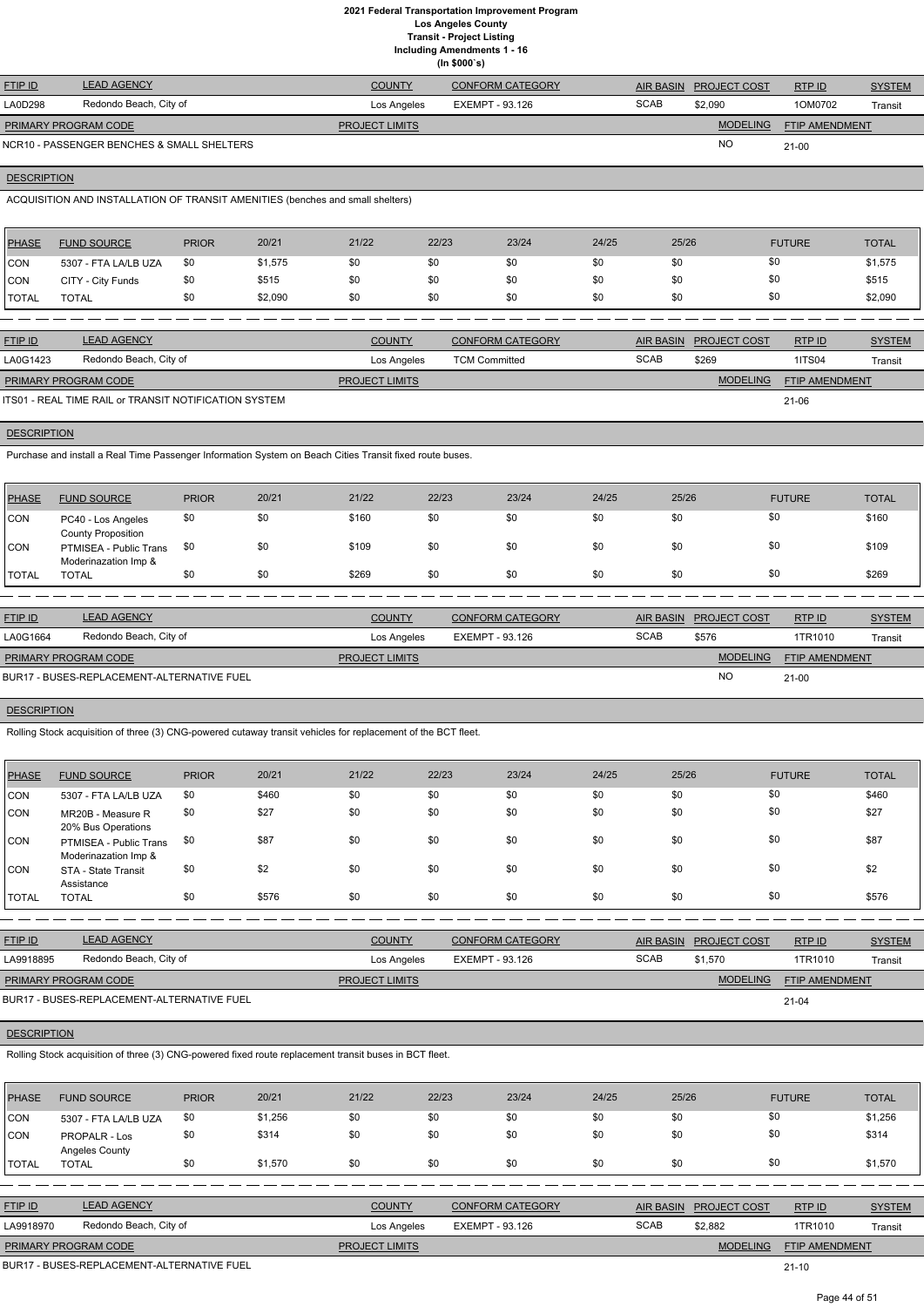### **DESCRIPTION**

Purchase 5 replacement buses for the BCT fixed route service, and bus parts if there are remaining funds in the FTA grant.

| <b>PHASE</b> | <b>FUND SOURCE</b>                              | <b>PRIOR</b> | 20/21   | 21/22 | 22/23 | 23/24 | 24/25 | 25/26 | <b>FUTURE</b> | <b>TOTAL</b> |
|--------------|-------------------------------------------------|--------------|---------|-------|-------|-------|-------|-------|---------------|--------------|
| <b>CON</b>   | 5307 - FTA LA/LB UZA                            | \$0          | \$2,306 | \$0   | \$0   | \$0   | \$0   | \$0   | \$0           | \$2,306      |
| CON          | MR35 - Measure R 35%<br>New Rail or Bus Transit | -\$0         | \$39    | \$0   | \$0   | \$0   | \$0   | \$0   | \$0           | \$39         |
| ICON         | PROPALR - Los<br>Angeles County                 | \$0          | \$537   | \$0   | \$0   | \$0   | \$0   | \$0   | \$0           | \$537        |
| TOTAL        | <b>TOTAL</b>                                    | \$0          | \$2,882 | \$0   | \$0   | \$0   | \$0   | \$0   | \$0           | \$2,882      |

| <b>FTIP ID</b>              | <b>LEAD AGENCY</b>                         | <b>COUNTY</b>         | <b>CONFORM CATEGORY</b> | <b>AIR BASIN</b> | <b>PROJECT COST</b> | RTPID                 | <b>SYSTEM</b> |
|-----------------------------|--------------------------------------------|-----------------------|-------------------------|------------------|---------------------|-----------------------|---------------|
| LA0G1019                    | San Fernando, City of                      | Los Angeles           | EXEMPT - 93.126         | <b>SCAB</b>      | \$637               | 1TL104                | Transit       |
| <b>PRIMARY PROGRAM CODE</b> |                                            | <b>PROJECT LIMITS</b> |                         |                  | <b>MODELING</b>     | <b>FTIP AMENDMENT</b> |               |
|                             | NCR10 - PASSENGER BENCHES & SMALL SHELTERS |                       |                         |                  |                     | $21 - 00$             |               |

## **DESCRIPTION**

Installation of 36 bus shelters and benches along all MTA stops City wide.

| PHASE        | <b>FUND SOURCE</b>               | <b>PRIOR</b> | 20/21 | 21/22 | 22/23 | 23/24 | 24/25 | 25/26 | <b>FUTURE</b> | <b>TOTAL</b> |
|--------------|----------------------------------|--------------|-------|-------|-------|-------|-------|-------|---------------|--------------|
| <b>CON</b>   | 5309c - FTA Bus<br>Discretionary | \$0          | \$510 | \$0   | \$0   | \$0   | \$0   | \$0   | \$0           | \$510        |
| CON          | CITY - City Funds                | \$0          | \$127 | \$0   | \$0   | \$0   | \$0   | \$0   | \$0           | \$127        |
| <b>TOTAL</b> | <b>TOTAL</b>                     | \$0          | \$637 | \$0   | \$0   | \$0   | \$0   | \$0   | \$0           | \$637        |

| <b>FTIP ID</b>       | <b>LEAD AGENCY</b>                         | <b>COUNTY</b>         | <b>CONFORM CATEGORY</b> |             | AIR BASIN PROJECT COST | RTP ID                | <b>SYSTEM</b> |
|----------------------|--------------------------------------------|-----------------------|-------------------------|-------------|------------------------|-----------------------|---------------|
| LA0D125              | Santa Clarita - Transit, City of           | Los Angeles           | EXEMPT - 93.126         | <b>SCAB</b> | \$4.269                | LA0D125               | Transit       |
| PRIMARY PROGRAM CODE |                                            | <b>PROJECT LIMITS</b> |                         |             | <b>MODELING</b>        | <b>FTIP AMENDMENT</b> |               |
|                      | NCR10 - PASSENGER BENCHES & SMALL SHELTERS |                       |                         |             | <b>NO</b>              | $21 - 00$             |               |

## **DESCRIPTION**

BUS STOP AMENITIES (benches and shelters) PROJECT (ongoing). Project using \$100 of TDC(Toll Credits) to match FTA 5307 funds in FY 19/20 for CON.

| PHASE        | <b>FUND SOURCE</b>              | <b>PRIOR</b> | 20/21 | 21/22 | 22/23 | 23/24 | 24/25 | 25/26 | <b>FUTURE</b> | <b>TOTAL</b> |
|--------------|---------------------------------|--------------|-------|-------|-------|-------|-------|-------|---------------|--------------|
| <b>CON</b>   | 5307 - FTA LA/LB UZA            | \$2,797      | \$0   | \$0   | \$0   | \$0   | \$0   | \$0   | \$0           | \$2,797      |
| <b>CON</b>   | 5307 - FTA Santa<br>Clarita UZA | \$500        | \$500 | \$0   | \$0   | \$0   | \$0   | \$0   | \$0           | \$1,000      |
| <b>CON</b>   | LTF - Local<br>Transportation   | \$372        | \$100 | \$0   | \$0   | \$0   | \$0   | \$0   | \$0           | \$472        |
| <b>TOTAL</b> | <b>TOTAL</b>                    | \$3,669      | \$600 | \$0   | \$0   | \$0   | \$0   | \$0   | \$0           | \$4,269      |

| <b>FTIP ID</b>              | <b>LEAD AGENCY</b>                             | <b>COUNTY</b>         | <b>CONFORM CATEGORY</b> |             | AIR BASIN PROJECT COST | RTP ID                | <b>SYSTEM</b> |
|-----------------------------|------------------------------------------------|-----------------------|-------------------------|-------------|------------------------|-----------------------|---------------|
| <b>LA0D92</b>               | Santa Clarita - Transit, City of               | Los Angeles           | EXEMPT - 93.126         | <b>SCAB</b> | \$3,295                | 1TL204                | Transit       |
| <b>PRIMARY PROGRAM CODE</b> |                                                | <b>PROJECT LIMITS</b> |                         |             | <b>MODELING</b>        | <b>FTIP AMENDMENT</b> |               |
|                             | TRN08 - FARE EQUIPMENT/TICKET VENDING MACHINES |                       |                         |             | <b>NO</b>              | $21 - 00$             |               |

## **DESCRIPTION**

COUNTYWIDE UNIVERSAL FARE SYSTEM (UFS) PROJECT (ongoing). Utilizing \$100 of TDC for FTA5307 in FY18/19 for CON.

| <b>PHASE</b> | <b>FUND SOURCE</b>                                 | <b>PRIOR</b> | 20/21 | 21/22                 | 22/23           | 23/24                   | 24/25 | 25/26            |                     | <b>FUTURE</b>         | <b>TOTAL</b>  |
|--------------|----------------------------------------------------|--------------|-------|-----------------------|-----------------|-------------------------|-------|------------------|---------------------|-----------------------|---------------|
| <b>CON</b>   | 5307 - FTA LA/LB UZA                               | \$1,000      | \$300 | \$0                   | \$0             | \$0                     | \$0   | \$0              |                     | \$0                   | \$1,300       |
| CON          | ARRA-FTA-5307                                      | \$500        | \$0   | \$0                   | \$0             | \$0                     | \$0   | \$0              |                     | \$0                   | \$500         |
| <b>CON</b>   | CMAQ - Congestion<br><b>Mitigation Air Quality</b> | \$1,257      | \$0   | \$0                   | \$0             | \$0                     | \$0   | \$0              |                     | \$0                   | \$1,257       |
| ICON         | LTF - Local<br>Transportation                      | \$163        | \$75  | \$0                   | \$0             | \$0                     | \$0   | \$0              |                     | \$0                   | \$238         |
| <b>TOTAL</b> | <b>TOTAL</b>                                       | \$2,920      | \$375 | \$0                   | \$0             | \$0                     | \$0   | \$0              |                     | \$0                   | \$3,295       |
|              |                                                    |              |       |                       |                 |                         |       |                  |                     |                       |               |
| FTIP ID      | <b>LEAD AGENCY</b>                                 |              |       | <b>COUNTY</b>         |                 | <b>CONFORM CATEGORY</b> |       | <b>AIR BASIN</b> | <b>PROJECT COST</b> | RTPID                 | <b>SYSTEM</b> |
| LA0G1029     | Santa Clarita - Transit, City of                   |              |       | Los Angeles           | EXEMPT - 93.126 |                         |       | <b>SCAB</b>      | \$1,250             | 1TR1010               | Transit       |
|              | PRIMARY PROGRAM CODE                               |              |       | <b>PROJECT LIMITS</b> |                 |                         |       |                  | <b>MODELING</b>     | <b>FTIP AMENDMENT</b> |               |
|              | NCR10 - PASSENGER BENCHES & SMALL SHELTERS         |              |       |                       |                 |                         |       |                  |                     | $21 - 00$             |               |

## **DESCRIPTION**

System-wide bus stop improvements. Improvements include design and construction of new bus stops including sidewalk, concrete, accessibility improvements as well as installing benches and shelters.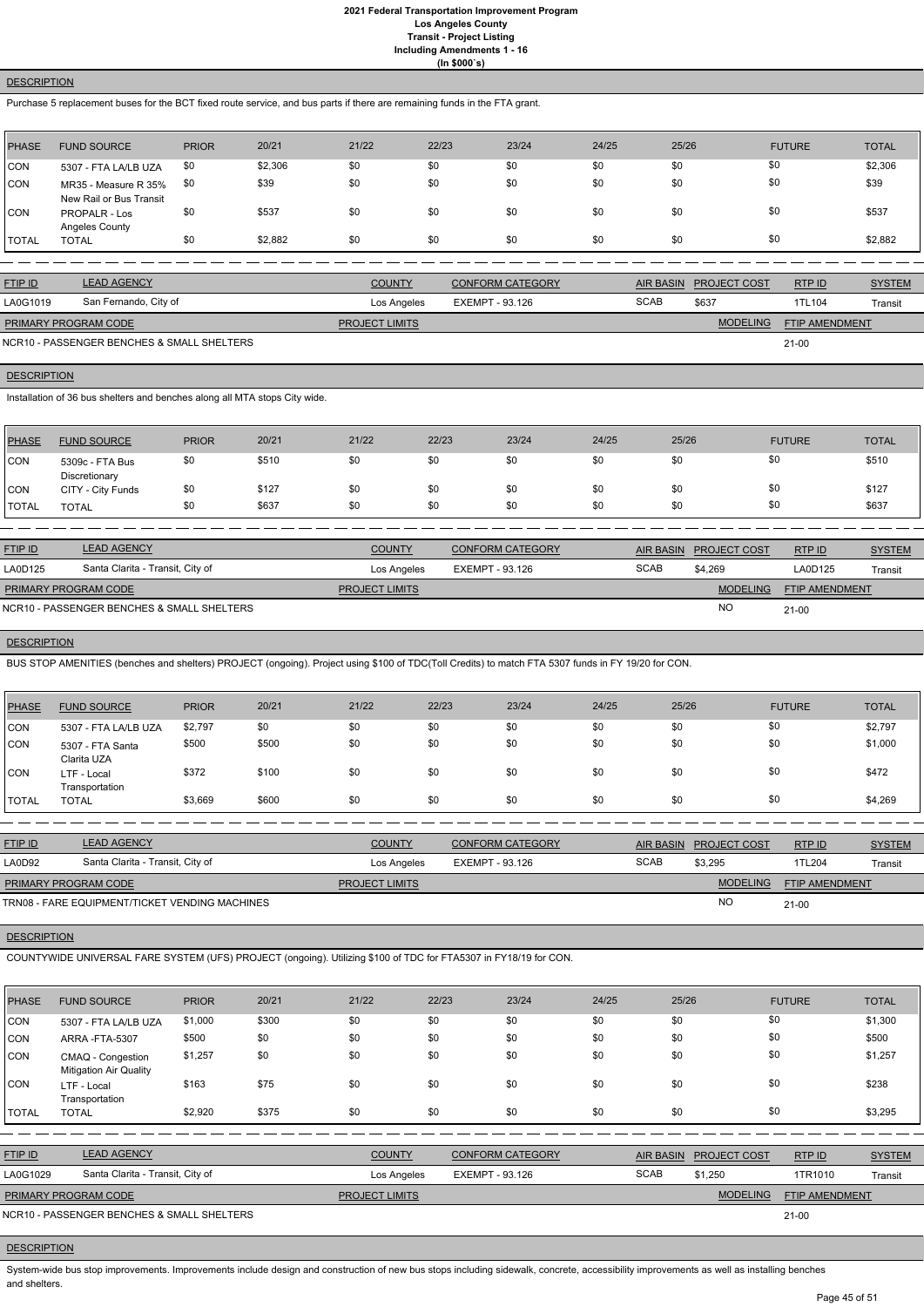| <b>PHASE</b> | <b>FUND SOURCE</b>              | <b>PRIOR</b> | 20/21 | 21/22 | 22/23 | 23/24 | 24/25 | 25/26 | <b>FUTURE</b> | <b>TOTAL</b> |
|--------------|---------------------------------|--------------|-------|-------|-------|-------|-------|-------|---------------|--------------|
| CON          | 5307 - FTA Santa<br>Clarita UZA | \$500        | \$500 | \$0   | \$0   | \$0   | \$0   | \$0   | \$0           | \$1,000      |
| <b>CON</b>   | PROPALR - Los<br>Angeles County | \$125        | \$125 | \$0   | \$0   | \$0   | \$0   | \$0   | \$0           | \$250        |
| <b>TOTAL</b> | <b>TOTAL</b>                    | \$625        | \$625 | \$0   | \$0   | \$0   | \$0   | \$0   | \$0           | \$1,250      |

| <b>FTIP ID</b>                            | <b>LEAD AGENCY</b>               | <b>COUNTY</b>         | CONFORM CATEGORY |             | AIR BASIN PROJECT COST | RTP ID                | <b>SYSTEM</b> |
|-------------------------------------------|----------------------------------|-----------------------|------------------|-------------|------------------------|-----------------------|---------------|
| LA0G1274                                  | Santa Clarita - Transit, City of | Los Angeles           | EXEMPT - 93.126  | <b>SCAB</b> | \$2,000                | 1TR1010               | Transit       |
| <b>PRIMARY PROGRAM CODE</b>               |                                  | <b>PROJECT LIMITS</b> |                  |             | <b>MODELING</b>        | <b>FTIP AMENDMENT</b> |               |
| FUL52 - FUELING STATIONS-ALTERNATIVE FUEL |                                  |                       |                  |             |                        | 21-00                 |               |

**DESCRIPTION** 

Alternative fueling Station Compressor/Equipment Upgrade and Expansion at the Transit Maintenance Facility.

| PHASE        | <b>FUND SOURCE</b>            | <b>PRIOR</b> | 20/21 | 21/22 | 22/23 | 23/24 | 24/25 | 25/26 | <b>FUTURE</b> | <b>TOTAL</b> |
|--------------|-------------------------------|--------------|-------|-------|-------|-------|-------|-------|---------------|--------------|
| <b>CON</b>   | 5307 - FTA LA/LB UZA          | \$0          | \$600 | \$0   | \$0   | \$0   | \$0   | \$0   | \$0           | \$600        |
| <b>CON</b>   | LTF - Local<br>Transportation | \$0          | \$150 | \$0   | \$0   | \$0   | \$0   | \$0   | \$0           | \$150        |
| <b>TOTAL</b> | TOTAL                         | \$0          | \$750 | \$0   | \$0   | \$0   | \$0   | \$0   | \$0           | \$750        |

| <b>FTIP ID</b>       | <b>LEAD AGENCY</b>                         | <b>COUNTY</b>         | <b>CONFORM CATEGORY</b> |             | AIR BASIN PROJECT COST | RTP ID                | <b>SYSTEM</b> |
|----------------------|--------------------------------------------|-----------------------|-------------------------|-------------|------------------------|-----------------------|---------------|
| LA0G1369             | Santa Clarita - Transit, City of           | Los Angeles           | EXEMPT - 93.126         | <b>SCAB</b> | \$3,500                | 1TR1010               | Transit       |
| PRIMARY PROGRAM CODE |                                            | <b>PROJECT LIMITS</b> |                         |             | <b>MODELING</b>        | <b>FTIP AMENDMENT</b> |               |
|                      | BUR17 - BUSES-REPLACEMENT-ALTERNATIVE FUEL |                       |                         |             | <b>NC</b>              | $21 - 00$             |               |

## **DESCRIPTION**

Funding to replace up to eight(8) 2008 40ft NABI CNG local transit buses.

| PHASE                | <b>FUND SOURCE</b>               | <b>PRIOR</b> | 20/21   | 21/22                 | 22/23           | 23/24                   | 24/25       | 25/26                                   | <b>FUTURE</b>                            | <b>TOTAL</b>  |  |
|----------------------|----------------------------------|--------------|---------|-----------------------|-----------------|-------------------------|-------------|-----------------------------------------|------------------------------------------|---------------|--|
| CON                  | 5307 - FTA LA/LB UZA             | \$0          | \$0     | \$350                 | \$0             | \$0                     | \$0         | \$0                                     | \$0                                      | \$350         |  |
| CON                  | 5307 - FTA Santa<br>Clarita UZA  | \$0          | \$2,931 | \$0                   | \$0             | \$0                     | \$0         | \$0                                     | \$0                                      | \$2,931       |  |
| ICON                 | LTF - Local<br>Transportation    | \$0          | \$0     | \$150                 | \$0             | \$0                     | \$0         | \$0                                     | \$0                                      | \$150         |  |
| <b>TOTAL</b>         | <b>TOTAL</b>                     | \$0          | \$2,931 | \$500                 | \$0             | \$0                     | \$0         | \$0                                     | \$0                                      | \$3,431       |  |
|                      |                                  |              |         |                       |                 |                         |             |                                         |                                          |               |  |
| FTIP ID              | <b>LEAD AGENCY</b>               |              |         | <b>COUNTY</b>         |                 | <b>CONFORM CATEGORY</b> |             | <b>AIR BASIN</b><br><b>PROJECT COST</b> | RTP ID                                   | <b>SYSTEM</b> |  |
| LA0G1431             | Santa Clarita - Transit, City of |              |         | Los Angeles           | EXEMPT - 93.126 |                         | <b>SCAB</b> | \$5,489                                 | 1TR1010                                  | Transit       |  |
| PRIMARY PROGRAM CODE |                                  |              |         | <b>PROJECT LIMITS</b> |                 |                         |             |                                         | <b>MODELING</b><br><b>FTIP AMENDMENT</b> |               |  |

21-07

BUR17 - BUSES-REPLACEMENT-ALTERNATIVE FUEL

## **DESCRIPTION**

Replace four (4) model year 2010 MCI Commuter Coaches. Utilizing \$729K and \$369K of TDC in FY20/21 to match FTA 5307 for CON phase.

| PHASE        | <b>FUND SOURCE</b>              | <b>PRIOR</b> | 20/21   | 21/22 | 22/23 | 23/24 | 24/25 | 25/26 | <b>FUTURE</b> | <b>TOTAL</b> |
|--------------|---------------------------------|--------------|---------|-------|-------|-------|-------|-------|---------------|--------------|
| <b>CON</b>   | 5307 - FTA LA/LB UZA            | \$0          | \$2,989 | \$0   | \$0   | \$0   | \$0   | \$0   | \$0           | \$2,989      |
| <b>CON</b>   | 5307 - FTA Santa<br>Clarita UZA | \$0          | \$2,500 | \$0   | \$0   | \$0   | \$0   | \$0   | \$0           | \$2,500      |
| <b>TOTAL</b> | <b>TOTAL</b>                    | \$0          | \$5,489 | \$0   | \$0   | \$0   | \$0   | \$0   | \$0           | \$5,489      |
|              |                                 |              |         |       |       |       |       |       |               |              |

| <b>FTIP ID</b>              | <b>LEAD AGENCY</b>                      | <b>COUNTY</b>         | CONFORM CATEGORY |             | AIR BASIN PROJECT COST | RTPID                 | <b>SYSTEM</b> |
|-----------------------------|-----------------------------------------|-----------------------|------------------|-------------|------------------------|-----------------------|---------------|
| LA0G1484                    | Santa Clarita - Transit, City of        | Los Angeles           | EXEMPT - 93.127  | <b>SCAB</b> | \$500                  | 1TL204                | Transit       |
| <b>PRIMARY PROGRAM CODE</b> |                                         | <b>PROJECT LIMITS</b> |                  |             | <b>MODELING</b>        | <b>FTIP AMENDMENT</b> |               |
| TRRH6 - PASSENGER           | STATIONS/FACILITIES-REHAB/IMPROVEMENTS_ |                       |                  |             |                        | $21-00$               |               |

## **DESCRIPTION**

Rehabilitate, Renovate and Upgrades at the three (3) Metrolink Stations located in Santa Clarita (Newhall, Santa Clarita and Via Princessa)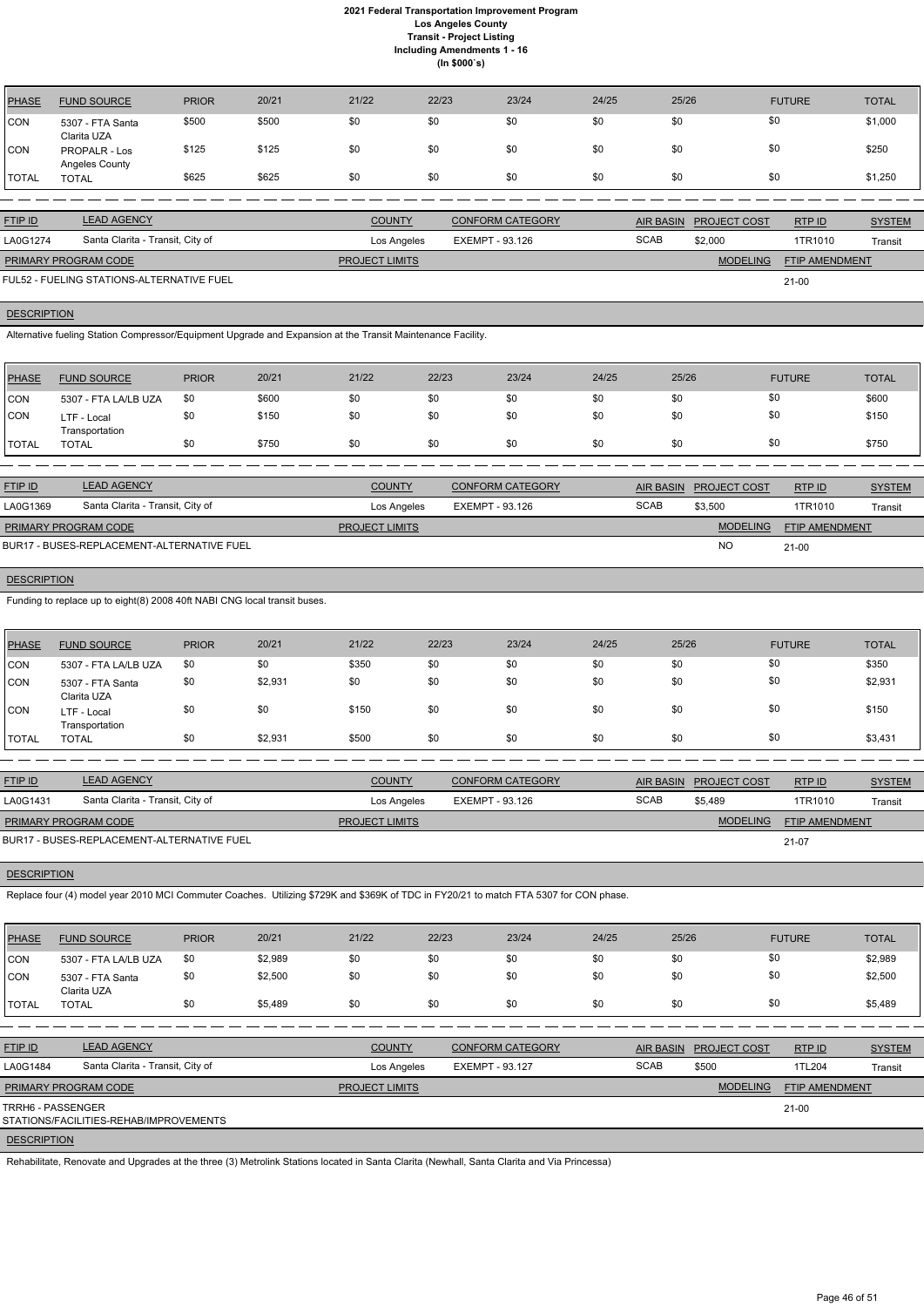# **2021 Federal Transportation Improvement Program Los Angeles County**

**Transit - Project Listing**

| <b>Including Amendments 1 - 16</b> |  |
|------------------------------------|--|
| $\ln$ CONC $\alpha$                |  |

|              | $(III)$ and $(II)$              |              |       |       |       |       |       |       |               |              |
|--------------|---------------------------------|--------------|-------|-------|-------|-------|-------|-------|---------------|--------------|
| PHASE        | <b>FUND SOURCE</b>              | <b>PRIOR</b> | 20/21 | 21/22 | 22/23 | 23/24 | 24/25 | 25/26 | <b>FUTURE</b> | <b>TOTAL</b> |
| CON          | 5307 - FTA LA/LB UZA            | \$0          | \$200 | \$0   | \$0   | \$0   | \$0   | \$0   | \$0           | \$200        |
| CON          | 5307 - FTA Santa<br>Clarita UZA | \$0          | \$200 | \$0   | \$0   | \$0   | \$0   | \$0   | \$0           | \$200        |
| CON          | CITY - City Funds               | \$0          | \$100 | \$0   | \$0   | \$0   | \$0   | \$0   | \$0           | \$100        |
| <b>TOTAL</b> | <b>TOTAL</b>                    | \$0          | \$500 | \$0   | \$0   | \$0   | \$0   | \$0   | \$0           | \$500        |

Funding to replace eight (8) 40ft New Flyer CNG local transit buses. Utilizing \$526k TDC for FTA 5307 - toll credits (TDC) as a match to federal funds in FY22/23. Utilizing \$160k TDC for FTA 5339 - toll credits (TDC) as a match to federal funds in FY20/21.

| <b>FTIP ID</b>              | <b>LEAD AGENCY</b>                         | <b>COUNTY</b>         | <b>CONFORM CATEGORY</b> |             | AIR BASIN PROJECT COST | RTP ID                | <b>SYSTEM</b> |
|-----------------------------|--------------------------------------------|-----------------------|-------------------------|-------------|------------------------|-----------------------|---------------|
| LA0G1611                    | Santa Clarita - Transit, City of           | Los Angeles           | EXEMPT - 93.126         | <b>SCAB</b> | \$8.422                | 1TR1010               | Transit       |
| <b>PRIMARY PROGRAM CODE</b> |                                            | <b>PROJECT LIMITS</b> |                         |             | <b>MODELING</b>        | <b>FTIP AMENDMENT</b> |               |
|                             | BUR17 - BUSES-REPLACEMENT-ALTERNATIVE FUEL |                       |                         |             |                        | 21-07                 |               |

# **DESCRIPTION**

| PHASE          | <b>FUND SOURCE</b>                              | <b>PRIOR</b> | 20/21   | 21/22 | 22/23   | 23/24 | 24/25 | 25/26 | <b>FUTURE</b> | <b>TOTAL</b> |
|----------------|-------------------------------------------------|--------------|---------|-------|---------|-------|-------|-------|---------------|--------------|
| CON            | 5307 - FTA LA/LB UZA                            | \$0          | \$497   | \$0   | \$0     | \$0   | \$0   | \$0   | \$0           | \$497        |
| CON            | 5307 - FTA Santa<br>Clarita UZA                 | \$0          | \$3,337 | \$0   | \$2,631 | \$0   | \$0   | \$0   | \$0           | \$5,968      |
| ICON.          | FTA5339 - Santa Clarita<br>Urbanized Area - BFG | \$0          | \$799   | \$0   | \$0     | \$0   | \$0   | \$0   | \$0           | \$799        |
| CON            | LTF - Local<br>Transportation                   | \$0          | \$1,158 | \$0   | \$0     | \$0   | \$0   | \$0   | \$0           | \$1,158      |
| <b>I</b> TOTAL | <b>TOTAL</b>                                    | \$0          | \$5,791 | \$0   | \$2,631 | \$0   | \$0   | \$0   | \$0           | \$8,422      |

| <b>FTIP ID</b>                            | <b>LEAD AGENCY</b>               | <b>COUNTY</b>         | <b>CONFORM CATEGORY</b> |             | AIR BASIN PROJECT COST | RTPID                 | <b>SYSTEM</b> |
|-------------------------------------------|----------------------------------|-----------------------|-------------------------|-------------|------------------------|-----------------------|---------------|
| <b>LA0G774</b>                            | Santa Clarita - Transit, City of | Los Angeles           | <b>TCM Committed</b>    | <b>SCAB</b> | \$44.869               | <b>REG0703</b>        | Transit       |
| <b>PRIMARY PROGRAM CODE</b>               |                                  | <b>PROJECT LIMITS</b> |                         |             | <b>MODELING</b>        | <b>FTIP AMENDMENT</b> |               |
| TRNH6 - PASSENGER STATIONS/FACILITIES-NEW |                                  |                       |                         |             | <b>YES</b>             | $21 - 05$             |               |

## **DESCRIPTION**

Vista Canyon Ranch Transit Center - relocate the existing, temporary Via Princessa Metrolink Station to the Vista Canyon project site; includes Metrolink Station and Bus Transfer Station, a pedestrian overpass or undercrossing of the tracks and an adjacent parking structure with up to 750 parking spaces.

| <b>PHASE</b> | <b>FUND SOURCE</b>                               | <b>PRIOR</b> | 20/21   | 21/22 | 22/23 | 23/24 | 24/25 | 25/26 | <b>FUTURE</b> | <b>TOTAL</b> |
|--------------|--------------------------------------------------|--------------|---------|-------|-------|-------|-------|-------|---------------|--------------|
| PE           | 5307 - FTA LA/LB UZA                             | \$1,500      | \$0     | \$0   | \$0   | \$0   | \$0   | \$0   | \$0           | \$1,500      |
| PE           | 5307 - FTA Santa<br>Clarita UZA                  | \$2,355      | \$0     | \$0   | \$0   | \$0   | \$0   | \$0   | \$0           | \$2,355      |
| PE           | <b>AGENCY - Agency</b>                           | \$250        | \$0     | \$0   | \$0   | \$0   | \$0   | \$0   | \$0           | \$250        |
| PE           | MR02 - Measure R 2%<br>Metro Rail Capital        | \$250        | \$0     | \$0   | \$0   | \$0   | \$0   | \$0   | \$0           | \$250        |
| <b>PE</b>    | PC25 - Los Angeles<br><b>County Proposition</b>  | \$577        | \$0     | \$0   | \$0   | \$0   | \$0   | \$0   | \$0           | \$577        |
| CON          | 5307 - FTA LA/LB UZA                             | \$5,000      | \$0     | \$0   | \$0   | \$0   | \$0   | \$0   | \$0           | \$5,000      |
| <b>CON</b>   | <b>AGENCY - Agency</b>                           | \$7,430      | \$0     | \$0   | \$0   | \$0   | \$0   | \$0   | \$0           | \$7,430      |
| <b>CON</b>   | LTF - Local<br>Transportation                    | \$3,875      | \$0     | \$0   | \$0   | \$0   | \$0   | \$0   | \$0           | \$3,875      |
| <b>CON</b>   | <b>MEASURE M MYSP</b><br>(Multi Year Subregional | \$2,728      | \$2,488 | \$0   | \$0   | \$0   | \$0   | \$0   | \$0           | \$5,216      |
| <b>CON</b>   | MR02 - Measure R 2%<br>Metro Rail Capital        | \$4,000      | \$0     | \$0   | \$0   | \$0   | \$0   | \$0   | \$0           | \$4,000      |
| <b>CON</b>   | PC25 - Los Angeles<br><b>County Proposition</b>  | \$5,508      | \$0     | \$0   | \$0   | \$0   | \$0   | \$0   | \$0           | \$5,508      |

| <b>CON</b>     | SB1 LOCAL<br><b>PARTNERSHIP</b>       | \$8,908  | \$0     | \$0                   | \$0         | \$0                     | \$0 | \$0              | \$0                 |                       | \$8,908       |
|----------------|---------------------------------------|----------|---------|-----------------------|-------------|-------------------------|-----|------------------|---------------------|-----------------------|---------------|
| <b>TOTAL</b>   | <b>TOTAL</b>                          | \$42,381 | \$2.488 | \$0                   | \$0         | \$0                     | \$0 | \$0              | \$0                 |                       | \$44,869      |
|                |                                       |          |         |                       |             |                         |     |                  |                     |                       |               |
| <b>FTIP ID</b> | <b>LEAD AGENCY</b>                    |          |         | <b>COUNTY</b>         |             | <b>CONFORM CATEGORY</b> |     | <b>AIR BASIN</b> | <b>PROJECT COST</b> | RTP ID                | <b>SYSTEM</b> |
| LA0G804        | Santa Clarita - Transit, City of      |          |         |                       | Los Angeles | EXEMPT - 93.126         |     | <b>SCAB</b>      | \$5,975             | 1TL204                | Transit       |
|                | <b>PRIMARY PROGRAM CODE</b>           |          |         | <b>PROJECT LIMITS</b> |             |                         |     |                  | <b>MODELING</b>     | <b>FTIP AMENDMENT</b> |               |
|                | TRR07 - MAINTENANCE EQUIPMENT-UPGRADE |          |         |                       |             |                         |     |                  | <b>NO</b>           | 21-00                 |               |
|                |                                       |          |         |                       |             |                         |     |                  |                     |                       |               |

# **DESCRIPTION**

Santa Clarita Transit Facility and Equipment Improvements. Project using \$100 of TDC in FY 18/19 for CON to match 5307 funds.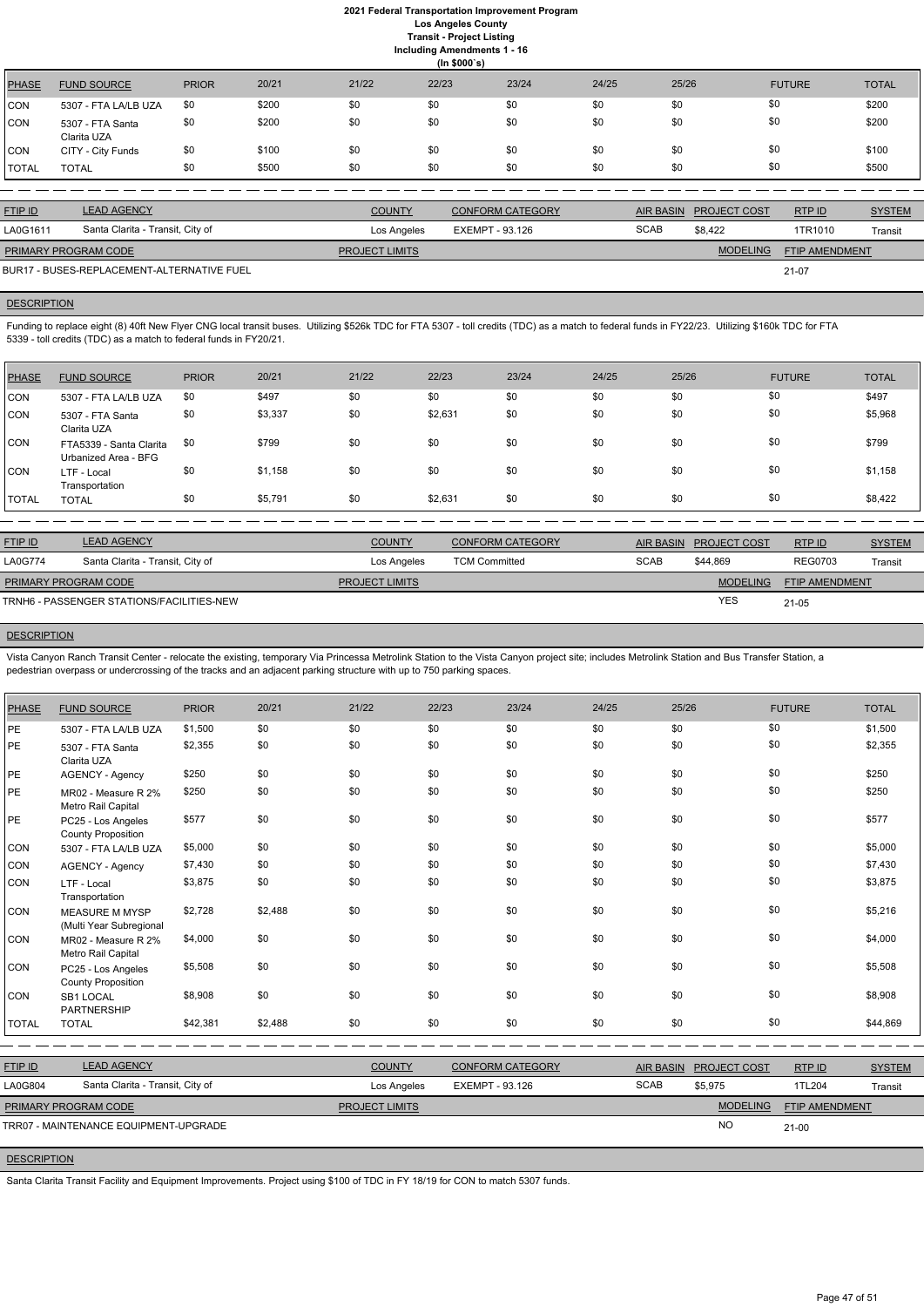**Including Amendments 1 - 16**

|  | ing Amenaments |  |
|--|----------------|--|
|  | -----          |  |

|              | (ln \$000's)                    |              |       |       |       |       |       |       |               |              |  |  |
|--------------|---------------------------------|--------------|-------|-------|-------|-------|-------|-------|---------------|--------------|--|--|
| PHASE        | <b>FUND SOURCE</b>              | <b>PRIOR</b> | 20/21 | 21/22 | 22/23 | 23/24 | 24/25 | 25/26 | <b>FUTURE</b> | <b>TOTAL</b> |  |  |
| ICON         | 5307 - FTA LA/LB UZA            | \$1,000      | \$0   | \$0   | \$0   | \$0   | \$0   | \$0   | \$0           | \$1,000      |  |  |
| CON          | 5307 - FTA Santa<br>Clarita UZA | \$4,000      | \$500 | \$0   | \$0   | \$0   | \$0   | \$0   | \$0           | \$4,500      |  |  |
| ICON.        | LTF - Local<br>Transportation   | \$375        | \$100 | \$0   | \$0   | \$0   | \$0   | \$0   | \$0           | \$475        |  |  |
| <b>TOTAL</b> | <b>TOTAL</b>                    | \$5,375      | \$600 | \$0   | \$0   | \$0   | \$0   | \$0   | \$0           | \$5,975      |  |  |

| <b>FTIP ID</b>              | <b>LEAD AGENCY</b>                         | <b>COUNTY</b>         | <b>CONFORM CATEGORY</b> |             | AIR BASIN PROJECT COST | RTPID                 | <b>SYSTEM</b> |
|-----------------------------|--------------------------------------------|-----------------------|-------------------------|-------------|------------------------|-----------------------|---------------|
| LA9918893                   | Santa Clarita - Transit, City of           | Los Angeles           | EXEMPT - 93.126         | <b>SCAB</b> | \$1.285                | 1TL104                | Transit       |
| <b>PRIMARY PROGRAM CODE</b> |                                            | <b>PROJECT LIMITS</b> |                         |             | <b>MODELING</b>        | <b>FTIP AMENDMENT</b> |               |
|                             | BUR17 - BUSES-REPLACEMENT-ALTERNATIVE FUEL |                       |                         |             |                        | $21 - 01$             |               |

## **DESCRIPTION**

Purchase 8 replacement CNG Dial A Ride Cutaways to replace vehicles that have reached their useful life. This project will use toll credits of \$257 as local match in FY 20/21 for CON.

Purchase hydrogen fuel transit bus to begin to meet the Zero Emission requirements. Funding to replace two (2) 40ft CNG transit bus with two (2) 40ft Hydrogen fuel transit bus. Utilizing \$406k TDC as a local match in FY 21/22 FTA 5307 funds - toll credits (TDC) as a match to federal funds.

| <b>PHASE</b> | <b>FUND SOURCE</b>              | <b>PRIOR</b> | 20/21   | 21/22 | 22/23 | 23/24 | 24/25 | 25/26 | <b>FUTURE</b> | <b>TOTAL</b> |
|--------------|---------------------------------|--------------|---------|-------|-------|-------|-------|-------|---------------|--------------|
| <b>CON</b>   | 5307 - FTA Santa<br>Clarita UZA | \$0          | \$1,285 | \$0   |       | \$0   | \$0   | \$0   | \$0           | \$1,285      |
| <b>TOTAL</b> | <b>TOTAL</b>                    | \$0          | \$1,285 | \$0   | \$0   | \$0   | \$0   | \$0   | \$0           | \$1,285      |

| <b>FTIP ID</b>              | <b>LEAD AGENCY</b>                         | <b>COUNTY</b>         | <b>CONFORM CATEGORY</b> |             | AIR BASIN PROJECT COST | RTP ID                | <b>SYSTEM</b> |
|-----------------------------|--------------------------------------------|-----------------------|-------------------------|-------------|------------------------|-----------------------|---------------|
| LA9918919                   | Santa Clarita - Transit, City of           | Los Angeles           | EXEMPT - 93.126         | <b>SCAB</b> | \$2.030                | 1TDL04                | Transit       |
| <b>PRIMARY PROGRAM CODE</b> |                                            | <b>PROJECT LIMITS</b> |                         |             | <b>MODELING</b>        | <b>FTIP AMENDMENT</b> |               |
|                             | BUR17 - BUSES-REPLACEMENT-ALTERNATIVE FUEL |                       |                         |             |                        | 21-03                 |               |

## **DESCRIPTION**

| <b>PHASE</b> | <b>FUND SOURCE</b>              | <b>PRIOR</b> | 20/21 | 21/22   | 22/23 | 23/24 | 24/25 | 25/26 | <b>FUTURE</b> | <b>TOTAL</b> |
|--------------|---------------------------------|--------------|-------|---------|-------|-------|-------|-------|---------------|--------------|
| <b>CON</b>   | 5307 - FTA Santa<br>Clarita UZA | \$0          | \$0   | \$2,030 | \$0   | \$0   | \$0   | \$0   | \$0           | \$2,030      |
| <b>TOTAL</b> | <b>TOTAL</b>                    | \$0          | \$0   | \$2,030 | \$0   | \$0   | \$0   | \$0   | \$0           | \$2,030      |

| <b>FTIP ID</b>              | <b>LEAD AGENCY</b>                                | <b>COUNTY</b>         | CONFORM CATEGORY |             | AIR BASIN PROJECT COST | RTP ID                | <b>SYSTEM</b> |
|-----------------------------|---------------------------------------------------|-----------------------|------------------|-------------|------------------------|-----------------------|---------------|
| LA9918920                   | Santa Clarita - Transit, City of                  | Los Angeles           | EXEMPT - 93.126  | <b>SCAB</b> | \$4,000                | 1TDL04                | Transit       |
| <b>PRIMARY PROGRAM CODE</b> |                                                   | <b>PROJECT LIMITS</b> |                  |             | <b>MODELING</b>        | <b>FTIP AMENDMENT</b> |               |
|                             | BUN07 - BUS SERVICE EQUIPMENT/OPERATING EQUIPMENT |                       |                  |             |                        | $21 - 04$             |               |

## **DESCRIPTION**

Hydrogen fueling "station" infrastructure and equipment to be installed and constructed at the Santa Clarita Transit Maintenance Facility. Utilizing \$800k TDC for FTA 5307 - toll credits (TDC) as a match to federal funds.

| PHASE        | <b>FUND SOURCE</b>              | <b>PRIOR</b> | 20/21 | 21/22   | 22/23 | 23/24 | 24/25 | 25/26 | <b>FUTURE</b> | <b>TOTAL</b> |
|--------------|---------------------------------|--------------|-------|---------|-------|-------|-------|-------|---------------|--------------|
| CON          | 5307 - FTA Santa<br>Clarita UZA | \$0          |       | \$4,000 | \$0   | \$0   | \$0   | \$0   | \$0           | \$4,000      |
| <b>TOTAL</b> | <b>TOTAL</b>                    | \$0          |       | \$4,000 | \$0   | \$0   | \$0   | \$0   | \$0           | \$4,000      |

| <b>FTIP ID</b>     | <b>LEAD AGENCY</b>                                 |              |          | <b>COUNTY</b>         |       | <b>CONFORM CATEGORY</b> |       | <b>AIR BASIN</b> | PROJECT COST    | RTPID          | <b>SYSTEM</b> |
|--------------------|----------------------------------------------------|--------------|----------|-----------------------|-------|-------------------------|-------|------------------|-----------------|----------------|---------------|
| LA0G1393           | Santa Monica Big Blue Bus                          |              |          | Los Angeles           |       | EXEMPT - 93.126         |       | <b>SCAB</b>      | \$27,500        | 1TR1010        | Transit       |
|                    | PRIMARY PROGRAM CODE                               |              |          | <b>PROJECT LIMITS</b> |       |                         |       |                  | <b>MODELING</b> | FTIP AMENDMENT |               |
|                    | BUR17 - BUSES-REPLACEMENT-ALTERNATIVE FUEL         |              |          |                       |       |                         |       |                  |                 | $21 - 00$      |               |
| <b>DESCRIPTION</b> |                                                    |              |          |                       |       |                         |       |                  |                 |                |               |
|                    | Purchase Battery-Electric Vehicles for Replacement |              |          |                       |       |                         |       |                  |                 |                |               |
|                    |                                                    |              |          |                       |       |                         |       |                  |                 |                |               |
| <b>PHASE</b>       | <b>FUND SOURCE</b>                                 | <b>PRIOR</b> | 20/21    | 21/22                 | 22/23 | 23/24                   | 24/25 | 25/26            |                 | <b>FUTURE</b>  | <b>TOTAL</b>  |
| <b>CON</b>         | 5307 - FTA LA/LB UZA                               | \$4,000      | \$18,000 | \$0                   | \$0   | \$0                     | \$0   | \$0              | \$0             |                | \$22,000      |
| CON                | <b>AGENCY - Agency</b>                             | \$1,000      | \$0      | \$0                   | \$0   | \$0                     | \$0   | \$0              | \$0             |                | \$1,000       |
| <b>CON</b>         | PTMISEA - Public Trans<br>Moderinazation Imp &     | \$0          | \$4,500  | \$0                   | \$0   | \$0                     | \$0   | \$0              | \$0             |                | \$4,500       |
| <b>TOTAL</b>       | <b>TOTAL</b>                                       | \$5,000      | \$22,500 | \$0                   | \$0   | \$0                     | \$0   | \$0              | \$0             |                | \$27,500      |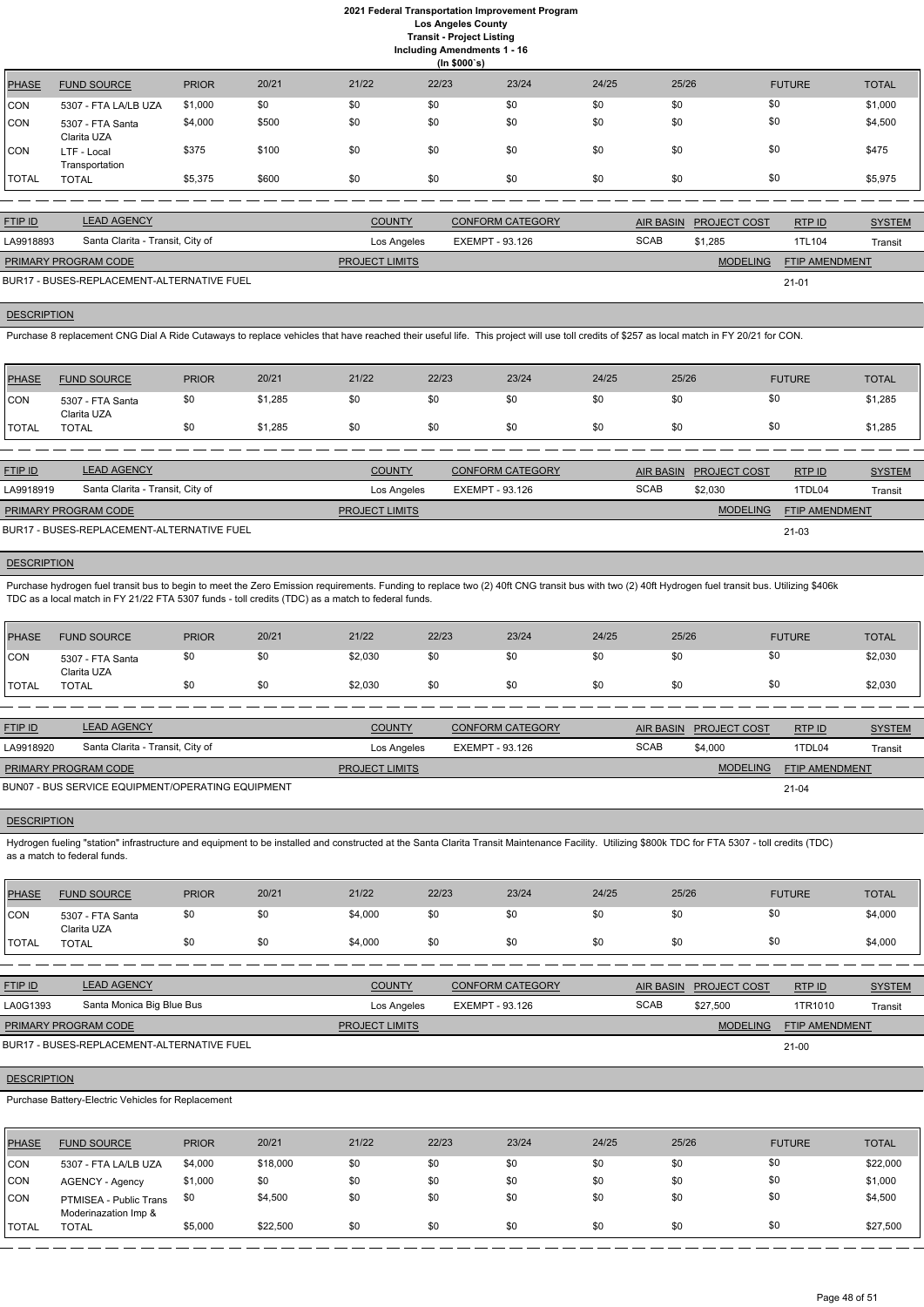**Including Amendments 1 - 16**

**(In \$000`s)**

| <b>FTIP ID</b>              | <b>LEAD AGENCY</b>                     | <b>COUNTY</b>         | <b>CONFORM CATEGORY</b>           | AIR BASIN PROJECT COST | RTP ID         | <b>SYSTEM</b> |
|-----------------------------|----------------------------------------|-----------------------|-----------------------------------|------------------------|----------------|---------------|
| LA9918922                   | Santa Monica Big Blue Bus              | Los Angeles           | NON-REPORTABLE TCM COMMITTED SCAB | \$1,042                | 1TL104         | Transit       |
| <b>PRIMARY PROGRAM CODE</b> |                                        | <b>PROJECT LIMITS</b> |                                   | <b>MODELING</b>        | FTIP AMENDMENT |               |
| TRRH6 - PASSENGER           | STATIONS/FACILITIES-REHAB/IMPROVEMENTS |                       |                                   |                        | 21-07          |               |
|                             |                                        |                       |                                   |                        |                |               |

## **DESCRIPTION**

Project will improve the bus stop located at 7th Street between Olympic Blvd and Colorado Blvd in Santa Monica, at Big Blue Bus headquarters. The bus stop also serves as a layover for BBB fixed route vehicles. The project includes improvements to pedestrian walkways of approximately 100 yards, new fencing, dog park, bicycle corral, and seating for passengers and food truck customers. It will include real-time signage as well.

Procurement of two (2) new locomotives to increase Metrolink service frequency and reduce headways. The locomotives will be EPA Tier-4 F-125 units that will improve emissions, reliability and performance relative to the F59 locomotives currently in service.

| PHASE        | <b>FUND SOURCE</b>                              | <b>PRIOR</b> | 20/21   | 21/22 | 22/23 | 23/24 | 24/25 | 25/26 | <b>FUTURE</b> | <b>TOTAL</b> |
|--------------|-------------------------------------------------|--------------|---------|-------|-------|-------|-------|-------|---------------|--------------|
| <b>CON</b>   | 5307 - FTA LA/LB UZA                            | \$0          | \$833   | \$0   | \$0   | \$0   | \$0   | \$0   | \$0           | \$833        |
| <b>CON</b>   | PC40 - Los Angeles<br><b>County Proposition</b> | \$0          | \$209   | \$0   | \$0   | \$0   | \$0   | \$0   | \$0           | \$209        |
| <b>TOTAL</b> | <b>TOTAL</b>                                    | \$0          | \$1,042 | \$0   | \$0   | \$0   | \$0   | \$0   | \$0           | \$1,042      |

| <b>FTIP ID</b>         | <b>LEAD AGENCY</b>                      | <b>COUNTY</b>         | <b>CONFORM CATEGORY</b> | AIR BASIN   | <b>PROJECT COST</b> | RTPID          | <b>SYSTEM</b> |
|------------------------|-----------------------------------------|-----------------------|-------------------------|-------------|---------------------|----------------|---------------|
| LA0G1298               | Southern Calif. Regional Rail Authority | Los Angeles           | <b>TCM Committed</b>    | <b>SCAB</b> | \$3.739             | 1TR1015        | Transit       |
| PRIMARY PROGRAM CODE   |                                         | <b>PROJECT LIMITS</b> |                         |             | <b>MODELING</b>     | FTIP AMENDMENT |               |
| RAN93 - RAIL CARS &/or | LOCOMOTIVES-EXPANSION-GAS/DIESEL        |                       |                         |             | <b>YES</b>          | 21-05          |               |
| <b>DEAADIDTIALL</b>    |                                         |                       |                         |             |                     |                |               |

**DESCRIPTION** 

| <b>PHASE</b> | <b>FUND SOURCE</b>                             | <b>PRIOR</b> | 20/21   | 21/22 | 22/23 | 23/24 | 24/25 | 25/26 | <b>FUTURE</b> | <b>TOTAL</b> |
|--------------|------------------------------------------------|--------------|---------|-------|-------|-------|-------|-------|---------------|--------------|
| CON          | MR03 - Measure R 3%<br>Metrolink Capital       | \$0          | \$3,000 | \$0   | \$0   | \$0   | \$0   | \$0   | \$0           | \$3,000      |
| <b>CON</b>   | PTMISEA - Public Trans<br>Moderinazation Imp & | \$0          | \$739   | \$0   | \$0   | \$0   | \$0   | \$0   | \$0           | \$739        |
| <b>TOTAL</b> | <b>TOTAL</b>                                   | \$0          | \$3,739 | \$0   | \$0   | \$0   | \$0   | \$0   | \$0           | \$3,739      |

| <b>FTIP ID</b>        | <b>LEAD AGENCY</b>                      | <b>COUNTY</b>         | <b>CONFORM CATEGORY</b> | AIR BASIN   | <b>PROJECT COST</b> | <b>RTPID</b>          | <b>SYSTEM</b> |
|-----------------------|-----------------------------------------|-----------------------|-------------------------|-------------|---------------------|-----------------------|---------------|
| LA0G1597              | Southern Calif. Regional Rail Authority | Los Angeles           | EXEMPT - 93.126         | <b>SCAB</b> | \$10,000            | 1TR1017               | Transit       |
| PRIMARY PROGRAM CODE  |                                         | <b>PROJECT LIMITS</b> |                         |             | <b>MODELING</b>     | <b>FTIP AMENDMENT</b> |               |
| STUDY - PROJECT STUDY |                                         |                       |                         |             |                     | $21 - 08$             |               |

## **DESCRIPTION**

SCORE Program Integration Studies, Project Studies, Service Design Studies, and Environmental Assessments.

| <b>PHASE</b> | <b>FUND SOURCE</b>                                   | <b>PRIOR</b> | 20/21   | 21/22 | 22/23 | 23/24 | 24/25 | 25/26 | <b>FUTURE</b> | <b>TOTAL</b> |
|--------------|------------------------------------------------------|--------------|---------|-------|-------|-------|-------|-------|---------------|--------------|
| <b>PE</b>    | <b>Transit And Intercity Rail</b><br>Capital Program | \$8,000      | \$2,000 | \$0   |       | \$0   | \$0   |       | \$0           | \$10,000     |
| <b>TOTAL</b> | TOTAL                                                | \$8,000      | \$2,000 | \$0   |       | \$0   | \$0   |       | \$0           | \$10,000     |

| <b>FTIP ID</b>              | <b>LEAD AGENCY</b>                      | <b>COUNTY</b>         | <b>CONFORM CATEGORY</b> |             | AIR BASIN PROJECT COST | RTP ID                | <b>SYSTEM</b> |
|-----------------------------|-----------------------------------------|-----------------------|-------------------------|-------------|------------------------|-----------------------|---------------|
| LA9919015                   | Southern Calif. Regional Rail Authority | Los Angeles           | EXEMPT - 93.126         | <b>SCAB</b> | \$22,725               | 1AL04                 | Transit       |
| <b>PRIMARY PROGRAM CODE</b> |                                         | <b>PROJECT LIMITS</b> |                         |             | <b>MODELING</b>        | <b>FTIP AMENDMENT</b> |               |

#### **DESCRIPTION**

NCR30 - SAFETY IMPROVEMENTS

The project brings two highway grade crossings on the Metrolink San Bernardino Line(Tyler Avenue and Cogswell Road) up to current SCRRA Grade Crossing Safety Standards.

| PHASE        | <b>FUND SOURCE</b>                                   | <b>PRIOR</b> | 20/21    | 21/22 | 22/23 | 23/24 | 24/25 | 25/26 | <b>FUTURE</b> | <b>TOTAL</b> |
|--------------|------------------------------------------------------|--------------|----------|-------|-------|-------|-------|-------|---------------|--------------|
| <b>IPE</b>   | <b>Commuter Authority Rail</b><br>Safety Improvement | \$0          | \$2,584  | \$0   | \$0   | \$0   | \$0   | \$0   | \$0           | \$2,584      |
| <b>PE</b>    | <b>Transit And Intercity Rail</b><br>Capital Program | \$1,391      | \$0      | \$0   | \$0   | \$0   | \$0   | \$0   | \$0           | \$1,391      |
| ROW          | <b>Commuter Authority Rail</b><br>Safety Improvement | \$0          | \$682    | \$0   | \$0   | \$0   | \$0   | \$0   | \$0           | \$682        |
| ROW          | <b>Transit And Intercity Rail</b><br>Capital Program | \$368        | \$0      | \$0   | \$0   | \$0   | \$0   | \$0   | \$0           | \$368        |
| <b>CON</b>   | <b>Commuter Authority Rail</b><br>Safety Improvement | \$0          | \$11,505 | \$0   | \$0   | \$0   | \$0   | \$0   | \$0           | \$11,505     |
| CON          | <b>Transit And Intercity Rail</b><br>Capital Program | \$6,195      | \$0      | \$0   | \$0   | \$0   | \$0   | \$0   | \$0           | \$6,195      |
| <b>TOTAL</b> | <b>TOTAL</b>                                         | \$7,954      | \$14,771 | \$0   | \$0   | \$0   | \$0   | \$0   | \$0           | \$22,725     |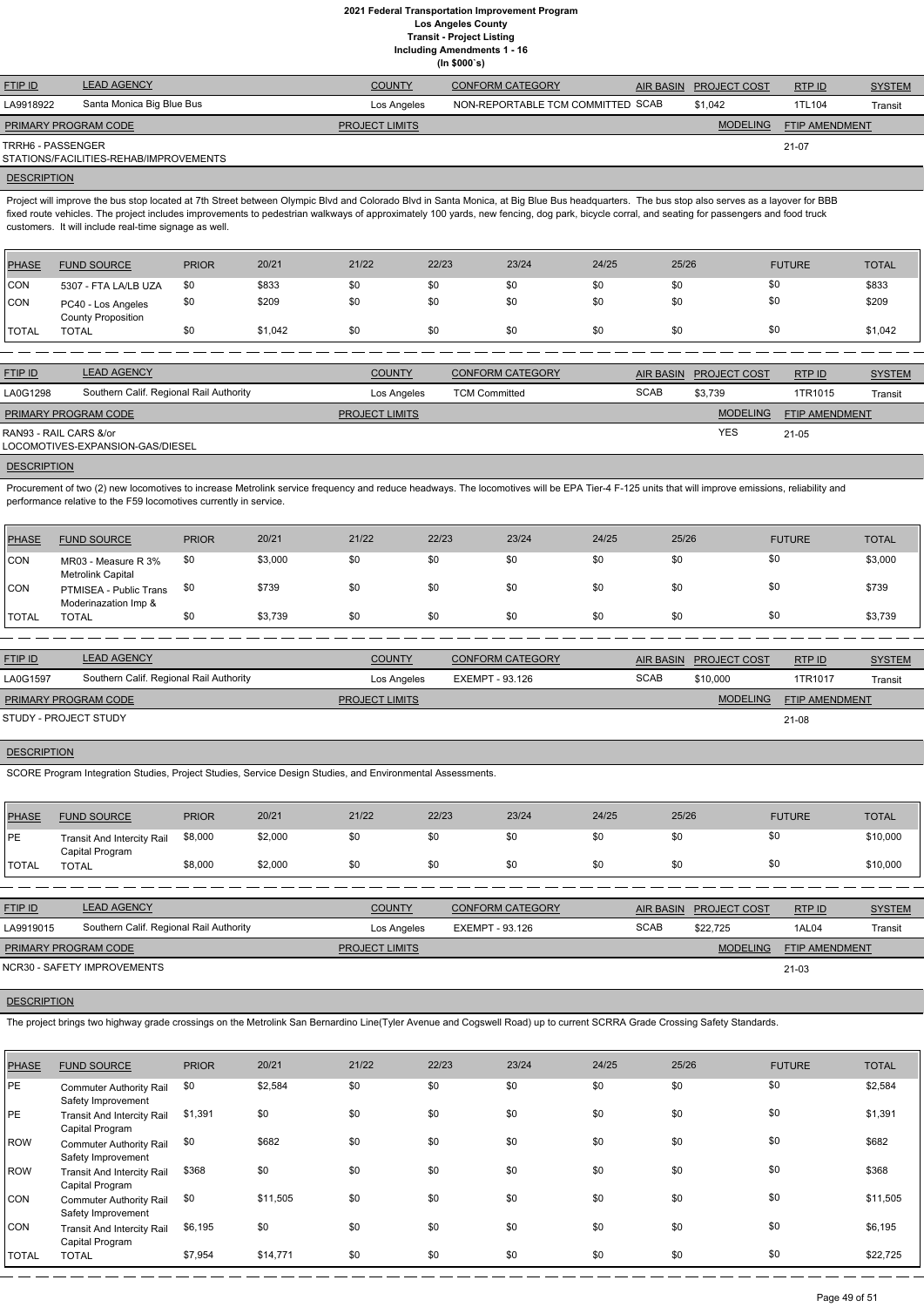|  | Including Amendments 1 - 16 |  |  |  |
|--|-----------------------------|--|--|--|
|--|-----------------------------|--|--|--|

| <b>FTIP ID</b>              | <b>LEAD AGENCY</b> | <b>COUNTY</b>         | <b>CONFORM CATEGORY</b> | AIR BASIN   | <b>PROJECT COST</b> | RTPID                 | <b>SYSTEM</b> |
|-----------------------------|--------------------|-----------------------|-------------------------|-------------|---------------------|-----------------------|---------------|
| LA01B111                    | Torrance, City of  | Los Angeles           | EXEMPT - 93.126         | <b>SCAB</b> | \$38,348            | LA01B111              | Transit       |
| <b>PRIMARY PROGRAM CODE</b> |                    | <b>PROJECT LIMITS</b> |                         |             | <b>MODELING</b>     | <b>FTIP AMENDMENT</b> |               |
| <b>BUR05 -</b>              |                    |                       |                         |             | <b>NO</b>           | $21 - 15$             |               |
|                             |                    |                       |                         |             |                     |                       |               |

BUSES-REHABILITATION/IMPROVEMENTS-ALTERNATIVE FUEL

#### **DESCRIPTION**

BUS SYSTEM - PREVENTIVE MAINTENANCE. This is an ongoing annual project. Using TDC in FY20/21 for \$450 and FY21/22 for \$450 in CON to match 5307.

REPLACE RELIEF AND SUPERVISOR VEHICLES. This is a multi-year project to replace 14 non-revenue vehicles that have met or will exceed their useful operating life in FY2021. Torrance Transit will be utilizing Toll Credits (TDC) as the 20% local match for FY2021 (\$2K).

| PHASE | <b>FUND SOURCE</b>                              | <b>PRIOR</b> | 20/21   | 21/22   | 22/23 | 23/24 | 24/25 | 25/26 | <b>FUTURE</b> | <b>TOTAL</b> |
|-------|-------------------------------------------------|--------------|---------|---------|-------|-------|-------|-------|---------------|--------------|
| CON   | 5307 - FTA LA/LB UZA                            | \$30,336     | \$2,250 | \$2,250 | \$0   | \$0   | \$0   | \$0   | \$0           | \$34,836     |
| CON   | PC40 - Los Angeles<br><b>County Proposition</b> | \$3,512      | \$0     | \$0     | \$0   | \$0   | \$0   | \$0   | \$0           | \$3,512      |
| TOTAL | TOTAL                                           | \$33,848     | \$2,250 | \$2,250 | \$0   | \$0   | \$0   | \$0   | \$0           | \$38,348     |

| <b>SCAB</b><br>Torrance, City of<br>LA0D455<br>\$660<br>LA0D455<br>EXEMPT - 93.126<br>Los Angeles |                |
|---------------------------------------------------------------------------------------------------|----------------|
|                                                                                                   | <b>Transit</b> |
| <b>MODELING</b><br>PRIMARY PROGRAM CODE<br>FTIP AMENDMENT<br><b>PROJECT LIMITS</b>                |                |
| <b>NO</b><br>VER03 - VEHICLES-ADM/MAIN/SER/SEC-(ALT FUEL)<br>$21 - 01$<br>-UPGRA/REHAB            |                |

**DESCRIPTION** 

Project to replace on board security camera system on Torrance Transit's bus/revenue fleet. The current bus system was installed in 2009/2010 and is approaching the end of its useful operating life. The majority of funding for this project will come from FTA 5307 FY17 funds with a small supplement being provided in FY21 to complete the project. Torrance Transit will be utilizing Toll Credits (TDC) as local match requirement of 20% for FY2021 (\$2K).

| PHASE        | <b>FUND SOURCE</b>                              | <b>PRIOR</b> | 20/21 | 21/22 | 22/23 | 23/24 | 24/25 | 25/26 | <b>FUTURE</b> | <b>TOTAL</b> |
|--------------|-------------------------------------------------|--------------|-------|-------|-------|-------|-------|-------|---------------|--------------|
| CON          | 5307 - FTA LA/LB UZA                            | \$618        | \$10  | \$0   | \$0   | \$0   | \$0   | \$0   |               | \$628        |
| <b>CON</b>   | PC40 - Los Angeles<br><b>County Proposition</b> | \$32         | \$0   | \$0   | \$0   | \$0   | \$0   | \$0   |               | \$32         |
| <b>TOTAL</b> | TOTAL                                           | \$650        | \$10  | \$0   | \$0   | \$0   | \$0   | \$0   |               | \$660        |

| <b>FTIP ID</b>              | <b>LEAD AGENCY</b>                                | <b>COUNTY</b>         | <b>CONFORM CATEGORY</b> |             | AIR BASIN PROJECT COST | <b>RTPID</b>          | <b>SYSTEM</b> |
|-----------------------------|---------------------------------------------------|-----------------------|-------------------------|-------------|------------------------|-----------------------|---------------|
| LA9918929                   | Torrance, City of                                 | Los Angeles           | EXEMPT - 93.126         | <b>SCAB</b> | \$810                  | 1TDL04                | Transit       |
| <b>PRIMARY PROGRAM CODE</b> |                                                   | <b>PROJECT LIMITS</b> |                         |             | <b>MODELING</b>        | <b>FTIP AMENDMENT</b> |               |
|                             | BUN07 - BUS SERVICE EQUIPMENT/OPERATING EQUIPMENT |                       |                         |             |                        | $21 - 01$             |               |

### **DESCRIPTION**

Project will be for cosmetic bus refurbishment - exterior, minor repairs, new decals and paint to restore and enhance the appearance of transit buses. This is not for engine or transmission restoration. Torrance Transit will be utilizing Toll Credits (TDC) as 20% local match for this project FY21 (\$8K).

| PHASE                | <b>FUND SOURCE</b>   | <b>PRIOR</b> | 20/21 | 21/22 | 22/23 | 23/24 | 24/25 | 25/26 | <b>FUTURE</b> | <b>TOTAL</b> |
|----------------------|----------------------|--------------|-------|-------|-------|-------|-------|-------|---------------|--------------|
| CON                  | 5307 - FTA LA/LB UZA | \$800        | \$10  | \$0   | \$0   | \$0   | \$0   |       | \$0           | \$810        |
| <b><i>ITOTAL</i></b> | <b>TOTAL</b>         | \$800        | \$10  | \$0   | \$0   |       | \$0   |       | \$0           | \$810        |

| <b>FTIP ID</b>                 | <b>LEAD AGENCY</b>                               | <b>COUNTY</b>                  | <b>CONFORM CATEGORY</b> | <b>AIR BASIN</b> | <b>PROJECT COST</b> | RTP ID         | <b>SYSTEM</b> |
|--------------------------------|--------------------------------------------------|--------------------------------|-------------------------|------------------|---------------------|----------------|---------------|
| Torrance, City of<br>LA9918930 |                                                  | EXEMPT - 93.126<br>Los Angeles |                         | <b>SCAB</b>      | \$3.503             | 1TDL04         | Transit       |
| <b>PRIMARY PROGRAM CODE</b>    |                                                  | <b>PROJECT LIMITS</b>          |                         |                  | <b>MODELING</b>     | FTIP AMENDMENT |               |
| Upgrade/Rehabilitate           | TRR10 - Electric Charging Equipment/Facilities - |                                |                         |                  |                     | $21 - 01$      |               |

**DESCRIPTION** 

Project will install the needed infrastructure and heavy duty electric vehicle charging station needed for Torrance Transit to begin the operation of zero-emission electric buses and to convert the fleet to all-electric buses by 2040. Torrance Transit will be utilizing Toll Credits (TDC) as the 20% local match for this project FY21 (\$4K).

| <b>PHASE</b>   | <b>FUND SOURCE</b>                                 | <b>PRIOR</b> | 20/21 | 21/22                 | 22/23           | 23/24                   | 24/25 | 25/26            |                     | <b>FUTURE</b>         | <b>TOTAL</b>  |
|----------------|----------------------------------------------------|--------------|-------|-----------------------|-----------------|-------------------------|-------|------------------|---------------------|-----------------------|---------------|
| <b>CON</b>     | 5307 - FTA LA/LB UZA                               | \$3,483      | \$20  | \$0                   | \$0             | \$0                     | \$0   | \$0              | \$0                 |                       | \$3,503       |
| ITOTAL         | <b>TOTAL</b>                                       | \$3,483      | \$20  | \$0                   | \$0             | \$0                     | \$0   | \$0              | \$0                 |                       | \$3,503       |
|                |                                                    |              |       |                       |                 |                         |       |                  |                     |                       |               |
| <b>FTIP ID</b> | <b>LEAD AGENCY</b>                                 |              |       | <b>COUNTY</b>         |                 | <b>CONFORM CATEGORY</b> |       | <b>AIR BASIN</b> | <b>PROJECT COST</b> | RTP ID                | <b>SYSTEM</b> |
| LA9918931      | Torrance, City of                                  |              |       | Los Angeles           | EXEMPT - 93.126 |                         |       | <b>SCAB</b>      | \$200               | 1TDL04                | Transit       |
|                | PRIMARY PROGRAM CODE                               |              |       | <b>PROJECT LIMITS</b> |                 |                         |       |                  | <b>MODELING</b>     | <b>FTIP AMENDMENT</b> |               |
| <b>BUR05 -</b> | BUSES-REHABILITATION/IMPROVEMENTS-ALTERNATIVE FUEL |              |       |                       |                 |                         |       |                  |                     | $21 - 01$             |               |

#### **DESCRIPTION**